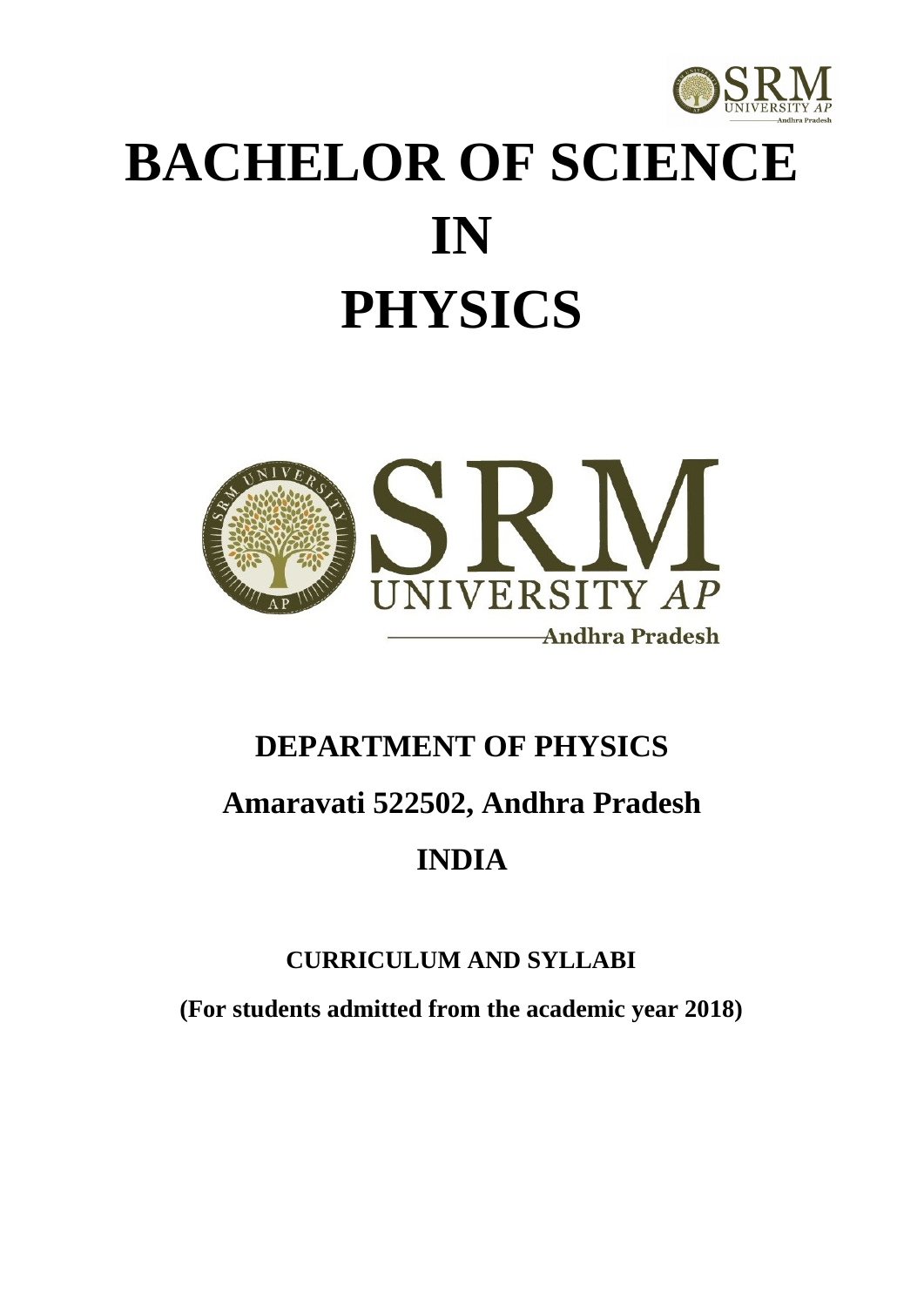

### **Objectives**:

1 To help the students to acquire a comprehensive knowledge and sound understanding of fundamentals of Physics.

2. To develop practical, analytical and mathematical skills of Physics.

3. To prepare students to acquire a range of general skills, to solve problems, to evaluate information, to use computers productively, to communicate with society effectively and learn independently.

4. To enable them to acquire a job efficiently in diverse fields such as Science and Engineering, Education, Banking, Public Services, Business etc.,

**Eligibility**: The candidates seeking admission to the B.Sc. Degree program shall be required to have passed (10+2) (Higher Secondary) examination or any other equivalent examination of any authority, recognized by this University, with Physics, Chemistry and Mathematics.

**Duration**: 3 Years (6 Semesters)

### **PROGRAME outcomes**:

The curriculum and syllabus for the Bachelor degree in Physics (2018) conform to outcome based teaching learning process. In general, FOURTEEN STUDENT OUTCOMES (a-n) have been identified and the curriculum and syllabus have been structured in such a way that each of the courses meets one or more of these outcomes. Student outcomes describe what students are expected to know and be able to do by the time of graduation. These relate to the skills, knowledge, and behaviors that students acquire as they progress through the program. Further each course in the program spells out clear instructional objectives which are mapped on to the student outcomes.

On successful completion of this Program, students will have the ability to

a) Apply knowledge of basic science, mathematics and computing appropriate to the discipline

b) Acquire knowledge and understanding of fundamental concepts, principles and theories related to the identified subject areas.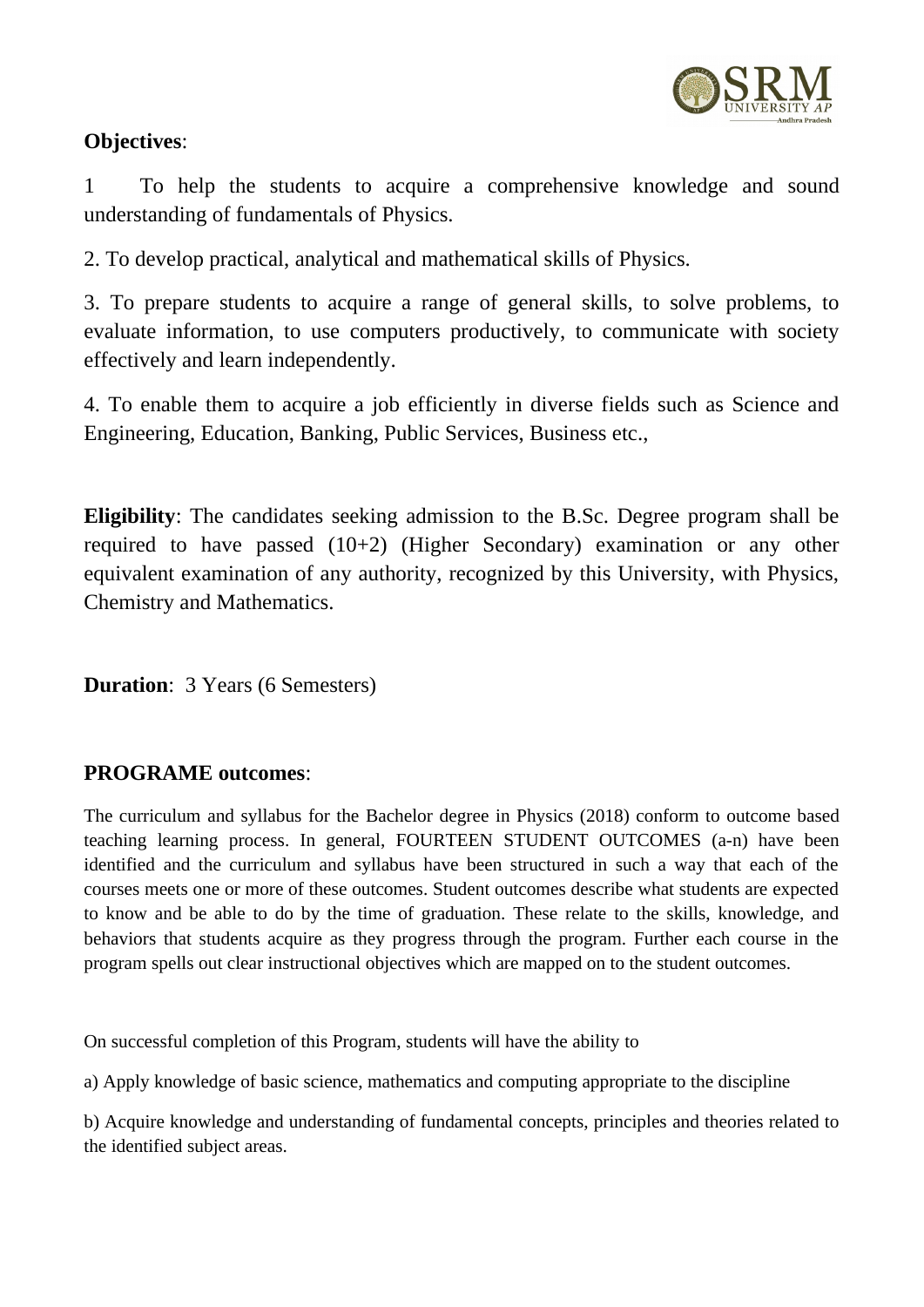

c) Acquire advanced knowledge in some areas of interest in physics and is familiar with contemporary research within various fields of physics.

d) Develop skills of critical thinking, hypothesis building, and to apply the scientific method to physics concepts, theoretical models and laboratory experiments.

e) Develop problem solving skill to, independently and creatively, identify and formulate problems and to plan and, use theoretical and/or experimental methods, carry out advanced tasks within specified time limits.

f) Develop the skill to combine and use knowledge from several disciplines to enter/propose novel ideas that require an analytic and innovative approach, and disseminate subject matter and results to both specialists and a broader audience.

g) Use computers effectively to solve problems through numerical methods and simulations and to analyze the data through available software.

h) Handle standard and advanced laboratory equipment, modern instrumentation and classical techniques to carry out experiments.

i) Develop skills to interpret and explain the limits of accuracy of experimental data in terms of significance and underlying theory.

j) Collaborate and to lead collaborative work to accomplish a common goal.

k) Understands the role of physics in the society and have the background to consider ethical, legal and security issues and responsibilities.

l) Demonstrate written and oral communication skills for dissemination of scientific results in report, article, or oral presentation formats.

m) Develop an adequate background for pursuing pedagogic education and international perspective on her/his discipline, and a commitment to life‐long learning and professional development.

n) Assist in the creation of an effective project plan.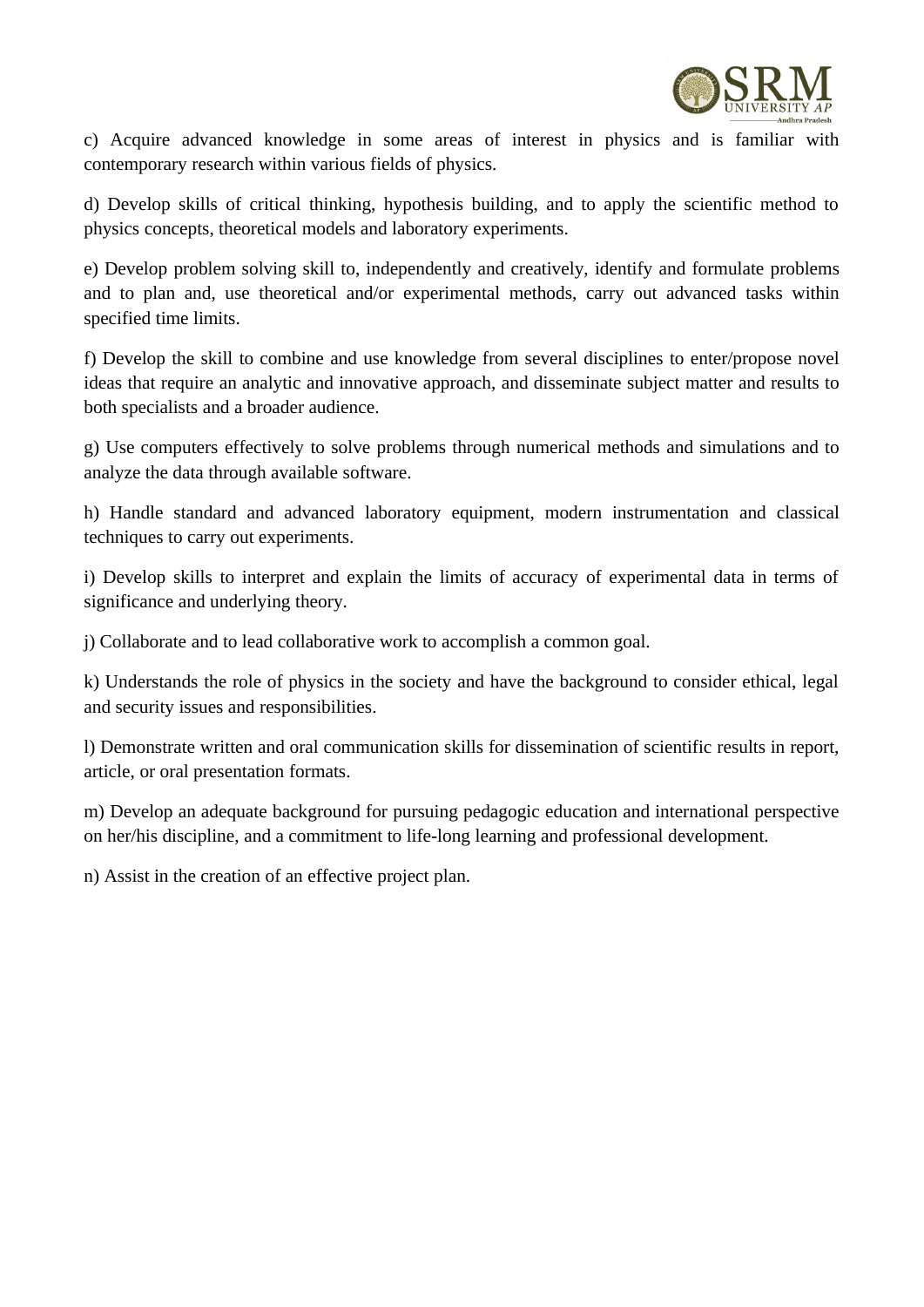

### **SRM UNIVERSITY – AP, ANDHRA PRADESH**

#### **CURRICULUM FRAMEOWRK**

#### **PROGRAM:**

#### **REGULATION YEAR 2018:**

### **CURRICULUM**

### *SEMESTER I*

| Course<br>Category      | <b>Course Code</b> | <b>Course Name</b>             | L        | T              | ${\bf P}$               | $L+T$<br>$+{\bf P}$     |                  |
|-------------------------|--------------------|--------------------------------|----------|----------------|-------------------------|-------------------------|------------------|
| $ {\rm FC} $            | $FC-1$             | <b>Foundation course 1</b>     | 3        | 1              | $\bf{0}$                | $\overline{\mathbf{4}}$ | $\boldsymbol{4}$ |
| FC                      | $FC-2$             | <b>Foundation course 2</b>     | 3        | $\mathbf{1}$   | $\bf{0}$                | $\boldsymbol{4}$        | $\boldsymbol{4}$ |
| $ {\bf C} $             | <b>PHY102</b>      | <b>Mathematical Physics</b>    | 3        | $\bf{0}$       | $\bf{0}$                | 3                       | 3                |
| $ {\bf C} $             | <b>PHY 103</b>     | <b>Mechanics – I</b>           | 3        | $\bf{0}$       | $\bf{0}$                | 3                       | 3                |
| $\overline{\mathbf{C}}$ | <b>PHY 103L</b>    | <b>Laboratory: Mechanics-I</b> | $\bf{0}$ | $\bf{0}$       | $\overline{\mathbf{4}}$ | $\boldsymbol{4}$        | $\overline{2}$   |
| E                       | <b>SOFT SKILLS</b> | <b>Soft Skills</b>             |          |                |                         |                         |                  |
|                         |                    | <b>TOTAL</b>                   | 12       | $\overline{2}$ | $\boldsymbol{4}$        | 18                      | 16               |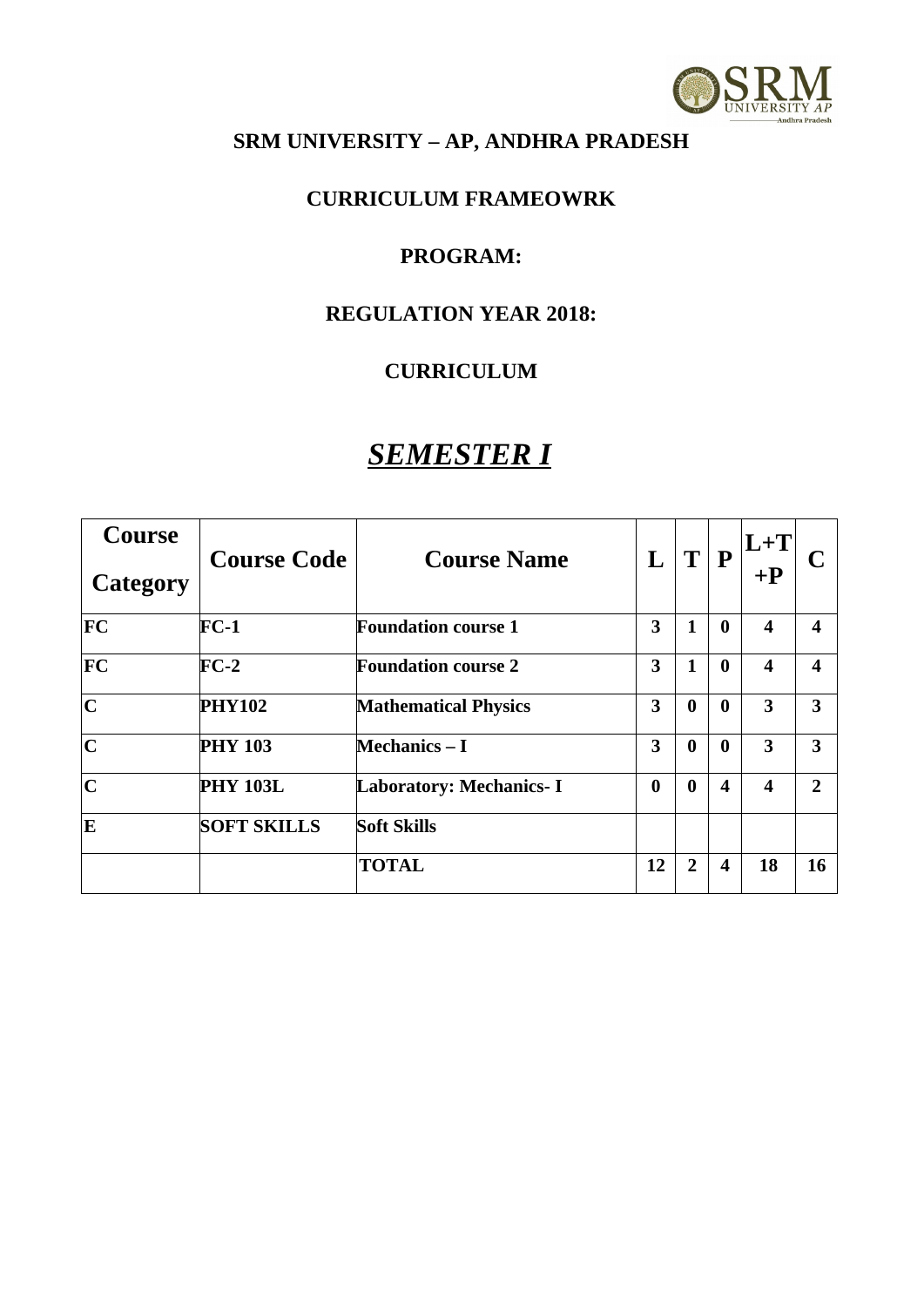

### *SEMESTER II*

| Course<br>Category      | Course Code                     | <b>Course Name</b>                                     | L                       | $\mathbf T$    | P                      | $L+T$<br>$+{\bf P}$     |                        |
|-------------------------|---------------------------------|--------------------------------------------------------|-------------------------|----------------|------------------------|-------------------------|------------------------|
| FC                      | $FC-3$                          | <b>Foundation course 3</b>                             | 3                       | $\mathbf{1}$   | $\mathbf{0}$           | $\overline{\mathbf{4}}$ | $\boldsymbol{\Lambda}$ |
| FC                      | $FC-4$                          | <b>Foundation course 4</b>                             | 3                       | $\mathbf{1}$   | $\mathbf{0}$           | $\overline{\mathbf{4}}$ | $\boldsymbol{\Lambda}$ |
| $\overline{\mathbf{C}}$ | <b>PHY 111</b>                  | <b>Mechanics – II</b>                                  | 3                       | $\bf{0}$       | $\mathbf{0}$           | 3                       | 3                      |
| $\mathbf C$             | <b>PHY 111L</b>                 | <b>Laboratory: Mechanics – II</b>                      | $\bf{0}$                | $\bf{0}$       | $\boldsymbol{\Lambda}$ | $\overline{\mathbf{4}}$ | $\overline{2}$         |
| $\mathbf C$             | <b>PHY 115</b>                  | <b>Electricity and Magnetism</b>                       | 3                       | $\bf{0}$       | $\bf{0}$               | 3                       | 3                      |
| $\mathbf C$             | <b>PHY 115L</b>                 | <b>Laboratory: Electricity and</b><br><b>Magnetism</b> | $\bf{0}$                | $\bf{0}$       | $\boldsymbol{\Lambda}$ | $\overline{\mathbf{4}}$ | $\overline{2}$         |
| $\mathbf C$             | Environmental<br><b>Science</b> | <b>Environmental Science</b>                           | $\overline{\mathbf{4}}$ | $\bf{0}$       | $\mathbf{0}$           | $\overline{\mathbf{4}}$ | 4                      |
|                         |                                 | <b>TOTAL</b>                                           | 16                      | $\overline{2}$ | 8                      | 26                      | 22                     |

### *SEMESTER III*

| Course<br>Category | Course<br>Code  | <b>Course Name</b>                                    | L        | T        | $\bf P$  | $L+T$<br>$+{\bf P}$     | C                |
|--------------------|-----------------|-------------------------------------------------------|----------|----------|----------|-------------------------|------------------|
| $ {\rm FC} $       | $FC-5$          | <b>Foundation course 5</b>                            | 3        | 1        | $\bf{0}$ | $\overline{\mathbf{4}}$ | $\boldsymbol{4}$ |
| $\mathbf C$        | <b>PHY 201</b>  | <b>Waves, Oscillations, and</b><br><b>Optics</b>      | 3        | $\bf{0}$ | $\bf{0}$ | $\overline{\mathbf{3}}$ | 3                |
| $\mathbf C$        | <b>PHY 201L</b> | Laboratory: Waves,<br><b>Oscillations, and Optics</b> | $\bf{0}$ | $\bf{0}$ | 4        | $\boldsymbol{4}$        | $\overline{2}$   |
| $\overline{C}$     | <b>PHY 202</b>  | <b>Heat and Thermodynamics</b>                        | 3        | $\bf{0}$ | $\bf{0}$ | 3                       | 3                |
| $\mathbf C$        | <b>PHY 202L</b> | <b>Laboratory: Heat and</b><br><b>Thermodynamics</b>  | $\bf{0}$ | $\bf{0}$ | 4        | $\boldsymbol{4}$        | $\overline{2}$   |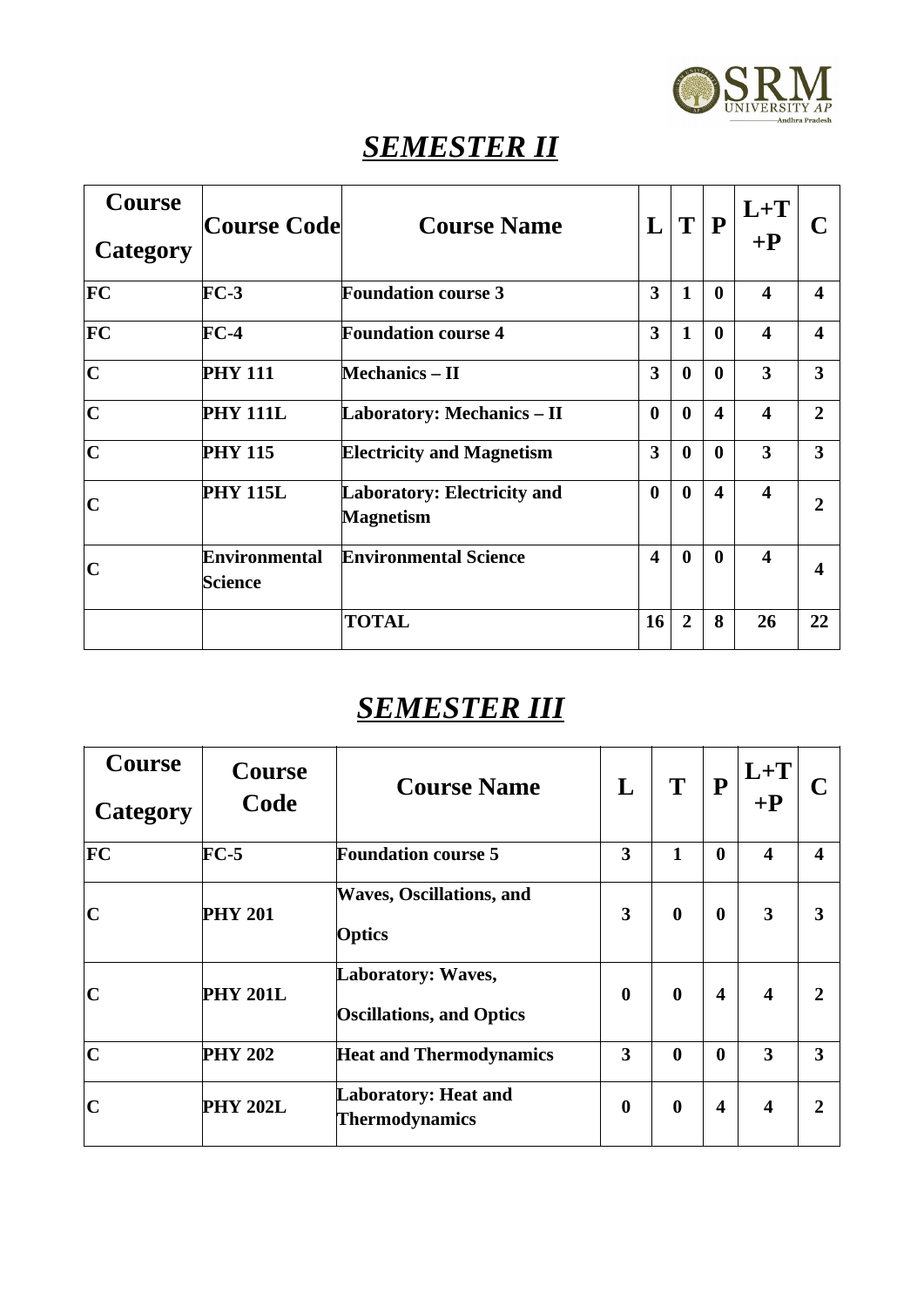

| A | <b>Mathematics 1/ Mathematics</b><br>mics-1 | Biology-1/Econo 1/Biology-1/Economics-1 | 3  |   | 4  |    |
|---|---------------------------------------------|-----------------------------------------|----|---|----|----|
| A | Chemistry 1/<br>Computer 1                  | <b>Chemistry 1 / Computer 1</b>         | 2  |   | 5  |    |
|   |                                             | <b>TOTAL</b>                            | 14 | 3 | 27 | רר |

### *SEMESTER IV*

| Course<br>Category      | <b>Course Code</b>                                | <b>Course Name</b>                                    | L              | T        | ${\bf P}$               | $L + T$<br>$+{\bf P}$   | C.                     |
|-------------------------|---------------------------------------------------|-------------------------------------------------------|----------------|----------|-------------------------|-------------------------|------------------------|
| FC                      | $FC-6$                                            | <b>Foundation course 6</b>                            | 3              | 1        | $\bf{0}$                | $\overline{\mathbf{4}}$ | $\boldsymbol{\Lambda}$ |
| $\overline{C}$          | <b>PHY 212</b>                                    | <b>Basic Electronics</b>                              | 3              | $\bf{0}$ | $\bf{0}$                | 3                       | 3                      |
| $\overline{\mathbf{C}}$ | <b>PHY 212L</b>                                   | <b>Laboratory: Basic Electronics</b>                  | $\bf{0}$       | $\bf{0}$ | $\overline{\mathbf{4}}$ | $\overline{\mathbf{4}}$ | $\overline{2}$         |
| $\overline{C}$          | <b>PHY 213</b>                                    | <b>Quantum Mechanics</b>                              | 3              | 1        | $\bf{0}$                | $\overline{\mathbf{4}}$ | $\boldsymbol{4}$       |
| $\overline{\mathbf{A}}$ | <b>Mathematics</b><br>2/Biology-2/Econ<br>omics-2 | <b>Mathematics 2/Biology-2/</b><br><b>Economics-2</b> | 3              | 1        | $\mathbf{0}$            | $\overline{\mathbf{4}}$ | $\boldsymbol{\Lambda}$ |
| $\mathbf{A}$            | Chemistry 2/<br>Computer 2                        | <b>Chemistry 2 / Computer 2</b>                       | $\overline{2}$ | 1        | $\overline{2}$          | 5                       | $\boldsymbol{A}$       |
|                         |                                                   | <b>TOTAL</b>                                          | 14             | 4        | 6                       | 24                      | 21                     |

### *SEMESTER V*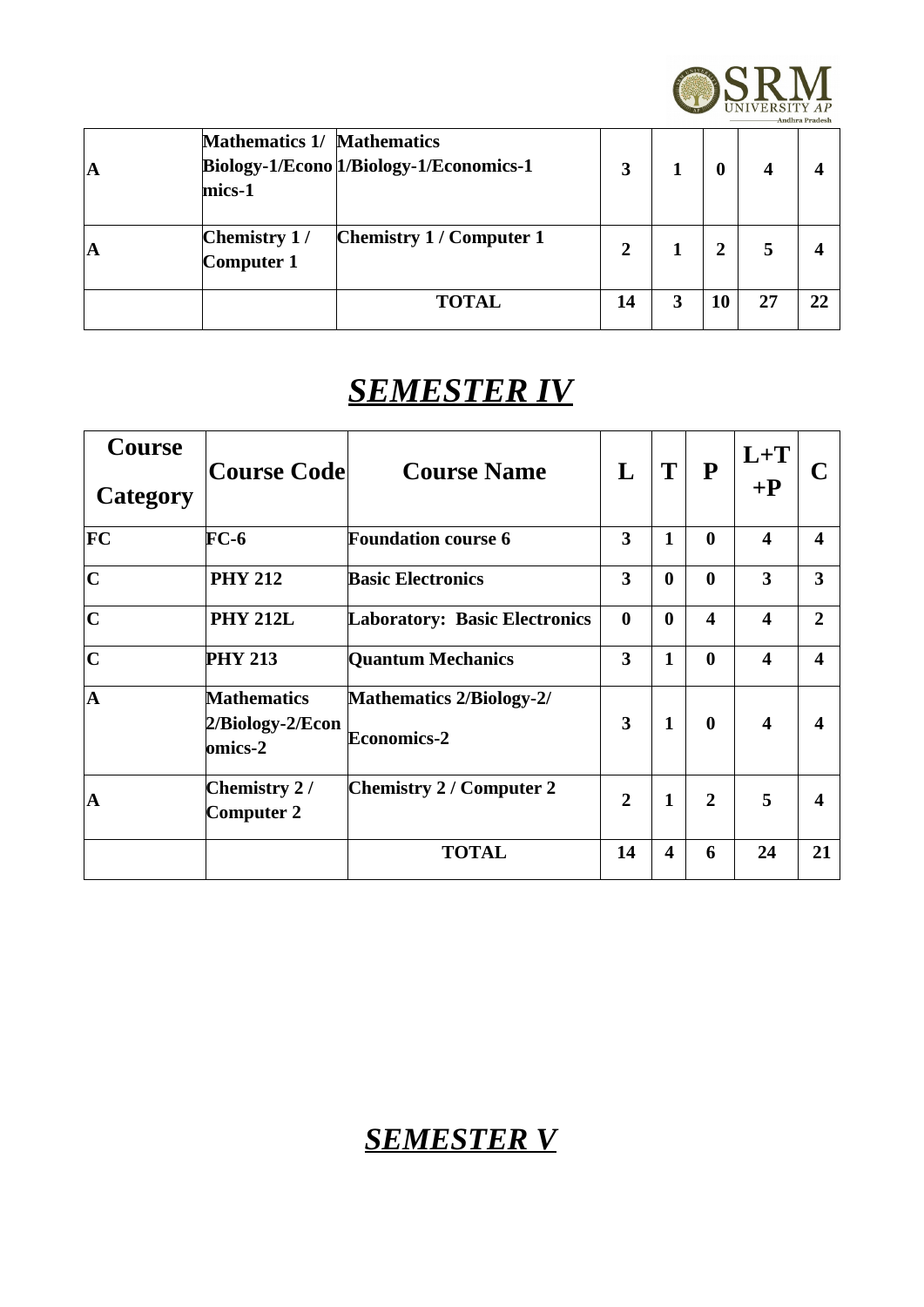

| Course<br>Category      | Course<br>Code  | <b>Course Name</b>                                        | L        | T        | P                       | $L + T$<br>$+{\bf P}$   | C                       |
|-------------------------|-----------------|-----------------------------------------------------------|----------|----------|-------------------------|-------------------------|-------------------------|
| $\overline{\mathbf{C}}$ | <b>PHY 300R</b> | <b>Research Project-1</b>                                 | $\bf{0}$ | $\bf{0}$ | $\overline{\mathbf{4}}$ | $\bf{0}$                | $\overline{2}$          |
| $\mathbf C$             | <b>PHY 301</b>  | <b>Atomic and Molecular Physics</b>                       | 3        | $\bf{0}$ | $\bf{0}$                | 3                       | $\overline{\mathbf{3}}$ |
| $\overline{C}$          | <b>PHY 302</b>  | Electrodynamics                                           | 3        | $\bf{0}$ | $\bf{0}$                | $\overline{\mathbf{3}}$ | $\overline{\mathbf{3}}$ |
| $\overline{C}$          | <b>PHY 303</b>  | <b>Solid state Physics</b>                                | 3        | $\bf{0}$ | $\bf{0}$                | $\overline{\mathbf{3}}$ | $\overline{\mathbf{3}}$ |
| $\mathbf C$             | <b>PHY 304</b>  | <b>Advanced Optics</b>                                    | 3        | $\bf{0}$ | $\bf{0}$                | $\overline{\mathbf{3}}$ | 3                       |
| $\mathbf C$             | <b>PHY 301L</b> | <b>Laboratory: Atomic and</b><br><b>Molecular Physics</b> | $\bf{0}$ | $\bf{0}$ | $\boldsymbol{\Lambda}$  | $\overline{\mathbf{4}}$ | $\overline{2}$          |
| $\mathbf C$             | <b>PHY 302L</b> | <b>Laboratory: Electrodynamics</b>                        | $\bf{0}$ | $\bf{0}$ | $\boldsymbol{\Lambda}$  | $\overline{\mathbf{4}}$ | $\overline{2}$          |
| $\mathbf C$             | <b>PHY 303L</b> | <b>Laboratory: Solid State Physics</b>                    | $\bf{0}$ | $\bf{0}$ | $\overline{\mathbf{4}}$ | $\overline{\mathbf{4}}$ | $\overline{2}$          |
| $\mathbf C$             | <b>PHY 304L</b> | <b>Laboratory: Advanced Optics</b>                        | $\bf{0}$ | $\bf{0}$ | $\overline{\mathbf{4}}$ | $\overline{\mathbf{4}}$ | $\overline{2}$          |
|                         |                 | <b>Total</b>                                              | 12       | $\bf{0}$ | 20                      | 28                      | 22                      |

### *SEMESTER VI*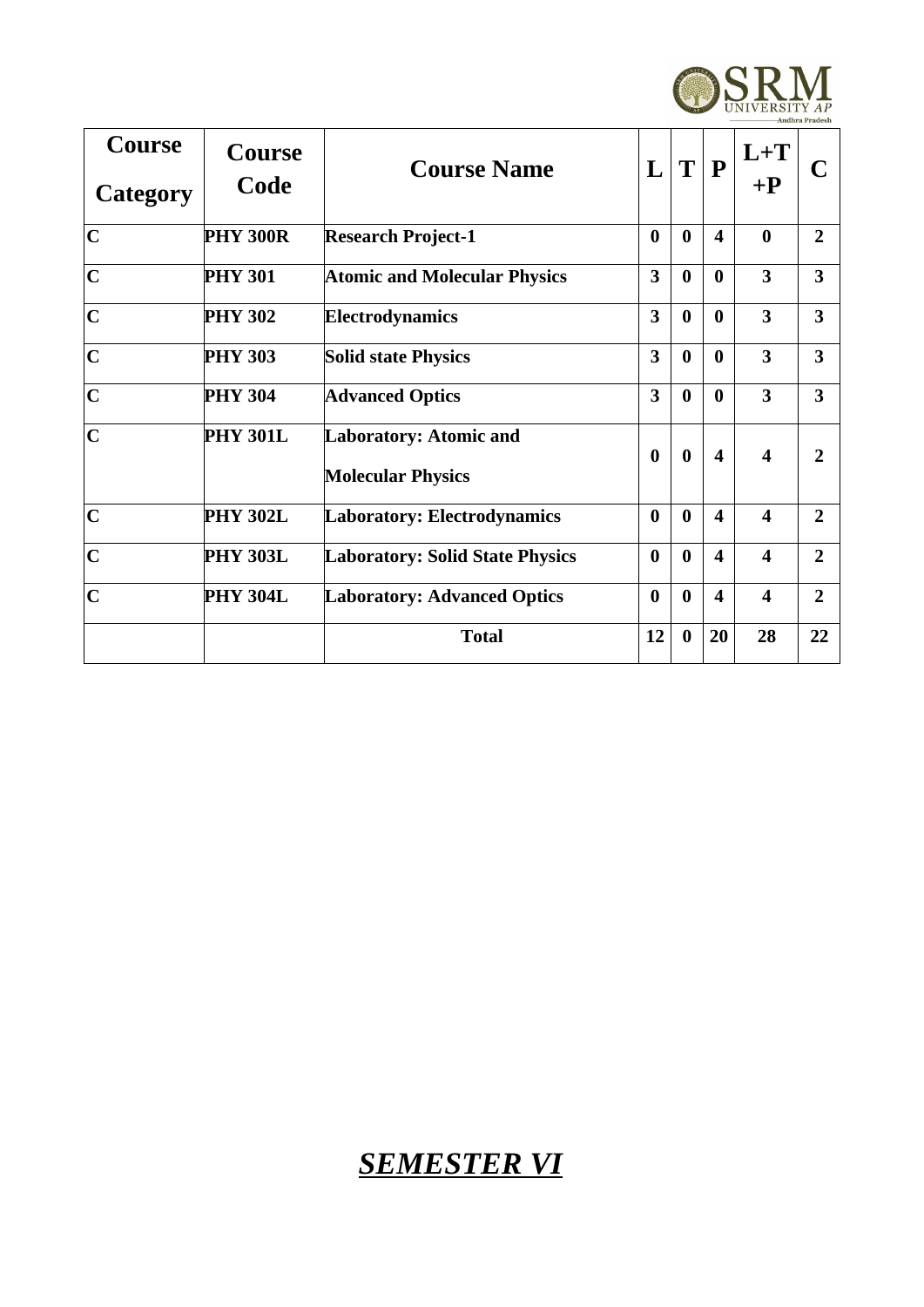

| Course<br>Category      | Course<br>Code  | <b>Course Name</b>                                        | L        | T            | $\mathbf{P}$           | $L + T$<br>$+{\bf P}$   |                        |
|-------------------------|-----------------|-----------------------------------------------------------|----------|--------------|------------------------|-------------------------|------------------------|
| $\overline{\mathbf{C}}$ | <b>PHY 310R</b> | <b>Research Project-2</b>                                 | $\bf{0}$ | $\bf{0}$     | 8                      | 8                       | $\boldsymbol{\Lambda}$ |
| $\overline{\mathbf{C}}$ | <b>PHY 311</b>  | <b>Statistical Physics</b>                                | 3        | 1            | $\bf{0}$               | $\overline{\mathbf{4}}$ | $\boldsymbol{\Lambda}$ |
| $\mathbf C$             | <b>PHY 312</b>  | <b>Nuclear and Particle Physics</b>                       | 3        | $\bf{0}$     | $\bf{0}$               | 3                       | 3                      |
| $\mathbf C$             | <b>PHY 312L</b> | <b>Laboratory: Nuclear and Particle</b><br><b>Physics</b> | $\bf{0}$ | $\bf{0}$     | $\boldsymbol{\Lambda}$ | $\boldsymbol{4}$        | ヮ                      |
| $\mathbf C$             | <b>PHY 313</b>  | <b>Department Elective</b>                                | 3        | $\bf{0}$     | $\mathbf{0}$           | 3                       | 3                      |
| $\mathbf C$             | <b>PHY317</b>   | <b>Department Seminar/Industry-</b><br>Academic Visit     |          |              |                        |                         | $\overline{2}$         |
|                         |                 | <b>TOTAL</b>                                              | 9        | $\mathbf{1}$ | 12                     | 22                      | 18                     |

### **Total Credits: 16+22+22+21+22+18=121**

### **List of foundation courses**

| Foundation course 1 (FC1) |  |
|---------------------------|--|
| Foundation course 2 (FC2) |  |
| Foundation course 3 (FC3) |  |
| Foundation course 4 (FC4) |  |
| Foundation course 5 (FC5) |  |
| Foundation course 6 (FC6) |  |

### **List of Allied Subjects (Semester III and Semester IV)**

| <b>Semester III</b>      |  |  |  |  |  |  |  |
|--------------------------|--|--|--|--|--|--|--|
| Mathematics 1/Biology-1/ |  |  |  |  |  |  |  |
| Economics-1              |  |  |  |  |  |  |  |
| Chemistry 1 / Computer 1 |  |  |  |  |  |  |  |
| <b>Semester IV</b>       |  |  |  |  |  |  |  |
| Mathematics 2/Biology-2/ |  |  |  |  |  |  |  |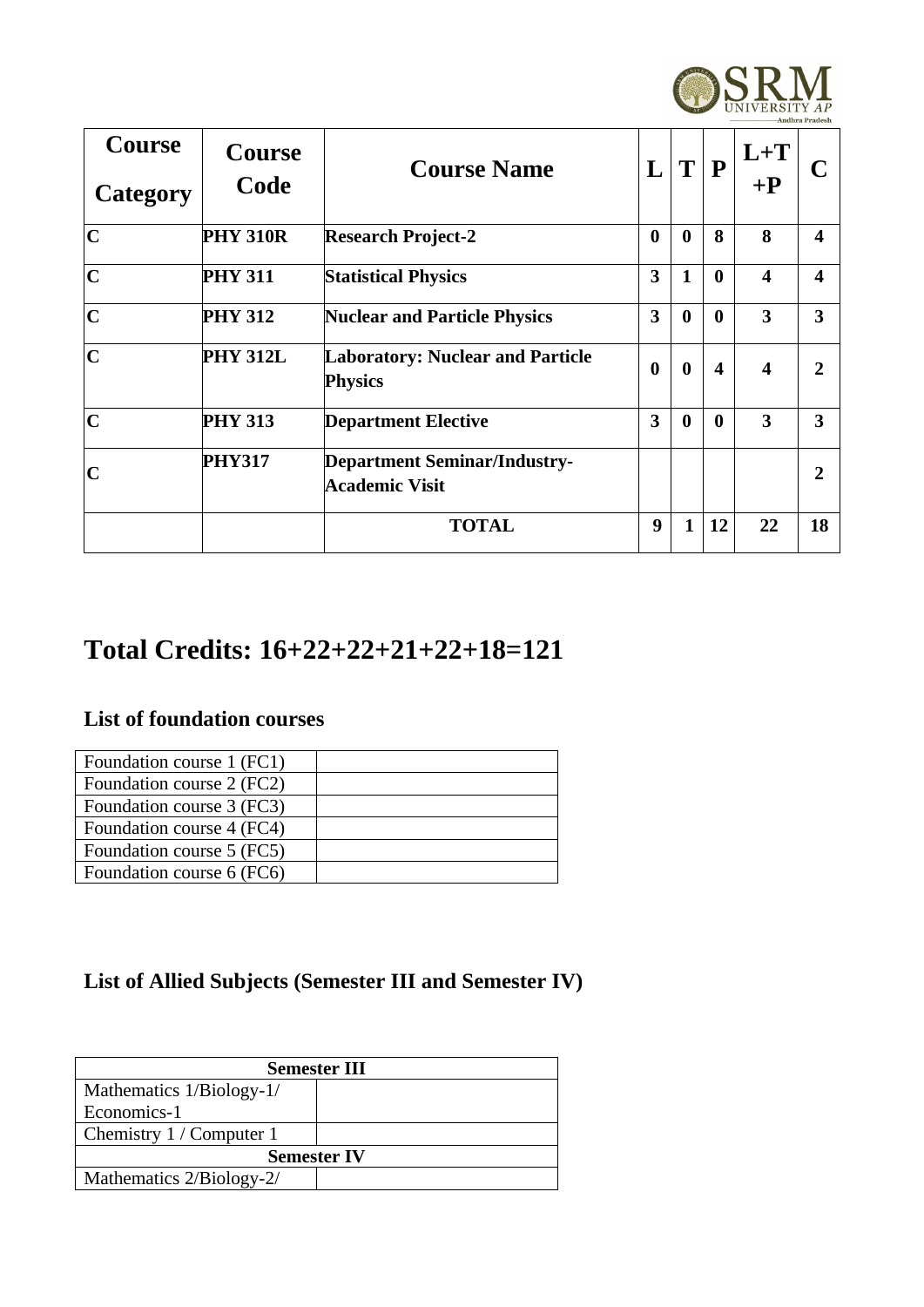

| Economics-2              |  |
|--------------------------|--|
| Chemistry 2 / Computer 2 |  |

#### **List of Elective subjects**

| Soft Skills                |  |
|----------------------------|--|
| Departmental Elective (DE) |  |
| Open Elective (OE)/        |  |
| <b>Course on Computer</b>  |  |
| Concepts                   |  |
|                            |  |

# *SYLLABUS*

### **SEMESTER –I**

#### **FOUNDATION COURSE 1 (FC 1)**

#### **FOUNDATION COURSE 2 (FC 2)**

| <b>PHY 102</b>     | <b>MATHEMATICAL PHYSICS</b> |                                      |                      |  |  | D |  |
|--------------------|-----------------------------|--------------------------------------|----------------------|--|--|---|--|
|                    |                             |                                      |                      |  |  |   |  |
| Co-requisite:      | <b>NIL</b>                  |                                      |                      |  |  |   |  |
| Prerequisite:      | <b>NIL</b>                  |                                      |                      |  |  |   |  |
| Data Book /        | <b>NIL</b>                  |                                      |                      |  |  |   |  |
| Codes/Standards    |                             |                                      |                      |  |  |   |  |
| Course Category    |                             | <b>CORE</b>                          | MATHEMATICAL PHYSICS |  |  |   |  |
| Course designed by |                             | Department of Physics                |                      |  |  |   |  |
| Approval           |                             | -- Academic Council Meeting --, 2018 |                      |  |  |   |  |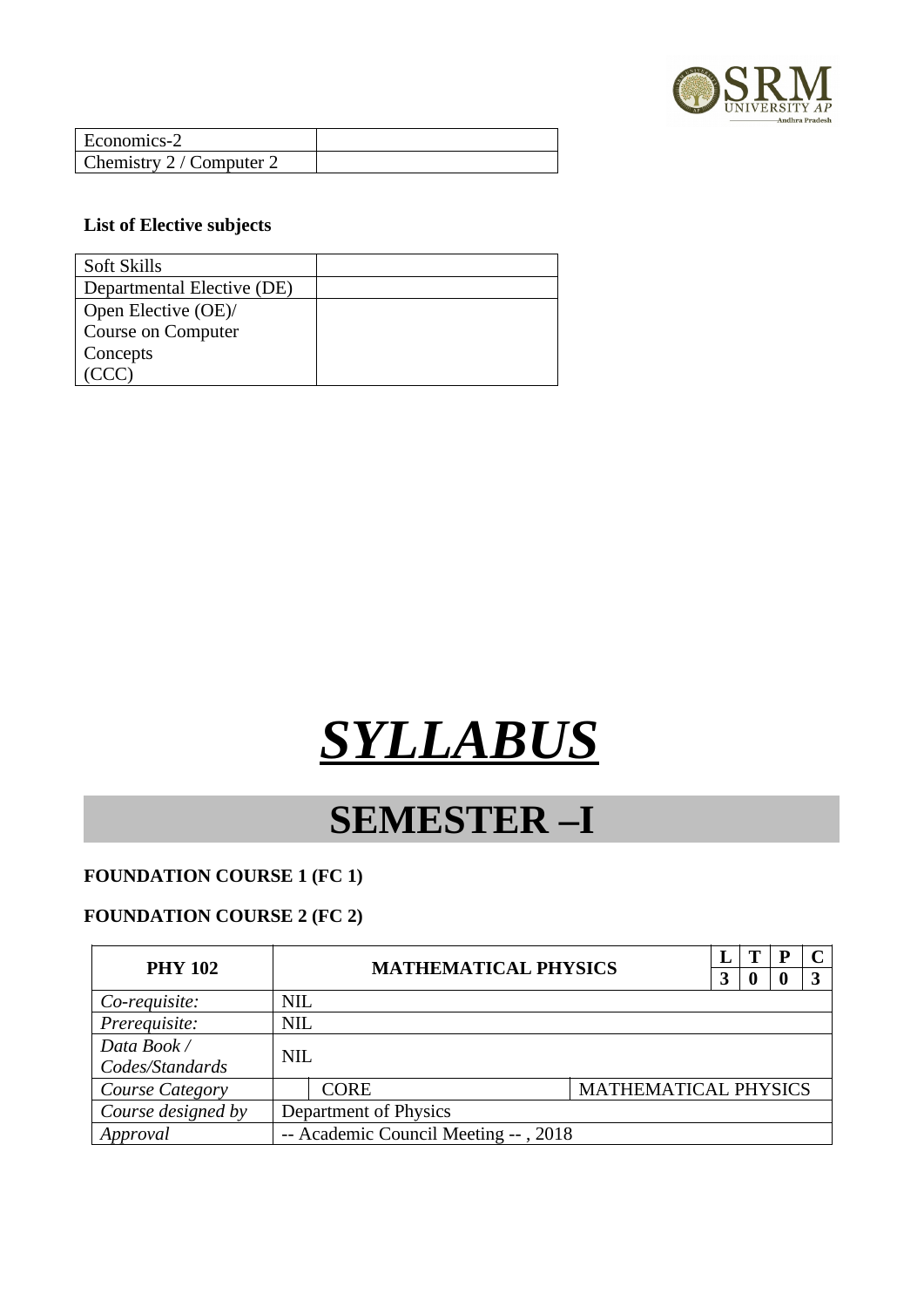

|                       |  | <b>PURPOSE</b> | The purpose of this course is to introduce the students to the fundamental |                |  |  |                 |  |  |  |  |  |  |  |
|-----------------------|--|----------------|----------------------------------------------------------------------------|----------------|--|--|-----------------|--|--|--|--|--|--|--|
|                       |  |                | mathematical requirements for the subsequent courses in the curriculum     |                |  |  |                 |  |  |  |  |  |  |  |
|                       |  |                |                                                                            |                |  |  |                 |  |  |  |  |  |  |  |
|                       |  |                | <b>LEARNING OBJECTIVES</b>                                                 | <b>STUDENT</b> |  |  |                 |  |  |  |  |  |  |  |
|                       |  |                |                                                                            |                |  |  | <b>OUTCOMES</b> |  |  |  |  |  |  |  |
|                       |  |                | At the end of the course, student will be able to                          |                |  |  |                 |  |  |  |  |  |  |  |
| 1.                    |  |                | Use tools of vector calculus and complex variables to physical             |                |  |  |                 |  |  |  |  |  |  |  |
|                       |  | systems        |                                                                            |                |  |  |                 |  |  |  |  |  |  |  |
| $\mathcal{D}_{\cdot}$ |  |                | To solve problems involving partial differentiation of multivariable       |                |  |  |                 |  |  |  |  |  |  |  |
|                       |  | functions      |                                                                            |                |  |  |                 |  |  |  |  |  |  |  |
|                       |  |                |                                                                            |                |  |  |                 |  |  |  |  |  |  |  |
| 3.                    |  |                | Solve first and second order linear differential equations for various     |                |  |  |                 |  |  |  |  |  |  |  |
|                       |  |                | physical systems using Power series, Laplace, Fourier transforms           |                |  |  |                 |  |  |  |  |  |  |  |
|                       |  |                | and other methods                                                          |                |  |  |                 |  |  |  |  |  |  |  |
| $\overline{4}$        |  |                | To familiarize with the concept of linear vector spaces and their          |                |  |  |                 |  |  |  |  |  |  |  |
|                       |  |                | relations with matrix algebra                                              |                |  |  |                 |  |  |  |  |  |  |  |

| <b>Sessio</b><br>$\mathbf n$ | <b>Description of Topic</b>                                                                                  | <b>Contact</b><br>hours | $C-$<br>$D-I-$<br>O | <b>IOs</b> | <b>Referenc</b><br>e |
|------------------------------|--------------------------------------------------------------------------------------------------------------|-------------------------|---------------------|------------|----------------------|
|                              | <b>UNIT-I- Vector Algebra and Vector Analysis</b>                                                            | 9                       |                     |            |                      |
| 1.                           | Introduction to scalars, vectors, Dot product and cross<br>product of vectors                                | $\mathbf{1}$            | C                   |            | 1,2                  |
| 2.                           | Scalar<br>triple product<br>and<br>its<br>geometrical<br>interpretation, Vector triple product and its proof | $\mathbf{1}$            | C                   |            | 1,2                  |
| 3.                           | Differentiation of vectors with respect to scalar,<br>Scalar and vector fields, Vector differential operator | $\mathbf{1}$            | C                   |            | 1,2                  |
| 4.                           | Gradient of scalar field and its physical significance                                                       | $\mathbf{1}$            | $C-$<br>D           |            | 1,2                  |
| 5.                           | Divergence of scalar field and its physical<br>significance                                                  | $\mathbf{1}$            | $C -$<br>D          |            | 1,2                  |
| 6.                           | Curl of vector field and its physical significance                                                           | $\mathbf{1}$            | $C-$<br>D           |            | 1,2                  |
| 7.                           | Vector integrals: line, surface and volume integral<br>with their examples                                   | $\mathbf{1}$            | C                   |            | 1,2                  |
| 8.                           | Gauss-Divergence theorem                                                                                     | $\mathbf{1}$            | $D-I$               |            | 1,2                  |
| 9.                           | Stoke's theorem, Vector identities                                                                           | $\mathbf{1}$            | $D-I$               |            | 1,2                  |
|                              | <b>UNIT II – Complex Numbers</b>                                                                             | 9                       |                     |            |                      |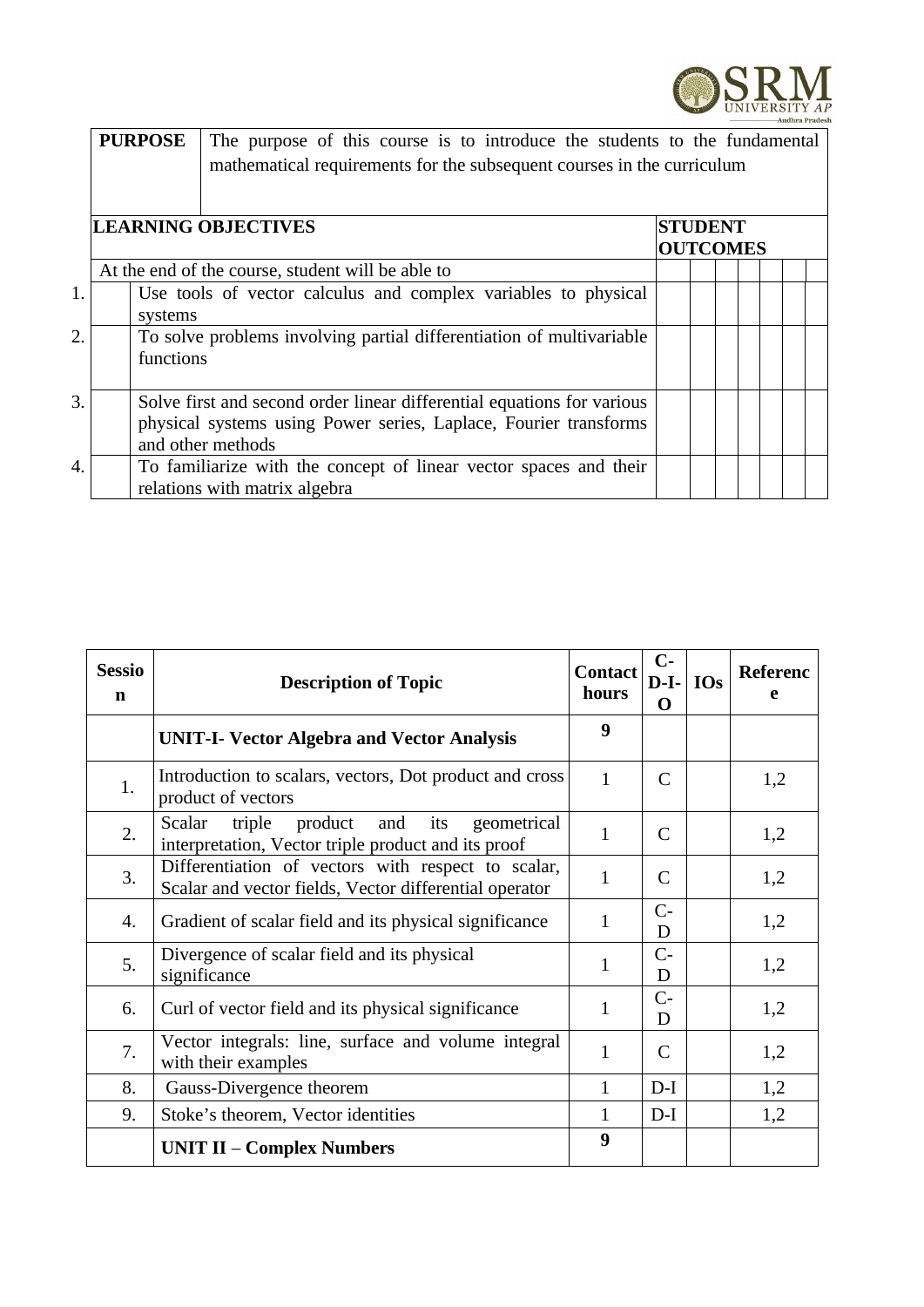

| 10. | Introduction to complex numbers                                                     | $\mathbf{1}$ | C            | 1,2 |
|-----|-------------------------------------------------------------------------------------|--------------|--------------|-----|
| 11. | Algebra of complex numbers                                                          | $\mathbf{1}$ | $\mathsf C$  | 1,2 |
| 12. | Argand diagram                                                                      | $\mathbf{1}$ | $\mathsf{C}$ | 1,2 |
| 13. | De-Moivre's Theorem                                                                 | $\mathbf{1}$ | C            | 1,2 |
| 14. | Trigonometric, hyperbolic and exponential functions                                 | $\mathbf{1}$ | $C-D$        | 1,2 |
| 15. | Powers, roots and log of complex numbers                                            | $\mathbf{1}$ | $C-D$        | 1,2 |
| 16. | Applications of complex numbers: classical<br>mechanics, LCR circuits               | $\mathbf{1}$ | $D-I$        | 1,2 |
| 17. | determine velocity and acceleration in curved motion                                | $\mathbf{1}$ | $D-I$        | 1,2 |
| 18. | worked examples - determine velocity and<br>acceleration in curved motion           | $\mathbf{1}$ | $D-I$        | 1,2 |
|     | <b>UNIT III - Partial differentiation</b>                                           | 9            |              |     |
| 19. | Definition of partial differentiation, Successive<br>differentiation                | $\mathbf{1}$ | $\mathsf{C}$ | 1,2 |
| 20. | Total differentiation, exact<br>differential                                        | $\mathbf{1}$ | $\mathsf{C}$ | 1,2 |
| 21. | exact<br>differential, Chain rule                                                   | $\mathbf{1}$ | $\mathsf{C}$ | 1,2 |
| 22. | Application - Change of variables from Cartesian to<br>Polar co-ordinates           | $\mathbf{1}$ | $D-I$        | 1,2 |
| 23. | Application - Change of variables from Cartesian to<br>cylindrical co-ordinates     | $\mathbf{1}$ | $D-I$        | 1,2 |
| 24. | Application - Change of variables from Cartesian to<br>spherical co-ordinates       | $\mathbf{1}$ | $D-I$        | 1,2 |
| 25. | Implicit and explicit functions                                                     | $\mathbf{1}$ | $\mathsf{C}$ | 1,2 |
| 26. | Conditions for maxima and minima                                                    | $\mathbf{1}$ | $\mathsf{C}$ | 1,2 |
| 27. | Worked examples for maxima and minima of two-<br>variable functions                 | $\mathbf{1}$ | I            | 1,2 |
|     | <b>UNIT IV: Differential equations</b>                                              | 9            |              |     |
| 28. | Ordinary differential equations (ODEs) and partial<br>differential equations (PDEs) | $\mathbf{1}$ | $\mathsf{C}$ | 1,2 |
| 29. | Series solution of ODEs                                                             | $\mathbf{1}$ | $\mathsf{C}$ | 1,2 |
| 30. | Special functions- Legendre and Bessel functions                                    | $\mathbf{1}$ | $\mathsf{C}$ | 1,2 |
| 31. | Introduction to Laplace transformation                                              | $\mathbf{1}$ | C            | 1,2 |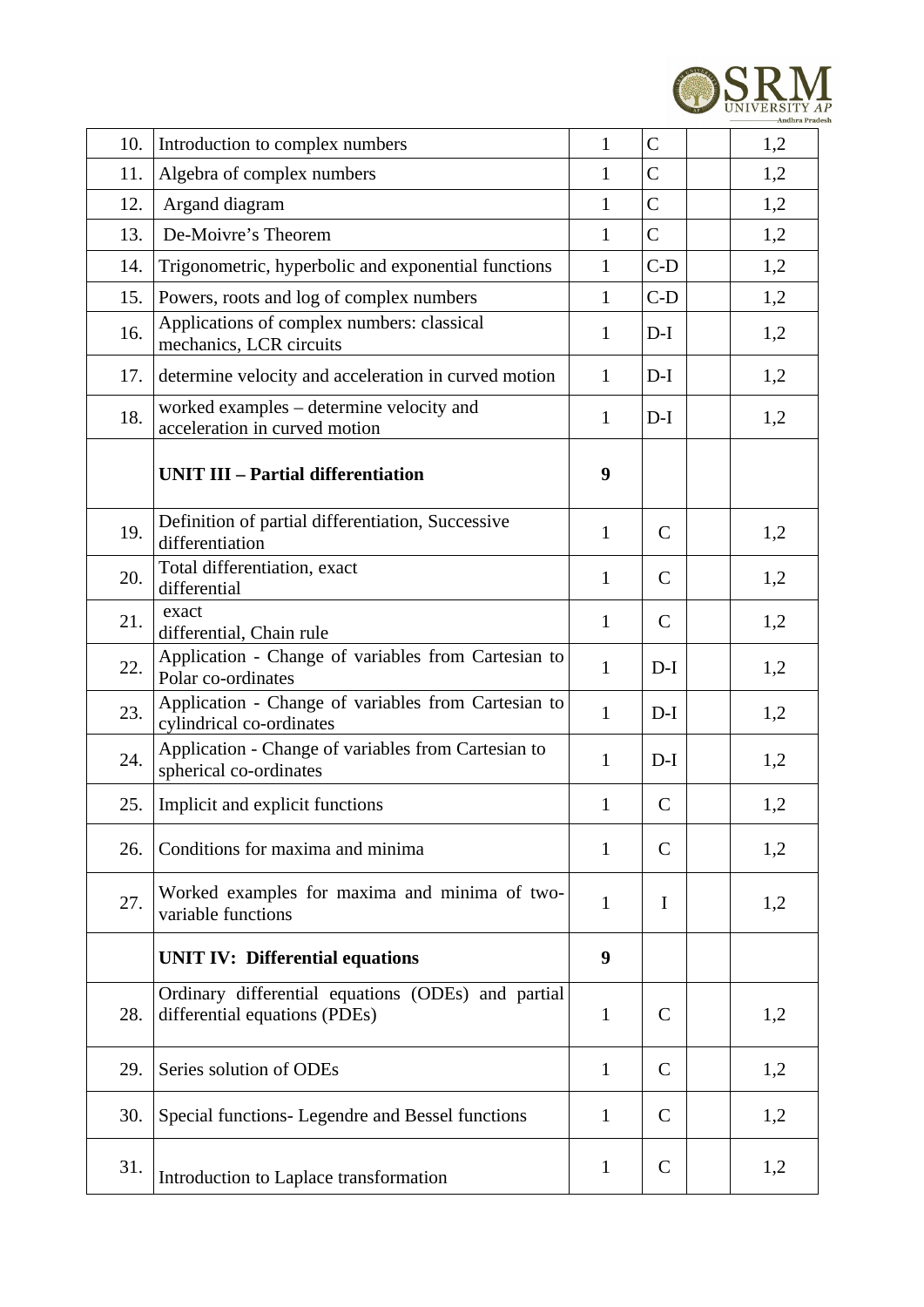

| 32. | Solutions for ODEs using Laplace transformation                                                                                | $\mathbf{1}$ | $C-D$          | 1,2 |  |
|-----|--------------------------------------------------------------------------------------------------------------------------------|--------------|----------------|-----|--|
| 33. | Introduction to Fourier analysis                                                                                               | $\mathbf{1}$ | $\mathsf{C}$   | 1,2 |  |
| 34. | Solving PDEs using Fourier transformations                                                                                     | $\mathbf{1}$ | D              | 1,2 |  |
| 35. | Application of Differential equations in Physics -<br>Radioactivity, conductivity and<br>diffusivity                           | $\mathbf{1}$ | $D-I$          | 1,2 |  |
| 36. | Fourier equation for the propagation of heat, Steady<br>state solution for rectilinear, radial and<br>cylindrical flow of heat | $\mathbf{1}$ | D              | 1,2 |  |
|     | <b>UNIT V: Matrix algebra</b>                                                                                                  | 9            |                |     |  |
| 37. | Linear equations and matrix formalism                                                                                          | $\mathbf{1}$ | $\mathsf{C}$   | 1,2 |  |
| 38. | inverse of a square matrix                                                                                                     | $\mathbf{1}$ | $\mathsf{C}$   | 1,2 |  |
| 39. | Eigenvalues and eigenvectors of matrices                                                                                       | $\mathbf{1}$ | $\overline{C}$ | 1,2 |  |
| 40. | orthogonal sets of eigenvectors                                                                                                | $\mathbf{1}$ | $\mathsf{C}$   | 1,2 |  |
| 41. | orthogonal<br>transformations                                                                                                  | $\mathbf{1}$ | $C-D$          | 1,2 |  |
| 42. | Hermitian and unitary matrices                                                                                                 | $\mathbf{1}$ | $C-D$          | 1,2 |  |
| 43. | diagonalization of matrices                                                                                                    | $\mathbf{1}$ | D              | 1,2 |  |
| 44. | Linear vector spaces, the dual space and the scalar<br>product                                                                 | $\mathbf{1}$ | $C-D$          | 1,2 |  |
| 45. | linear operators, Hermitian operators                                                                                          | $\mathbf{1}$ | $C-D$          | 1,2 |  |
|     | <b>Total contact hours</b>                                                                                                     | 45           |                |     |  |

|                | <b>LEARNING RESOURCES</b>                                                           |  |  |  |  |  |  |  |
|----------------|-------------------------------------------------------------------------------------|--|--|--|--|--|--|--|
|                | <b>TEXT BOOKS/REFERENCE BOOKS/OTHER READING MATERIAL</b>                            |  |  |  |  |  |  |  |
|                |                                                                                     |  |  |  |  |  |  |  |
|                | Erwin Kreyszig 10th Edition $(2011)$ – Advanced Engineering Mathematics, Wiley      |  |  |  |  |  |  |  |
|                | <b>Publishers (International Student Version)</b>                                   |  |  |  |  |  |  |  |
| $\overline{2}$ | Essential Mathematical Methods for the Physical Sciences, K. F Riley, M. P Hobson,  |  |  |  |  |  |  |  |
|                | 1stEdition, 2011, Cambridge University Press                                        |  |  |  |  |  |  |  |
| 3              | Mathematical Methods In The Physical Sciences, Mary L. Boas, 3 Edition, 2006, Wiley |  |  |  |  |  |  |  |
|                | Publication                                                                         |  |  |  |  |  |  |  |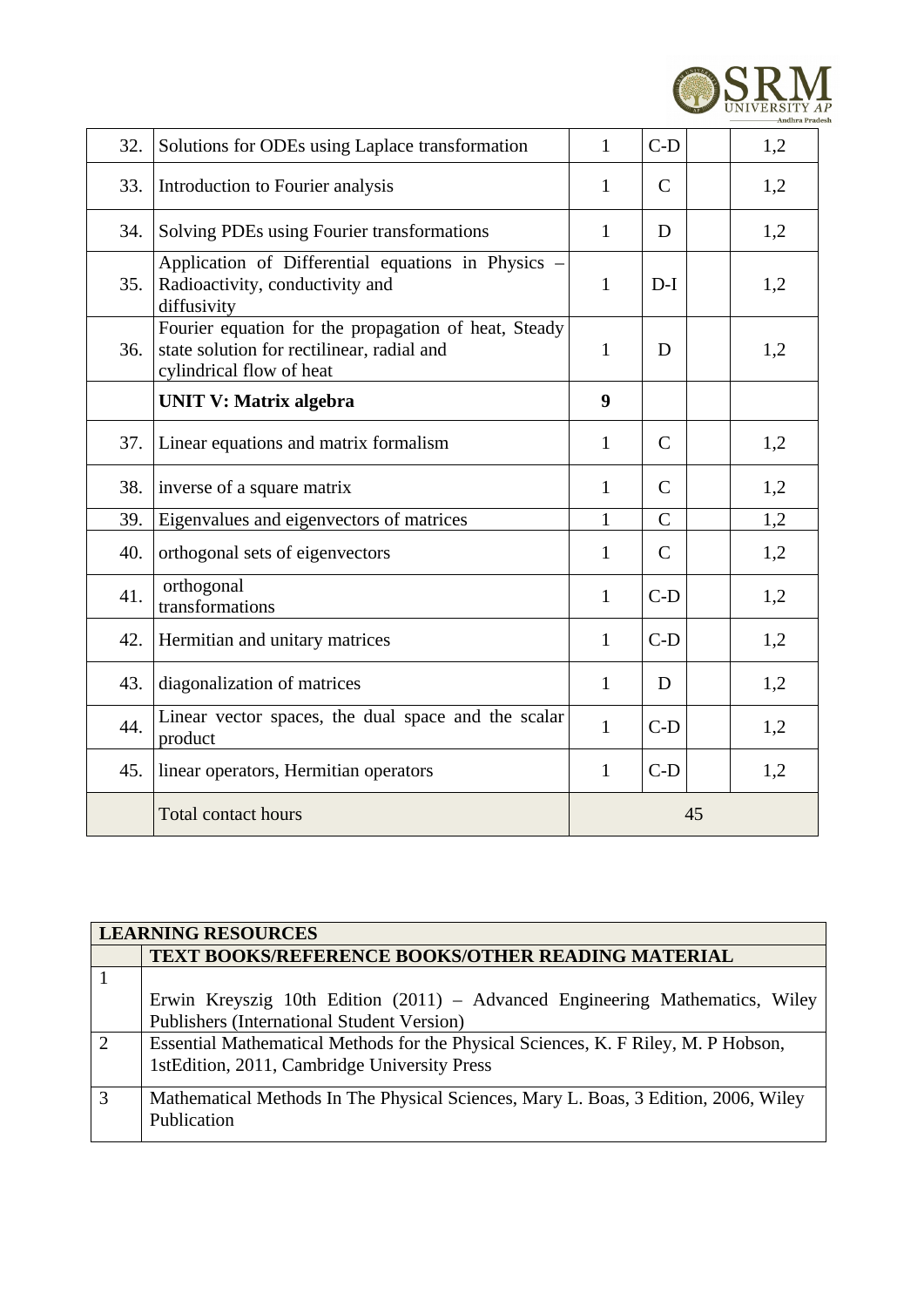

| Course nature                              |                           |              |            | Theory     |                   |              |  |  |
|--------------------------------------------|---------------------------|--------------|------------|------------|-------------------|--------------|--|--|
| <b>Assessment Method (Weightage 100%)</b>  |                           |              |            |            |                   |              |  |  |
| In-                                        | <b>Assessment</b><br>tool | Cycle test I | Cycle test | Assignment | <b>Class Test</b> | <b>Total</b> |  |  |
| semester                                   | Weightage                 | 15%          | 15%        | 10%        | 10%               | 50%          |  |  |
| <b>End semester examination Weightage:</b> |                           |              |            |            |                   |              |  |  |

| <b>PHY 103</b>         |            | <b>MECHANICS-I</b>                   |                    |   |  | P |  |  |
|------------------------|------------|--------------------------------------|--------------------|---|--|---|--|--|
|                        |            |                                      |                    | 3 |  |   |  |  |
| Co-requisite:          |            | <b>PHY 103L</b>                      |                    |   |  |   |  |  |
| Prerequisite:          | <b>NIL</b> |                                      |                    |   |  |   |  |  |
| Data Book /            |            | <b>NIL</b>                           |                    |   |  |   |  |  |
| Codes/Standards        |            |                                      |                    |   |  |   |  |  |
| <b>Course Category</b> |            | <b>CORE</b>                          | <b>MECHANICS-I</b> |   |  |   |  |  |
| Course designed by     |            | Department of Physics                |                    |   |  |   |  |  |
| Approval               |            | -- Academic Council Meeting --, 2018 |                    |   |  |   |  |  |

|    | <b>PURPOSE</b> | The purpose of this course is to introduce the students to the fundamental       |                 |  |  |  |  |  |
|----|----------------|----------------------------------------------------------------------------------|-----------------|--|--|--|--|--|
|    |                | principles of classical Newtonian dynamics of a system of particles (discrete or |                 |  |  |  |  |  |
|    |                | continuous) and their general collective behaviors (e.g. surface tension,        |                 |  |  |  |  |  |
|    |                | viscosity).                                                                      |                 |  |  |  |  |  |
|    |                |                                                                                  |                 |  |  |  |  |  |
|    |                |                                                                                  |                 |  |  |  |  |  |
|    |                | <b>LEARNING OBJECTIVES</b>                                                       | <b>STUDENT</b>  |  |  |  |  |  |
|    |                |                                                                                  | <b>OUTCOMES</b> |  |  |  |  |  |
|    |                | At the end of the course, student will be able to                                |                 |  |  |  |  |  |
| 1. |                | Address classical mechanical problems of particles and rigid bodies              |                 |  |  |  |  |  |
|    |                | following Newtonian mechanics                                                    |                 |  |  |  |  |  |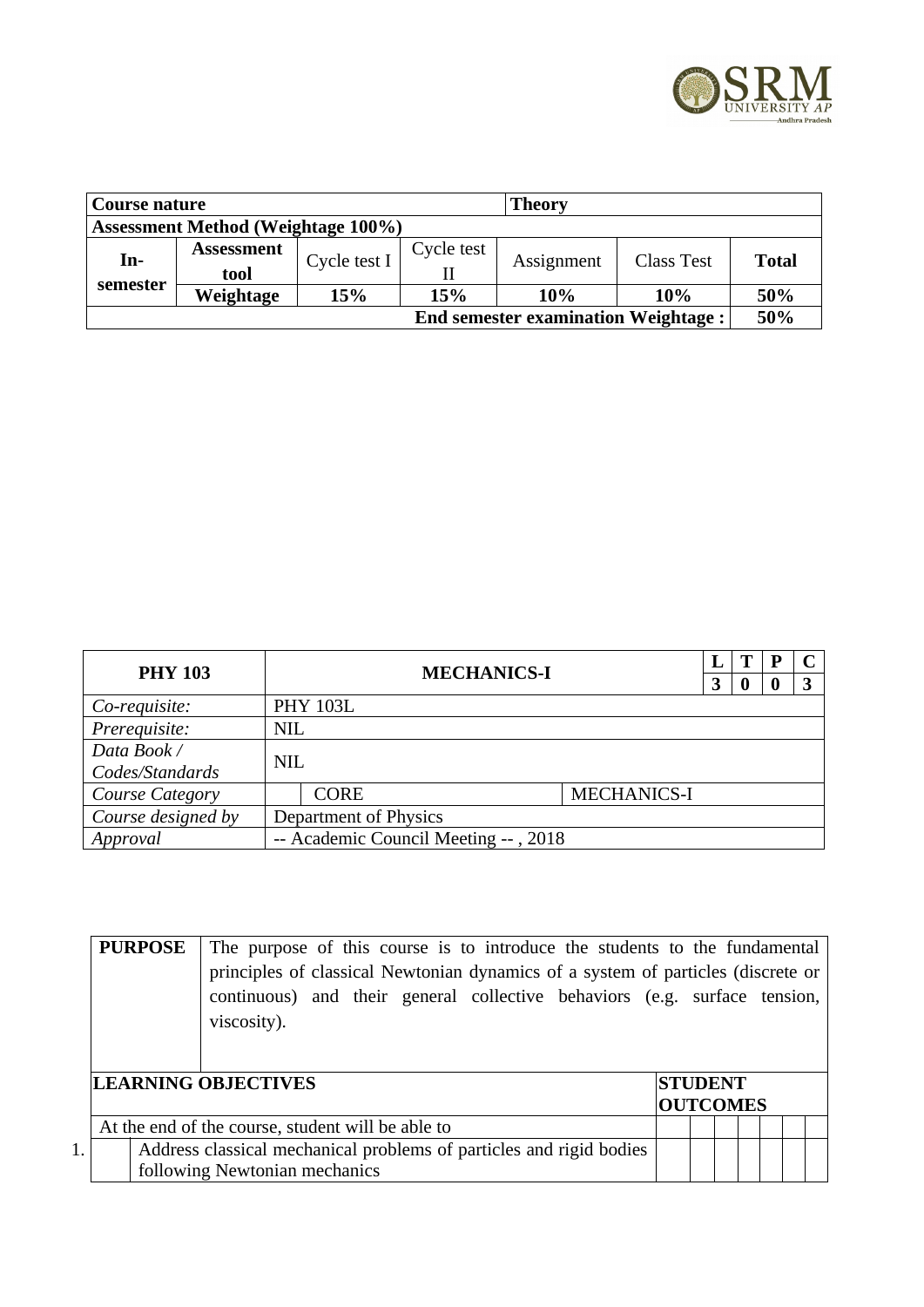

|    | To solve problems related to classical conservation principles.                                          |  |  |  |  |
|----|----------------------------------------------------------------------------------------------------------|--|--|--|--|
|    | To understand rigid body motions and their conservation principles                                       |  |  |  |  |
| 4. | To familiarize with general characterization properties of systems<br>(e.g. surface tension, viscosity). |  |  |  |  |

| <b>Session</b> | <b>Description of Topic</b>                                                           | <b>Contact</b><br>hours | $C-D-$<br>$I-O$ | <b>IOs</b> | <b>Referenc</b><br>e |
|----------------|---------------------------------------------------------------------------------------|-------------------------|-----------------|------------|----------------------|
|                | <b>UNIT-I- Newton's Laws of motion (Review)</b>                                       | 9                       |                 |            |                      |
| 1.             | Displacement,<br>Time<br>and<br>Velocity,<br>Average<br><b>Instantaneous Velocity</b> | $\mathbf{1}$            | $\mathsf{C}$    |            | 1,2                  |
| 2.             | Average and Instantaneous<br>Acceleration, Motion with Constant Acceleration          | $\mathbf{1}$            | $\mathsf{C}$    |            | 1,2                  |
| 3.             | Velocity and Position by Integration, Position and<br><b>Velocity Vectors</b>         | $\mathbf{1}$            | $\mathsf{C}$    |            | 1,2                  |
| 4.             | <b>Acceleration Vector (worked</b><br>examples)                                       | $\mathbf{1}$            | $\mathsf{C}$    |            | 1,2                  |
| 5.             | <b>Contact Forces, Static friction</b>                                                | $\mathbf{1}$            | $\mathsf{C}$    |            | 1,2                  |
| 6.             | Kinetic friction                                                                      | $\mathbf{1}$            | $\mathsf{C}$    |            | 1,2                  |
| 7.             | Worked examples of static and kinetic frictions                                       | $\mathbf{1}$            | $C-D$           |            | 1,2                  |
| 8.             | Free body diagrams and use to Newton's law                                            | $\mathbf{1}$            | $C-D$           |            | 1,2                  |
| 9.             | Solution of dynamics with free body diagrams and<br>Newton's law                      | $\mathbf{1}$            | $C-D$           |            | 1,2                  |
|                | <b>UNIT II - Kinematics</b>                                                           | 9                       |                 |            |                      |
| 10.            | Motion of particles in two dimensions                                                 | $\mathbf{1}$            | $C-D$           |            | 1,2                  |
| 11.            | Motion of particles in three dimensions                                               | $\mathbf{1}$            | D               |            | 1,2                  |
| 12.            | Tensions and springs, pushing, pulling and tension                                    | $\mathbf{1}$            | $\mathbf D$     |            | 1,2                  |
| 13.            | Solving pulley systems                                                                | $\mathbf{1}$            | $\mathbf D$     |            | 1,2                  |
| 14.            | Impulse, conservation of linear momentum                                              | $\mathbf{1}$            | $\overline{C}$  |            | 1,2                  |
| 15.            | Conservation of kinetic and potential energy                                          | $\mathbf{1}$            | $\overline{C}$  |            | 1,2                  |
| 16.            | Uniform circular motion, angular velocity and<br>acceleration                         | $\mathbf{1}$            | C               |            | 1,2                  |
| 17.            | Period and Frequency, Newton's Second<br>law and circular motion                      | $\mathbf{1}$            | $\mathsf C$     |            | 1,2                  |
| 18.            | worked examples - bending of roads, roller coaster<br>motion                          | $\mathbf{1}$            | $\overline{C}$  |            | 1,2                  |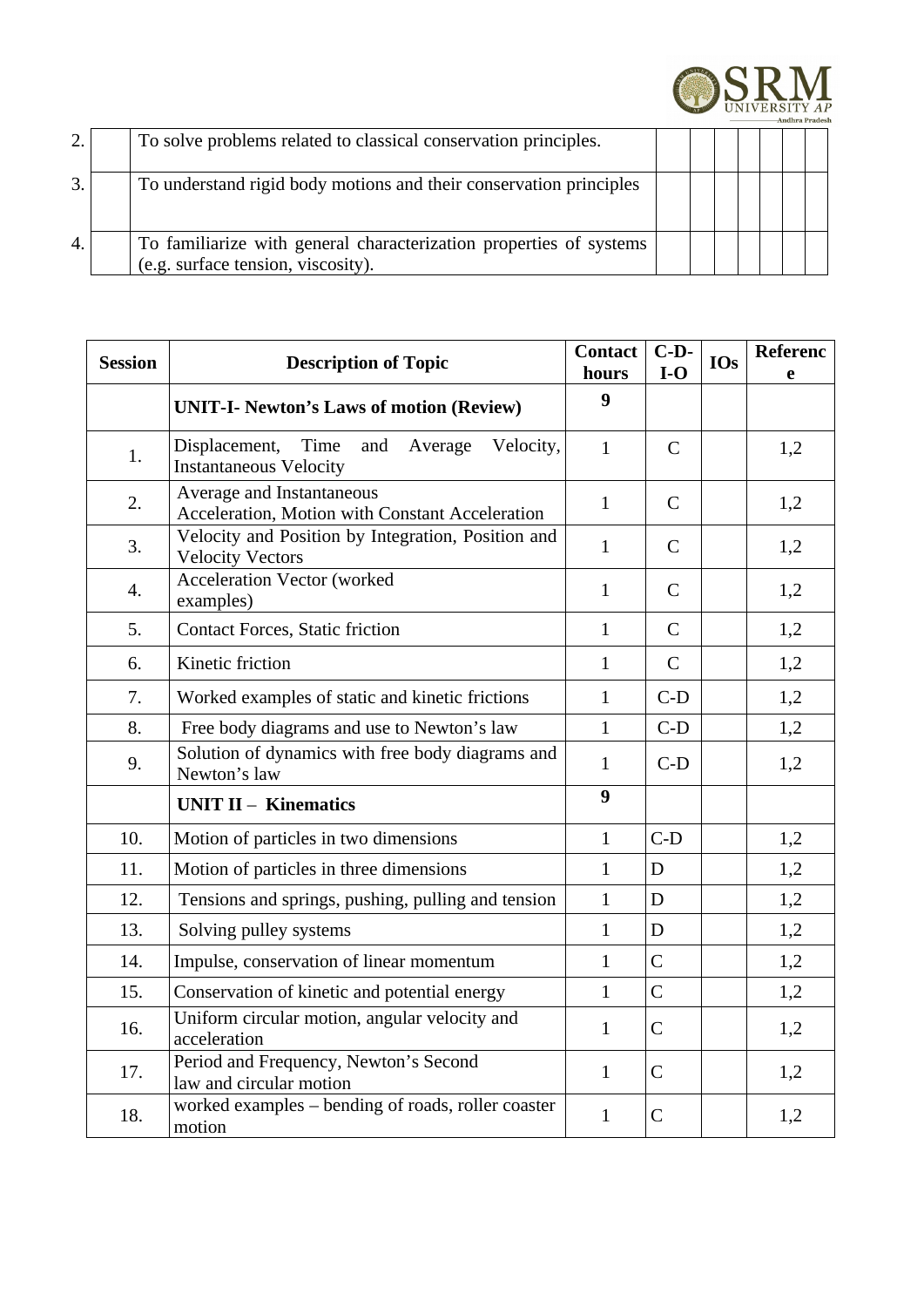

|     | UNIT III – Work energy and collision                                                                                               | 9            |              |     |
|-----|------------------------------------------------------------------------------------------------------------------------------------|--------------|--------------|-----|
| 19. | Kinetic Energy and Work in 1D, Work by a<br><b>Constant Force</b>                                                                  | $\mathbf{1}$ | $\mathsf{C}$ | 1,2 |
| 20. | Work by a Non- Constant Force                                                                                                      | $\mathbf{1}$ | $\mathsf{C}$ | 1,2 |
| 21. | Conservative and Non-conservative Forces, Path<br>Independence - Gravity                                                           | $\mathbf{1}$ | C            | 1,2 |
| 22. | Path Dependence -<br>Friction, Potential energy                                                                                    | $\mathbf{1}$ | C            | 1,2 |
| 23. | Principle of energy conservation and worked<br>examples                                                                            | $\mathbf{1}$ | $\mathsf{C}$ | 1,2 |
| 24. | Work-Kinetic Energy Theorem in 2D                                                                                                  | $\mathbf{1}$ | C            | 1,2 |
| 25. | Work-Kinetic Energy Theorem in 3D, worked<br>examples                                                                              | $\mathbf{1}$ | $\mathsf{C}$ | 1,2 |
| 26. | The two-body problem; Collision – elastic and<br>inelastic collisions                                                              | $\mathbf{1}$ | $\mathsf{C}$ | 1,2 |
| 27. | Collision in 1D and in 2D and worked examples of<br>center of mass and laboratory coordinates                                      | $\mathbf{1}$ | $\mathsf{C}$ | 1,2 |
|     | <b>UNIT IV: Rigid body motion</b>                                                                                                  | 9            |              |     |
| 28. | Motion of a system of particles, Centre of mass<br>motion, work example - simple collision, projectile<br>fragments                | $\mathbf{1}$ | $\mathsf{C}$ | 1,2 |
| 29. | Center of mass (derivation in some simple cases -<br>linear distribution of mass, laminar bodies,<br>hemisphere etc.)              | $\mathbf{1}$ | $\mathsf{C}$ | 1,2 |
| 30. | Variable mass problem (rockets and conveyor<br>belts), conservation principals, energy of system of<br>particles (statements only) | $\mathbf{1}$ | $\mathsf{C}$ | 1,2 |
| 31. | Motion of a rigid body, rotation about an axis,<br>Moment of inertia                                                               | $\mathbf{1}$ | C            | 1,2 |
| 32. | Theorem of parallel and perpendicular axes                                                                                         | $\mathbf{1}$ | $\mathsf{C}$ | 1,2 |
| 33. | Calculation of moment of inertia for simple cases<br>(rod, disk, sphere etc.),                                                     | $\mathbf{1}$ | $\mathsf{C}$ | 1,2 |
| 34. | Compound pendulum                                                                                                                  | $\mathbf{1}$ | C            | 1,2 |
| 35. | Angular momentum and torque of system of<br>particles                                                                              | $\mathbf{1}$ | $\mathsf{C}$ | 1,2 |
| 36. | Conservation of angular momentum and<br>conservation of energy in rigid body rotational<br>motion                                  | $\mathbf{1}$ | $\mathsf{C}$ | 1,2 |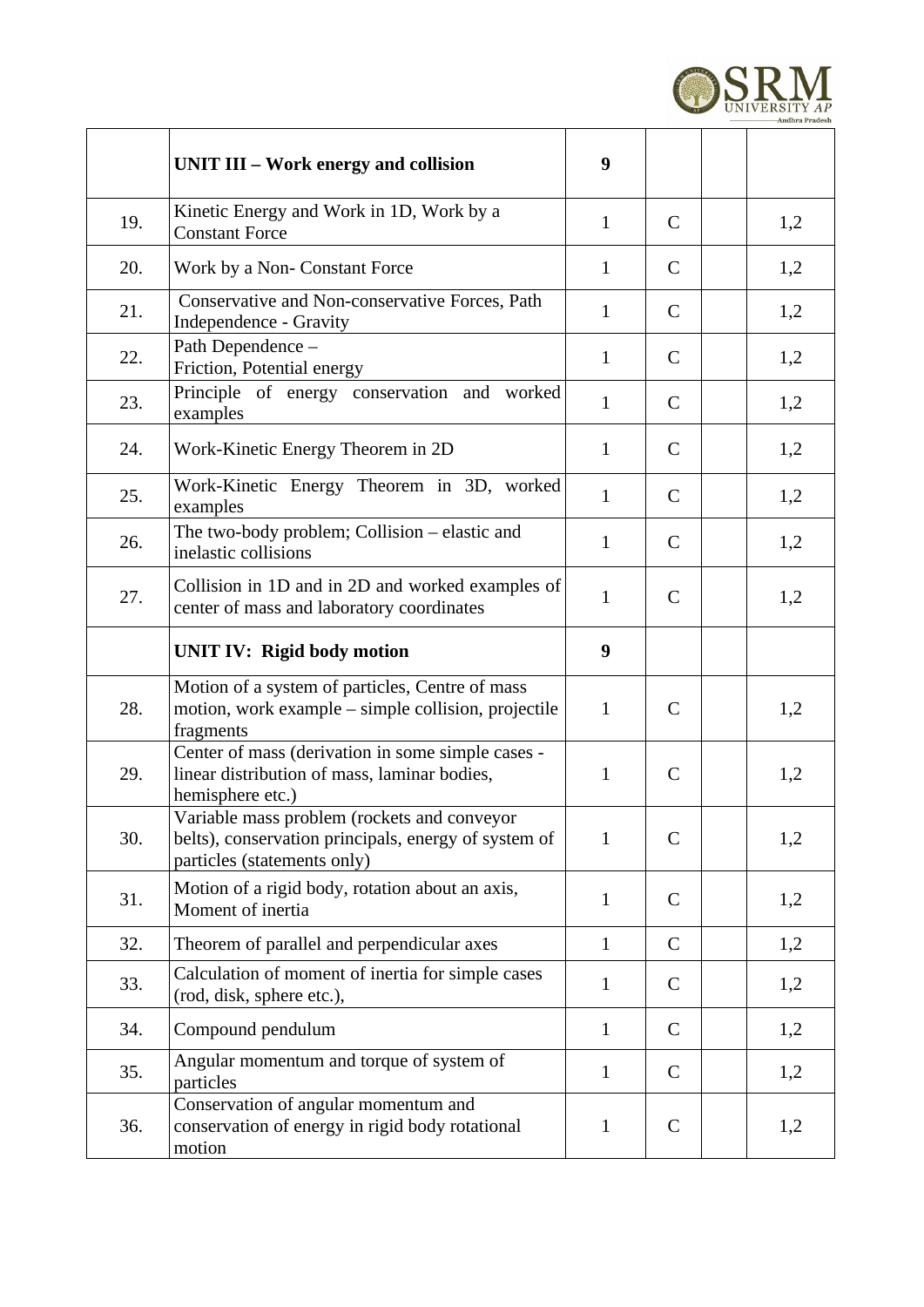

|     | <b>UNIT V: General properties of matter</b>                                                                                   | 9            |              |     |
|-----|-------------------------------------------------------------------------------------------------------------------------------|--------------|--------------|-----|
| 37. | Hooke's law, elastic modulus, relation between<br>elastic modulus, Torsion of a cylinder – torsional<br>pendulum              | $\mathbf{1}$ | C            | 1,2 |
| 38. | Bending moment Cantilever, worked example -<br>Beam supported at both ends                                                    | $\mathbf{1}$ | C            | 1,2 |
| 39. | Reciprocity theorem Elastic energy in different<br>types of deformation (Review of concepts)                                  | $\mathbf{1}$ | $\mathsf{C}$ | 1,2 |
| 40. | Surface tension - Molecular forces, surface tension<br>and surface energy, Angle of contact                                   | $\mathbf{1}$ | $C-D$        | 1,2 |
| 41. | Excess pressure over a curved liquid surface,<br>Capillarity, Shape of liquid drops. Ripples                                  | $\mathbf{1}$ | $C-D$        | 1,2 |
| 42. | Viscosity of liquids - Streamline and turbulent<br>motion; Reynold's number, Poiseuille's equation                            | $\mathbf{1}$ | $C-D$        | 1,2 |
| 43. | Stoke's law $-$ worked examples the raindrop falling<br>through atmospheric air and falling of small<br>solids such as stones | $\mathbf{1}$ | $C-D$        | 1,2 |
| 44. | Worked examples: sand, ball bearing through a<br>long column of water                                                         | $\mathbf{1}$ | $C-D$        | 1,2 |
| 45. | Equation of continuity; Euler's equation for liquid<br>flow; Bernoulli's theorem                                              | $\mathbf{1}$ | $C-D$        | 1,2 |
|     | <b>Total contact hours</b>                                                                                                    |              | 45           |     |

|               | <b>LEARNING RESOURCES</b>                                                             |  |  |  |  |  |  |  |  |  |
|---------------|---------------------------------------------------------------------------------------|--|--|--|--|--|--|--|--|--|
|               | <b>TEXT BOOKS/REFERENCE BOOKS/OTHER READING MATERIAL</b>                              |  |  |  |  |  |  |  |  |  |
|               |                                                                                       |  |  |  |  |  |  |  |  |  |
|               | Physics for Scientist and Engineers with Modern Physics, 9rd Edition (2013) - Raymond |  |  |  |  |  |  |  |  |  |
|               | A. Serway, Clement J Moses and Curt A Moyer (Publisher: Thomson Learning (Asia        |  |  |  |  |  |  |  |  |  |
|               | Region) Singapore)                                                                    |  |  |  |  |  |  |  |  |  |
| $\mathcal{L}$ | Concepts of Modern Physics (2017)- Arthur Besier, Shobhit Mahajan, S. Rai Choudhury   |  |  |  |  |  |  |  |  |  |
|               | (Tata McGraw Hill)                                                                    |  |  |  |  |  |  |  |  |  |
|               |                                                                                       |  |  |  |  |  |  |  |  |  |
| 3             | Introduction to classical mechanics, with Problems and Solutions, David Morin, South  |  |  |  |  |  |  |  |  |  |
|               | Asia Edition, 2018, Cambridge University Press                                        |  |  |  |  |  |  |  |  |  |

| Course nature                              |                   |              |            | <b>Theory</b> |            |       |  |  |  |
|--------------------------------------------|-------------------|--------------|------------|---------------|------------|-------|--|--|--|
| <b>Assessment Method (Weightage 100%)</b>  |                   |              |            |               |            |       |  |  |  |
| $In-$                                      | <b>Assessment</b> | Cycle test I | Cycle test |               | Class Test | Total |  |  |  |
|                                            | tool              |              |            | Assignment    |            |       |  |  |  |
| semester                                   | Weightage         | 15%          | 15%        | 10%           | 10%        | 50%   |  |  |  |
| <b>End semester examination Weightage:</b> |                   |              |            |               |            |       |  |  |  |

| $\sim$ $\sim$ $\sim$<br>DI<br>-------<br>-----+------<br>M<br>-<br>---<br>_______<br>_____<br>$  -$ | - | -- |  |  |
|-----------------------------------------------------------------------------------------------------|---|----|--|--|
|-----------------------------------------------------------------------------------------------------|---|----|--|--|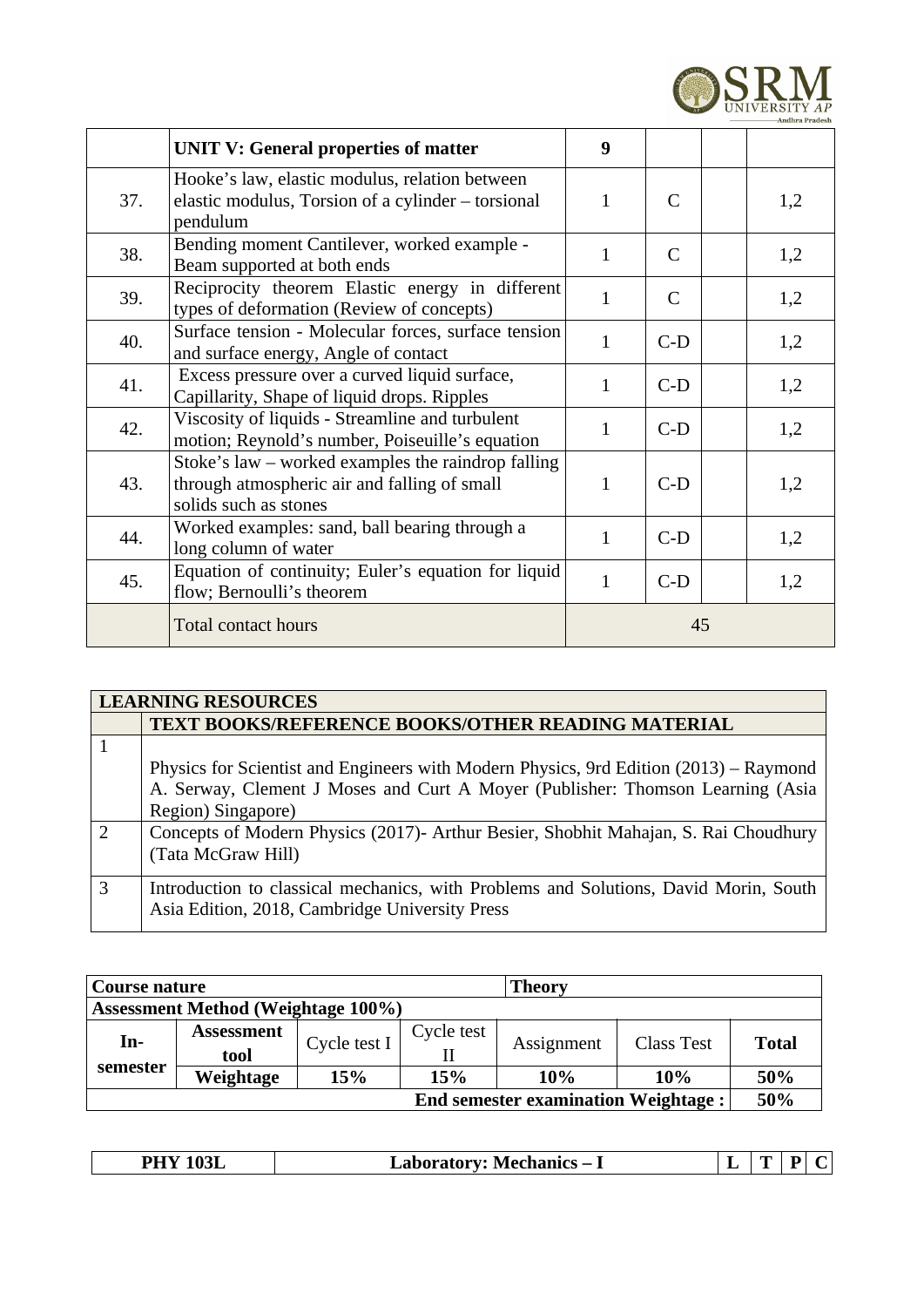

|                        |                                      |                                           |  | 0 |  | Д |  |
|------------------------|--------------------------------------|-------------------------------------------|--|---|--|---|--|
| Co-requisite:          |                                      | <b>PHY 103</b>                            |  |   |  |   |  |
| Prerequisite:          | NIL                                  |                                           |  |   |  |   |  |
| Data Book /            |                                      |                                           |  |   |  |   |  |
| Codes/Standards        |                                      | NIL                                       |  |   |  |   |  |
| <b>Course Category</b> |                                      | <b>CLASSICAL MECHANICS</b><br><b>CORE</b> |  |   |  |   |  |
| Course designed by     |                                      | Department of Physics                     |  |   |  |   |  |
| Approval               | -- Academic Council Meeting --, 2018 |                                           |  |   |  |   |  |

|    | The purpose of this course is to introduce students about how basic principles of<br><b>PURPOSE</b><br>classical mechanics are manifested in real world environment through properly<br>designed experiments. |                                                                                                        |                 |  |  |                |  |  |  |  |
|----|---------------------------------------------------------------------------------------------------------------------------------------------------------------------------------------------------------------|--------------------------------------------------------------------------------------------------------|-----------------|--|--|----------------|--|--|--|--|
|    |                                                                                                                                                                                                               |                                                                                                        | <b>OUTCOMES</b> |  |  | <b>STUDENT</b> |  |  |  |  |
|    |                                                                                                                                                                                                               | At the end of the course, student will be able to                                                      |                 |  |  |                |  |  |  |  |
| 1. |                                                                                                                                                                                                               | Correlate classical mechanics theories with real life examples                                         |                 |  |  |                |  |  |  |  |
| 2. |                                                                                                                                                                                                               | Analyze experimental data and calculate experimental error                                             |                 |  |  |                |  |  |  |  |
| 3. |                                                                                                                                                                                                               | Handle basic instruments involving linear and rotational motion and<br>simple and compound oscillation |                 |  |  |                |  |  |  |  |

| Sl. No. | <b>Description of experiments</b>                                                                                                                                                               | <b>Contact</b><br>hours | $C-$<br>$D-I-$<br>O | <b>IOs</b> | Referenc<br>e |
|---------|-------------------------------------------------------------------------------------------------------------------------------------------------------------------------------------------------|-------------------------|---------------------|------------|---------------|
| 1.      | Computation methods of data analysis with MS-Excel<br>and Python program and Graphs plotting                                                                                                    | $\overline{4}$          | I, O                |            | 1,2           |
| 2.      | Different statistical methods for Experimental data<br>analysis                                                                                                                                 | $\overline{4}$          | I, O                |            | 1,2           |
| 3.      | a) Determination of least counts of Vernier caliper<br>b) Determination of length, width and thickness of a<br>metal rod and sheets                                                             | $\overline{4}$          | I, O                |            | 1,2           |
| 4.      | a) Determination of least counts millimeter Screw<br>Gauge instruments<br>b) Determination of radius of a given metal wire                                                                      | 4                       | I, O                |            | 1,2           |
| 5.      | a) Measure the time period for a given simple<br>pendulum with various lengths<br>b) Determine the value of gravitational acceleration                                                          | $\overline{4}$          | I, O                |            | 1,2           |
| 6.      | a) Measure the time period for a given compound<br>pendulum with various lengths<br>b) Determine radius of gyration of a given pendulum<br>c) Determine the value of gravitational acceleration | $\overline{4}$          | I, O                |            | 1,2           |
| 7.      | a) Verification of Hooke's Law<br>b) To determine the spring constant                                                                                                                           | $\overline{4}$          | I, O                |            | 1,2           |
| 8.      | Measurement of surface tension of different liquids                                                                                                                                             | $\overline{4}$          | I, O                |            | 1,2           |
| 9.      | To measure the viscosity of a sample liquid based on<br>Stokes' Law                                                                                                                             | $\overline{4}$          | I, O                |            | 1,2           |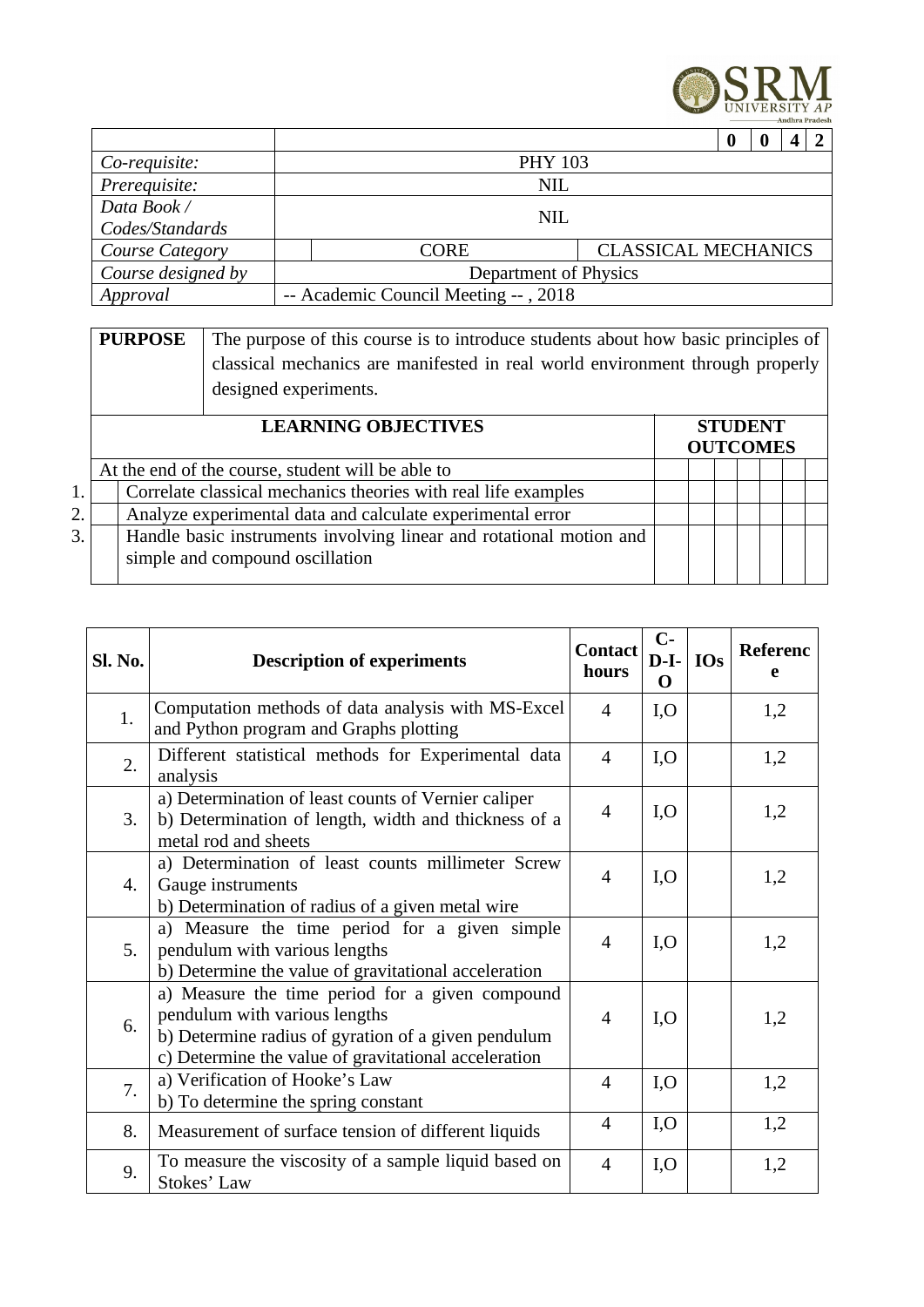

| Total contact hours (Experiments +Demo + Extra |  |
|------------------------------------------------|--|
| class)                                         |  |

|   | <b>LEARNING RESOURCES</b>                                                                                                                          |  |  |  |  |  |  |  |  |  |
|---|----------------------------------------------------------------------------------------------------------------------------------------------------|--|--|--|--|--|--|--|--|--|
|   | <b>TEXT BOOKS/REFERENCE BOOKS/OTHER READING MATERIAL</b>                                                                                           |  |  |  |  |  |  |  |  |  |
|   | K.G. Mazumdar and B. Ghosh, "Advanced Practical Physics" Sreedhar Publishers,                                                                      |  |  |  |  |  |  |  |  |  |
|   | Revised edition Jan 2004                                                                                                                           |  |  |  |  |  |  |  |  |  |
| 2 | R.K. Shukla and Anchal Srivastava, "Practical Physics" New Age international (P)                                                                   |  |  |  |  |  |  |  |  |  |
|   | limited Publishers, 2006 [ISBN(13) - 978-81-224-2482-9]                                                                                            |  |  |  |  |  |  |  |  |  |
| 3 | Hugh D.Young, Roger A. Freedman and Lewis Ford "University Physics with Modern"<br>Physics" (12th Edition, 2015) – (Publisher – Pearson Education) |  |  |  |  |  |  |  |  |  |

| <b>Theory</b><br>Course nature             |                                           |             |                         |                   |              |  |         |               |  |
|--------------------------------------------|-------------------------------------------|-------------|-------------------------|-------------------|--------------|--|---------|---------------|--|
|                                            | <b>Assessment Method (Weightage 100%)</b> |             |                         |                   |              |  |         |               |  |
|                                            | <b>Assessment</b>                         |             |                         |                   |              |  | Record/ | Viva Voce $+$ |  |
| $In-$                                      | tool                                      | Experiments | <b>Observation Note</b> | Model examination | <b>Total</b> |  |         |               |  |
| semester                                   | Weightage                                 | 20%         | 10%                     | 20%               | 50%          |  |         |               |  |
| <b>End semester examination Weightage:</b> |                                           |             |                         |                   |              |  |         |               |  |
| <b>SEMESTER-II</b>                         |                                           |             |                         |                   |              |  |         |               |  |

### **FOUNDATION COURSE 3 (FC 3)**

### **FOUNDATION COURSE 4 (FC 4)**

| <b>PHY 111</b>     |  | <b>MECHANICS-II</b>                  |                     |  |  | P |   |
|--------------------|--|--------------------------------------|---------------------|--|--|---|---|
|                    |  |                                      |                     |  |  |   | 3 |
| Co-requisite:      |  | <b>PHY 111L</b>                      |                     |  |  |   |   |
| Prerequisite:      |  | PHY 103 (Mechanics I)                |                     |  |  |   |   |
| Data Book /        |  |                                      |                     |  |  |   |   |
| Codes/Standards    |  | <b>NIL</b>                           |                     |  |  |   |   |
| Course Category    |  | <b>CORE</b>                          | <b>MECHANICS-II</b> |  |  |   |   |
| Course designed by |  | <b>Department of Physics</b>         |                     |  |  |   |   |
| Approval           |  | -- Academic Council Meeting --, 2018 |                     |  |  |   |   |

| <b>PURPOSE</b>                                                              | The purpose of this course is to introduce the students to advanced methods of |                 |                |  |  |  |  |  |
|-----------------------------------------------------------------------------|--------------------------------------------------------------------------------|-----------------|----------------|--|--|--|--|--|
| classical mechanics (Lagrangian and Hamiltonian) and relativistic mechanics |                                                                                |                 |                |  |  |  |  |  |
| <b>LEARNING OBJECTIVES</b>                                                  |                                                                                |                 | <b>STUDENT</b> |  |  |  |  |  |
|                                                                             |                                                                                | <b>OUTCOMES</b> |                |  |  |  |  |  |
| At the end of the course, student will be able to                           |                                                                                |                 |                |  |  |  |  |  |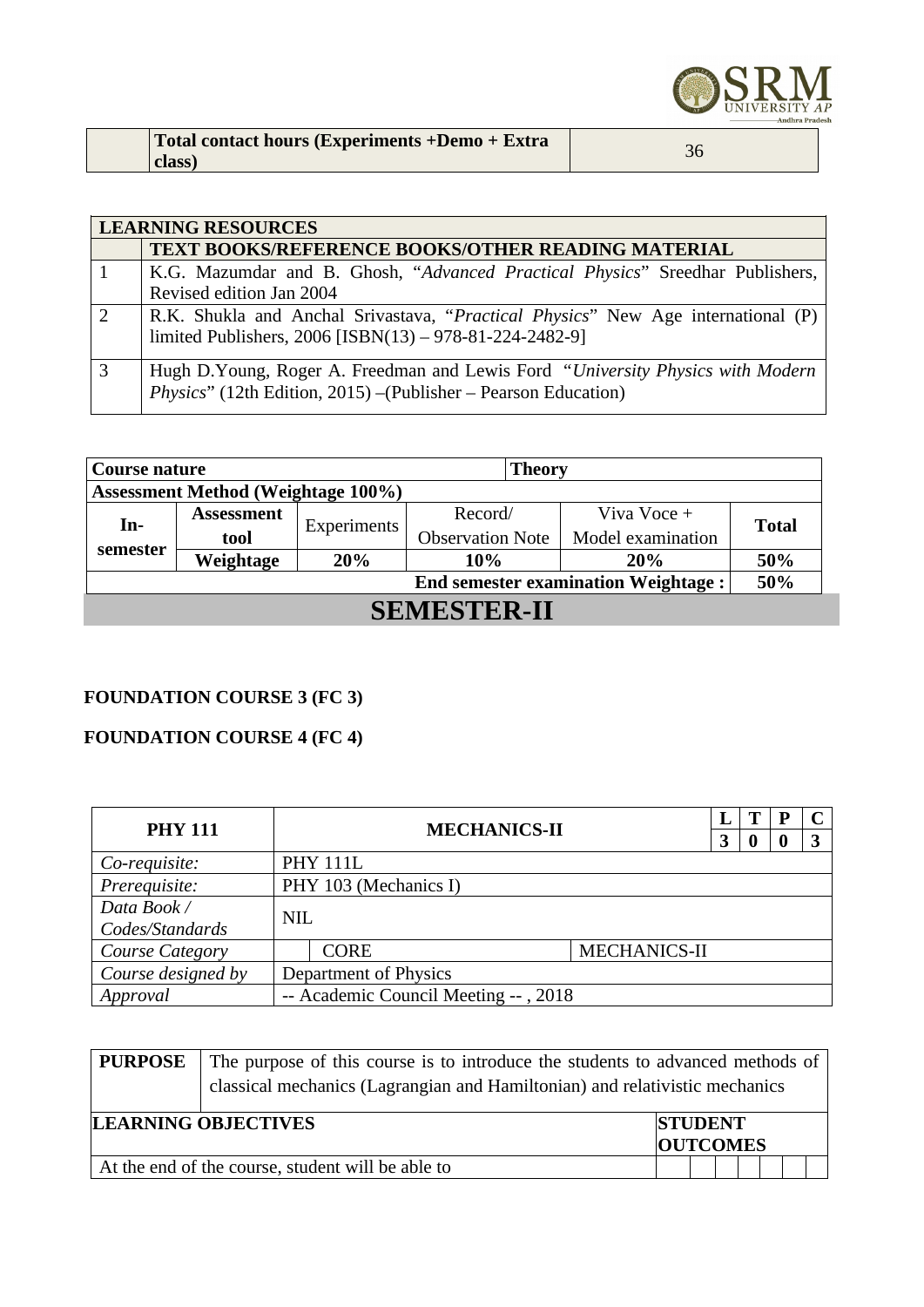

|    | Use tools of classical mechanics tools (Lagrangian and Hamiltonian<br>formalism) |  |  |  |  |
|----|----------------------------------------------------------------------------------|--|--|--|--|
| 2. | Solve problems of rigid body dynamics                                            |  |  |  |  |
| 3. | Understand the concepts space-time                                               |  |  |  |  |
| 4. | To solve problems on relativistic motions                                        |  |  |  |  |

| <b>Session</b> | <b>Description of Topic</b>                                                                                           | <b>Contac</b><br>t hours | $C-D-$<br>$I-O$ | <b>IOs</b> | Reference |
|----------------|-----------------------------------------------------------------------------------------------------------------------|--------------------------|-----------------|------------|-----------|
|                | <b>UNIT-I- Mechanics of system of particles in</b><br>different coordinate systems                                    | 9                        |                 |            |           |
| 1.             | Coordinate systems, Cartesian, Polar                                                                                  | $\mathbf{1}$             | $\mathsf{C}$    |            | 1,2       |
| 2.             | Cylindrical and Spherical co-ordinate systems                                                                         | $\mathbf{1}$             | $\mathsf{C}$    |            | 1,2       |
| 3.             | Inertial and Non-inertial frames of references                                                                        | $\mathbf{1}$             | $C-D$           |            | 1,2       |
| 4.             | Galilean invariance                                                                                                   | $\mathbf{1}$             | $C-D$           |            | 1,2       |
| 5.             | Worked examples on Galilean invariance                                                                                | $\mathbf{1}$             | $C-D$           |            | 1,2       |
| 6.             | Rotating co-ordinate system                                                                                           | $\mathbf{1}$             | $C-D$           |            | 1,2       |
| 7.             | Coriolis's force                                                                                                      | $\mathbf{1}$             | D               |            | 1,2       |
| 8.             | effect of Coriolis's force on cyclone formation,<br>river flow                                                        | $\mathbf{1}$             | D               |            | 1,2       |
| 9.             | flight of missiles and freely<br>falling body on Earth's surface                                                      | $\mathbf{1}$             | D               |            | 1,2       |
|                | <b>UNIT II - Gravitation and Central force</b>                                                                        | 9                        |                 |            |           |
| 10.            | Newton's Law of Gravitation                                                                                           | $\mathbf{1}$             | $\mathsf{C}$    |            | 1,2       |
| 11.            | Gravitational potential and intensity: Gauss'<br>theorem                                                              | $\mathbf{1}$             | $\mathsf C$     |            | 1,2       |
| 12.            | Calculation of<br>intensity due to a linear distribution of mass                                                      | $\mathbf{1}$             | D               |            | 1,2       |
| 13.            | Calculation of potential and intensity due to<br>distribution of masses with cylindrical and<br>spherical<br>symmetry |                          | D               |            | 1,2       |
| 14.            | Self-energy of a Sphere                                                                                               | $\mathbf{1}$             | D               |            | 1,2       |
| 15.            | Central force, motion under central force                                                                             | $\mathbf{1}$             | $C-D$           |            | 1,2       |
| 16.            | Conservation of angular momentum<br>$\mathbf{1}$                                                                      |                          | C               |            | 1,2       |
| 17.            | Kepler's law of motion                                                                                                | $\mathbf{1}$             | $C-D$           |            | 1,2       |
| 18.            | Deduction of Kepler's laws of planetary motion,<br>orbits of artificial satellite                                     | $\mathbf{1}$             | $C-D$           |            | 1,2       |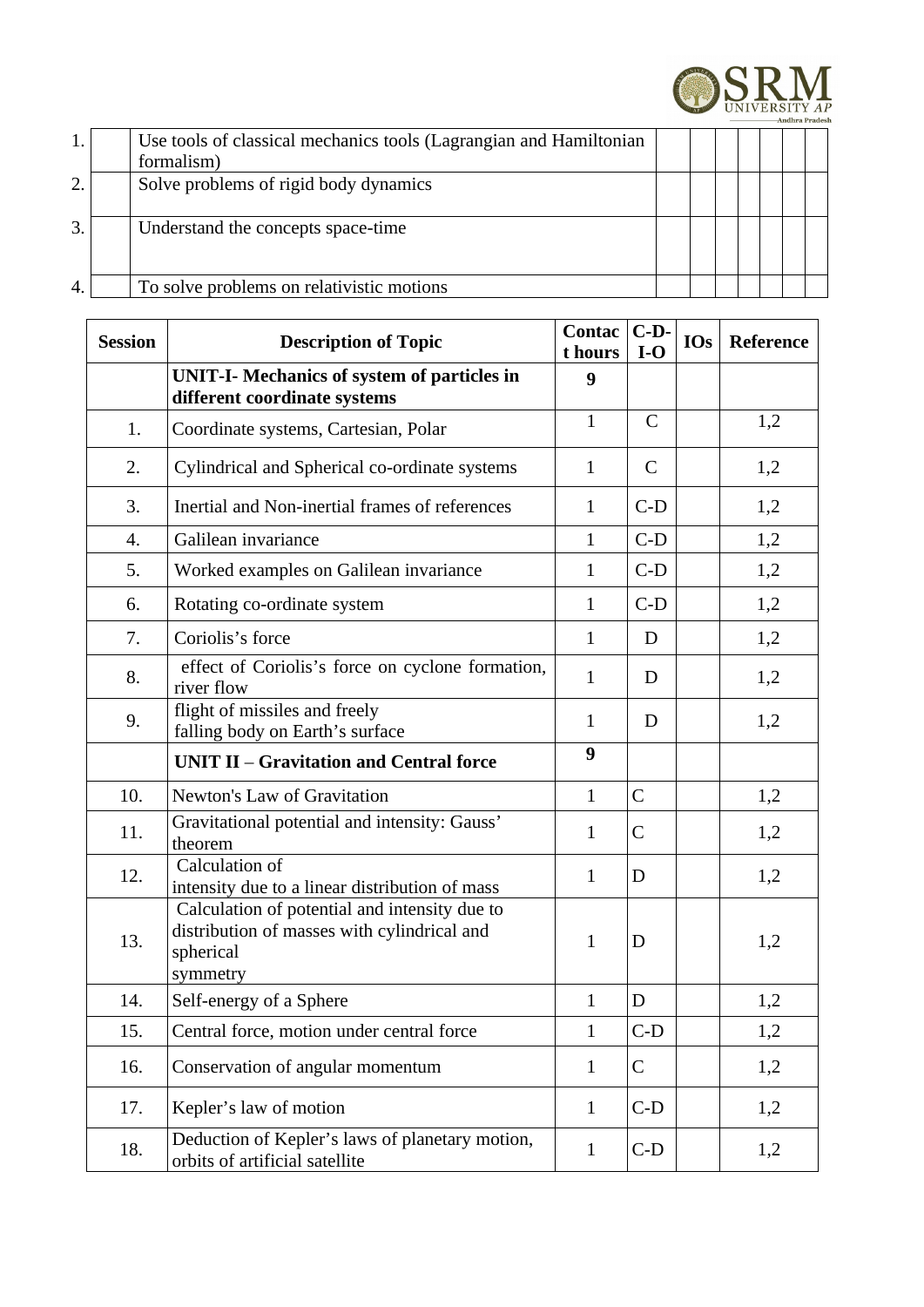

|     | <b>UNIT III - Langrangian and Hamiltonian</b><br>formulation                                                                                                      | 9            |              |     |
|-----|-------------------------------------------------------------------------------------------------------------------------------------------------------------------|--------------|--------------|-----|
| 19. | Limitations of Newtonian formulation                                                                                                                              | $\mathbf{1}$ | $\mathsf{C}$ | 1,2 |
| 20. | Types of constraints, degrees of freedom                                                                                                                          | $\mathbf{1}$ | $\mathsf{C}$ | 1,2 |
| 21. | generalized co-<br>ordinates, configuration space                                                                                                                 | $\mathbf{1}$ | $\mathsf{C}$ | 1,2 |
| 22. | D' Alembert's principle of virtual work                                                                                                                           | $\mathbf{1}$ | $C-D$        | 1,2 |
| 23. | Langrangian equation from D'<br>Alembert's<br>principle                                                                                                           | $\mathbf{1}$ | $C-D$        | 1,2 |
| 24. | cyclic co-ordinates                                                                                                                                               | $\mathbf{1}$ | D            | 1,2 |
| 25. | Phase space, Poisson Bracket                                                                                                                                      | $\mathbf{1}$ | $\mathsf{C}$ | 1,2 |
| 26. | Hamiltonian's equations                                                                                                                                           | $\mathbf{1}$ | $\mathsf{C}$ | 1,2 |
| 27. | worked examples - simple harmonic motions                                                                                                                         | $\mathbf{1}$ | $D-I$        | 1,2 |
|     | UNIT IV: The kinematics of rigid body motion                                                                                                                      | 9            |              |     |
| 28. | Rigid body motion                                                                                                                                                 | $\mathbf{1}$ | $C-D$        | 1,2 |
| 29. | worked examples on rigid body motion                                                                                                                              | $\mathbf{1}$ | $C-D$        | 1,2 |
| 30. | spinning top                                                                                                                                                      | $\mathbf{1}$ | $C-D$        | 1,2 |
| 31. | Eulerian angles                                                                                                                                                   | $\mathbf{1}$ | $C-D$        | 1,2 |
| 32. | worked examples - spinning top                                                                                                                                    | $\mathbf{1}$ | $C-D$        | 1,2 |
| 33. | Angular momentum                                                                                                                                                  | $\mathbf{1}$ | $C-D$        | 1,2 |
| 34. | kinetic energy of rotation                                                                                                                                        | $\mathbf{1}$ | $C-D$        | 1,2 |
| 35. | Worked examples on kinetic energy of rotation                                                                                                                     | $\mathbf{1}$ | $\bf{I}$     | 1,2 |
| 36. | Review of rigid body motion                                                                                                                                       | $\mathbf{1}$ | $\bf{I}$     | 1,2 |
|     | <b>UNIT V: The Special Theory of Relativity</b>                                                                                                                   | 9            |              |     |
| 37. | Concept of space, time and mass (absolute and<br>invariant<br>according<br>Newtonian<br>nature<br>to<br>Mechanics),<br>frames of reference, Newtonian relativity, |              | $\mathsf{C}$ | 1,2 |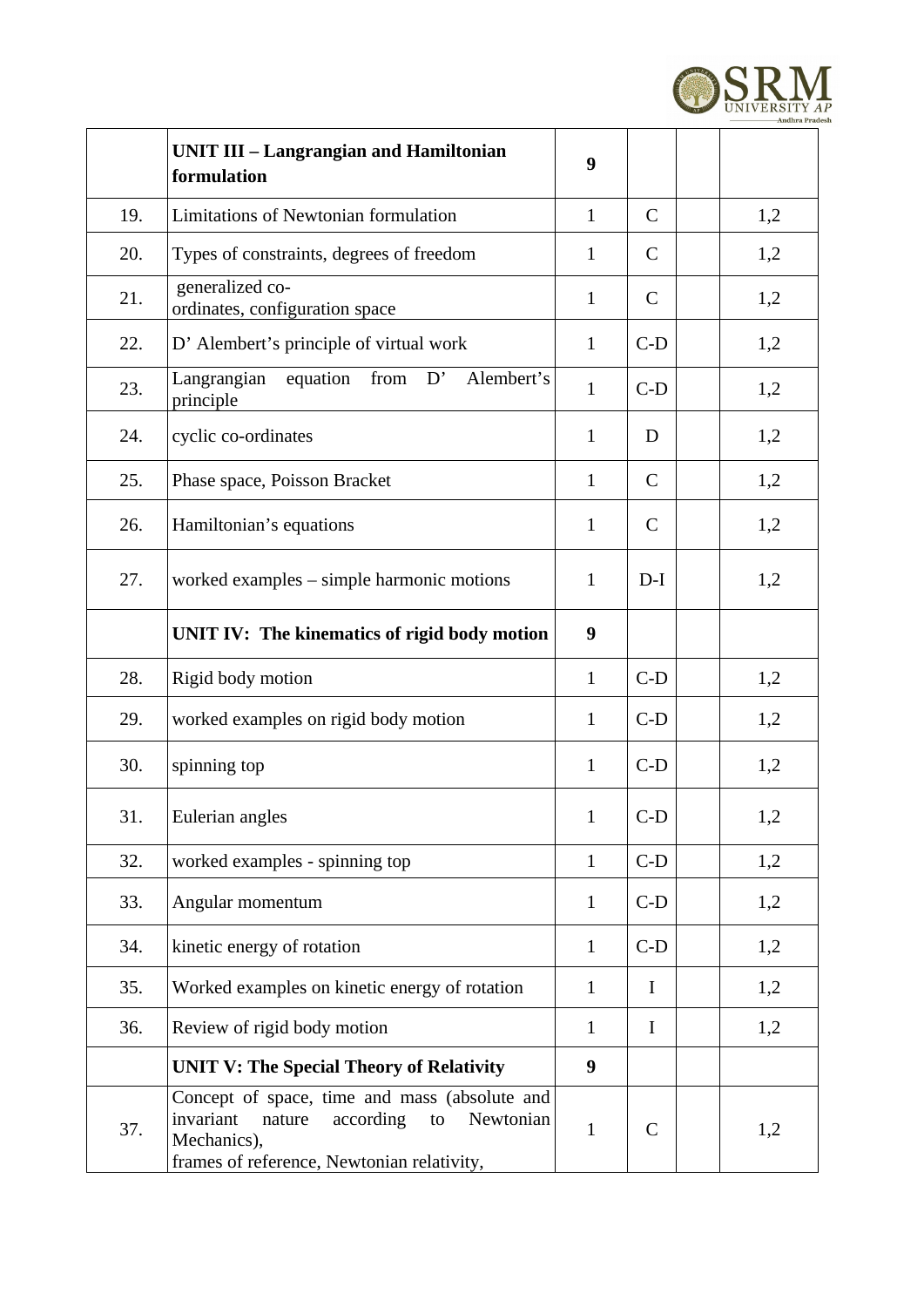

| 38. | Galilean transformation and its inverse                                                                               | C<br>1<br>1,2         |              |    |     |  |
|-----|-----------------------------------------------------------------------------------------------------------------------|-----------------------|--------------|----|-----|--|
| 39. | The need for ether hypothesis, Michelson-Morley<br>Experiment and its result along with explanation<br>provided by MM | 1                     | $\mathsf{C}$ |    | 1,2 |  |
| 40. | Fitzgerald and Einstein, Einstein's Postulates                                                                        | $\mathbf{1}$          | C            |    | 1,2 |  |
| 41. | Lorentz transformation and its inverse, geometry<br>of relativity (relativity of simultaneity, Lorentz<br>contraction | $\mathbf{1}$          | C            |    | 1,2 |  |
| 42. | Time dilation, twin paradox, barn and ladder<br>paradox, structure of space-time                                      | $\mathbf{1}$<br>$C-D$ |              |    |     |  |
| 43. | Addition of velocities, concept of expanding<br>universe                                                              | 1<br>C<br>1,2         |              |    |     |  |
| 44. | Relativistic mass (rest mass is least), mass and<br>energy $(E=mc^2)$ ,                                               | $\mathbf{1}$          | $C-D$        |    | 1,2 |  |
| 45. | relativistic momentum and<br>(massless)<br>energy<br>particle, Compton scattering)                                    | $\overline{1}$        | $C-D$        |    | 1,2 |  |
|     | <b>Total contact hours</b>                                                                                            |                       |              | 45 |     |  |

|                | <b>LEARNING RESOURCES</b>                                                                                                             |
|----------------|---------------------------------------------------------------------------------------------------------------------------------------|
|                | <b>TEXT BOOKS/REFERENCE BOOKS/OTHER READING MATERIAL</b>                                                                              |
|                |                                                                                                                                       |
|                | Introduction to Classical Mechanics, R. G. Takawale, P. S. Puranik, Reprint edition,<br>1978, Tata McGraw Hill publishing Company Ltd |
| $\overline{2}$ | Classical Mechanics, N. C. Rana, P. S. Joag, Reprint Edition, 1991 Tata Mc Graw Hill<br>Publishing company Ltd.                       |
| 3              | Classical Mechanics, Herbert Goldstein, Reprint Edison, 1998, Narosa Publishing House                                                 |

| Course nature                              |                                           |              | <b>Theory</b> |            |                   |              |  |  |
|--------------------------------------------|-------------------------------------------|--------------|---------------|------------|-------------------|--------------|--|--|
|                                            | <b>Assessment Method (Weightage 100%)</b> |              |               |            |                   |              |  |  |
| In-                                        | <b>Assessment</b><br>tool                 | Cycle test I | Cycle test    | Assignment | <b>Class Test</b> | <b>Total</b> |  |  |
| semester                                   | Weightage                                 | 15%          | 15%           | 10%        | 10%               | 50%          |  |  |
| <b>End semester examination Weightage:</b> |                                           |              |               |            |                   |              |  |  |

| <b>PHY 111L</b> | Laboratory: Mechanics – II |  |  | C |
|-----------------|----------------------------|--|--|---|
|                 |                            |  |  |   |
| Co-requisite:   | <b>PHY 111</b>             |  |  |   |
| Prerequisite:   | PHY 103, PHY 103L          |  |  |   |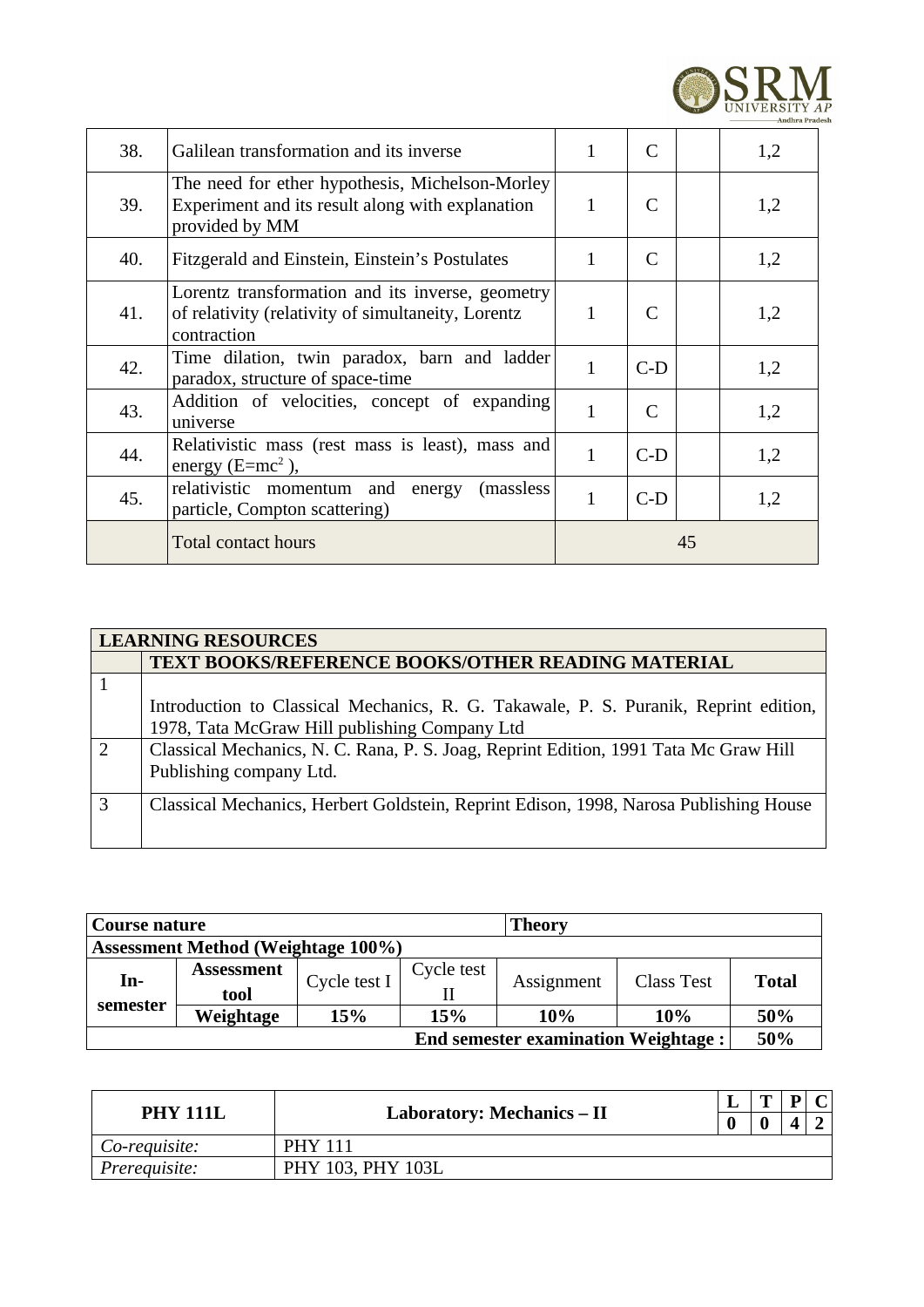

| Data Book /<br>Codes/Standards | <b>NIL</b>            |                                      |                            |  |  |
|--------------------------------|-----------------------|--------------------------------------|----------------------------|--|--|
| Course Category                |                       | <b>CORE</b>                          | <b>CLASSICAL MECHANICS</b> |  |  |
| Course designed by             | Department of Physics |                                      |                            |  |  |
| Approval                       |                       | -- Academic Council Meeting --, 2018 |                            |  |  |

|    | <b>PURPOSE</b>                                                                    | The purpose of this course is to introduce students about how advanced<br>principles of classical mechanics are manifested in real world environment<br>through properly designed experiments. |  |  |                |                 |  |
|----|-----------------------------------------------------------------------------------|------------------------------------------------------------------------------------------------------------------------------------------------------------------------------------------------|--|--|----------------|-----------------|--|
|    |                                                                                   |                                                                                                                                                                                                |  |  | <b>STUDENT</b> |                 |  |
|    |                                                                                   |                                                                                                                                                                                                |  |  |                | <b>OUTCOMES</b> |  |
|    |                                                                                   | At the end of the course, student will be able to                                                                                                                                              |  |  |                |                 |  |
| 1. |                                                                                   | Correlate classical mechanics theories with real life examples                                                                                                                                 |  |  |                |                 |  |
| 2. |                                                                                   | Do Numerical simulation using Python program                                                                                                                                                   |  |  |                |                 |  |
| 3. | Handle advanced instruments involving primarily damped and<br>coupled oscillation |                                                                                                                                                                                                |  |  |                |                 |  |
| 4. |                                                                                   | Be able to experimentally calculate important and advanced classical<br>mechanics concepts like Young's modulus, rigidity modulus,<br>moment of inertia etc. of a given material               |  |  |                |                 |  |

| Sl. No. | <b>Description of experiments</b>                                                                                                                                | <b>Contact</b><br>hours  | <b>Referenc</b><br>e |  |     |
|---------|------------------------------------------------------------------------------------------------------------------------------------------------------------------|--------------------------|----------------------|--|-----|
| 1.      | To calculate the Young's modulus of a given<br>material by deflection method                                                                                     | $\overline{4}$           | I, O                 |  | 1,2 |
| 2.      | To determine the rigidity modulus of the material of<br>the wire by torsional oscillations                                                                       | $\overline{4}$           | I, O                 |  | 1,2 |
| 3.      | To determine the moment of inertia of a flywheel                                                                                                                 | 4                        | I, O                 |  | 1,2 |
| 4.      | To investigate damped oscillation in air and water                                                                                                               | $\overline{\mathcal{A}}$ | I, O                 |  | 1,2 |
| 5.      | To determine the coupling factors for a coupling<br>lengths, the angular frequencies or "in-phase" and<br>"in opposite phase" and the beat mode.                 | $\overline{4}$           | I, O                 |  | 1,2 |
| 6.      | To determine the linear relation between the square<br>of the coupling lengths, beat mode, and the square<br>of the frequency for "in-opposite phase" vibration. | $\overline{4}$           | I, O                 |  | 1,2 |
| 7.      | Numerical integrations and differentiations using<br>python programing                                                                                           | $\overline{4}$           | I, O                 |  | 1,2 |
| 8.      | Numerical integration of equations of motion for<br>charge particles in electric and magnetic fields                                                             | $\overline{4}$           | I, O                 |  | 1,2 |
|         | <b>Total contact hours (Experiments +Demo + Extra</b><br>class)                                                                                                  | 32                       |                      |  |     |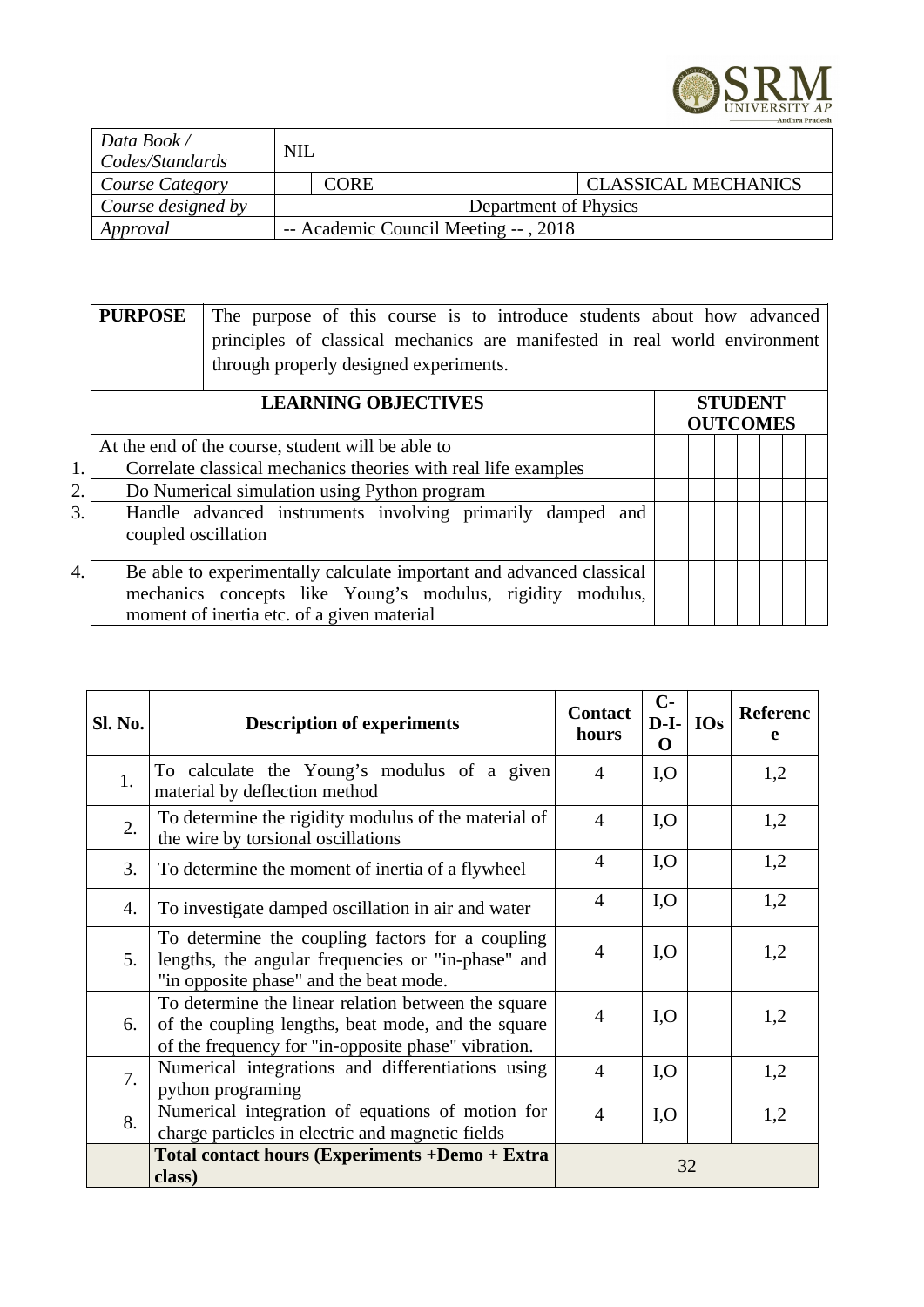

|   | <b>LEARNING RESOURCES</b>                                                                                                                          |
|---|----------------------------------------------------------------------------------------------------------------------------------------------------|
|   | <b>TEXT BOOKS/REFERENCE BOOKS/OTHER READING MATERIAL</b>                                                                                           |
|   | K.G. Mazumdar and B. Ghosh, "Advanced Practical Physics" Sreedhar Publishers,                                                                      |
|   | Revised edition Jan 2004                                                                                                                           |
| 2 | R.K. Shukla and Anchal Srivastava, "Practical Physics" New Age international (P)                                                                   |
|   | limited Publishers, 2006 [ISBN(13) - 978-81-224-2482-9]                                                                                            |
| 3 | Hugh D.Young, Roger A. Freedman and Lewis Ford "University Physics with Modern"<br>Physics" (12th Edition, 2015) - (Publisher - Pearson Education) |
|   |                                                                                                                                                    |

| Course nature                              |                                           |                 |                                       | <b>Theory</b>                    |              |  |  |  |  |
|--------------------------------------------|-------------------------------------------|-----------------|---------------------------------------|----------------------------------|--------------|--|--|--|--|
|                                            | <b>Assessment Method (Weightage 100%)</b> |                 |                                       |                                  |              |  |  |  |  |
| In-<br>semester                            | <b>Assessment</b><br>tool                 | Experiment<br>S | Record/<br>Observation<br><b>Note</b> | Viva Voce +<br>Model examination | <b>Total</b> |  |  |  |  |
|                                            | Weightage                                 | 20%             | 10%                                   | 20%                              | 50%          |  |  |  |  |
| <b>End semester examination Weightage:</b> |                                           |                 |                                       |                                  |              |  |  |  |  |

| <b>PHY 115</b>                                   | <b>ELECTRICITY AND MAGNETISM</b> |                 |                        |   |          | P |   |  |  |
|--------------------------------------------------|----------------------------------|-----------------|------------------------|---|----------|---|---|--|--|
|                                                  |                                  |                 |                        | 3 | $\bf{0}$ | o | 3 |  |  |
| Co-requisite:                                    |                                  | <b>PHY 115L</b> |                        |   |          |   |   |  |  |
| Prerequisite:                                    | <b>NIL</b>                       |                 |                        |   |          |   |   |  |  |
| Data Book /                                      |                                  | <b>NIL</b>      |                        |   |          |   |   |  |  |
| Codes/Standards                                  |                                  |                 |                        |   |          |   |   |  |  |
|                                                  |                                  |                 | <b>ELECTRICITY AND</b> |   |          |   |   |  |  |
| Course Category                                  |                                  | <b>CORE</b>     | <b>MAGNETISM</b>       |   |          |   |   |  |  |
| Course designed by                               | Department of Physics            |                 |                        |   |          |   |   |  |  |
| -- Academic Council Meeting --, 2018<br>Approval |                                  |                 |                        |   |          |   |   |  |  |

|    | <b>PURPOSE</b>                                    |                                                       | The purpose of this course is to introduce the students to electrostatic, magneto-<br>statics and electrodynamics in problems commonly encountered. |                 |  |  |  |  |  |  |  |
|----|---------------------------------------------------|-------------------------------------------------------|-----------------------------------------------------------------------------------------------------------------------------------------------------|-----------------|--|--|--|--|--|--|--|
|    | <b>LEARNING OBJECTIVES</b><br><b>STUDENT</b>      |                                                       |                                                                                                                                                     |                 |  |  |  |  |  |  |  |
|    |                                                   |                                                       |                                                                                                                                                     | <b>OUTCOMES</b> |  |  |  |  |  |  |  |
|    | At the end of the course, student will be able to |                                                       |                                                                                                                                                     |                 |  |  |  |  |  |  |  |
| 1. |                                                   |                                                       | Understand the behavior of electric charges and their interactions                                                                                  |                 |  |  |  |  |  |  |  |
|    |                                                   | with magnetism                                        |                                                                                                                                                     |                 |  |  |  |  |  |  |  |
| 2. |                                                   | Behavior of electric and magnetic fields in materials |                                                                                                                                                     |                 |  |  |  |  |  |  |  |
| 3. |                                                   | AC circuit elements and their behavior                |                                                                                                                                                     |                 |  |  |  |  |  |  |  |
|    |                                                   |                                                       |                                                                                                                                                     |                 |  |  |  |  |  |  |  |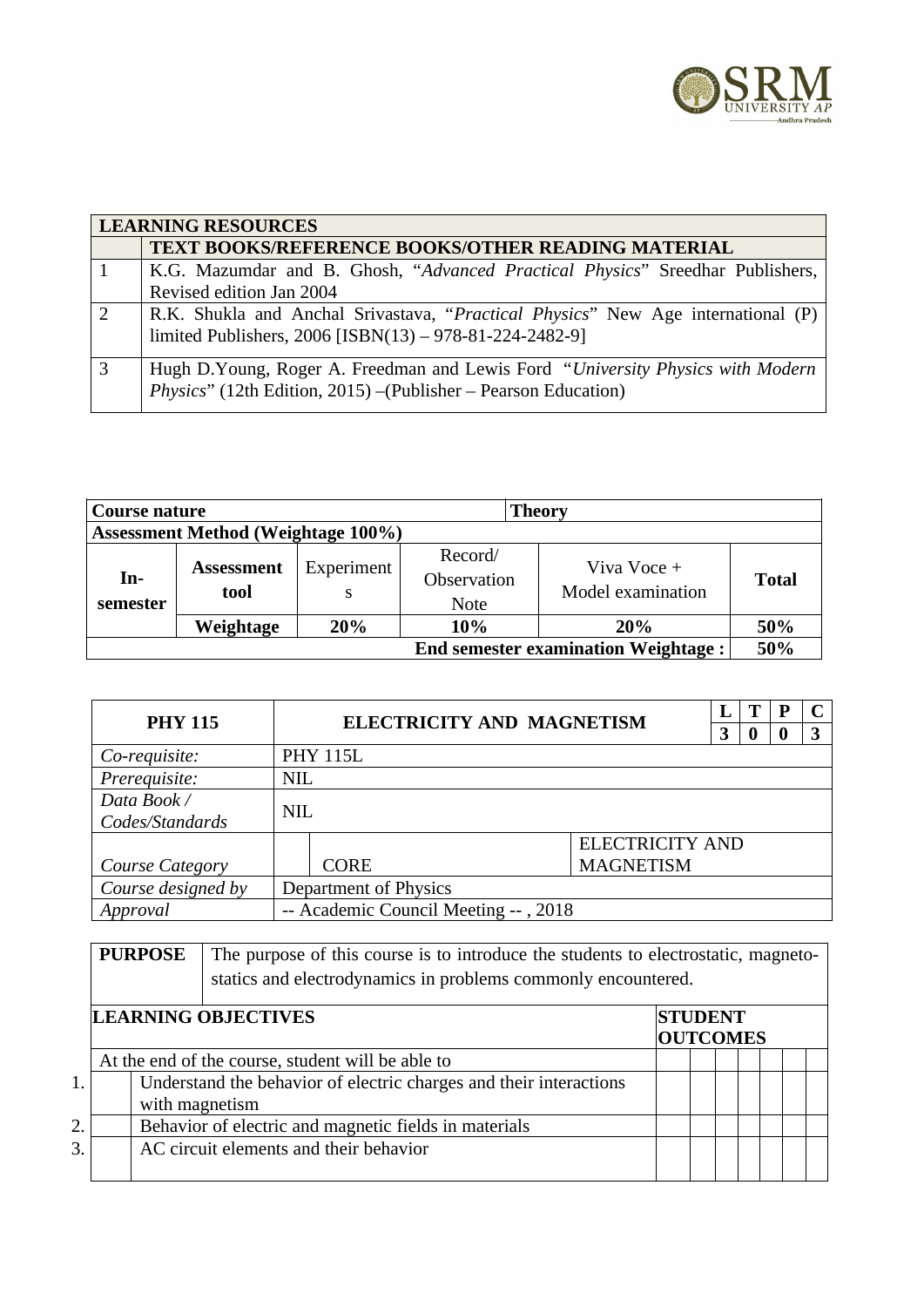

### 4. Applications of AC circuits

| <b>Session</b> | <b>Description of Topic</b>                                                        | <b>Contact</b><br>hours | $C-$<br>$D-I-$<br>$\mathbf 0$ | <b>IOs</b> | Reference |
|----------------|------------------------------------------------------------------------------------|-------------------------|-------------------------------|------------|-----------|
|                | <b>UNIT-I- Electrostatics</b>                                                      | 9                       |                               |            |           |
| 1.             | Concept of electric field                                                          | $\mathbf{1}$            | $\mathsf{C}$                  |            | 1,2       |
| 2.             | Coulomb's law                                                                      | $\mathbf{1}$            | $\mathsf{C}$                  |            | 1,2       |
| 3.             | Superposition principle                                                            | $\mathbf{1}$            | $\mathsf{C}$                  |            | 1,2       |
| 4.             | Electric field due to point charge                                                 | $\mathbf{1}$            | $\mathsf{C}$                  |            | 1,2       |
| 5.             | Electric field due to group of charges                                             | $\mathbf{1}$            | $\mathsf{C}$                  |            | 1,2       |
| 6.             | field<br>Electric<br>due<br>continuous<br>charge<br>to<br>distribution             | $\mathbf{1}$            | $\mathsf{C}$                  |            | 1,2       |
| 7.             | Concept of electric flux, Gauss's theorem in<br>electrostatics with examples       | $\mathbf{1}$            | $\mathsf{C}$                  |            | 1,2       |
| 8.             | Electric intensity and electric potential                                          | $\mathbf{1}$            | $\mathsf{C}$                  |            | 1,2       |
| 9.             | Energy of the system of point charges and charge<br>distribution - worked examples | $\mathbf{1}$            | $C -$<br>D                    |            | 1,2       |
|                | <b>UNIT II - Boundary value problems in</b><br><b>Electrostatics</b>               | 9                       |                               |            |           |
| 10.            | Solution field distribution of boundary value<br>problems                          | $\mathbf{1}$            | $D-I$                         |            | 1,2       |
| 11.            | Rectangular symmetric problems                                                     | $\mathbf{1}$            | $D-I$                         |            | 1,2       |
| 12.            | spherical symmetric systems                                                        | $\mathbf{1}$            | $C-D$                         |            | 1,2       |
| 13.            | Worked examples of boundary value problems                                         | $\mathbf{1}$            | $D-I$                         |            | 1,2       |
| 14.            | Problems with azimuthal symmetry                                                   | $\mathbf{1}$            | $\mathbf I$                   |            | 1,2       |
| 15.            | Problems with circular symmetry                                                    | $\mathbf{1}$            | $\bf I$                       |            | 1,2       |
| 16.            | Problems with spherical symmetry                                                   | $\mathbf{1}$            | I                             |            | 1,2       |
| 17.            | conducting<br>sphere in a uniform field                                            | $\mathbf{1}$            | C                             |            | 1,2       |
| 18.            | Review of boundary value problems                                                  | $\mathbf{1}$            | $\mathsf{C}$                  |            | 1,2       |
|                | UNIT III - Electric dipole, dipole moment and<br>quadrupoles                       | 9                       |                               |            |           |
| 19.            | Electric potential due to dipole                                                   | $\mathbf{1}$            | $\mathsf{C}$                  |            | 1,2       |
| 20.            | Electric field intensity due to dipole                                             | $\mathbf{1}$            | C                             |            | 1,2       |
| 21.            | Torque on electric dipole in external electric field                               | $\mathbf{1}$            | C                             |            | 1,2       |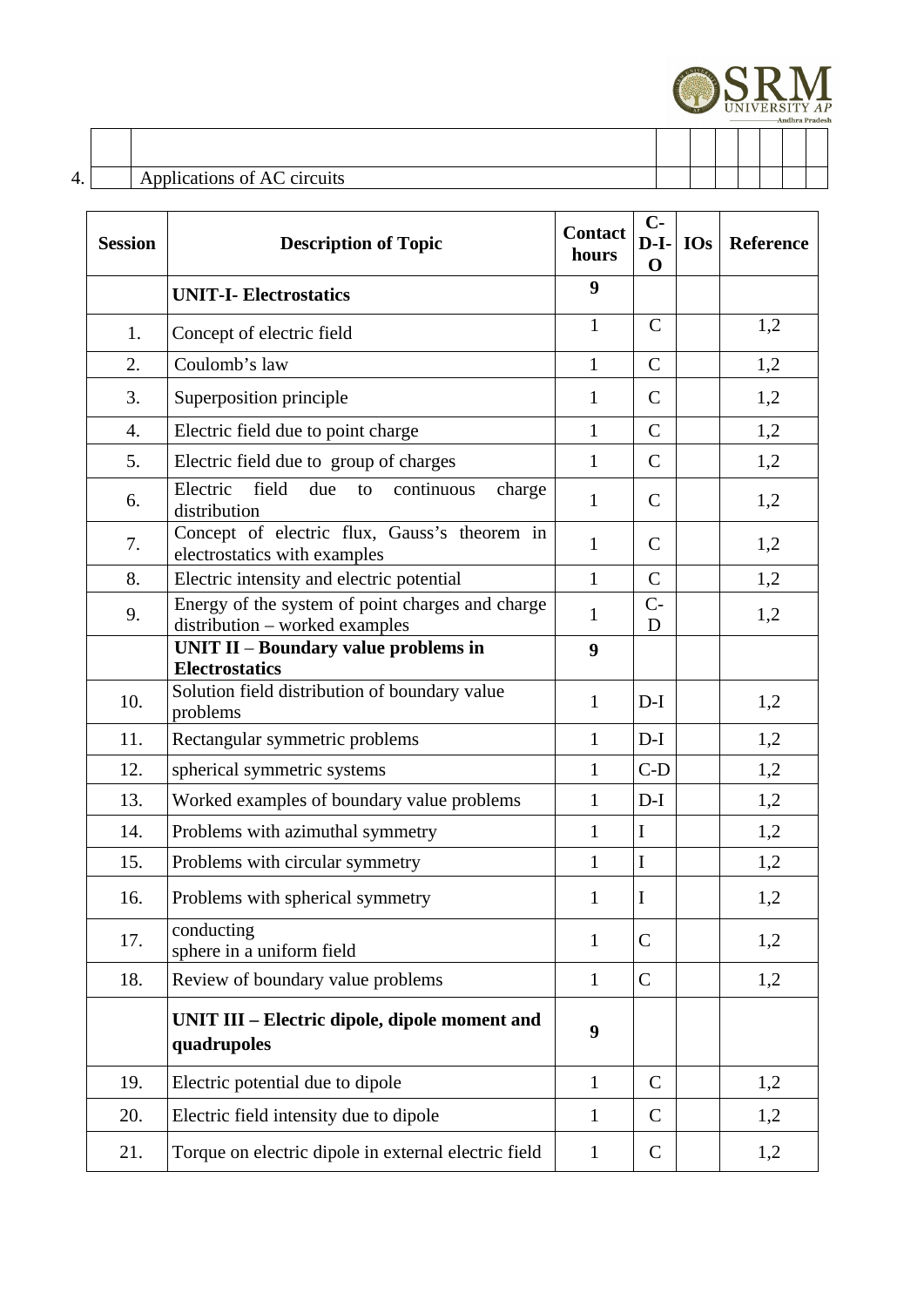

| 22. | worked examples - polar molecules                                                                                        | $\mathbf{1}$ | I            | 1,2 |
|-----|--------------------------------------------------------------------------------------------------------------------------|--------------|--------------|-----|
| 23. | Effect of external electric field on non-polar                                                                           | $\mathbf{1}$ | $\mathsf{C}$ | 1,2 |
|     | molecules                                                                                                                |              |              |     |
| 24. | induced dipole moment<br>Dipole-dipole interaction in a plane, out of plane                                              | $\mathbf{1}$ | $\mathsf C$  | 1,2 |
| 25. | and positioned at certain angle                                                                                          | $\mathbf{1}$ | $\mathsf{C}$ | 1,2 |
| 26. | Dipoles in Uniform and non-uniform electric field                                                                        | $\mathbf{1}$ | $\mathsf{C}$ | 1,2 |
| 27. | Quadrupole Moment, Potential near an Arbitrary<br>Charge Distribution, Two Simple Quadrupoles,<br><b>Octuplet Moment</b> | $\mathbf{1}$ | $\mathsf{C}$ | 1,2 |
|     | <b>UNIT IV: Dielectric materials</b>                                                                                     | 9            |              |     |
| 28. | Polar and non-polar molecules                                                                                            | $\mathbf{1}$ | C            | 1,2 |
| 29. | atomic polarizability, worked examples                                                                                   | $\mathbf{1}$ | C            | 1,2 |
| 30. | Electric polarization of dielectric material                                                                             | $\mathbf{1}$ | $\mathsf{C}$ | 1,2 |
| 31. | Electric polarization vector, Strength of dielectric<br>material and Dielectric breakdown                                | $\mathbf{1}$ | C            | 1,2 |
| 32. | Electric displacement and Gauss law in dielectric,<br>Relation between three electric vectors (E, D and<br>P)            | $\mathbf{1}$ | C            | 1,2 |
| 33. | Plane Parallel Capacitor, Capacitor filled with<br>dielectric                                                            | $\mathbf{1}$ | $\mathsf{C}$ | 1,2 |
| 34. | Coaxial Cylindrical Capacitor, Concentric<br><b>Spherical Capacitor</b>                                                  | $\mathbf{1}$ | $\mathsf{C}$ | 1,2 |
| 35. | Capacitors in Parallel, Capacitors in Series                                                                             | $\mathbf{1}$ | C            | 1,2 |
| 36. | Dielectric material in an alternating electric field                                                                     | $\mathbf{1}$ | $\mathsf{C}$ | 1,2 |
|     | UNIT V: Alternative current and transient<br>circuit                                                                     | 9            |              |     |
| 37. | A.C. Theory: Alternating currents                                                                                        | $\mathbf{1}$ | $\mathsf{C}$ | 1,2 |
| 38. | basic ideas of generation, mean and r.m.s. values                                                                        | $\mathbf{1}$ | C            | 1,2 |
| 39. | Response of circuits containing L, C and R to step<br>input and pulses, transients                                       | $\mathbf{1}$ | D            | 1,2 |
| 40. | Use of complex numbers, R, L, C, RL, RC,<br>circuits                                                                     | $\mathbf{1}$ | D            | 1,2 |
| 41. | phase diagrams, power factor                                                                                             | $\mathbf{1}$ | D            | 1,2 |
| 42. | LCR circuit, series and parallel resonance,<br>bandwidth and Q-value                                                     | 1            | D            | 1,2 |
| 43. | Losses in A. C. circuits, the skin effect                                                                                | $\mathbf{1}$ | D            | 1,2 |
| 44. | AC Bridges, Owen Bridge, Schering Bridge, Wien<br><b>Bridge</b>                                                          | $\mathbf{1}$ | D            | 1,2 |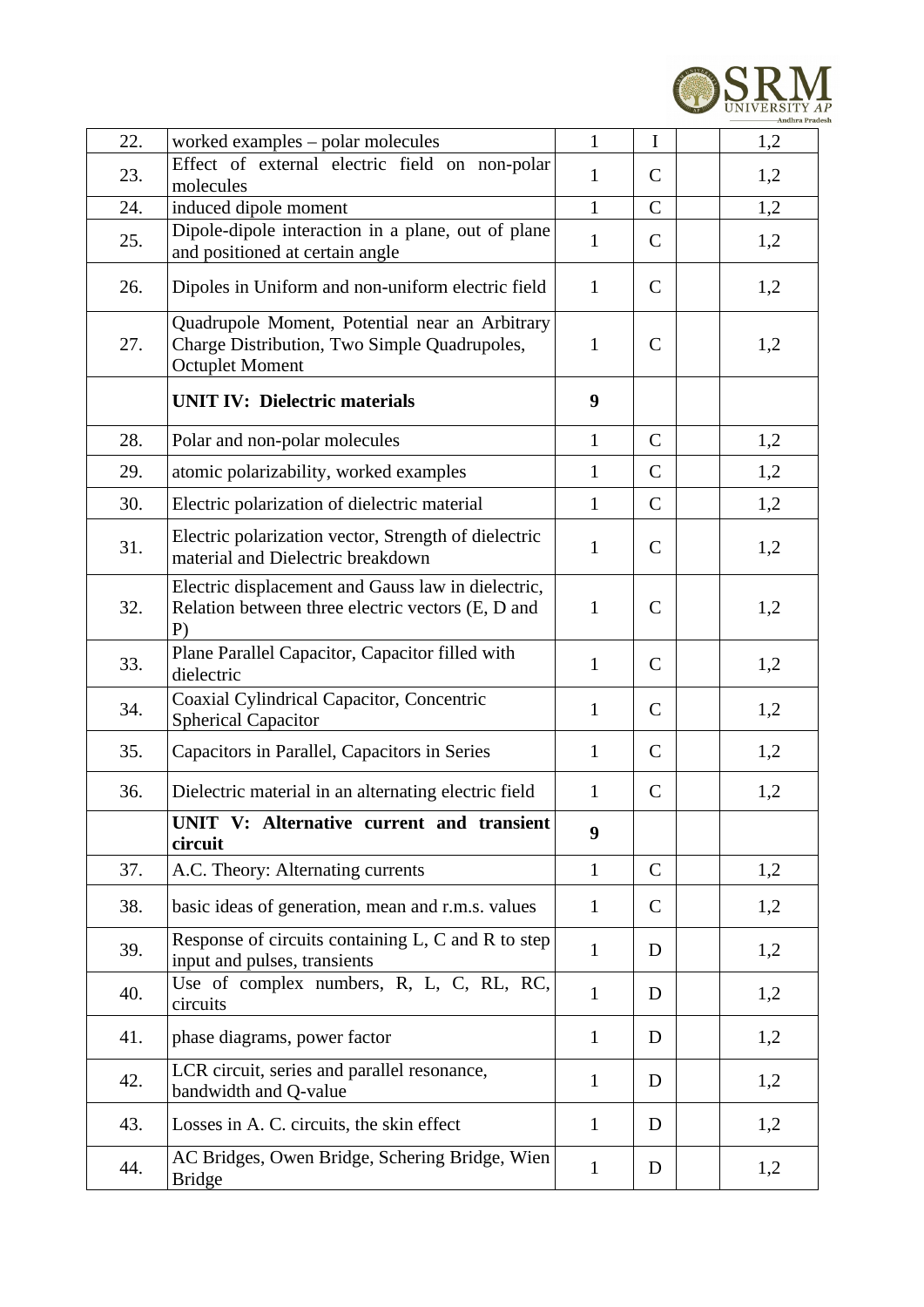

| 45. | <b>Bridge Solution by Delta-Star Transform</b> |  |    |  |
|-----|------------------------------------------------|--|----|--|
|     | Total contact hours                            |  | 45 |  |

|   | <b>LEARNING RESOURCES</b>                                                       |  |  |  |  |  |  |  |  |  |  |
|---|---------------------------------------------------------------------------------|--|--|--|--|--|--|--|--|--|--|
|   | <b>TEXT BOOKS/REFERENCE BOOKS/OTHER READING MATERIAL</b>                        |  |  |  |  |  |  |  |  |  |  |
|   | Introduction to Electrodynamics, David J. Griffiths, 4/e Edition, 2015, Pearson |  |  |  |  |  |  |  |  |  |  |
|   | Publication                                                                     |  |  |  |  |  |  |  |  |  |  |
| 2 | Electricity and Magnetism (In Si Units): Berkeley Physics Course - Vol.2 Edward |  |  |  |  |  |  |  |  |  |  |
|   | Purcell 2017,                                                                   |  |  |  |  |  |  |  |  |  |  |
|   | <b>McGraw Hill Education</b>                                                    |  |  |  |  |  |  |  |  |  |  |
| 3 | Classical Electrodynamics, John David Jackson, 3 Edition 2007, Wiley            |  |  |  |  |  |  |  |  |  |  |
|   |                                                                                 |  |  |  |  |  |  |  |  |  |  |
|   |                                                                                 |  |  |  |  |  |  |  |  |  |  |

| <b>Theory</b><br>Course nature             |                   |              |            |            |            |       |  |
|--------------------------------------------|-------------------|--------------|------------|------------|------------|-------|--|
| <b>Assessment Method (Weightage 100%)</b>  |                   |              |            |            |            |       |  |
| In-                                        | <b>Assessment</b> |              | Cycle test |            |            |       |  |
|                                            | tool              | Cycle test I |            | Assignment | Class Test | Total |  |
| semester                                   | Weightage         | 15%          | 15%        | 10%        | 10%        | 50%   |  |
| <b>End semester examination Weightage:</b> |                   |              |            |            |            |       |  |

| <b>PHY 115L</b>    |            | <b>Laboratory: Electricity and Magnetism</b> |                                  |   |  |   |
|--------------------|------------|----------------------------------------------|----------------------------------|---|--|---|
|                    |            |                                              |                                  | 0 |  | ר |
| Co-requisite:      |            | <b>PHY 115</b>                               |                                  |   |  |   |
| Prerequisite:      | <b>NIL</b> |                                              |                                  |   |  |   |
| Data Book /        | <b>NIL</b> |                                              |                                  |   |  |   |
| Codes/Standards    |            |                                              |                                  |   |  |   |
| Course Category    |            | <b>CORE</b>                                  | <b>Electricity and Magnetism</b> |   |  |   |
| Course designed by |            | Department of Physics                        |                                  |   |  |   |
| Approval           |            | -- Academic Council Meeting --, 2018         |                                  |   |  |   |

|    | <b>PURPOSE</b> | The purpose of this course is to train students to determine crucial electrical<br>parameters of various electro-magnetic circuit elements like capacitor, inductor |  |                                   |  |  |
|----|----------------|---------------------------------------------------------------------------------------------------------------------------------------------------------------------|--|-----------------------------------|--|--|
|    |                | <b>LEARNING OBJECTIVES</b>                                                                                                                                          |  | <b>STUDENT</b><br><b>OUTCOMES</b> |  |  |
|    |                | At the end of the course, student will be able to                                                                                                                   |  |                                   |  |  |
| 1. |                | Correlate electricity & magnetism theories with real life examples                                                                                                  |  |                                   |  |  |
| 2. | resistor etc.  | Study and calculate electrical parameters of capacitor, inductor and                                                                                                |  |                                   |  |  |
| 3. |                | Design, fabricate and study series and parallel circuits involving                                                                                                  |  |                                   |  |  |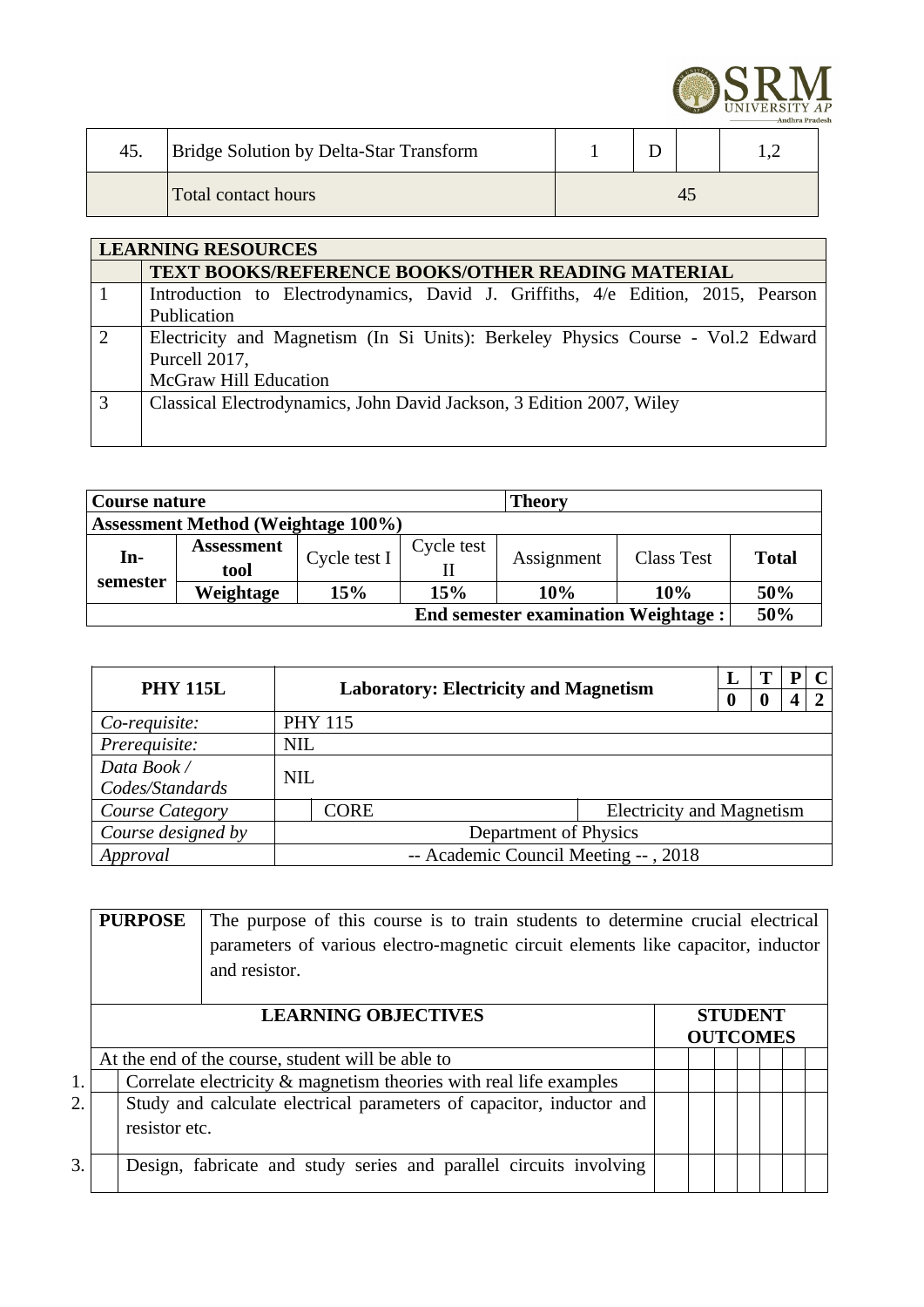

capacitor, inductor and resistor.

| Sl. No.                                                                                                                                                                                                             | <b>Description of experiments</b>                                                                                                                                                                                       | <b>Contact</b><br>hours       | $C-$<br>$D-I-$<br>$\Omega$ | <b>IOs</b> | Referenc<br>e |
|---------------------------------------------------------------------------------------------------------------------------------------------------------------------------------------------------------------------|-------------------------------------------------------------------------------------------------------------------------------------------------------------------------------------------------------------------------|-------------------------------|----------------------------|------------|---------------|
| 1.                                                                                                                                                                                                                  | a) To use a multimeter for measuring Resistances, A/C<br>and DC Voltages, AC and DC Currents, Capacitances,<br>and Frequencies<br>b) Determine electrical parameters of commercially<br>available electronic components | $\overline{4}$                | I, O                       |            | 1,2           |
| To determine the capacitance of a parallel plate<br>capacitor by the measurement of charge.<br>I, O<br>$\overline{4}$<br>2.<br>To measure the capacitance as a function of area and<br>distance between the plates. |                                                                                                                                                                                                                         |                               |                            |            | 1,2           |
| 3.                                                                                                                                                                                                                  | To determine the dielectric constant of different<br>dielectric materials                                                                                                                                               | $\overline{4}$                | I, O                       |            | 1,2           |
| 4.                                                                                                                                                                                                                  | To determine the value of High Resistance by<br>Leakage Method                                                                                                                                                          | $\overline{4}$                | I, O                       |            | 1,2           |
| 5.                                                                                                                                                                                                                  | To study the response curve of a Series LCR circuit<br>and determine its (a) Resonant Frequency, (b)<br>Impedance at Resonance and (c) Quality Factor Q,<br>and (d) Band Width                                          | I, O<br>$\overline{4}$<br>1,2 |                            |            |               |
| 6.                                                                                                                                                                                                                  | To study the response curve of a Parallel LCR circuit<br>and determine its (a) Anti-Resonant Frequency and<br>(b) Quality Factor Q                                                                                      | I, O<br>$\overline{4}$        |                            |            | 1,2           |
| 7.                                                                                                                                                                                                                  | To find the mutual inductance of two coils                                                                                                                                                                              | $\overline{4}$                | I, O                       |            | 1,2           |
| 8.                                                                                                                                                                                                                  | the working of step-down/step-up<br>study<br>To<br>transformer                                                                                                                                                          | $\overline{4}$                | I, O                       |            | 1,2           |
|                                                                                                                                                                                                                     | Total contact hours (Experiments +Demo + Extra<br>class)                                                                                                                                                                |                               |                            | 32         |               |
|                                                                                                                                                                                                                     | <b>LEARNING RESOURCES</b><br>TEXT BOOKS/REFERENCE BOOKS/OTHER READING MATERIAL                                                                                                                                          |                               |                            |            |               |
| $\mathbf{1}$                                                                                                                                                                                                        | K.G. Mazumdar and B. Ghosh, "Advanced Practical Physics" Sreedhar Publishers,<br>Revised edition Jan 2004                                                                                                               |                               |                            |            |               |
| $\overline{2}$                                                                                                                                                                                                      | R.K. Shukla and Anchal Srivastava, "Practical Physics" New Age international (P)<br>limited Publishers, 2006 [ISBN(13) - 978-81-224-2482-9]                                                                             |                               |                            |            |               |
| 3                                                                                                                                                                                                                   | Hugh D.Young, Roger A. Freedman and Lewis Ford "University Physics with Modern<br>Physics" (12th Edition, 2015) - (Publisher - Pearson Education)                                                                       |                               |                            |            |               |
| $\overline{4}$                                                                                                                                                                                                      | David J. Griffiths, "Introduction to Electrodynamics", 4/e Edition, 2015, Pearson<br>Publication                                                                                                                        |                               |                            |            |               |

| Course nature                      |  |
|------------------------------------|--|
| Assessment Method (Weightage 100%) |  |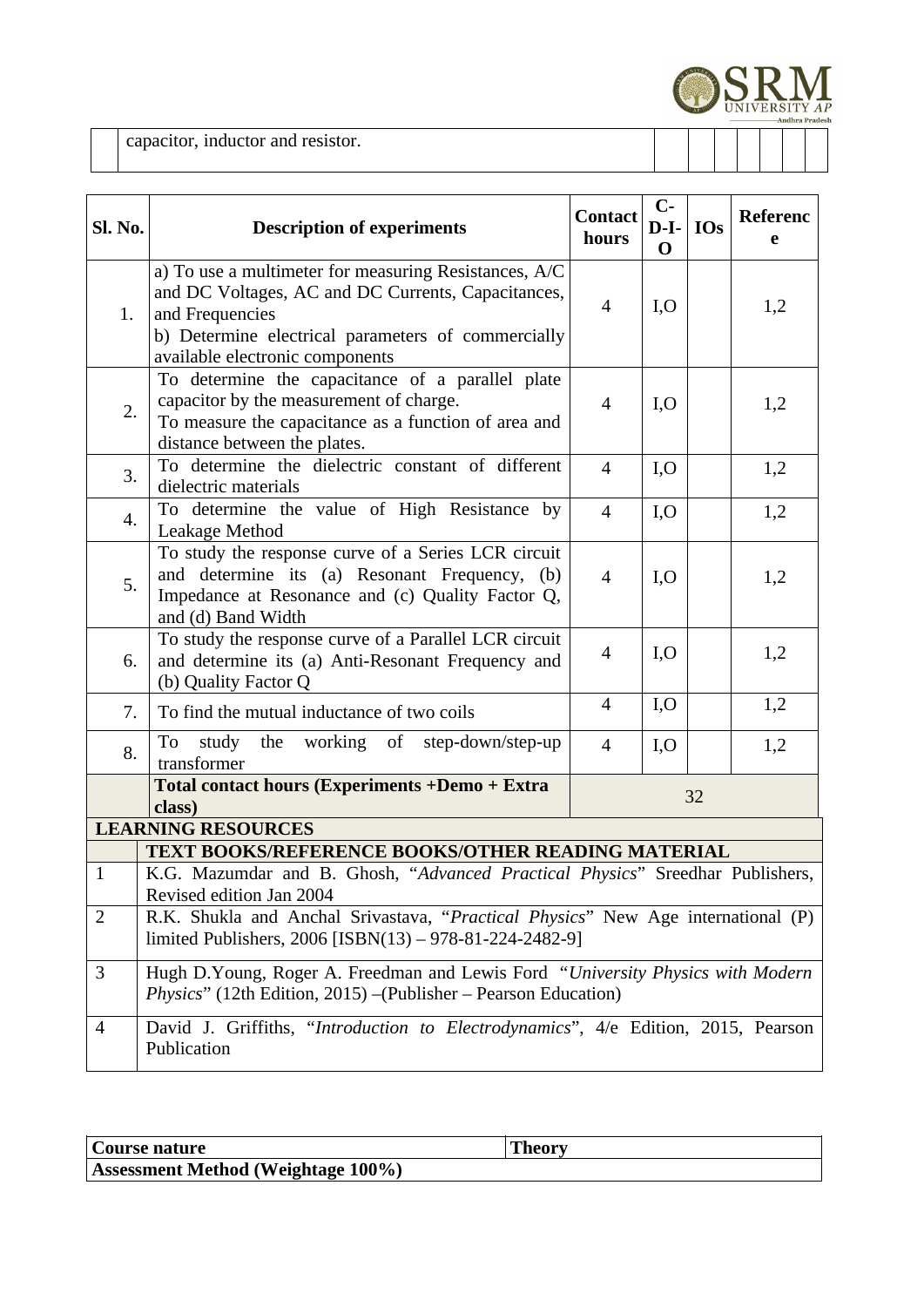

| In-<br>semester | <b>Assessment</b><br>tool | Experiment | Record/<br>Observation<br><b>Note</b> | Viva Voce +<br>Model examination           | <b>Total</b> |
|-----------------|---------------------------|------------|---------------------------------------|--------------------------------------------|--------------|
|                 | Weightage                 | 20%        | 10%                                   | <b>20%</b>                                 | 50%          |
|                 |                           |            |                                       | <b>End semester examination Weightage:</b> | 50%          |

| <b>ENV 100</b>     |                                     | <b>ENVIRONMENTAL SCIENCE</b> |                       |  |  |  |  |  |
|--------------------|-------------------------------------|------------------------------|-----------------------|--|--|--|--|--|
|                    |                                     |                              |                       |  |  |  |  |  |
| Co-requisite:      | <b>NIL</b>                          |                              |                       |  |  |  |  |  |
| Prerequisite:      | <b>NIL</b>                          |                              |                       |  |  |  |  |  |
| Data Book /        |                                     | <b>NIL</b>                   |                       |  |  |  |  |  |
| Codes/Standards    |                                     |                              |                       |  |  |  |  |  |
| Course Category    | F                                   | <b>FOUNDATION CORE</b>       | ENVIRONMENTAL SCIENCE |  |  |  |  |  |
| Course designed by | Department of Environmental Science |                              |                       |  |  |  |  |  |
| Approval           | --                                  |                              |                       |  |  |  |  |  |

|    | <b>PURPOSE</b> | The course aims to provide integrated, quantitative and interdisciplinary approach<br>for understanding environmental issues and finding lasting solutions.<br>Environmental disasters/issues faced by humanity in the past and present were<br>used to illustrate the possible, sustainable solution. |                |  |                 |  |  |  |  |  |
|----|----------------|--------------------------------------------------------------------------------------------------------------------------------------------------------------------------------------------------------------------------------------------------------------------------------------------------------|----------------|--|-----------------|--|--|--|--|--|
|    |                | <b>LEARNING OBJECTIVES</b>                                                                                                                                                                                                                                                                             | <b>STUDENT</b> |  |                 |  |  |  |  |  |
|    |                |                                                                                                                                                                                                                                                                                                        |                |  | <b>OUTCOMES</b> |  |  |  |  |  |
|    |                | At the end of the course, student will be able to                                                                                                                                                                                                                                                      |                |  |                 |  |  |  |  |  |
| 1. |                | Understand what sustainability is and the importance of sustainable                                                                                                                                                                                                                                    |                |  |                 |  |  |  |  |  |
|    |                | solutions to environmental problems                                                                                                                                                                                                                                                                    |                |  |                 |  |  |  |  |  |
| 2. |                | Know the components of an ecosystem and how they play an                                                                                                                                                                                                                                               |                |  |                 |  |  |  |  |  |
|    |                | important role in matter cycling.                                                                                                                                                                                                                                                                      |                |  |                 |  |  |  |  |  |
| 3. |                | Feel the importance of biodiversity and the consequences of                                                                                                                                                                                                                                            |                |  |                 |  |  |  |  |  |
|    |                | declining biodiversity                                                                                                                                                                                                                                                                                 |                |  |                 |  |  |  |  |  |
| 4. |                | Inculcate the concepts of environmental ethics while trying to resolve                                                                                                                                                                                                                                 |                |  |                 |  |  |  |  |  |
|    |                | environmental issues and understand the policies that help in it.                                                                                                                                                                                                                                      |                |  |                 |  |  |  |  |  |

| <b>Session</b> | <b>Contact</b><br><b>Description of Topic</b>                |   | $C-$<br>$D-I-$<br>O | <b>IOs</b> | <b>Reference</b> |
|----------------|--------------------------------------------------------------|---|---------------------|------------|------------------|
|                | UNIT I: ENVIRONMENTAL EDUCATION &<br><b>SUSTAINABILITY</b>   | 3 |                     |            |                  |
| 1.             | What is environmental education (EE)? The<br>evolution of EE |   |                     | 1-4        |                  |
| 2.             | Principles of Sustainability                                 |   |                     |            | 1,2              |
| 3.             | Sustainable technologies                                     |   |                     |            |                  |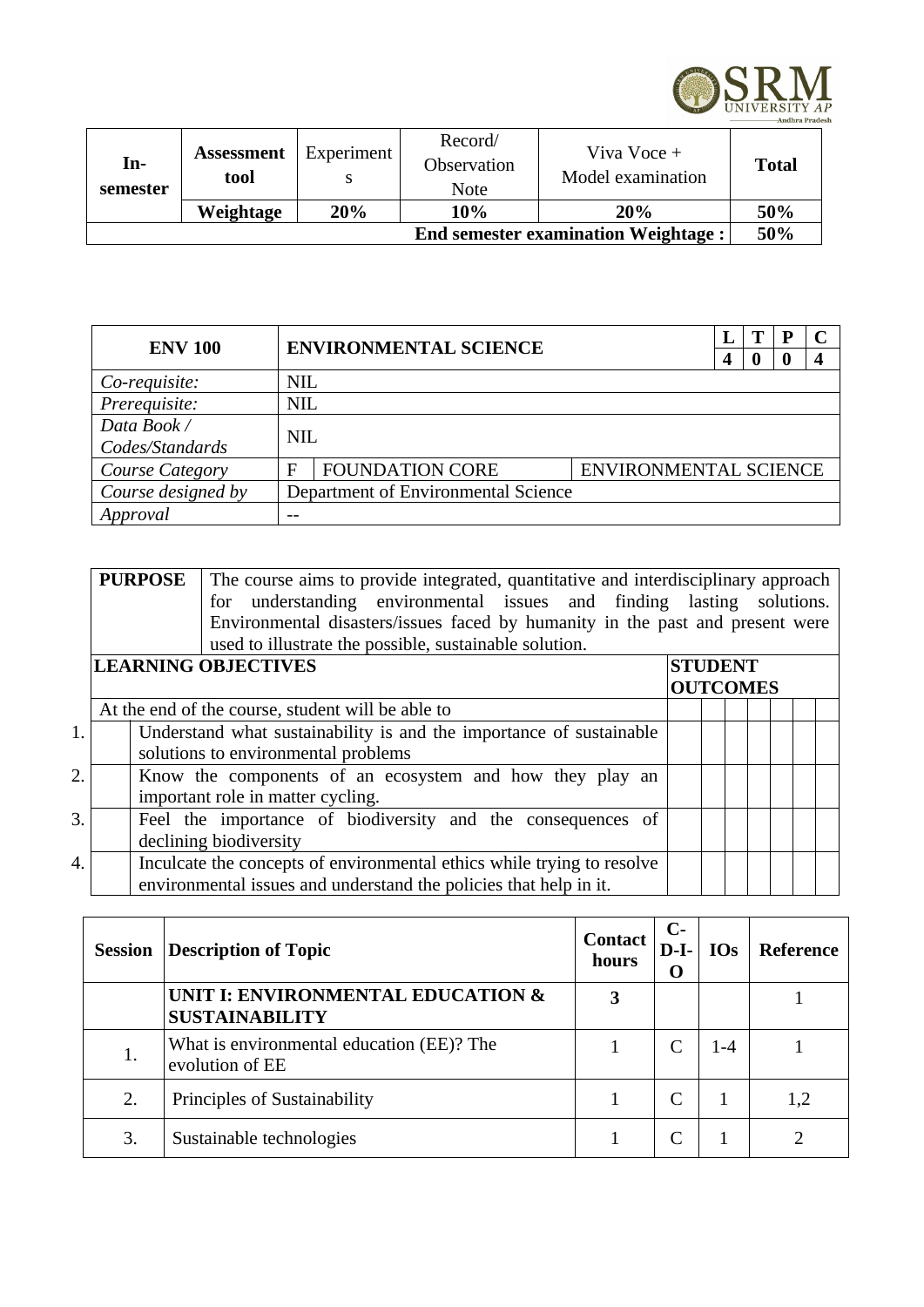

|     | UNIT II: ECOLOGICAL SYSTEM                                                                                       | 10             |              |                |                |
|-----|------------------------------------------------------------------------------------------------------------------|----------------|--------------|----------------|----------------|
| 4.  | Earth Systems - atmosphere                                                                                       | $\overline{2}$ | C, D         | 2,3            | $\mathbf{1}$   |
| 5.  | Earth Systems - Hydrosphere                                                                                      | $\mathbf{1}$   | C,D          | 2,3            | 1              |
| 6.  | Earth Systems - Lithosphere                                                                                      | $\mathbf{1}$   | C, D         | 1,2,3          | $\mathbf{1}$   |
| 7.  | Earth Systems - Biosphere                                                                                        | $\mathbf{1}$   | C, D         | 2,3            | $\mathbf{1}$   |
| 8.  | <b>Ecosystems - Structure and Function</b>                                                                       | $\mathbf{1}$   | C, D         | 1,2            | $\mathbf{1}$   |
| 9.  | <b>Major Biomes</b>                                                                                              | $\overline{2}$ | C, D         | $\overline{2}$ | $\mathbf{1}$   |
| 10. | Water, nutrients (phosphorous, nitrogen) and Carbon<br>cycles                                                    | $\overline{2}$ | C, D         | $\overline{2}$ | $\mathbf{1}$   |
|     | UNIT III: ENVIRONMENTAL POLLUTION- its<br>role on global climate change and human health                         | 9              |              |                |                |
| 11. | Air pollution - composition of air, sources of<br>pollution and their classification                             | $\overline{2}$ | C, D         | 3              | $\overline{2}$ |
| 12. | Air pollutants - classifications                                                                                 | $\overline{2}$ | C, D         | 3              | 2              |
| 13. | Air Quality Index (AQI)                                                                                          | $\mathbf{1}$   | C, D         | 3              | $\overline{2}$ |
| 14. | Air pollution control devices                                                                                    | $\mathbf{1}$   | C, D         | 3              | $\overline{2}$ |
| 15. | pollution<br>Water<br>- Water<br>sources,<br>use<br>and<br>classifications                                       | $\mathbf{1}$   | C, D         | 3              | $\overline{2}$ |
| 16. | Water pollutants                                                                                                 | $\mathbf{1}$   | C, D         | 3              | $\overline{2}$ |
| 17. | Water pollution control devices                                                                                  | $\mathbf{1}$   | D,I          | 3              | $\overline{2}$ |
|     | <b>UNIT IV: BIODIVERSITY &amp; ITS</b><br><b>CONSERVATION</b>                                                    | 9              |              |                |                |
| 18. | Biodiversity – definition and types                                                                              | $\mathbf{1}$   | $\mathsf C$  | 2              | 2,3            |
| 19. | Concepts of species richness, evenness, and their<br>regulation. Species diversity cline                         | $\mathbf{1}$   | $\mathsf{C}$ | $\overline{2}$ | 3              |
| 20. | Island biogeography - equilibrium model<br>Vulnerability of island species                                       | $\mathbf{1}$   | $\mathsf{C}$ | 3              | 3              |
| 21. | Conservation Biology - Historical perspective of<br>extinction<br>Difference between past extinction and present | $\mathbf{1}$   | C, D         | 3              | $\mathbf{1}$   |
| 22. | Biodiversity Hotspots - global distribution                                                                      | $\mathbf{1}$   | C, D         | 3              | $\mathbf{1}$   |
| 23. | Values of Biodiversity – Why do we care?                                                                         | $\mathbf{1}$   | C, D         | 3              | $\overline{2}$ |
| 24. | World's Biodiversity is in serious trouble $-$ frogs as<br>global "canaries of mines"                            | $\mathbf{1}$   | C, D         | 3              | $\overline{2}$ |
| 25. | Human impacts on biodiversity - Habitat destruction,<br>Pollution,<br>disruption,<br>Ecosystem<br>Habitat        | $\mathbf{1}$   | C, D         | 3              | $\overline{2}$ |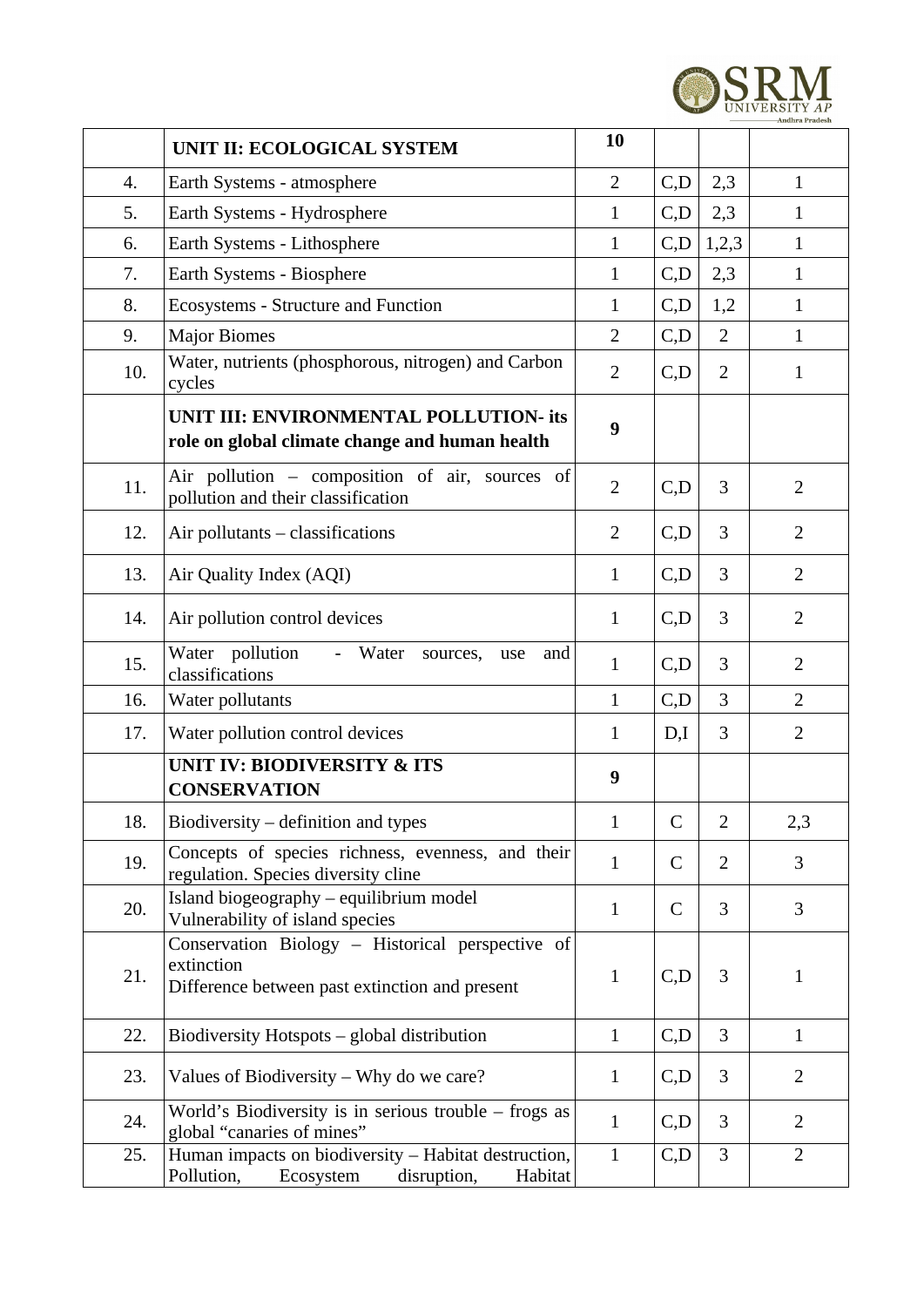

|     | fragmentation, over exploitation, and introduction of<br>invasive species                                                                                                                                                                                             |              |              |                |                |
|-----|-----------------------------------------------------------------------------------------------------------------------------------------------------------------------------------------------------------------------------------------------------------------------|--------------|--------------|----------------|----------------|
| 26. | Preservation of endangered species                                                                                                                                                                                                                                    | $\mathbf{1}$ | $\mathbf I$  | 3              | $\overline{2}$ |
|     | UNIT V: ENVIRONMENTAL ETHICS,<br><b>ECONOMICS, AND POLICY</b>                                                                                                                                                                                                         | 9            |              |                |                |
| 27. | Concepts of Sustainable ethics - Frontierism,<br>Leopold's Land Ethics, and transition to Sustainable<br>ethics                                                                                                                                                       | $\mathbf{1}$ | $\mathsf{C}$ | $\overline{4}$ | $\overline{2}$ |
| 28. | Principles of Sustainable ethics, Frontier ethics vs<br>sustainable ethics                                                                                                                                                                                            | $\mathbf{1}$ | $\mathsf{C}$ | $\overline{4}$ | $\overline{2}$ |
| 29. | Developing and implementing sustainable ethics and<br>overcoming the obstacles of sustainable ethics,<br>utilitarianism and natural rights                                                                                                                            | $\mathbf{1}$ | $\mathsf{C}$ | $\overline{4}$ | $\overline{2}$ |
| 30. | Fundamentals of Environmental Economics<br>concepts of resources, Capital, Supply, Demand, and<br>Market<br>equilibrium<br>Classical<br>Economics,<br>$\overline{\phantom{a}}$<br>Neoclassical economics, Ecological Economics and<br><b>Externalization of costs</b> | $\mathbf{1}$ | $\mathsf{C}$ | $\overline{4}$ | 2,4            |
| 31. | Ecosystem Services - Can we internalize all costs?                                                                                                                                                                                                                    | $\mathbf{1}$ | $\mathsf{C}$ | $\overline{4}$ | 2,4            |
| 32. | Resource depletion, Hubbert Curve, and Carbon<br>bubble, Scarcity and innovation, Economic models<br>for growth                                                                                                                                                       | $\mathbf{1}$ | $\mathsf{C}$ | $\overline{4}$ | 2,4            |
| 33. | Measuring growth - GNP, GDP, GPI, Cost-Benefit<br>Analysis. Can market reduce pollution ?- Carbon<br>credit                                                                                                                                                           | $\mathbf{1}$ | $\mathsf{C}$ | $\overline{4}$ | 2,4            |
| 34. | Environmental Policies - international laws and<br>polices                                                                                                                                                                                                            | $\mathbf{1}$ | C,D          | $\overline{4}$ | $\mathbf{1}$   |
| 35. | Environmental Laws and Policies of India                                                                                                                                                                                                                              | $\mathbf{1}$ | C, D         | $\overline{4}$ | $\mathbf{1}$   |
|     | Total contact hours                                                                                                                                                                                                                                                   |              |              | 40             |                |

|                | <b>LEARNING RESOURCES</b>                                                                         |  |  |  |  |  |  |  |
|----------------|---------------------------------------------------------------------------------------------------|--|--|--|--|--|--|--|
|                | <b>TEXT BOOKS/REFERENCE BOOKS/OTHER READING MATERIAL</b>                                          |  |  |  |  |  |  |  |
|                | Basu. M, Xavier. S. "Fundamentals of Environmental Studies", 1 <sup>st</sup> edition, Cambridge   |  |  |  |  |  |  |  |
|                | <b>University Press, 2016</b>                                                                     |  |  |  |  |  |  |  |
| 2              | Danial. D. C. "Environmental Science", 8 <sup>th</sup> edition, Jones and Barlett Publishers, MA, |  |  |  |  |  |  |  |
|                | 2010.                                                                                             |  |  |  |  |  |  |  |
| 3              | Raven P. Biology $-11th$ Edition, McGraw hill                                                     |  |  |  |  |  |  |  |
|                |                                                                                                   |  |  |  |  |  |  |  |
| $\overline{4}$ | Cunningham and Cunningham. Environmental Science - A global concern Tata                          |  |  |  |  |  |  |  |
|                | McGraw-Hill Education India                                                                       |  |  |  |  |  |  |  |

| Course nature                      |            |         | Theory  |             |                  |       |
|------------------------------------|------------|---------|---------|-------------|------------------|-------|
| Assessment Method (Weightage 100%) |            |         |         |             |                  |       |
| In-semester                        | Assessment | Midterm | Midterm | <b>Ouiz</b> | Internal Project | Total |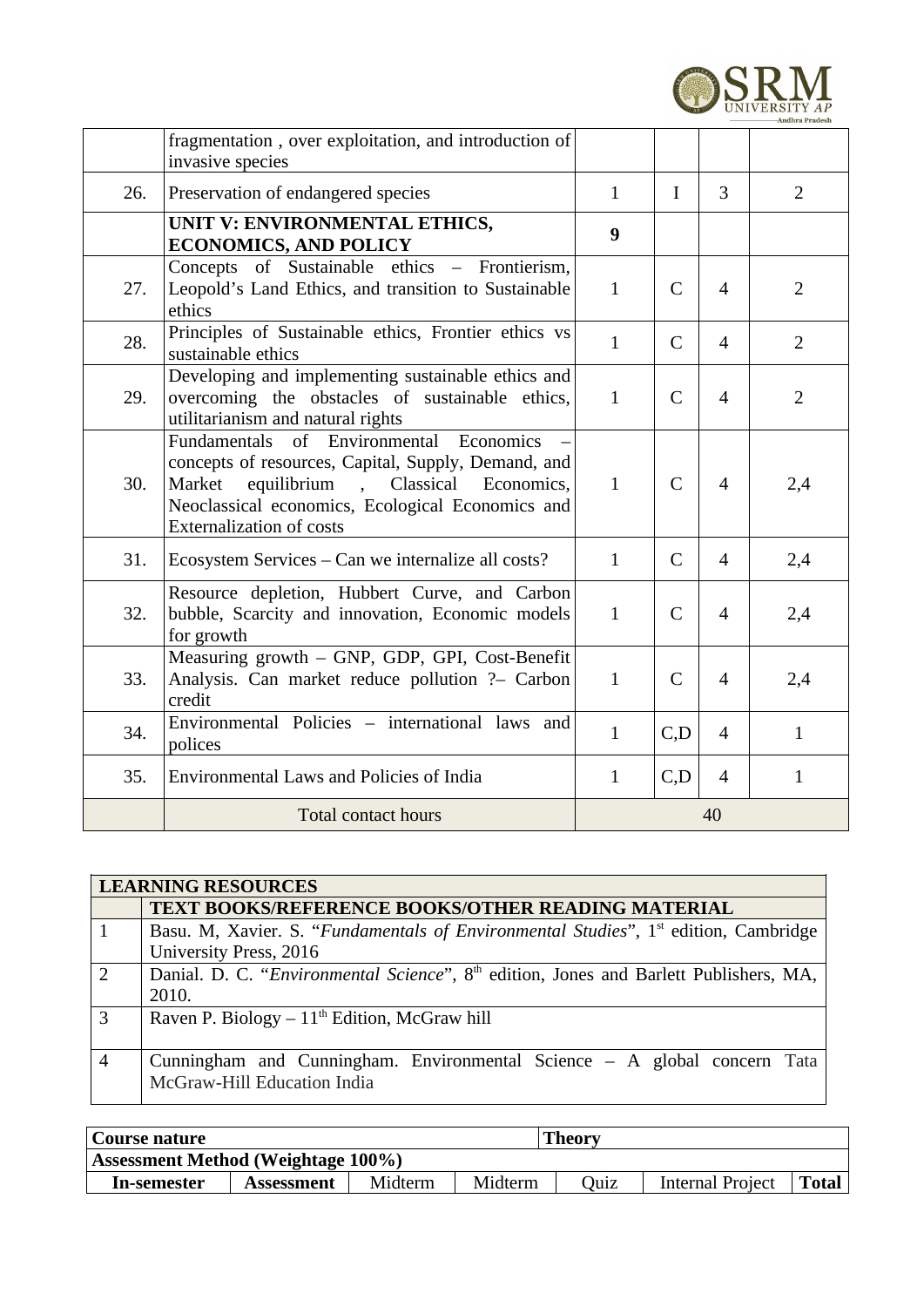

| tool      | $Exam$ . | Exam II |     |                                           |     |     |
|-----------|----------|---------|-----|-------------------------------------------|-----|-----|
| Weightage | 12%      | 12%     | 11% | 15%                                       |     | 50% |
|           |          |         |     | <b>End semester examination Weightage</b> | 50% |     |

### **SEMESTER-III**

### **FOUNDATION COURSE 5 (FC 5)**

| <b>PHY 201</b>                                   |            | <b>WAVES, OSCILLATIONS, AND OPTICS</b> |             |  | 0 | - P<br>0 | $\vert 3 \vert$ |
|--------------------------------------------------|------------|----------------------------------------|-------------|--|---|----------|-----------------|
| Co-requisite:                                    |            | <b>PHY 201L</b>                        |             |  |   |          |                 |
| Prerequisite:<br><b>NIL</b>                      |            |                                        |             |  |   |          |                 |
| Data Book /<br>Codes/Standards                   | <b>NIL</b> |                                        |             |  |   |          |                 |
| Course Category                                  |            | <b>CORE</b>                            | <b>SLAB</b> |  |   |          |                 |
| Course designed by                               |            | Department of Physics                  |             |  |   |          |                 |
| -- Academic Council Meeting --, 2018<br>Approval |            |                                        |             |  |   |          |                 |

|    |                                                                 | <b>PURPOSE</b><br>The purpose of this course is to understand the physics behind various<br>phenomena associated with oscillations, waves and optical instruments. |                                                                      |  |  |  |  |  |  |  |  |
|----|-----------------------------------------------------------------|--------------------------------------------------------------------------------------------------------------------------------------------------------------------|----------------------------------------------------------------------|--|--|--|--|--|--|--|--|
|    | <b>LEARNING OBJECTIVES</b><br><b>STUDENT</b><br><b>OUTCOMES</b> |                                                                                                                                                                    |                                                                      |  |  |  |  |  |  |  |  |
|    |                                                                 |                                                                                                                                                                    | At the end of the course, student will be able to                    |  |  |  |  |  |  |  |  |
| 1. |                                                                 |                                                                                                                                                                    | Address different types of oscillations and its various applications |  |  |  |  |  |  |  |  |
| 2. |                                                                 |                                                                                                                                                                    | Understand transverse and longitudinal waves and their propagation   |  |  |  |  |  |  |  |  |
| 3. |                                                                 |                                                                                                                                                                    | Learn Doppler'e effect and its applications                          |  |  |  |  |  |  |  |  |
| 4. |                                                                 |                                                                                                                                                                    | Gain the basic principles of several optical instruments             |  |  |  |  |  |  |  |  |

| <b>Session</b> | <b>Description of Topic</b>                                                             |            | Contact $ C-D- $<br>I-O | <b>IO</b><br>s | <b>Referenc</b><br>e |
|----------------|-----------------------------------------------------------------------------------------|------------|-------------------------|----------------|----------------------|
|                | <b>Unit -1: Undamped and Damped Oscillations</b>                                        | hours<br>9 |                         |                |                      |
| 1.             | Different types of equilibria (stable, unstable,<br>neutral equilibrium, Saddle points) |            |                         |                | $1 - 7$              |
| 2.             | Definition of linear and angular S.H.M                                                  |            |                         |                | $1 - 7$              |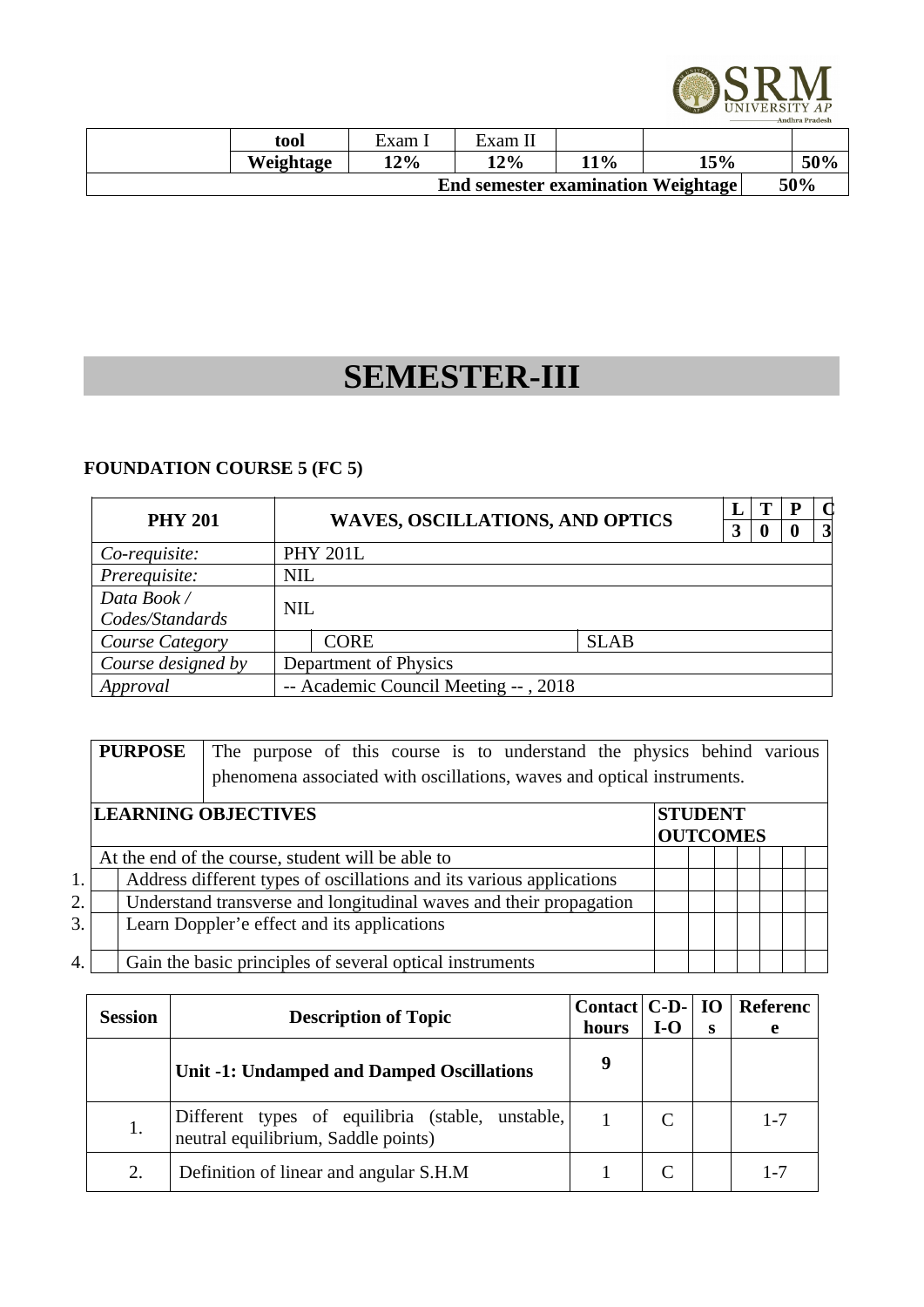

| 3.  | Differential equation of S.H.M. and its solution<br>(exponential form)                                             | $\mathbf{1}$ | $\mathsf{C}$ | $1 - 7$ |
|-----|--------------------------------------------------------------------------------------------------------------------|--------------|--------------|---------|
| 4.  | Composition of two perpendicular linear S.H.Ms.<br>for frequencies 1:1 and 1:2 (analytical method)                 | $\mathbf{1}$ | $\mathsf{C}$ | $1 - 7$ |
| 5.  | Lissajous's figures and its uses                                                                                   | $\mathbf{1}$ | D,I          | $1 - 7$ |
| 6.  | figures<br>Lissajous's<br>and<br>its<br><b>Applications</b><br>(mechanical, electrical and optical)                | $\mathbf{1}$ | D,I          | $1 - 7$ |
| 7.  | equation of<br>Differential<br>damped<br>harmonic<br>oscillator and its solution, discussion of different<br>cases | $\mathbf{1}$ | C, D         | $1 - 7$ |
| 8.  | Logarithmic decrement, Energy equation of<br>damped oscillations                                                   | $\mathbf{1}$ | C, D         | $1 - 7$ |
| 9.  | Power dissipation, Quality factor                                                                                  | $\mathbf{1}$ | C, D         | $1 - 7$ |
|     | <b>Unit - II: Forced Oscillations</b>                                                                              | 9            |              |         |
| 10. | Forced oscillation with one degree of freedom                                                                      | $\mathbf{1}$ | $\mathsf{C}$ | $1 - 7$ |
| 11. | Differential equation of forced oscillation and its<br>solution (transient and steady state)                       | $\mathbf{1}$ | C, D         | $1 - 7$ |
| 12. | Amplitude of forced oscillation                                                                                    | $\mathbf{1}$ | $\mathsf{C}$ | $1 - 7$ |
| 13. | Resonance and its examples: mechanical (Barton's<br>pendulum)                                                      | $\mathbf{1}$ | C,I          | $1 - 7$ |
| 14. | Resonance and its examples: optical (sodium vapor<br>lamp), electrical (LCR Circuit) (description only)            | $\mathbf{1}$ | C,I          | $1 - 7$ |
| 15. | Velocity and Amplitude resonance, Sharpness of<br>resonance                                                        | $\mathbf{1}$ | $\mathsf{C}$ | $1 - 7$ |
| 16. | Energy of forced oscillations, Power dissipation                                                                   | $\mathbf{1}$ | C            | $1 - 7$ |
| 17. | Quality factor and Bandwidth                                                                                       | $\mathbf{1}$ | C            | $1 - 7$ |
| 18. | Equation of coupled oscillations,<br>electrically<br>coupled oscillations                                          | $\mathbf{1}$ | C, D         | $1 - 7$ |
|     | <b>UNIT III - Wave Motion</b>                                                                                      | 9            |              |         |
| 19. | Differential equations of wave motion in continuous<br>media                                                       | $\mathbf{1}$ | $\mathsf{C}$ | $1 - 7$ |
| 20. | Equations for longitudinal waves                                                                                   | $\mathbf{1}$ | $\mathsf{C}$ | $1 - 7$ |
| 21. | Equations<br>for<br>longitudinal<br>waves<br>and<br>one<br>dimension solution                                      | $\mathbf{1}$ | $\mathsf{C}$ | $1 - 7$ |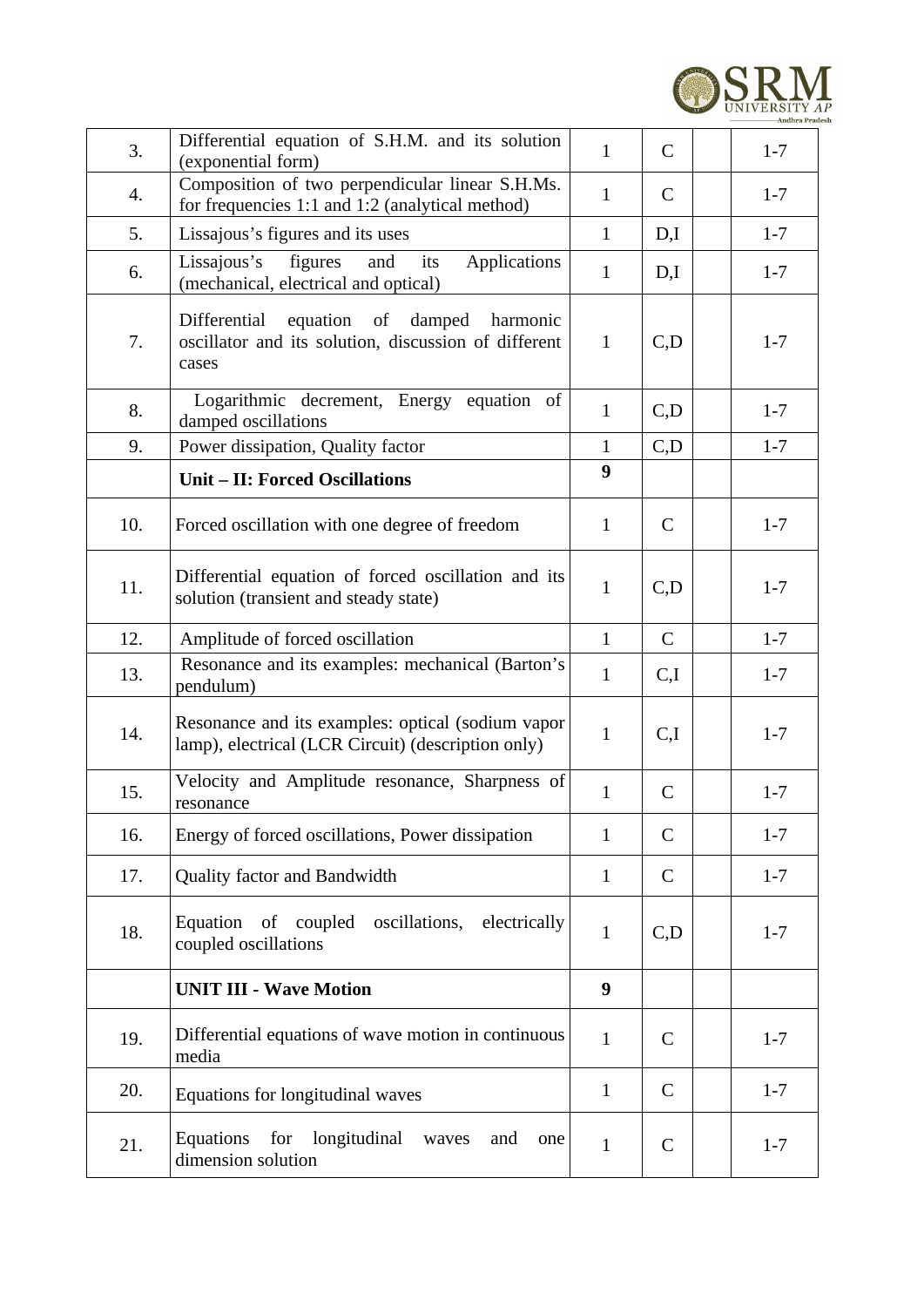

| 22. | Equation for transverse waves                                                                                                 | $\mathbf{1}$ | $\overline{C}$ | $1 - 7$ |
|-----|-------------------------------------------------------------------------------------------------------------------------------|--------------|----------------|---------|
| 23. | Equation for transverse waves and its solution (one<br>dimension only)                                                        | $\mathbf{1}$ | C              | $1 - 7$ |
| 24. | Wave propagation in solid, liquid, gases                                                                                      | $\mathbf{1}$ | $\mathsf{C}$   | $1 - 7$ |
| 25. | Wave propagation in solid, liquid, gases, and its<br>solution                                                                 | $\mathbf{1}$ | $\mathsf{C}$   | $1 - 7$ |
| 26. | Energy density and intensity of a wave                                                                                        | $\mathbf{1}$ | $\mathsf{C}$   | $1 - 7$ |
| 27. | Discussion of seismic waves                                                                                                   | $\mathbf{1}$ | C, D           | $1 - 7$ |
|     | <b>UNIT IV: Sound and Doppler Effect</b>                                                                                      | 9            |                |         |
| 28. | Definition of sound intensity, loudness, pitch,<br>quality and timber                                                         | $\mathbf{1}$ | $\mathsf{C}$   | $1 - 7$ |
| 29. | Interference of sound waves, beats, combination                                                                               | $\mathbf{1}$ | C, D           | $1 - 7$ |
| 30. | Application of Fourier's series to the vibration of<br>strings-struck and plucked strings, Energy of a<br>vibration string    | $\mathbf{1}$ | C,I            | $1 - 7$ |
| 31. | Acoustic intensity level measurement, Acoustic<br>pressure and it's measurement- The Helmholtz<br>resonator; The Kundt's tube | $\mathbf{1}$ | C,I            | $1 - 7$ |
| 32. | Sabine's formula (without derivation), Stroboscope                                                                            | $\mathbf{1}$ | C, D           | $1 - 7$ |
| 33. | Waves generated by high-speed projectiles, Shock<br>waves                                                                     | $\mathbf{1}$ | C, D           | $1 - 7$ |
| 34. | Explanation of Doppler Effect in sound, Expression<br>for apparent frequency in different cases                               | $\mathbf{1}$ | C, D           | $1 - 7$ |
| 35. | Doppler Effect in light, symmetric nature of<br>Doppler Effect in light                                                       | $\mathbf{1}$ | C, D           | $1 - 7$ |
| 36. | Applications: Red shift, Violet shift, Radar, Speed<br>trap, Width of a spectral line                                         | $\mathbf{1}$ | I, O           | $1 - 7$ |
|     | <b>UNIT V: Geometrical Optics</b>                                                                                             | 9            |                |         |
| 37. | Fermat's principle and its application to reflection<br>and refraction at plane and spherical surfaces                        | $\mathbf{1}$ | C, D           | $1 - 7$ |
| 38. | Dispersive power of prisms, angular magnification                                                                             | $\mathbf{1}$ | C, D           | $1 - 7$ |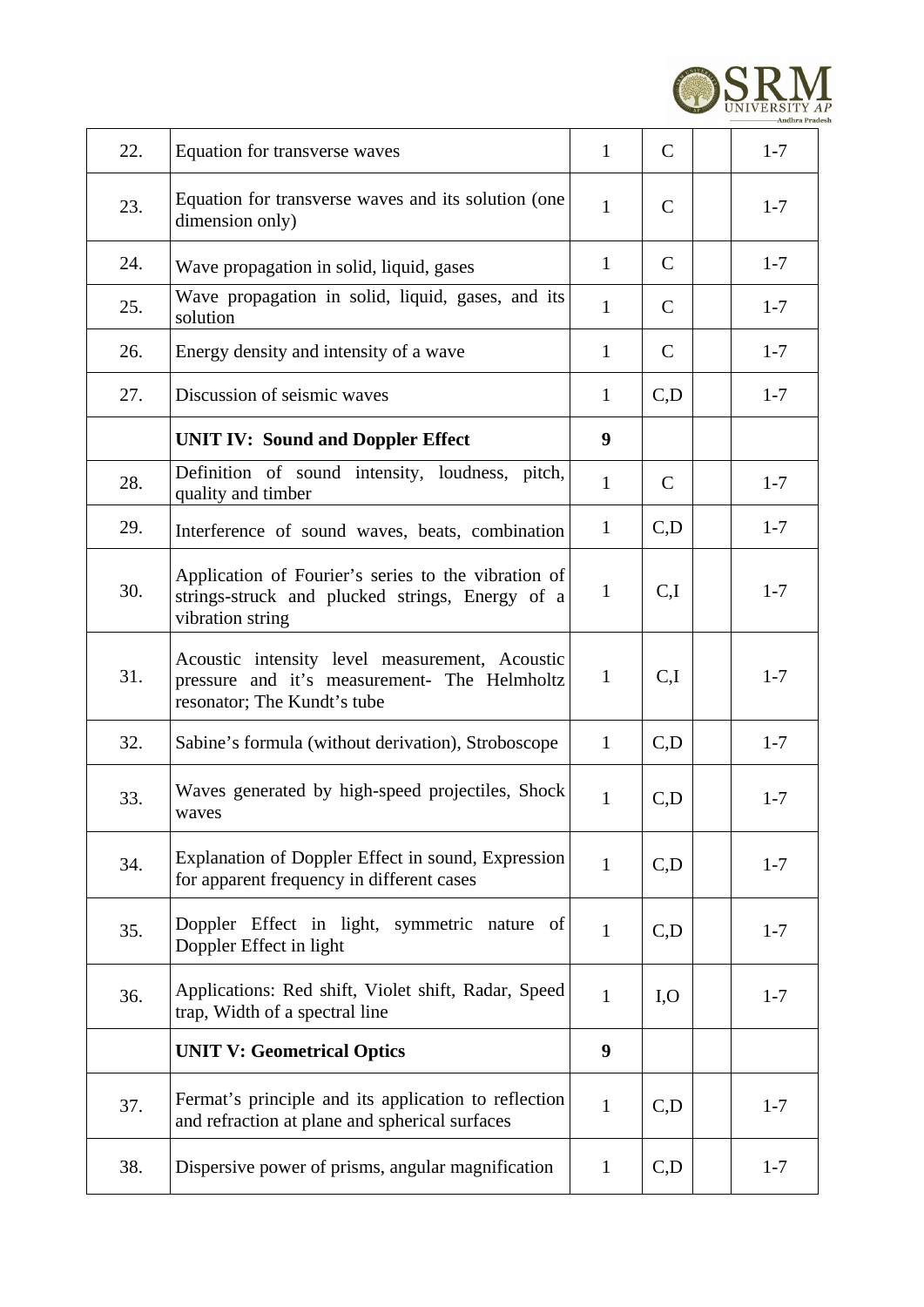

| 39. | Cardinal points of optical systems, Paraxial optics<br>and matrix method of evaluation of cardinal points<br>and lens equations | $\mathbf{1}$ | C,D  | $1 - 7$ |
|-----|---------------------------------------------------------------------------------------------------------------------------------|--------------|------|---------|
| 40. | Helmholtz-Lagrange Law; Combination of lenses<br>and equivalent lens                                                            | $\mathbf{1}$ | C,D  | $1 - 7$ |
| 41. | The matrix method in paraxial optics                                                                                            | $\mathbf{1}$ | C, D | $1 - 7$ |
| 42. | Qualitative discussions of aberrations, Chromatic<br>aberration and achromatic combination of lenses                            | $\mathbf{1}$ | C,D  | $1 - 7$ |
| 43. | Optical Instruments - Simple microscope and<br>Compound microscope                                                              | $\mathbf{1}$ | C,D  | $1 - 7$ |
| 44. | Telescopes, Reflection and transmission type of<br>telescope                                                                    | $\mathbf{1}$ | D,I  | $1 - 7$ |
| 45. | Ramsden's<br>Eyepieces:<br>Huygen's<br>eyepiece,<br>eyepiece, Gauss's eyepiece                                                  | $\mathbf{1}$ | D,I  | $1 - 7$ |
|     | <b>Total contact hours</b>                                                                                                      |              | 45   |         |

|                | <b>LEARNING RESOURCES</b>                                                                         |  |  |  |  |  |  |  |
|----------------|---------------------------------------------------------------------------------------------------|--|--|--|--|--|--|--|
|                | <b>TEXT BOOKS/REFERENCE BOOKS/OTHER READING MATERIAL</b>                                          |  |  |  |  |  |  |  |
| $\mathbf{1}$   | Advanced Acoustics D. P. Roy Chowdhury, Reprint Edition, 2015, Chayan Publisher                   |  |  |  |  |  |  |  |
| $\overline{2}$ | Vibrations and Waves, Anthony Philip French, reprint Edition, 1971, Nelson                        |  |  |  |  |  |  |  |
| 3              | Introduction to Geometrical and Physical Optics, B. K. Mathur, 7 Edition, 1967, Gopal Printing    |  |  |  |  |  |  |  |
| $\overline{4}$ | Fundamentals of Optics, Francis Jenkins, Harvey White, 4 edition, 2017 McGraw Hill                |  |  |  |  |  |  |  |
| 5              | Waves Oscillations and Acoustics, Kakani S.L., 2 Edison, 2018, CBS Publishers & Distributors      |  |  |  |  |  |  |  |
| 6              | Textbook of sound A. B. Wood, 2 Edison, 1941, London, G. Bell and sons, ltd.                      |  |  |  |  |  |  |  |
| 7              | A Textbook on Light, K G Mazumdar and B Ghosh, 3 <sup>rd</sup> revised Edition, 2010,<br>Sreedhar |  |  |  |  |  |  |  |

| <b>Theory</b><br>Course nature             |                   |              |            |            |                   |              |  |
|--------------------------------------------|-------------------|--------------|------------|------------|-------------------|--------------|--|
| <b>Assessment Method (Weightage 100%)</b>  |                   |              |            |            |                   |              |  |
| In-                                        | <b>Assessment</b> | Cycle test I | Cycle test | Assignment | <b>Class Test</b> | <b>Total</b> |  |
|                                            | tool              |              |            |            |                   |              |  |
| semester                                   | Weightage         | 15%          | 15%        | 10%<br>10% | 50%               |              |  |
| <b>End semester examination Weightage:</b> |                   |              |            |            |                   | 50%          |  |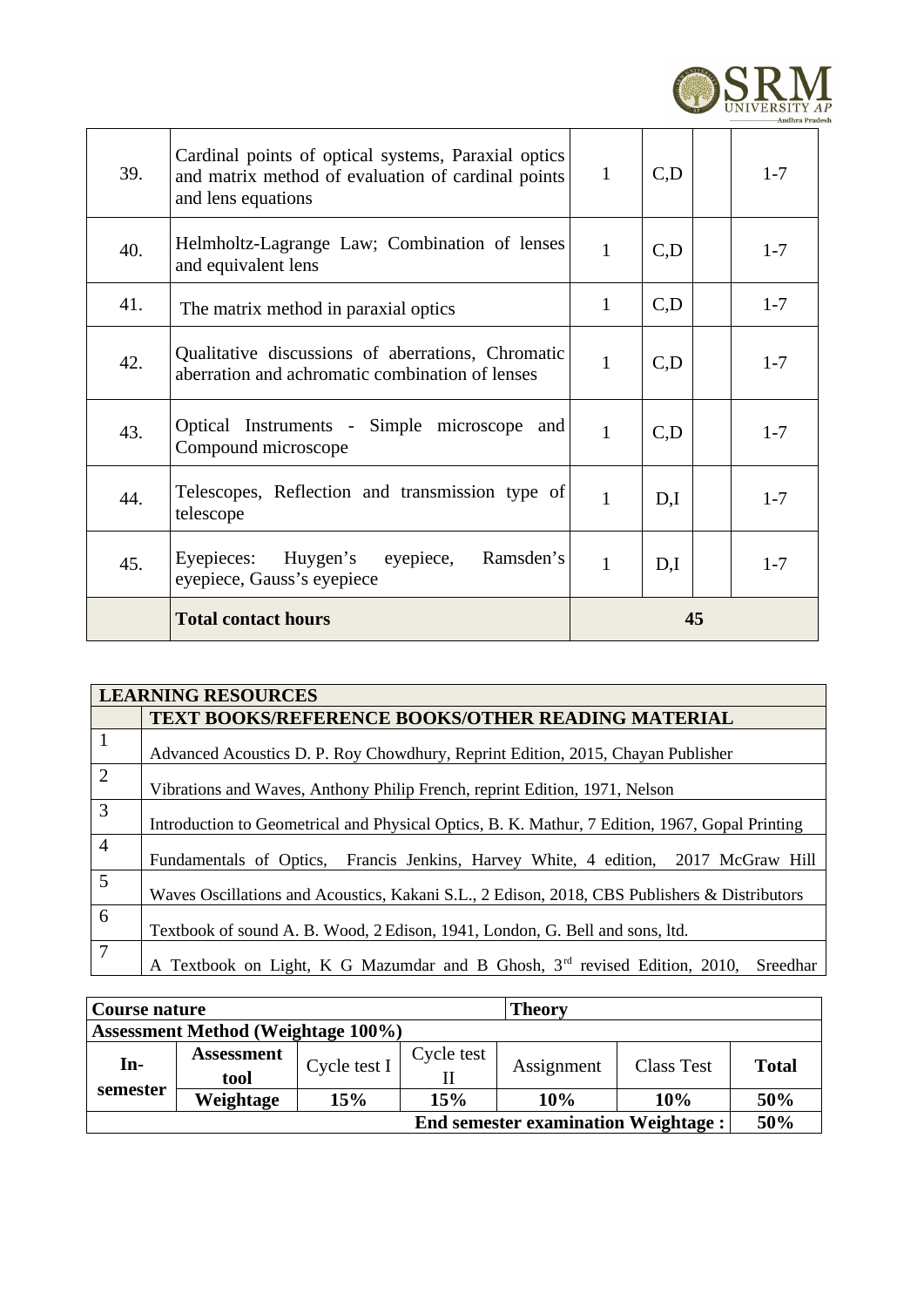

| <b>PHY 201L</b>                | <b>Laboratory: Oscillations, Waves and Optics</b> |                 |                                |  |  |  | C |  |
|--------------------------------|---------------------------------------------------|-----------------|--------------------------------|--|--|--|---|--|
| Co-requisite:                  |                                                   | <b>PHY 201L</b> |                                |  |  |  |   |  |
| Prerequisite:                  |                                                   | <b>NIL</b>      |                                |  |  |  |   |  |
| Data Book /<br>Codes/Standards | <b>NIL</b>                                        |                 |                                |  |  |  |   |  |
| Course Category                |                                                   | <b>CORE</b>     | Oscillations, Waves and Optics |  |  |  |   |  |
| Course designed by             | Department of Physics                             |                 |                                |  |  |  |   |  |
| Approval                       | -- Academic Council Meeting --, 2018              |                 |                                |  |  |  |   |  |

| <b>PURPOSE</b> | The purpose of this course is to introduce students about how principles of waves |
|----------------|-----------------------------------------------------------------------------------|
|                | & oscillations are manifested in real world environment through properly          |
|                | designed experiments.                                                             |

|                  | <b>LEARNING OBJECTIVES</b>                                                                                                                                    | <b>STUDENT</b><br><b>OUTCOMES</b> |  |  |  |  |  |
|------------------|---------------------------------------------------------------------------------------------------------------------------------------------------------------|-----------------------------------|--|--|--|--|--|
|                  | At the end of the course, student will be able to                                                                                                             |                                   |  |  |  |  |  |
| 1.               | Understand crucial concepts of waves & oscillations like damped<br>oscillation, forced oscillations and resonance through examples and<br>experiments.        |                                   |  |  |  |  |  |
| $\overline{2}$ . | handle and utilize a telescope                                                                                                                                |                                   |  |  |  |  |  |
| 3.               | handle and utilize a prism and find its various optical properties like<br>angle of deviation (i) – deviation (D), Refractive Index, dispersion<br>power etc. |                                   |  |  |  |  |  |

| Sl. No. | <b>Description of experiments</b>                                                                          |  | $C-$<br>Contact<br>$D-I-$ | <b>IOs</b> | Referenc<br>e |
|---------|------------------------------------------------------------------------------------------------------------|--|---------------------------|------------|---------------|
| 1.      | To investigate the damping effect of an oscillating spring in high viscosity liquid like oil or glycerine. |  | I, O                      |            | 1,2           |
| 2.      | To investigate resonance in forced oscillations                                                            |  | I, O                      |            | 1,2           |
| 3.      | To determine particle size of a given powder using<br>wave optics method                                   |  | I, O                      |            | 1,2           |
| 4.      | To determine the resolving power of a telescope                                                            |  | I, O                      |            | 1,2           |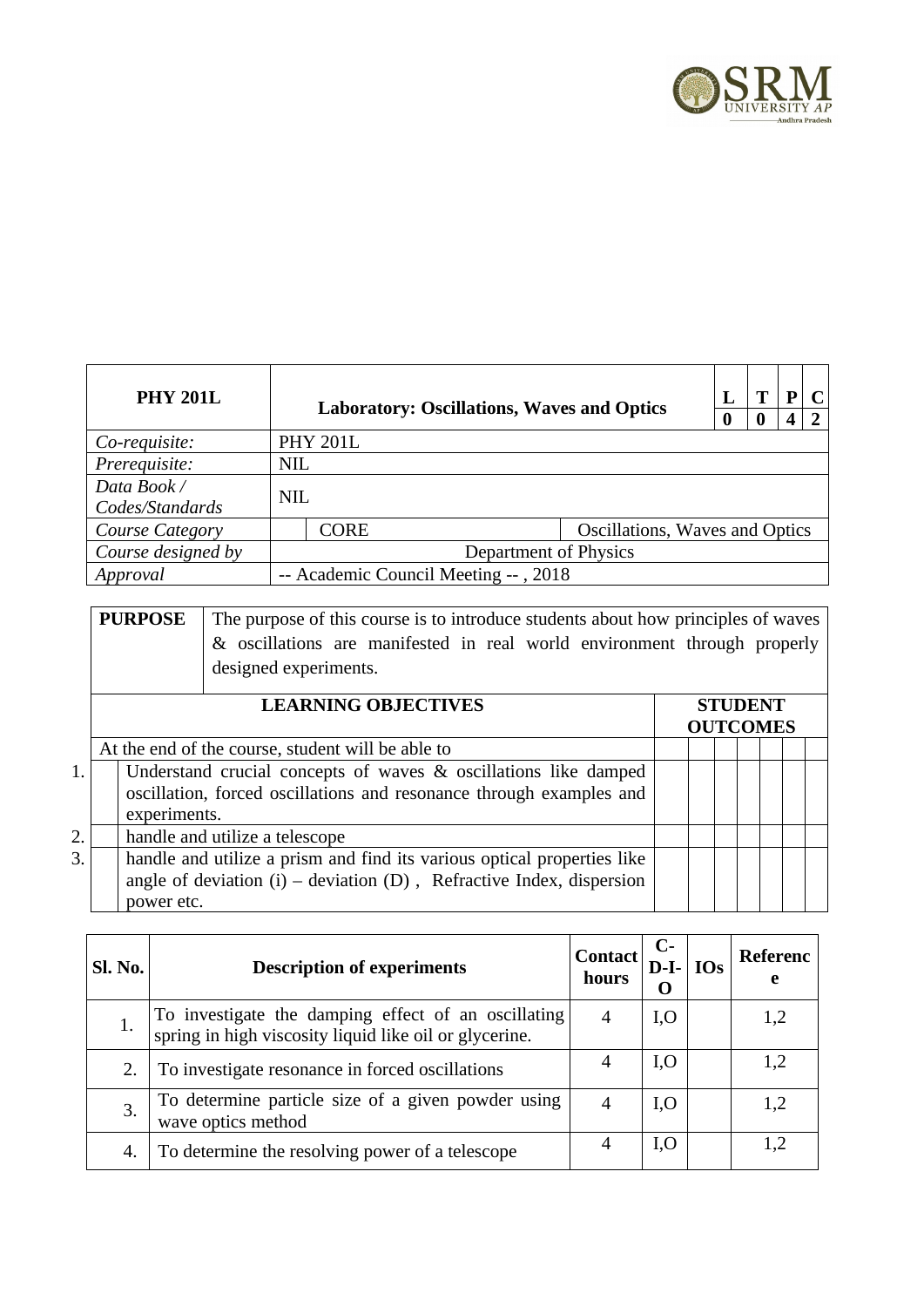

| 5. | Determine angle of deviation $(i)$ – deviation $(D)$ of a<br>given prism.                 |                | I, O |  | 1,2 |
|----|-------------------------------------------------------------------------------------------|----------------|------|--|-----|
| 6. | To determine the Refractive Index of the Material of<br>a given Prism using Sodium Light. | $\overline{4}$ | I, O |  | 1,2 |
| 7. | To determine the dispersion power of a prism<br>material                                  |                | I, O |  | 1,2 |
| 8. | To Determine Cauchy's A and B constant with $\mu$<br>$vs.1\lambda2$ graph.                |                | I, O |  | 1,2 |
|    | Total contact hours (Experiments +Demo + Extra<br>class)                                  | 32             |      |  |     |

|               | <b>LEARNING RESOURCES</b>                                                                                                                          |  |  |  |  |  |  |  |
|---------------|----------------------------------------------------------------------------------------------------------------------------------------------------|--|--|--|--|--|--|--|
|               | <b>TEXT BOOKS/REFERENCE BOOKS/OTHER READING MATERIAL</b>                                                                                           |  |  |  |  |  |  |  |
|               | K.G. Mazumdar and B. Ghosh, "Advanced Practical Physics" Sreedhar Publishers,                                                                      |  |  |  |  |  |  |  |
|               | Revised edition Jan 2004                                                                                                                           |  |  |  |  |  |  |  |
| $\mathcal{L}$ | R.K. Shukla and Anchal Srivastava, "Practical Physics" New Age international (P)                                                                   |  |  |  |  |  |  |  |
|               | limited Publishers, 2006 [ISBN(13) - 978-81-224-2482-9]                                                                                            |  |  |  |  |  |  |  |
| 3             | Hugh D.Young, Roger A. Freedman and Lewis Ford "University Physics with Modern"<br>Physics" (12th Edition, 2015) - (Publisher - Pearson Education) |  |  |  |  |  |  |  |

| Course nature<br><b>Theory</b>             |                           |                 |                                       |                                  |              |  |
|--------------------------------------------|---------------------------|-----------------|---------------------------------------|----------------------------------|--------------|--|
| <b>Assessment Method (Weightage 100%)</b>  |                           |                 |                                       |                                  |              |  |
| In-<br>semester                            | <b>Assessment</b><br>tool | Experiment<br>S | Record/<br>Observation<br><b>Note</b> | Viva Voce +<br>Model examination | <b>Total</b> |  |
|                                            | Weightage                 | 20%             | 10%                                   | <b>20%</b>                       | 50%          |  |
| <b>End semester examination Weightage:</b> |                           |                 |                                       |                                  |              |  |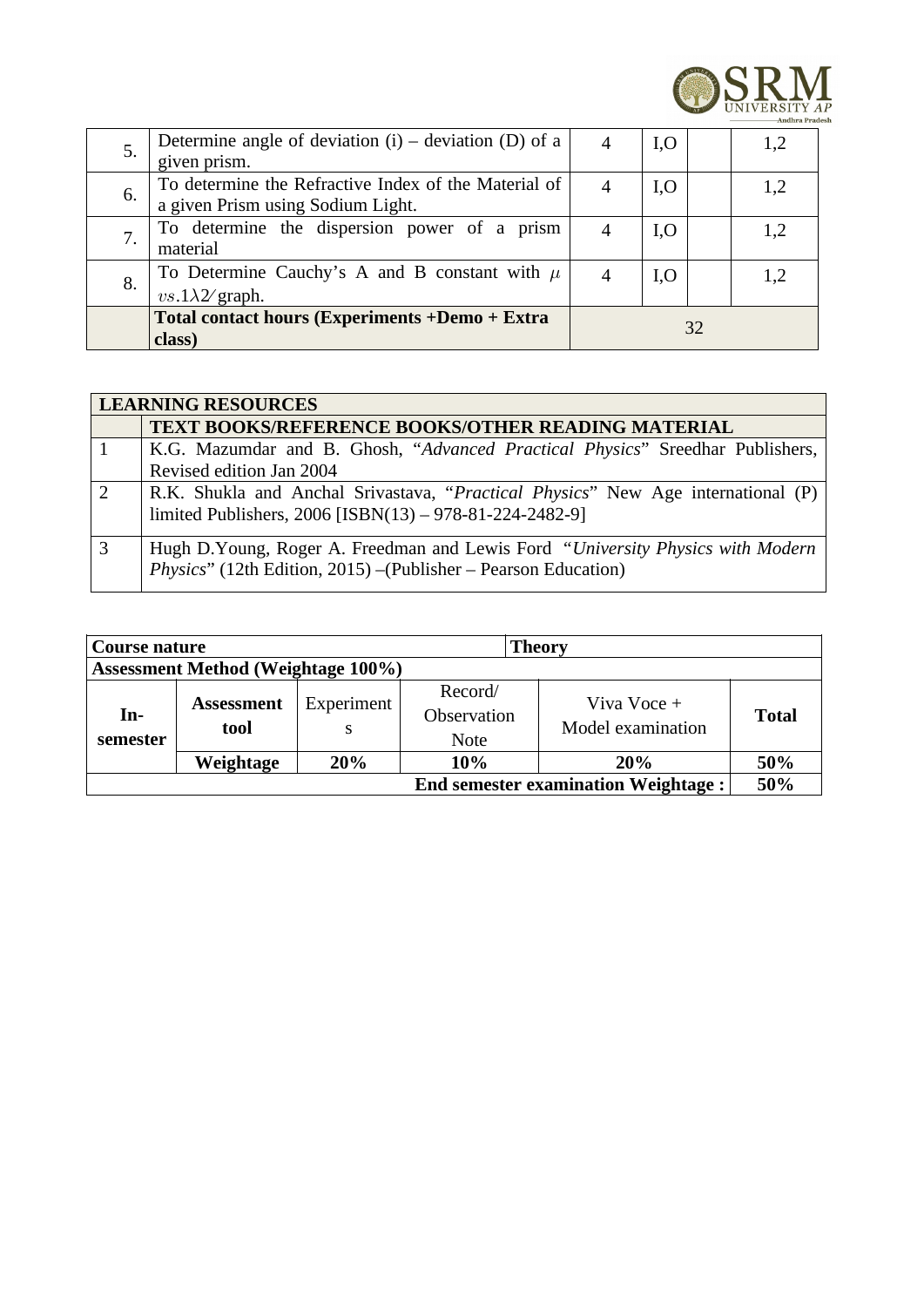

|    | <b>PHY 202</b>                                                 |            |                                                                       |  | <b>HEAT AND THERMODYNAMICS</b> |             |    |                 | Ι.<br>3 | т | P | $\Box$                  |
|----|----------------------------------------------------------------|------------|-----------------------------------------------------------------------|--|--------------------------------|-------------|----|-----------------|---------|---|---|-------------------------|
|    | Co-requisite:                                                  |            | <b>PHY 202L</b>                                                       |  |                                |             |    |                 |         | 0 | 0 | $\overline{\mathbf{3}}$ |
|    | Prerequisite:                                                  | <b>NIL</b> |                                                                       |  |                                |             |    |                 |         |   |   |                         |
|    | Data Book /                                                    |            |                                                                       |  |                                |             |    |                 |         |   |   |                         |
|    | Codes/Standards                                                | <b>NIL</b> |                                                                       |  |                                |             |    |                 |         |   |   |                         |
|    | Course Category                                                |            | <b>CORE</b>                                                           |  |                                | <b>SLAB</b> |    |                 |         |   |   |                         |
|    | Course designed by                                             |            | Department of Physics                                                 |  |                                |             |    |                 |         |   |   |                         |
|    | Approval                                                       |            | -- Academic Council Meeting --, 2018                                  |  |                                |             |    |                 |         |   |   |                         |
|    | <b>PURPOSE</b>                                                 |            | This course will help the students to gain the basic knowledge on the |  |                                |             |    |                 |         |   |   |                         |
|    |                                                                |            | fundamental laws of thermodynamics and their applications.            |  |                                |             |    |                 |         |   |   |                         |
|    |                                                                |            |                                                                       |  |                                |             |    |                 |         |   |   |                         |
|    | <b>LEARNING OBJECTIVES</b>                                     |            |                                                                       |  |                                |             |    | <b>STUDENT</b>  |         |   |   |                         |
|    |                                                                |            |                                                                       |  |                                |             |    | <b>OUTCOMES</b> |         |   |   |                         |
|    | At the end of the course, student will be able to              |            |                                                                       |  |                                |             |    |                 |         |   |   |                         |
| 1. | Address the ideal gas equation and the law of partition energy |            |                                                                       |  |                                |             |    |                 |         |   |   |                         |
|    |                                                                |            |                                                                       |  |                                |             |    |                 |         |   |   |                         |
| 2. | Analyze the basic concepts behind the                          |            |                                                                       |  | various                        | laws        | of |                 |         |   |   |                         |
|    | thermodynamics                                                 |            |                                                                       |  |                                |             |    |                 |         |   |   |                         |
| 3. | Discuss the various thermodynamic relations                    |            |                                                                       |  |                                |             |    |                 |         |   |   |                         |
|    |                                                                |            |                                                                       |  |                                |             |    |                 |         |   |   |                         |
| 4. | Understand the concept of thermoelectricity                    |            |                                                                       |  |                                |             |    |                 |         |   |   |                         |
|    |                                                                |            |                                                                       |  |                                |             |    |                 |         |   |   |                         |

| <b>Session</b> | <b>Contact</b><br><b>Description of Topic</b>                                       |                | $C-D-$ | <b>IOs</b> | <b>Referenc</b> |
|----------------|-------------------------------------------------------------------------------------|----------------|--------|------------|-----------------|
|                |                                                                                     | hours          | $I-O$  |            | e               |
|                | <b>UNIT I - Kinetic Theory of Gases</b>                                             | 9              |        |            |                 |
| 1.             | Assumptions of Kinetic Theory of gases,<br>Pressure of an ideal gas (no derivation) | $\overline{1}$ | C      |            | $1 - 5$         |
| 2.             | Kinetic interpretation of Temperature, Ideal Gas                                    |                | C      |            | $1 - 5$         |
| 3.             | Degree of freedom, Law of equipartition of                                          |                | $C-D$  |            | $1 - 5$         |
| 4.             | Brownian motion (qualitative), Real gases,                                          |                | $C-I$  |            | $1 - 5$         |
|                |                                                                                     |                |        |            |                 |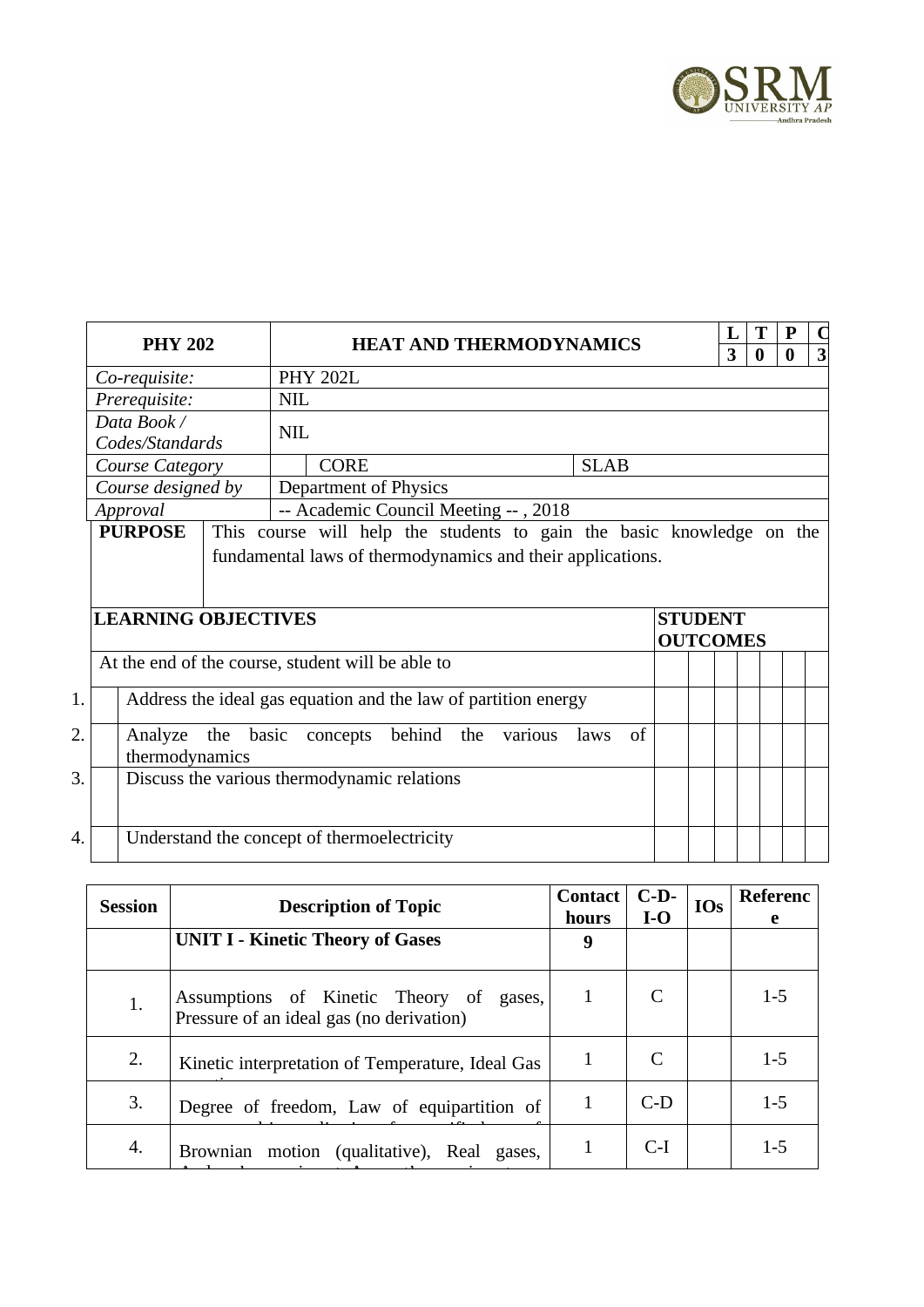

| 5.  | Vander Waal's equation of ideal gases,                              | $\mathbf{1}$ | $\mathsf{C}$ | $1-5$   |
|-----|---------------------------------------------------------------------|--------------|--------------|---------|
| 6.  | Maxwell distribution of gas molecules speed<br>(derivation)         | $\mathbf{1}$ | D            | $1-5$   |
| 7.  | Experimental verification of Maxwell's Law of                       | $\mathbf{1}$ | $\mathbf I$  | $1-5$   |
| 8.  | Most probable speed, average and root mean                          | $\mathbf{1}$ | D            | $1-5$   |
| 9.  | Transport of energy and momentum, diffusion                         | $\mathbf{1}$ | $\mathsf{C}$ | $1-5$   |
|     | <b>UNIT II - Basic Concepts of</b>                                  | 9            |              |         |
| 10. | Thermodynamic state of a system, Thermal<br>Equilibrium             | $\mathbf{1}$ | C            | $1 - 5$ |
| 11. | Zeroth law of Thermodynamics                                        | $\mathbf{1}$ | C            | $1 - 5$ |
| 12. | Internal Energy of System-Concept of heat and                       | $\mathbf{1}$ | C            | $1-5$   |
| 13. | Equation of State: The Ideal Gas Equation,                          | $\mathbf{1}$ | C            | $1 - 5$ |
| 14. | First law of Thermodynamics                                         | $\mathbf{1}$ | $C-D$        | $1-5$   |
| 15. | Thermodynamic Process-Isothermal, Adiabatic,<br>Isobaric, Isochoric | $\mathbf{1}$ | $C-D$        | $1-5$   |
| 16. | Adiabatic relations of system for perfect gas                       | $\mathbf{1}$ | $C-D$        | $1 - 5$ |
| 17. | Work done during Isothermal and Adiabatic<br>changes                | $\mathbf{1}$ | $C-D$        | $1-5$   |
| 18. | Reversible<br>and<br>Irreversible<br>processes<br>in                | $\mathbf{1}$ | $C-D$        | $1 - 5$ |
|     | <b>UNIT III - Second Law of Thermodynamics:</b><br><b>Entropy</b>   | 9            |              |         |
| 19. | Conversion of Heat into Work and its converse                       | $\mathbf{1}$ | $\mathsf{C}$ | $1 - 5$ |
| 20. | Carnot's Cycle and Carnot's Heat Engine and its                     | $\mathbf{1}$ | $C-D$        | $1 - 5$ |
| 21. | Second law of Thermodynamics: Statements,                           | $\mathbf{1}$ | $\mathsf{C}$ | $1 - 5$ |
| 22. | Entropy, Principle of Increase in Entropy                           | $\mathbf{1}$ | $\mathsf{C}$ | $1 - 5$ |
| 23. | Generalised form of the First and Second laws                       | $\mathbf{1}$ | D            | $1 - 5$ |
| 24. | Entropy changes for an Ideal Gas                                    | $\mathbf{1}$ | D            | $1 - 5$ |
| 25. | Entropy changes for van der Waals' gas                              | $\mathbf{1}$ | D            | $1 - 5$ |
| 26. | Otto cycle, Diesel cycle and its comparison,                        | $\mathbf{1}$ | $I-O$        | $1 - 5$ |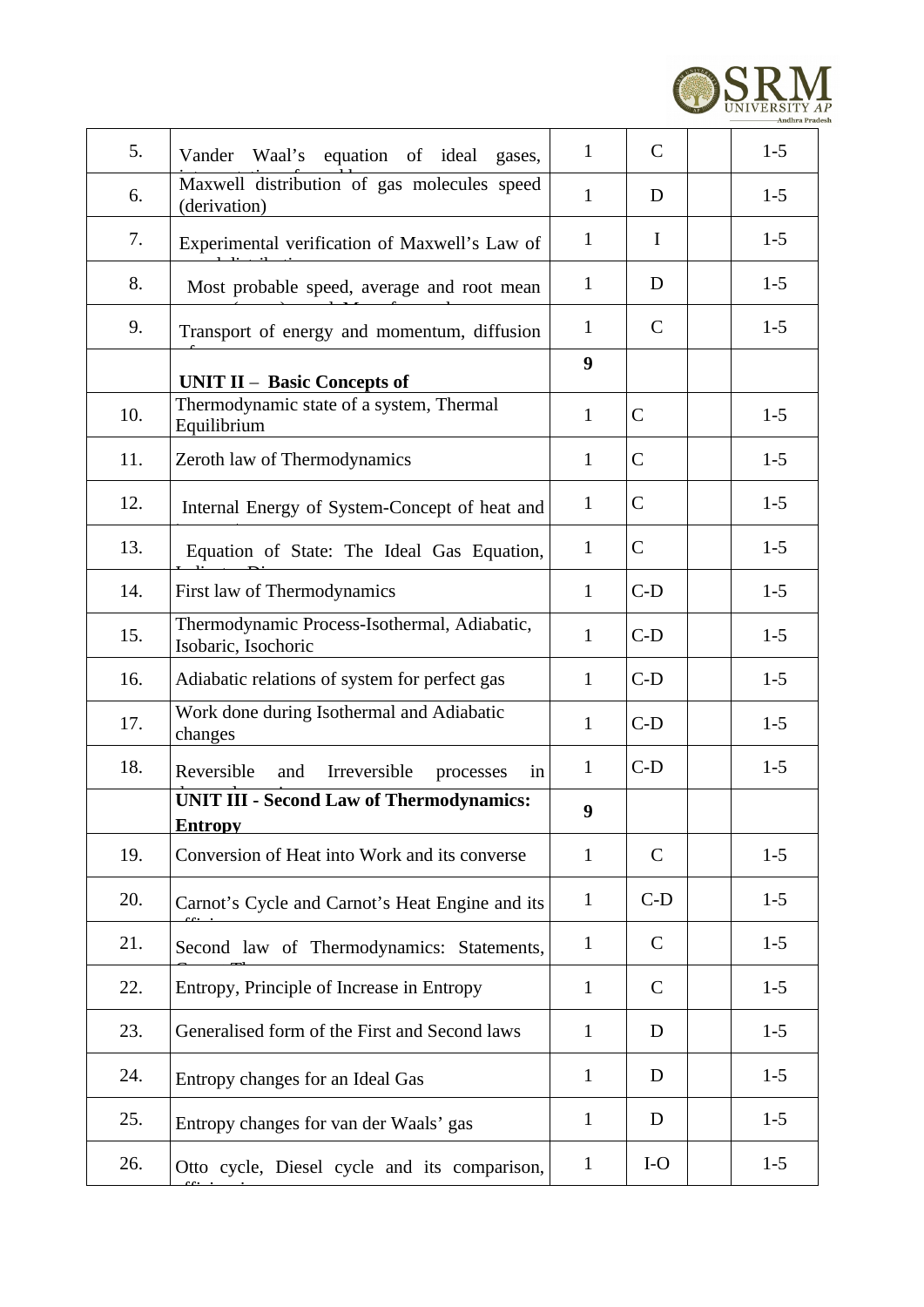

| 27. | Carnot Refrigerator, Air conditioning:<br>The                                     | $\mathbf{1}$ | $I-O$        | $1-5$   |
|-----|-----------------------------------------------------------------------------------|--------------|--------------|---------|
|     | <b>UNIT IV: Equation of state and</b><br><b>Thermodynamic relations</b>           | 9            |              |         |
| 28. | Equilibrium between two<br>phases;<br>General<br>equilibrium conditions           | $\mathbf{1}$ | $\mathsf{C}$ | $1-5$   |
| 29. | The Clausis-Clapeyron equation                                                    | $\mathbf{1}$ | $C-D$        | $1 - 5$ |
| 30. | Chemical thermodynamics; Thermodynamic<br>functions for as mixture of ideal gases | $\mathbf{1}$ | $C-D$        | $1 - 5$ |
| 31. | Chemical potential                                                                | $\mathbf{1}$ | $\mathsf{C}$ | $1 - 5$ |
| 32. | transformations of thermodynamic<br>Legendre<br>potentials                        | $\mathbf{1}$ | $C-D$        | $1-5$   |
| 33. | Legendre transformations of thermodynamic<br>potentials, worked examples          | $\mathbf{1}$ | $\mathsf{C}$ | $1 - 5$ |
| 34. | Thermodynamic description of Phase Transition                                     | $\mathbf{1}$ | $\mathsf{C}$ | $1 - 5$ |
| 35. | Thermodynamic description of phase diagrams                                       | $\mathbf{1}$ | C            | $1 - 5$ |
| 36. | The Liquid–Gas Transition in Simple Liquids i.e.<br>water                         | $\mathbf{1}$ | $C-D$        | $1 - 5$ |
|     | <b>UNIT V: Thermoelectric effect</b>                                              | 9            |              |         |
| 37. | Seebeck effect                                                                    | $\mathbf{1}$ | $\mathsf{C}$ | $1-5$   |
| 38. | Peltier effect                                                                    | $\mathbf{1}$ | $\mathsf{C}$ | $1 - 5$ |
| 39. | Thomson effect                                                                    | $\mathbf{1}$ | $\mathsf{C}$ | $1 - 5$ |
| 40. | Full thermoelectric equations                                                     | $\mathbf{1}$ | D            | $1 - 5$ |
| 41. | Thomson relations                                                                 | $\mathbf{1}$ | D            | $1-5$   |
| 42. | Thermoelectric generators                                                         | $\mathbf{1}$ | $\mathbf I$  | $1 - 5$ |
| 43. | Applications of Thermoelectric generators and its<br>applications                 | $\mathbf{1}$ | $\mathbf I$  | $1 - 5$ |
| 44. | Thermocouples, Temperature measurement                                            | $\mathbf{1}$ | $I-O$        | $1 - 5$ |
| 45. | Thermoelectric materials                                                          | $\mathbf{1}$ | I            | $1 - 5$ |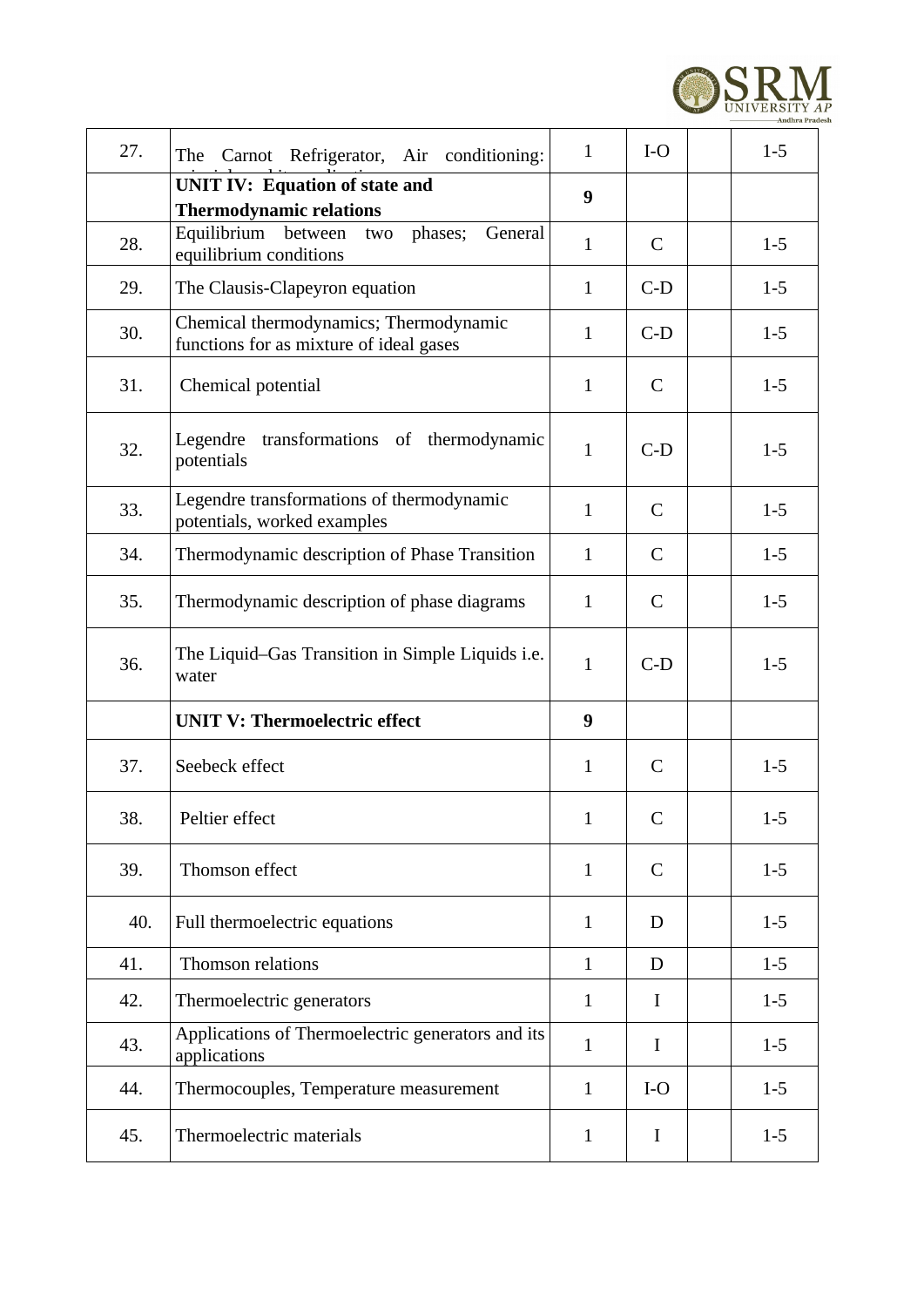

|                | <b>LEARNING RESOURCES</b>                                                                                                                                               |
|----------------|-------------------------------------------------------------------------------------------------------------------------------------------------------------------------|
|                | TEXT BOOKS/REFERENCE BOOKS/OTHER READING MATERIAL                                                                                                                       |
| $\mathbf{1}$   | University Physics with Modern Physics with Mastering Physics, (12th Edition, 2015) –<br>Hugh D.Young, Roger A. Freedman and Lewis Ford (Publisher – Pearson Education) |
| $\overline{2}$ | Heat and Thermodynamics, Mark. W. Zemansky, Richard H. Dittman, Seventh Edition,<br>(2015) McGraw-Hill International Editions.                                          |
| $\overline{3}$ | Heat and Thermodynamics, Brijlal, N. Subrahmanyam, S. Chand & Company Ltd, New<br>Delhi                                                                                 |
| $\overline{4}$ | Concept of Physics, H.C. Verma, Bharati Bhavan Publishers.                                                                                                              |
| 5              | Thermal Physics (Heat & Thermodynamics), A.B. Gupta, H.P. Roy, (Revised Edison<br>2010) Books and Allied (P) Ltd, Calcutta.                                             |

|                                           | <b>Theory</b><br>Course nature |              |            |                                            |                   |              |
|-------------------------------------------|--------------------------------|--------------|------------|--------------------------------------------|-------------------|--------------|
| <b>Assessment Method (Weightage 100%)</b> |                                |              |            |                                            |                   |              |
| In-                                       | <b>Assessment</b>              |              | Cycle test |                                            |                   |              |
|                                           | tool                           | Cycle test I |            | Assignment                                 | <b>Class Test</b> | <b>Total</b> |
| semester                                  | Weightage                      | 15%          | 15%        | 10%                                        | 10%               | 50%          |
|                                           |                                |              |            | <b>End semester examination Weightage:</b> |                   | 50%          |
|                                           |                                |              |            |                                            |                   |              |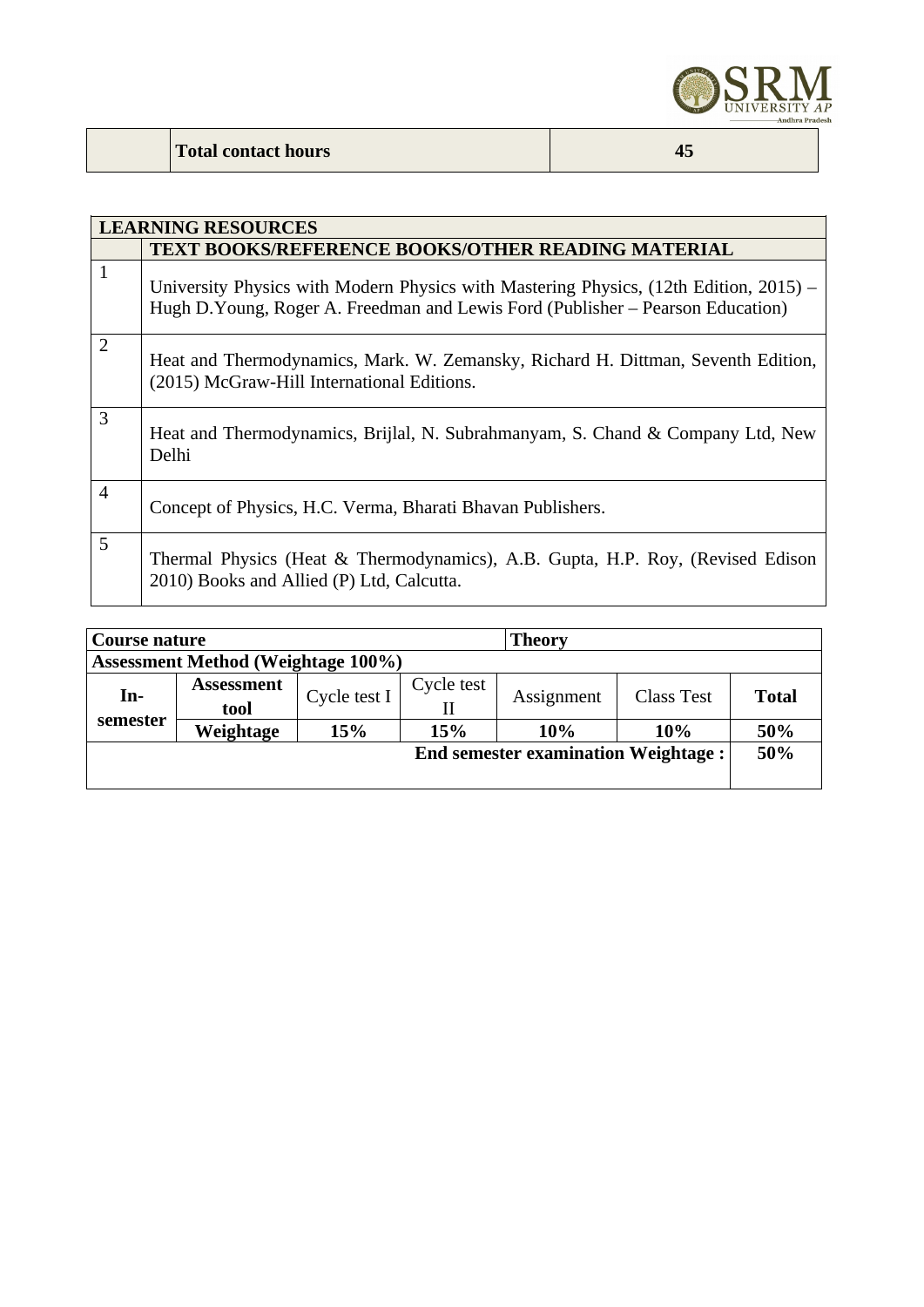

| <b>PHY 202L</b>    |            |                                            |                         |  |  |  |  |
|--------------------|------------|--------------------------------------------|-------------------------|--|--|--|--|
|                    |            | <b>Laboratory: Heat and Thermodynamics</b> |                         |  |  |  |  |
| Co-requisite:      |            | <b>PHY 202</b>                             |                         |  |  |  |  |
| Prerequisite:      | <b>NIL</b> |                                            |                         |  |  |  |  |
| Data Book /        | <b>NIL</b> |                                            |                         |  |  |  |  |
| Codes/Standards    |            |                                            |                         |  |  |  |  |
| Course Category    |            | CORE                                       | Heat and Thermodynamics |  |  |  |  |
| Course designed by |            | Department of Physics                      |                         |  |  |  |  |
| Approval           |            | -- Academic Council Meeting --, 2018       |                         |  |  |  |  |

| <b>PURPOSE</b> | The purpose of this course is to train students to experimentally measure various   |
|----------------|-------------------------------------------------------------------------------------|
|                | thermodynamic parameters of matter in solid and liquid state of matter. Also this   |
|                | course will train them to fabricate thermo-couple circuit and how to utilize it for |
|                | various applications.                                                               |
|                |                                                                                     |

|                  | <b>LEARNING OBJECTIVES</b>                                                                                                                                       |  |  | <b>STUDENT</b><br><b>OUTCOMES</b> |  |
|------------------|------------------------------------------------------------------------------------------------------------------------------------------------------------------|--|--|-----------------------------------|--|
|                  | At the end of the course, student will be able to                                                                                                                |  |  |                                   |  |
| 1.               | Determine important thermodynamic properties like thermal<br>conductivity, coefficient of thermal expansion, specific heat capacity<br>of a given unknown solid. |  |  |                                   |  |
| $\overline{2}$ . | Determine boiling point of an unknown liquid (using platinum<br>resistance thermometer).                                                                         |  |  |                                   |  |
| 3.               | Fabricate a Thermocouple circuit and utilize it to measure Thermo-<br>EMF of a thermocouple and temperature of an unknown thermo-<br>couple.                     |  |  |                                   |  |

| Sl. No. | <b>Description of experiments</b>                                                           | $ $ Contact $ $ D-I- $ $ IOs $ $ and<br>hours |  | Referenc |
|---------|---------------------------------------------------------------------------------------------|-----------------------------------------------|--|----------|
|         | To study the thermal conductivity of a given material<br>in a constant temperature gradient |                                               |  |          |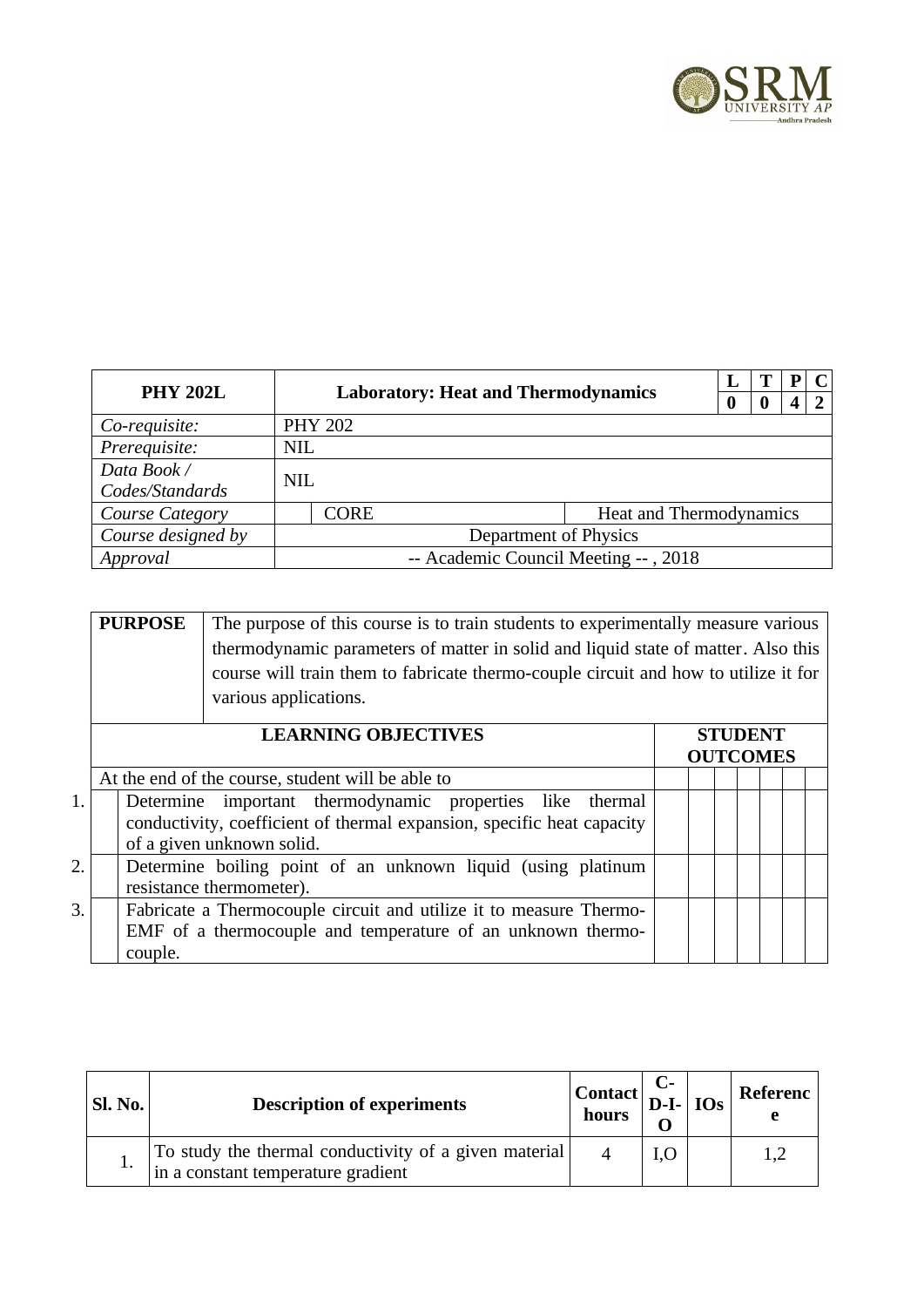

| 2. | Determine the specific heat capacity of given metal<br>and insulating materials by heat exchange method                                                                                                    | 4                        | I, O | 1,2 |
|----|------------------------------------------------------------------------------------------------------------------------------------------------------------------------------------------------------------|--------------------------|------|-----|
| 3. | Measurement of Joule's constant (J) by electrical<br>method                                                                                                                                                | $\overline{4}$           | I, O | 1,2 |
| 4. | To find coefficient of thermal expansion of copper,<br>aluminum and brass using their pipes                                                                                                                | 6                        | I, O | 1,2 |
| 5. | Determination of the boiling point of a liquid by<br>platinum resistance thermometer                                                                                                                       | $\overline{\mathcal{A}}$ | I, O | 1,2 |
| 6. | a) Development of Thermocouple circuit using<br>commercially available thermocouple<br>b) To study the variation of Thermo-EMF of a<br>thermocouple with Difference of temperature of its<br>two junctions | 6                        | I, O | 1,2 |
| 7. | Determination of the unknown temperature by<br>thermocouple                                                                                                                                                | $\overline{4}$           | I, O | 1,2 |
|    | Total contact hours (Experiments +Demo + Extra<br>class)                                                                                                                                                   |                          |      | 36  |

|               | <b>LEARNING RESOURCES</b>                                                        |  |  |  |  |  |  |
|---------------|----------------------------------------------------------------------------------|--|--|--|--|--|--|
|               | <b>TEXT BOOKS/REFERENCE BOOKS/OTHER READING MATERIAL</b>                         |  |  |  |  |  |  |
|               | K.G. Mazumdar and B. Ghosh, "Advanced Practical Physics" Sreedhar Publishers,    |  |  |  |  |  |  |
|               | Revised edition Jan 2004                                                         |  |  |  |  |  |  |
| $\mathcal{L}$ | R.K. Shukla and Anchal Srivastava, "Practical Physics" New Age international (P) |  |  |  |  |  |  |
|               | limited Publishers, 2006 [ISBN(13) - 978-81-224-2482-9]                          |  |  |  |  |  |  |
| 3             | Hugh D.Young, Roger A. Freedman and Lewis Ford "University Physics with Modern"  |  |  |  |  |  |  |
|               | Physics" (12th Edition, 2015) – (Publisher – Pearson Education)                  |  |  |  |  |  |  |

| <b>Theory</b><br>Course nature             |                           |     |                                       |                                  |              |  |  |  |
|--------------------------------------------|---------------------------|-----|---------------------------------------|----------------------------------|--------------|--|--|--|
| <b>Assessment Method (Weightage 100%)</b>  |                           |     |                                       |                                  |              |  |  |  |
| In-<br>semester                            | <b>Assessment</b><br>tool |     | Record/<br>Observation<br><b>Note</b> | Viva Voce +<br>Model examination | <b>Total</b> |  |  |  |
|                                            | Weightage                 | 20% | 10%                                   | 20%                              | 50%          |  |  |  |
| <b>End semester examination Weightage:</b> |                           |     |                                       |                                  |              |  |  |  |

### **Allied Subject: Chemistry-1**

| <b>Mathematics</b>        | Mathematics 1/Biology-1/Economics-1 |
|---------------------------|-------------------------------------|
| $1/Biology-1/Economics-1$ |                                     |

## **Allied Subject: Chemistry-1**

| <b>Principles of Chemistry-1a</b> | - |  |  |
|-----------------------------------|---|--|--|
|                                   |   |  |  |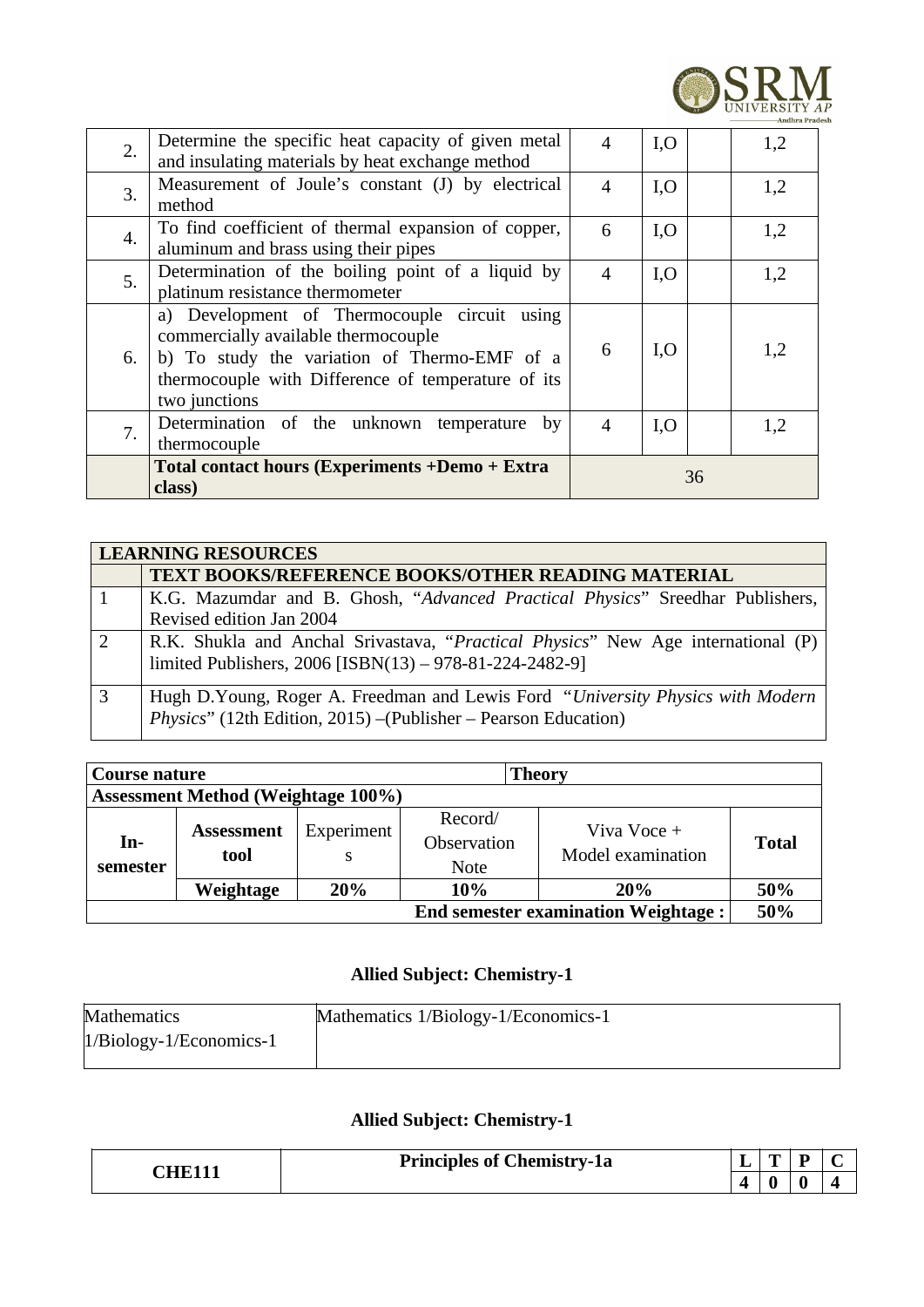

| Co-requisite:      |                                      | <b>NIL</b>              |                          |  |  |  |  |
|--------------------|--------------------------------------|-------------------------|--------------------------|--|--|--|--|
| Prerequisite:      |                                      | <b>NIL</b>              |                          |  |  |  |  |
| Data Book /        |                                      |                         |                          |  |  |  |  |
| Codes/Standards    |                                      | <b>NIL</b>              |                          |  |  |  |  |
| Course Category    |                                      | PROFESSIONAL CORE       | <b>GENERAL CHEMISTRY</b> |  |  |  |  |
| Course designed by |                                      | Department of Chemistry |                          |  |  |  |  |
| Approval           | -- Board of Studies Meeting --, 2018 |                         |                          |  |  |  |  |

| <b>PURPOSE</b> The course provides an over view of general concept of chemical bonding and will |
|-------------------------------------------------------------------------------------------------|
| discuss coordination bonding in chemistry with practical application. In addition,              |
| the course will provide basic introduction of fundamental physical chemistry such               |
| as thermodynamics, phase rule, chemical kinetics. Finally, the properties of                    |
| crystalline materials will be covered. In short, throughout this course, the                    |
| fundamental concepts will be illustrated by the recent examples along with the                  |
| contemporary knowledge                                                                          |

|    | <b>LEARNING OBJECTIVES</b>                                                                                          | <b>STUDENT</b><br><b>OUTCOMES</b> |  |  |  |  |
|----|---------------------------------------------------------------------------------------------------------------------|-----------------------------------|--|--|--|--|
|    | At the end of the course, student will be able to                                                                   |                                   |  |  |  |  |
|    | Address the different properties of chemical bonding                                                                |                                   |  |  |  |  |
| 2. | Know which are the coordination compounds                                                                           |                                   |  |  |  |  |
| 3. | Develop a deep knowledge about thermodynamics, phase rule,<br>chemical kinetics and crystalline materials.          |                                   |  |  |  |  |
| 4. | Learners should be able to provide physical explanation in key<br>concepts of bonding and basic physical chemistry. |                                   |  |  |  |  |

| <b>Sessio</b><br>$\mathbf n$ | <b>Description of Topic</b>                                                                                                                                                                              | <b>Contact</b><br>hours | $C-$<br>O    | D-I-   IOs   Reference |
|------------------------------|----------------------------------------------------------------------------------------------------------------------------------------------------------------------------------------------------------|-------------------------|--------------|------------------------|
|                              | UNIT I - CHEMICAL BONDING                                                                                                                                                                                | 6                       |              |                        |
| 1.                           | Ionic, covalent, and metallic bonds. Theories of<br>bonding: Valence bond theory, nature of covalent<br>bond, sigma $(\sigma)$ bond, Pi $(\pi)$ bond.                                                    | $\mathbf{1}$            | $\mathsf{C}$ |                        |
| 2.                           | Non-covalent interactions:<br>Van<br>der<br>Waals<br>interactions, dipole-dipole interactions, and hydrogen<br>bonding. Hybridization: Types of hybridization, sp,<br>$sp2$ , $sp3$ , $sp3d$ , $d2sp3$ . | $\mathbf{1}$            | $\mathsf{C}$ | 1                      |
| 3.                           | Shapes of molecules (VSEPR Theory): $BeCl2$ , $CO2$ ,<br>$BF_3$ , $H_2O$ ,                                                                                                                               | $\mathbf{1}$            | C            | 1,3                    |
| 4.                           | Shapes of molecules (VSEPR Theory): NH <sub>3</sub> , CH <sub>4</sub> ,<br>$PCl5$ , XeF <sub>2</sub> , SF <sub>6</sub> , XeF <sub>4</sub> .                                                              | $\mathbf{1}$            | C            | 1,3                    |
| 5.                           | Molecular orbital theory: Linear combination of<br>atomic orbitals (LCAO Method), bond order,                                                                                                            | $\mathbf{1}$            |              | 1,3                    |
| 6.                           | homo- $(H_2, O_2, N_2)$ and heteronuclear diatomic<br>Molecules (NO, CO).                                                                                                                                | $\mathbf{1}$            |              | 1,3                    |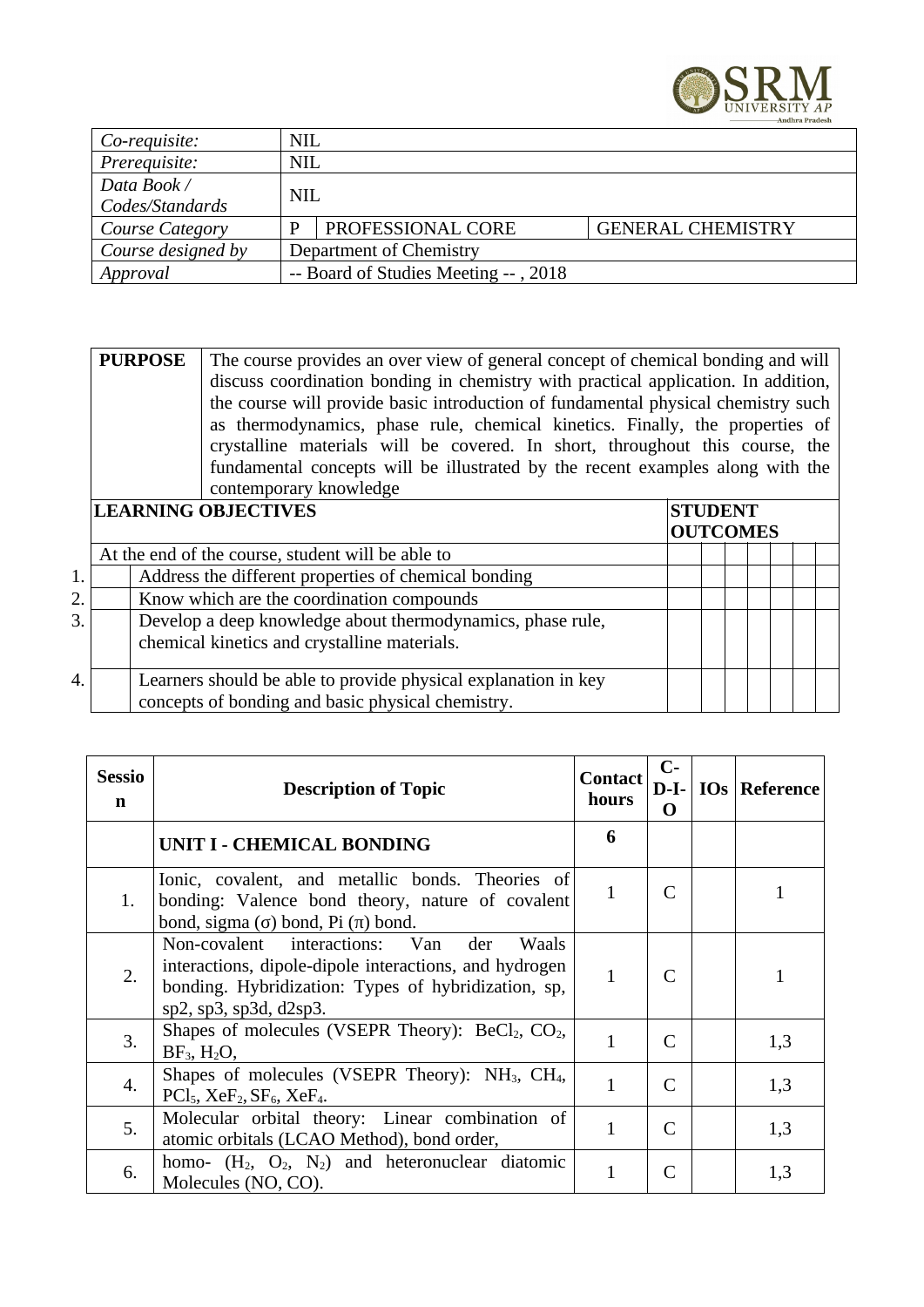

|     | UNIT-II: COORDINATION CHEMISTRY                                                                                                                                             | 6              |              |     |
|-----|-----------------------------------------------------------------------------------------------------------------------------------------------------------------------------|----------------|--------------|-----|
| 7.  | Werner's theory, valence bond theory (inner and outer<br>orbital complexes), EAN rule,                                                                                      | $\mathbf{1}$   | C            | 2,4 |
| 8.  | Crystal field theory, measurement of 10 Dq $(\Delta o)$                                                                                                                     | $\mathbf{1}$   | $\mathsf{C}$ | 2,4 |
| 9.  | CFSE in weak and strong fields, pairing energies,<br>factors affecting the magnitude of 10 Dq ( $\Delta$ o, $\Delta$ t).                                                    | $\mathbf{1}$   | $\mathsf{C}$ | 2,4 |
| 10. | Octahedral vs. tetrahedral coordination, Qualitative<br>aspect of Ligand field and MO Theory.                                                                               | $\mathbf{1}$   | $\mathsf{C}$ | 2,4 |
| 11. | IUPAC nomenclature of coordination compounds,<br>isomerism in coordination compounds.                                                                                       | $\mathbf{1}$   | $\mathsf{C}$ | 2,4 |
| 12. | Stereochemistry of complexes with 4<br>and<br>- 6<br>coordination numbers. Chelate effect, Labile and inert<br>complexes.                                                   | $\mathbf{1}$   | $\mathsf C$  | 2,4 |
|     | UNIT-III:<br><b>TO</b><br><b>INTRODUCTION</b><br><b>THERMODYNAMICS</b>                                                                                                      | 10             |              |     |
| 13. | Intensive and extensive variables; state and path<br>functions; isolated, closed and open systems; zeroth<br>law of thermodynamics.                                         | $\overline{2}$ | $\mathsf{C}$ | 1,3 |
| 14. | First law: Concept of heat, q, work, w, internal energy,<br>$U$ , and statement of first law; enthalpy, $H$ , relation<br>between heat capacities,                          | $\overline{2}$ | $\mathsf{C}$ | 1,3 |
| 15. | Calculations of $q$ , $w$ , $U$ and $H$ for reversible,<br>irreversible and free expansion of gases (ideal and van<br>der Waals) under isothermal and adiabatic conditions. | $\mathbf{1}$   | $\mathsf{C}$ | 1,3 |
| 16. | Second Law: Concept of entropy; thermodynamic<br>scale of temperature, statement of the second law of<br>thermodynamics;                                                    | $\overline{2}$ | $\mathsf{C}$ | 1,3 |
| 17. | Molecular and statistical interpretation of entropy.<br>Calculation of entropy change for reversible and<br>irreversible processes.                                         | $\mathbf{1}$   | C            | 1,3 |
| 18. | Third Law: Statement of third law, concept of residual<br>entropy, calculation of absolute entropy of molecules.                                                            | $\overline{2}$ | $\mathsf{C}$ | 1,3 |
|     | <b>UNIT IV - PHASE RULE AND KINETICS</b>                                                                                                                                    | 8              |              |     |
| 19. | Phase rule: Introduction. Definition of the terms used<br>in phase rule with examples.                                                                                      | 3              | C, D         | 2,4 |
| 20. | Application of phase rule to water system, sulphur<br>system and lead-silver system.                                                                                        | $\overline{2}$ | $\mathbf I$  | 2,4 |
| 21. | Kinetics: Order and molecularity of reactions, zero<br>order                                                                                                                | $\mathbf{1}$   | C            | 2,4 |
| 22. | First order and second order reactions.                                                                                                                                     | $\overline{2}$ | C            | 2,4 |
|     | UNIT V. CRYSTALLINE MATERIALS                                                                                                                                               | <b>10</b>      |              |     |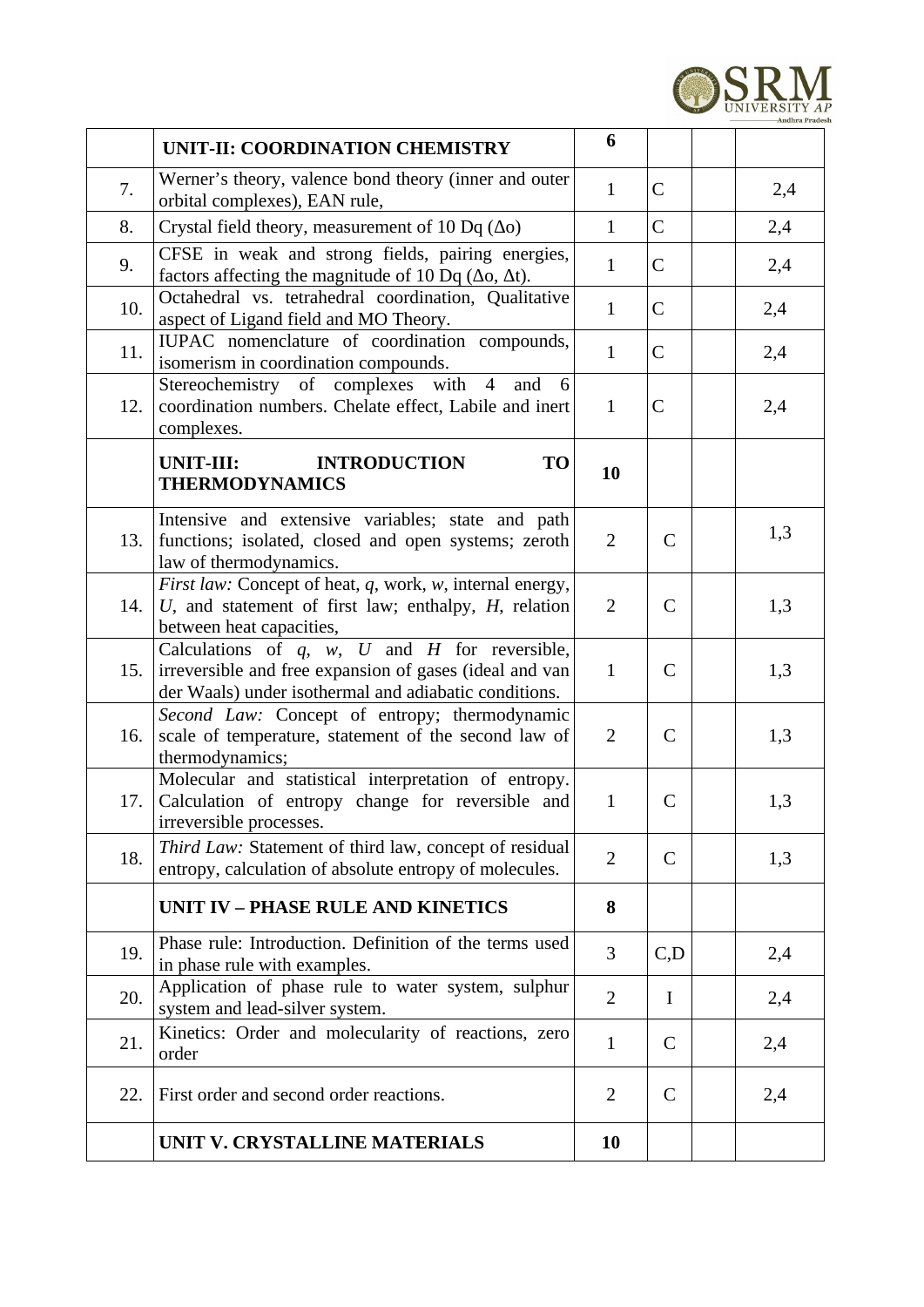

| 23. | Crystal structure: crystal systems, Bravais lattices, | 3  |  |              | 1,3,4 |
|-----|-------------------------------------------------------|----|--|--------------|-------|
| 24. | Miller indices.                                       |    |  |              | 1,3,4 |
| 25. | Properties of cubic crystals.                         |    |  |              | 1,3,4 |
| 26. | X-ray diffraction.                                    |    |  | C            | 1,3,4 |
| 27. | Defects: point, line, surface and bulk.               | 3  |  | $\mathsf{C}$ | 1,3,4 |
|     | <b>Total contact hours</b>                            | 40 |  |              |       |

|                          | <b>LEARNING RESOURCES</b>                                                                                                             |  |  |  |  |  |  |  |  |
|--------------------------|---------------------------------------------------------------------------------------------------------------------------------------|--|--|--|--|--|--|--|--|
|                          | <b>TEXT BOOKS/REFERENCE BOOKS/OTHER READING MATERIAL</b>                                                                              |  |  |  |  |  |  |  |  |
|                          | Peter, A. & Paula, J. de. <i>Physical Chemistry</i> 10th Ed., Oxford University Press<br>$\bullet$                                    |  |  |  |  |  |  |  |  |
|                          | (2014).                                                                                                                               |  |  |  |  |  |  |  |  |
| $\mathcal{D}$            | Inorganic Chemistry: Mark Weller, Tina Overton, Jonathan Rourke, and Fraser<br>Armstrong, 6th edition, Oxford University Press, 2014. |  |  |  |  |  |  |  |  |
| 3                        | Levine, I.N. Physical Chemistry 6th Ed., Tata Mc Graw Hill (2010).<br>$\bullet$                                                       |  |  |  |  |  |  |  |  |
| $\overline{\mathcal{A}}$ | Inorganic Chemistry: J.E. Huheey, E.A. Keiter and R.L. Keiter (2007) 4th<br>edition, Pearson Education.                               |  |  |  |  |  |  |  |  |

| Theory<br>Course nature                           |                   |        |         |                   |             |      |  |              |
|---------------------------------------------------|-------------------|--------|---------|-------------------|-------------|------|--|--------------|
| <b>Assessment Method (Weightage 100%)</b>         |                   |        |         |                   |             |      |  |              |
| In-                                               | <b>Assessment</b> | Cycle  | Cycle   | <b>Cycle Test</b> | Surprise    | Ouiz |  | <b>Total</b> |
|                                                   | tool              | test I | test II | Ш                 | <b>Test</b> |      |  |              |
| semester                                          | Weightage         | 10%    | 15%     | 15%               | 5%          | 5%   |  | 50%          |
| <b>End semester examination Weightage:</b><br>50% |                   |        |         |                   |             |      |  |              |

## **Allied Subject: Computer-1**

| <b>Introduction to Computer Science and Programming</b><br><b>CSE 101</b> |            | L | ш |  |
|---------------------------------------------------------------------------|------------|---|---|--|
|                                                                           |            | 3 |   |  |
| Co-requisite:                                                             | <b>NIL</b> |   |   |  |
| Prerequisite:                                                             | <b>NIL</b> |   |   |  |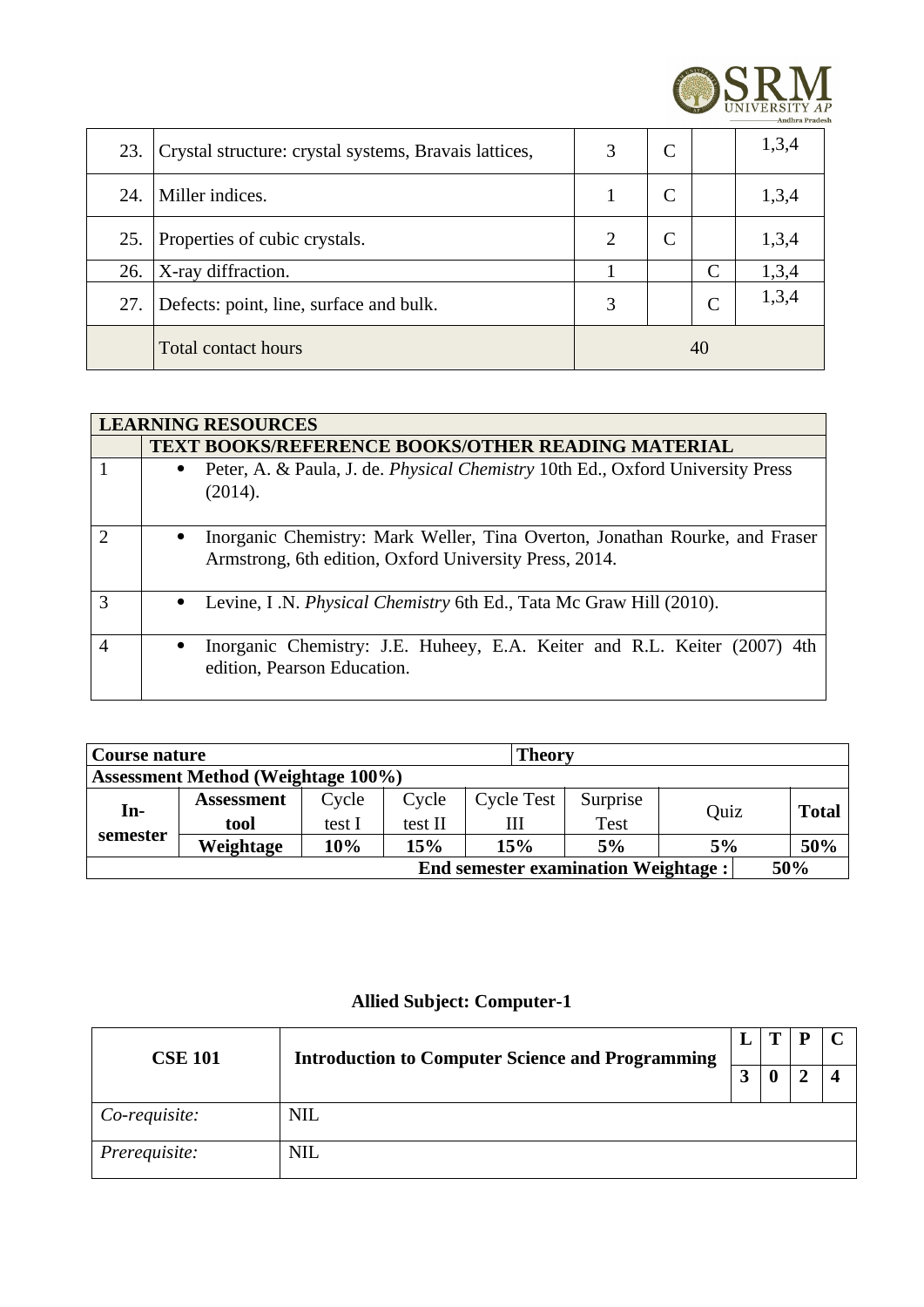

| Data Book /<br>Codes/Standards | <b>NIL</b> |                              |                            |
|--------------------------------|------------|------------------------------|----------------------------|
| <b>Course Category</b>         |            | Core Course                  | <b>Engineering Science</b> |
| Course designed by             |            | Department of CSE            |                            |
| Approval                       |            | -- Board of Studies --, 2018 |                            |

|    | <b>PURPOSE</b>                                                                                   | The course aims to provide ability to design algorithmic solutions to<br>problems and convert algorithms to Python programs. Design modular<br>programs using functions and develop recursive solutions. Provide ability to<br>design programs with interactive input and output, utilizing arithmetic<br>expression repetitions, decision making and design object-oriented solutions.<br>To analyse the computational complexity of the programs. |                 |  |  |  |  |
|----|--------------------------------------------------------------------------------------------------|-----------------------------------------------------------------------------------------------------------------------------------------------------------------------------------------------------------------------------------------------------------------------------------------------------------------------------------------------------------------------------------------------------------------------------------------------------|-----------------|--|--|--|--|
|    |                                                                                                  | <b>LEARNING OBJECTIVES</b>                                                                                                                                                                                                                                                                                                                                                                                                                          | <b>STUDENT</b>  |  |  |  |  |
|    |                                                                                                  |                                                                                                                                                                                                                                                                                                                                                                                                                                                     | <b>OUTCOMES</b> |  |  |  |  |
|    |                                                                                                  | At the end of the course, student will be able to                                                                                                                                                                                                                                                                                                                                                                                                   |                 |  |  |  |  |
| 1. |                                                                                                  | To learn basics of programming knowledge in Python                                                                                                                                                                                                                                                                                                                                                                                                  |                 |  |  |  |  |
| 2. | The course is designed to get the knowledge of developing<br>problem solving skills using Python |                                                                                                                                                                                                                                                                                                                                                                                                                                                     |                 |  |  |  |  |
| 3. | Decision making and functions in python.                                                         |                                                                                                                                                                                                                                                                                                                                                                                                                                                     |                 |  |  |  |  |
| 4. |                                                                                                  | To introduce basic concepts of object-oriented design technique                                                                                                                                                                                                                                                                                                                                                                                     |                 |  |  |  |  |
| 5. |                                                                                                  | To introduce the concept of computational complexity                                                                                                                                                                                                                                                                                                                                                                                                |                 |  |  |  |  |

| <b>Session</b> | <b>Description of Topic</b>                                                    | <b>Contact</b><br>hours | $C-$<br>$D-I-$<br>O | <b>IOs</b> | Reference |
|----------------|--------------------------------------------------------------------------------|-------------------------|---------------------|------------|-----------|
|                | <b>UNIT I: Introduction to Python</b>                                          | 9                       |                     |            |           |
| 1.             | Knowledge, Machines, Languages,                                                | 1                       | C                   |            |           |
| 2.             | Types, Variables Operators and Branching                                       | 1                       | D                   |            |           |
| 3.             | <b>Core elements of programs: Bindings,</b><br>Strings,<br>Input/Output, IDEs, |                         | C                   |            |           |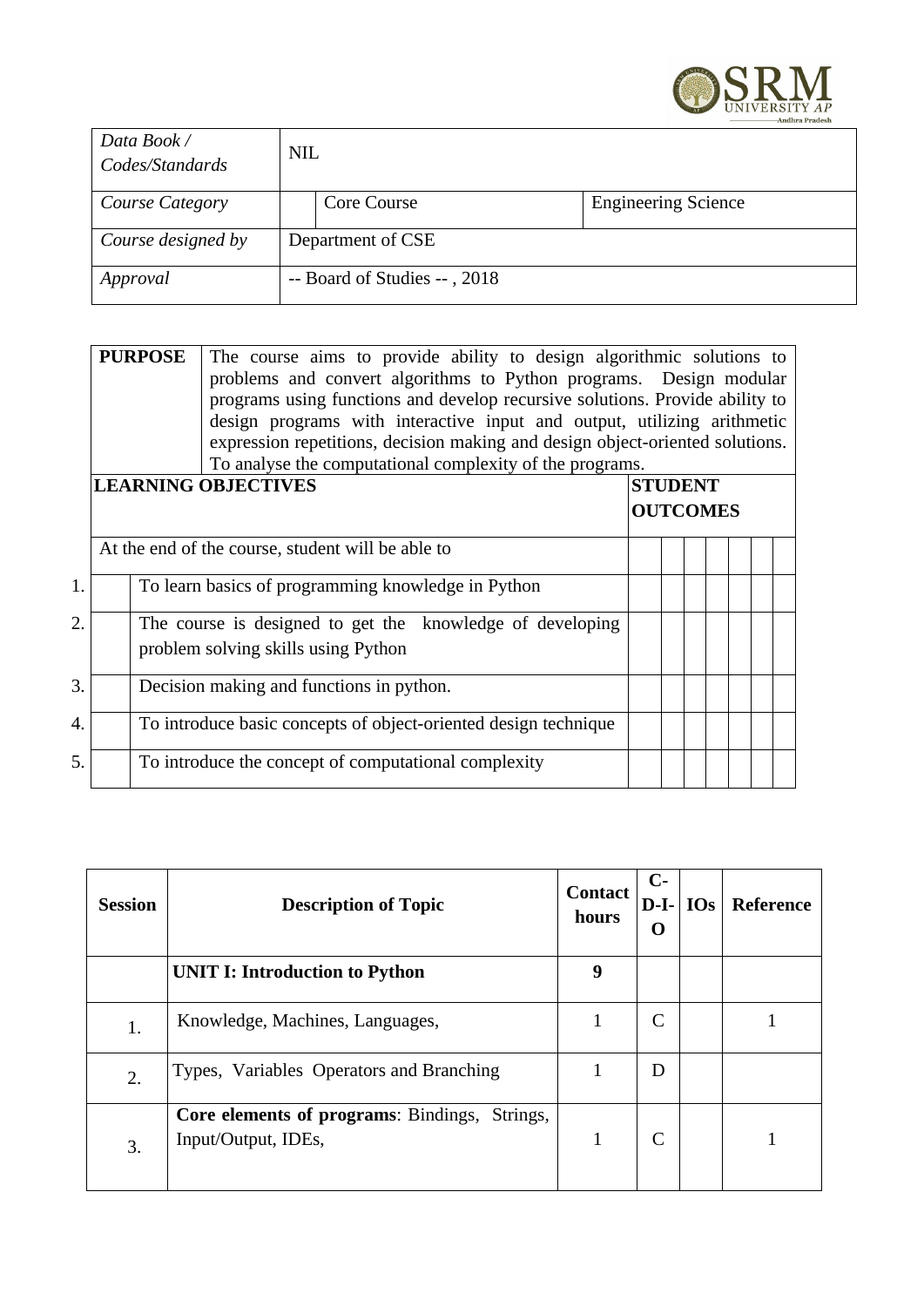

| 4.  | Input/Output, IDEs                                           |              | I            |              |
|-----|--------------------------------------------------------------|--------------|--------------|--------------|
| 5.  | Control Flow, Iteration, Guess and Check -                   | $\mathbf{1}$ | $\mathsf{C}$ | $\mathbf{1}$ |
| 6.  | <b>Simple Programs: Approximate Solutions,</b>               | $\mathbf{1}$ | I, O         | $\mathbf{1}$ |
| 7.  | <b>Bisection Search,</b>                                     | $\mathbf{1}$ | I, O         | $\mathbf{1}$ |
| 8.  | Floats and Fractions,                                        | $\mathbf{1}$ | I, O         | $\mathbf{1}$ |
| 9.  | Newton-Raphson.                                              | $\mathbf{1}$ | I, O         | $\mathbf{1}$ |
|     | <b>Unit II</b>                                               |              |              |              |
|     |                                                              | 9            |              |              |
| 10. | <b>Functions:</b> Decomposition and Abstraction              | $\mathbf{1}$ | $\mathsf{C}$ | $\mathbf{1}$ |
| 11. | Functions and Scope,                                         | $\mathbf{1}$ | $\mathsf C$  | 1,2          |
| 12. | Keyword Arguments, Specifications,                           | $\mathbf{1}$ | C, D         | 1,2          |
| 13. | Iteration vs Recursion,                                      | $\mathbf{1}$ | C, D         | 1,2          |
| 14. | Inductive Reasoning,                                         | $\mathbf{1}$ | C, D         | $\mathbf{1}$ |
| 15. | Towers of Hanoi,                                             | $\mathbf{1}$ | C, D         | 1,2          |
| 16. | Fibonacci,                                                   | $\mathbf{1}$ | $\mathbf I$  |              |
| 17. | Recursion on non-numeric,                                    | $\mathbf{1}$ | $\bf{I}$     |              |
| 18. | Files                                                        | $\mathbf{1}$ | $\mathbf I$  |              |
|     | UNIT III-                                                    | 9            |              |              |
| 19. | Tuples and Lists: Tuples, Lists, List Operations, -          | $\mathbf{1}$ | $\mathsf{C}$ | 1            |
| 20. | Mutation, Aliasing, Cloning                                  | $\mathbf{1}$ |              | $\mathbf{1}$ |
| 21. | Dictionaries: Functions as Objects, Dictionaries,            | $\mathbf{1}$ |              | $\mathbf{1}$ |
| 22. | Example with a Dictionary, Fibonacci<br>and<br>Dictionaries, | $\mathbf{1}$ |              | $\mathbf{1}$ |
| 23. | <b>Global Variables</b>                                      | $\mathbf{1}$ |              | $\mathbf{1}$ |
| 24. | <b>Debugging: Programming Challenges</b>                     | $\mathbf{1}$ |              |              |
| 25. | Classes of Tests, Bugs, Debugging, Debugging<br>Examples-    | $\mathbf{1}$ |              | $\mathbf{1}$ |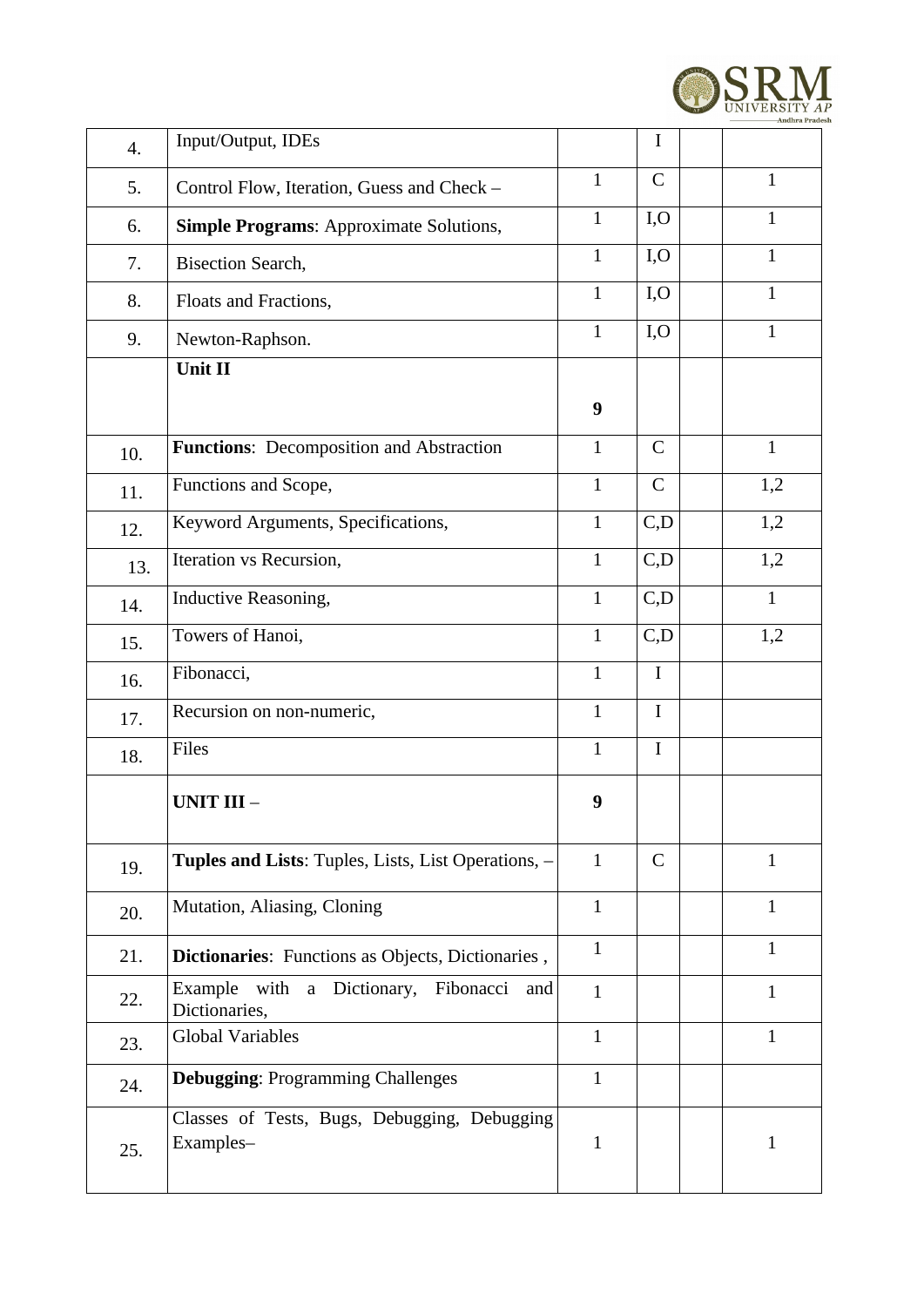

| 26. | <b>Assertions</b><br><b>Exceptions,</b><br>Assertions,<br>and<br>Exceptions,              | $\mathbf{1}$ |                |
|-----|-------------------------------------------------------------------------------------------|--------------|----------------|
| 27. | <b>Exception Examples</b>                                                                 | $\mathbf{1}$ |                |
|     | <b>UNIT IV:</b>                                                                           | 9            |                |
| 28. | <b>Classes and Inheritance</b>                                                            | $\mathbf{1}$ | $\overline{4}$ |
| 29. | : Object Oriented Programming,                                                            | $\mathbf{1}$ | $\overline{4}$ |
| 30. | Basic Concept of Object, Class, Inheritance,<br>Polymorphism                              | $\mathbf{1}$ | $\overline{4}$ |
| 31. | Class Instances, Methods Classes Examples,                                                | $\mathbf{1}$ | $\overline{4}$ |
| 32. | Why OOP, Hierarchies, Your Own Types $-$ An<br><b>Extended Example: Building a Class,</b> | $\mathbf{1}$ |                |
| 33. | Visualizing the Hierarchy                                                                 | $\mathbf{1}$ |                |
| 34. | Adding another Class, Using Inherited Methods,                                            | $\mathbf{1}$ |                |
| 35. | Gradebook Example, Generators                                                             | $\mathbf{1}$ |                |
|     | <b>UNIT V:</b>                                                                            | 9            |                |
| 36. | <b>Computational Complexity:</b>                                                          | $\mathbf{1}$ | $\overline{2}$ |
| 37. | Program Efficiency, Big Oh Notation,                                                      | $\mathbf{1}$ | 2,4            |
| 38. | Complexity Classes Analyzing Complexity -                                                 | $\mathbf{1}$ | $\overline{2}$ |
| 39. | <b>Searching and Sorting Algorithms:</b>                                                  | $\mathbf{1}$ | 2,4            |
| 40. | Introduction on search and sorting                                                        | $\mathbf{1}$ |                |
| 41. | Linear Search,                                                                            | $\mathbf{1}$ |                |
| 42. | <b>Bisection Search,</b>                                                                  | $\mathbf{1}$ |                |
| 43. | Bogo and Bubble Sort,                                                                     | $\mathbf{1}$ |                |
| 44. | Selection Sort, Merge Sort                                                                | $\mathbf{1}$ |                |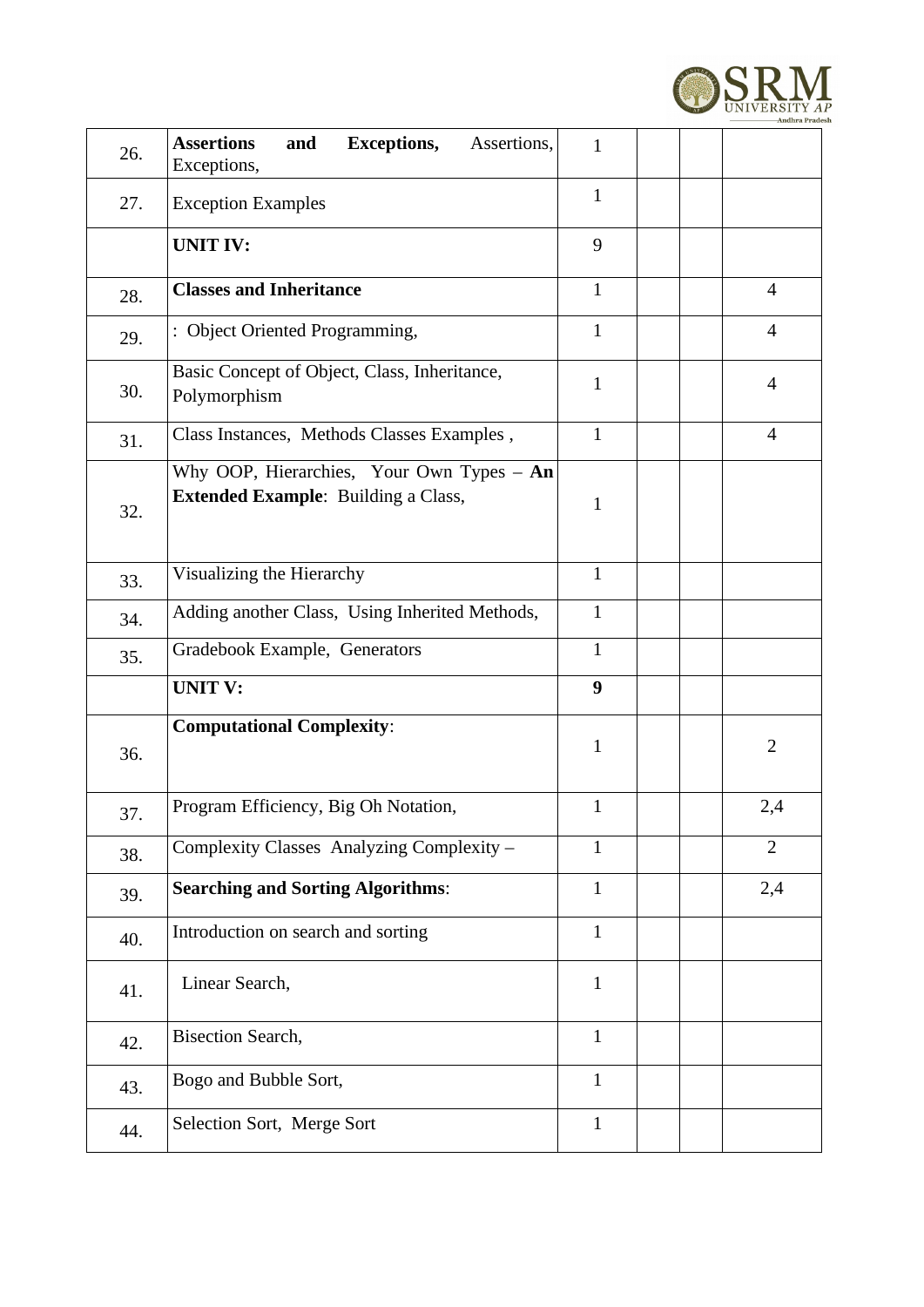

### **LEARNING RESOURCES TEXT BOOKS/REFERENCE BOOKS/OTHER READING MATERIAL**  1 Introduction to Computation and Programming using Python, by John Guttag, PHI Publisher, Revised and Expanded version (Referred by MIT) 2 Python Programming using problem solving Approach by ReemaThareja, Oxford University, Higher EducationOxford University Press; First edition (10 June 2017), ISBN-10: 0199480173 3 Data Structures and Algorithms in Python by Michael T Goodrich and Robertto Thamassia, Micheal S Goldwasser, Wiley Publisher(2016)

| Fundamentals of Python first Programmes by Kenneth A Lambert, Copyrighted               |
|-----------------------------------------------------------------------------------------|
| material Course Technology Inc. $1^{\text{st}}$ edition( $6^{\text{th}}$ February 2009) |

|              | <b>Lab Assignments</b>                                                                                                                                                                                                                                                               |
|--------------|--------------------------------------------------------------------------------------------------------------------------------------------------------------------------------------------------------------------------------------------------------------------------------------|
| $\mathbf{1}$ | A company decided to give bonus of 5% to employee if his/her year of service is<br>more than 5 years. Ask user for their salary and year of service and print the net<br>bonus amount.                                                                                               |
| 2            | Write a program that computes the real roots of a quadratic function. Your program<br>should begin by prompting the user for the values of a, b and c. Then it should<br>display a message indicating the nature of real roots, along with the values of the<br>real roots (if any). |
| 3            | Write a Python program to find the factorial of the given number (Example : $5!$ =<br>$5*4*3*2*1=120$                                                                                                                                                                                |
| 4            | Write a Python program to read the numbers from the keyboard using a loop,<br>perform the sum and average of all the input numbers until "-10" is encountered.                                                                                                                       |
| 5            | Write a Python program to count the number of strings where the string length is 2<br>or more and the first and last character are same from a given list of strings.                                                                                                                |
| 6            | Write a python program for bubble sort algorithm. What is the best case and worst<br>case time complexity of Bubble sort algorithm? Explain with an example, where<br>the list of elements is not sorted then what would be the output after each<br>iteration/pass.                 |
| 7            | Write a python program for Selection sort algorithm. What is the worst case or                                                                                                                                                                                                       |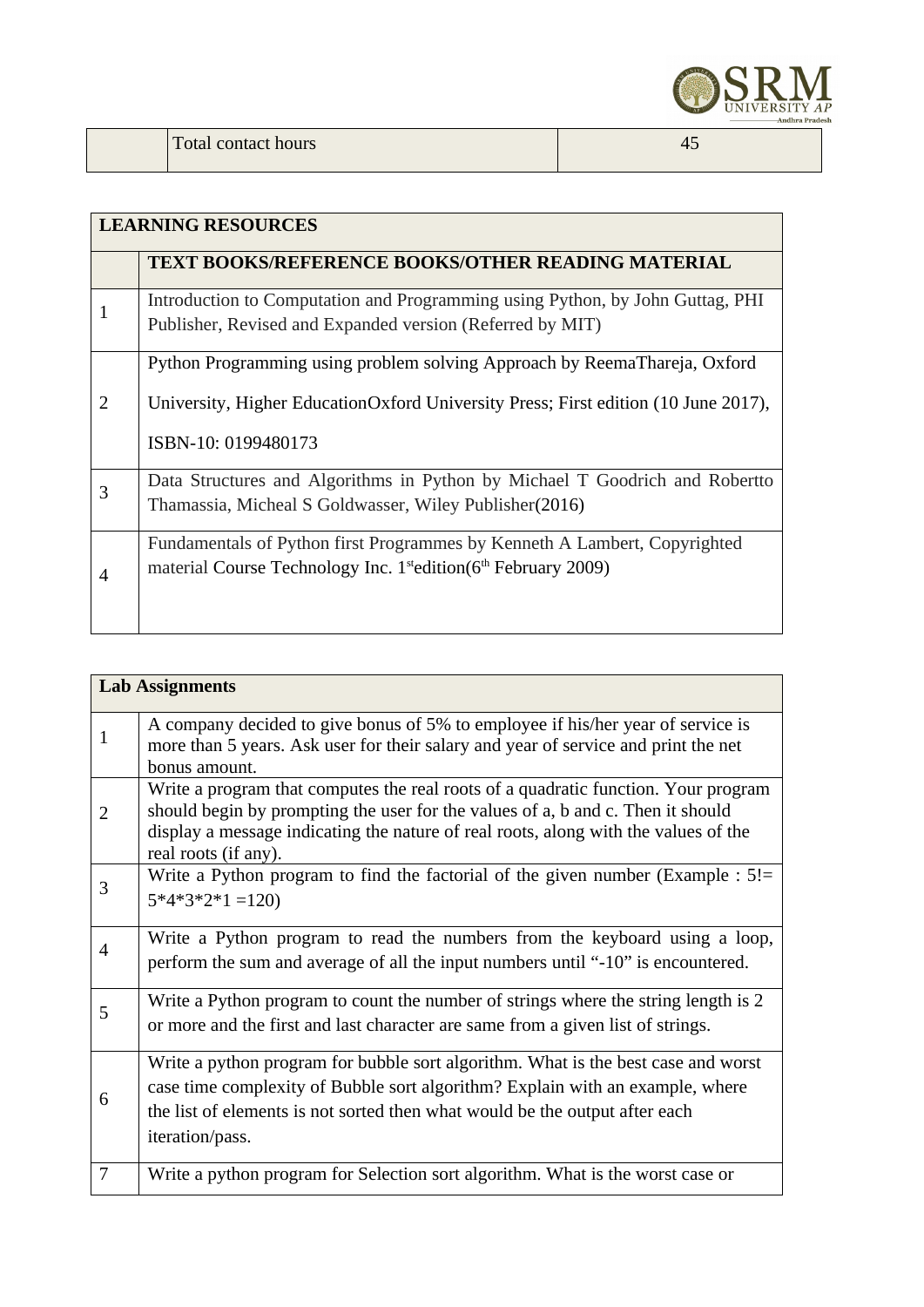

|    | average case time complexity of selection sort algorithm?                                                                                                                                                                                                                                                                                                                              |
|----|----------------------------------------------------------------------------------------------------------------------------------------------------------------------------------------------------------------------------------------------------------------------------------------------------------------------------------------------------------------------------------------|
| 8  | Write a Program in python using object oriented concept to make calculator which<br>has the following operations:<br>Addition, Subtraction, Multiplications, Divisions, Exponentials, Modulus                                                                                                                                                                                          |
| 9  | Define is inheritance? Explain with suitable example: Single level inheritance,<br>Multiple Inheritance, Multi-level Inheritance.                                                                                                                                                                                                                                                      |
| 10 | Write a Program in python using object oriented concept to create a base class<br>called <b>Polygon</b> and there are three derived classes named as triangle, rectangle<br>and square. The base class consists of the input function for accepting sides<br>length and the derived classes must have <b>output function</b> for displaying area of<br>triangle, rectangle and square. |

| Course nature                                     |                            |            |                 | <b>Theory and Lab</b> |                                                       |  |      |       |  |  |
|---------------------------------------------------|----------------------------|------------|-----------------|-----------------------|-------------------------------------------------------|--|------|-------|--|--|
| <b>Assessment Method (Weightage 100%)</b>         |                            |            |                 |                       |                                                       |  |      |       |  |  |
| $In-$                                             | <b>Assessment</b><br>tool  | Cycle test | Cycle test<br>П |                       | Lab<br><b>Assignments</b><br>Performance<br>5%<br>10% |  | Quiz | Total |  |  |
| semester                                          | Weightage<br><b>Theory</b> | 15%        | 15%             |                       |                                                       |  | 5%   | 50%   |  |  |
| 50%<br><b>End semester examination Weightage:</b> |                            |            |                 |                       |                                                       |  |      |       |  |  |

# **SEMESTER-IV**

### **FOUNDATION COURSE 5 (FC 5)**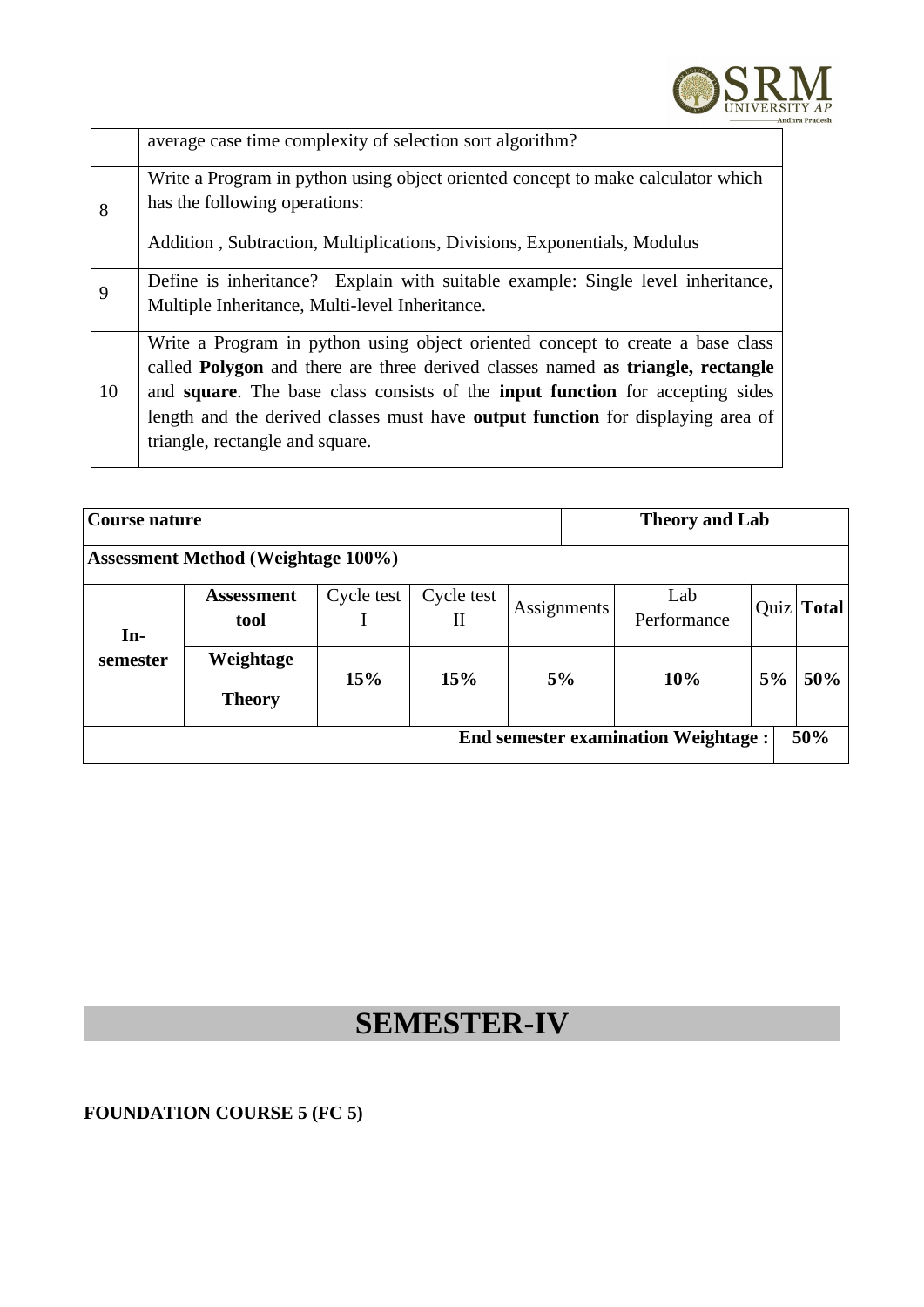

| <b>PHY 212</b>     | <b>BASIC ELECTRONICS</b> |                                      | З            | т | $\mathsf{\Omega}$<br>$\vert 3 \vert$ |  |
|--------------------|--------------------------|--------------------------------------|--------------|---|--------------------------------------|--|
| Co-requisite:      |                          | <b>PHY 212L</b>                      |              |   |                                      |  |
| Prerequisite:      | <b>NIL</b>               |                                      |              |   |                                      |  |
| Data Book /        | <b>NIL</b>               |                                      |              |   |                                      |  |
| Codes/Standards    |                          |                                      |              |   |                                      |  |
| Course Category    |                          | <b>CORE</b>                          | <b>SLABS</b> |   |                                      |  |
| Course designed by |                          | Department of Physics                |              |   |                                      |  |
| Approval           |                          | -- Academic Council Meeting --, 2018 |              |   |                                      |  |

|    | <b>PURPOSE</b> | The purpose of this course is to introduce students about the basic electronics and |                                   |  |  |  |  |  |  |  |  |
|----|----------------|-------------------------------------------------------------------------------------|-----------------------------------|--|--|--|--|--|--|--|--|
|    |                | electronic devices.                                                                 |                                   |  |  |  |  |  |  |  |  |
|    |                | <b>LEARNING OBJECTIVES</b>                                                          | <b>STUDENT</b><br><b>OUTCOMES</b> |  |  |  |  |  |  |  |  |
|    |                | At the end of the course, student will be able to                                   |                                   |  |  |  |  |  |  |  |  |
| 1. |                | Know the concept of band gap in semiconductors.                                     |                                   |  |  |  |  |  |  |  |  |
| 2. |                | Design op-amps, adders and oscillators for a variety of applications                |                                   |  |  |  |  |  |  |  |  |
| 3. |                | Understand rectifiers, filters                                                      |                                   |  |  |  |  |  |  |  |  |
| 4. |                | Design different circuits using logic gates                                         |                                   |  |  |  |  |  |  |  |  |

| <b>Sessio</b><br>$\mathbf n$ | <b>Contact</b><br><b>Description of Topic</b><br>hours |              | $C-$<br>$D-I-$<br>O | <b>IOs</b> | Referenc<br>e |
|------------------------------|--------------------------------------------------------|--------------|---------------------|------------|---------------|
|                              | <b>UNIT I - Semiconductor Fundamentals</b>             | 9            |                     |            |               |
| 1.                           | Types of solids                                        | $\mathbf{1}$ | $\mathsf{C}$        |            | $1-4$         |
| 2.                           | Semiconducting materials: Introduction                 | $\mathbf{1}$ | $\mathsf{C}$        |            | $1 - 4$       |
| 3.                           | Semiconducting materials: Types                        | $\mathbf{1}$ | C                   |            | $1 - 4$       |
| 4.                           | Conduction energy band valance energy band             | 1            | C                   |            | $1-4$         |
| 5.                           | Origin of band gap                                     | $\mathbf{1}$ | C                   |            | $1-4$         |
| 6.                           | Doping of semiconductor                                | $\mathbf{1}$ | $\mathsf{C}$        |            | $1-4$         |
| 7.                           | p type semiconductor                                   | $\mathbf{1}$ | C                   |            | $1 - 4$       |
| 8.                           | n type semiconductor                                   | 1            | $\mathsf{C}$        |            | $1 - 4$       |
| 9.                           | Energy levels of doped semiconductors                  | 1            | $\mathsf{C}$        |            | $1 - 4$       |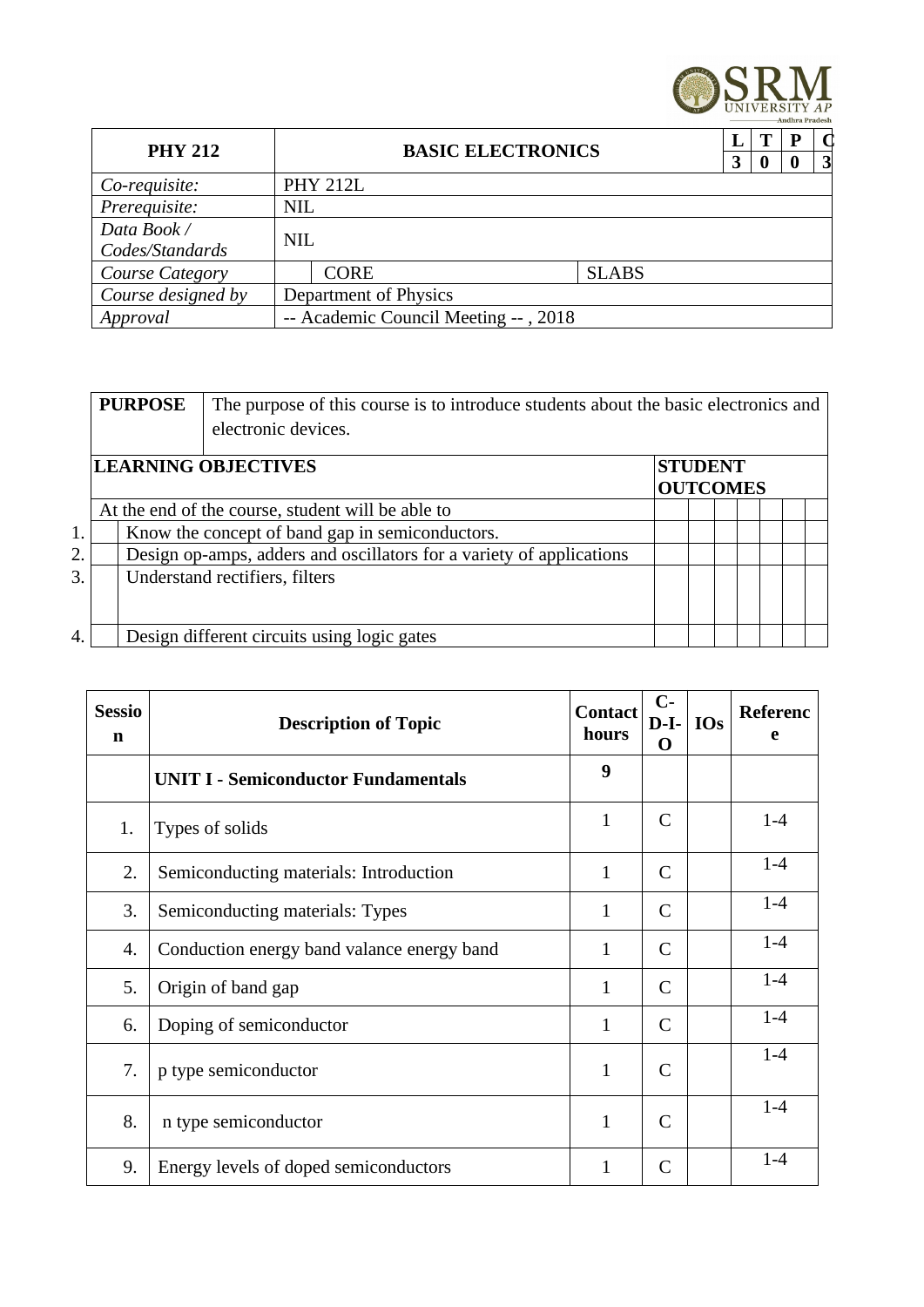

|      | <b>UNIT II - Analog electronics</b>                                                                                                               | 9            |              |         |
|------|---------------------------------------------------------------------------------------------------------------------------------------------------|--------------|--------------|---------|
|      | 10. $ P-n $ junction diodes and equivalent circuit                                                                                                | $\mathbf{1}$ | $\mathsf{C}$ | $1-4$   |
|      | 11. Zener diodes and its applications                                                                                                             | $\mathbf{1}$ | $\mathsf{C}$ | $1-4$   |
| 12.  | Clipping and clamping application                                                                                                                 | $\mathbf{1}$ | I            | $1 - 4$ |
|      | 13. Bipolar junction transistor, types                                                                                                            | $\mathbf{1}$ | $C-D$        | $1-4$   |
| 14.  | Symbols and basic configurations (Common Base,<br>Common Emitter & Common Collector)                                                              | $\mathbf{1}$ | C            | $1-4$   |
| 15.  | Definition of alpha, beta and their relations                                                                                                     | $\mathbf{1}$ | $\mathsf{C}$ | $1-4$   |
| 16.  | Input, output and transfer characteristics of CE and CB<br>configurations                                                                         | $\mathbf{1}$ | $C-D$        | $1 - 4$ |
| 17.  | AC and DC load lines                                                                                                                              | $\mathbf{1}$ | $\mathsf{C}$ | $1 - 4$ |
| 18.  | operating point (Q point)                                                                                                                         |              | $\mathsf{C}$ | $1 - 4$ |
|      | <b>UNIT III - Operational Amplifiers and Oscillators</b>                                                                                          | 9            |              |         |
| 19.  | Positive and negative feedback, four types of negative<br>feedback                                                                                | $\mathbf{1}$ | $C-D$        | $1 - 4$ |
| 20.  | Operational amplifier: IC 741- Block diagram,<br>Characteristics: ideal and practical                                                             | $\mathbf{1}$ | $C-D$        | $1-4$   |
| 21.  | Concept of virtual ground                                                                                                                         | $\mathbf{1}$ | $\mathsf{C}$ | $1-4$   |
| 22.  | Inverting and non-inverting operational amplifiers<br>with concept of gain                                                                        | $\mathbf{1}$ | $C-D$        | $1 - 4$ |
| 23.  | Operational amplifier as an adder, subtracted and other<br>examples                                                                               | $\mathbf{1}$ | $C-D$        | $1 - 4$ |
| 24.1 | Oscillators: concept of positive and negative feedback                                                                                            | $\mathbf{1}$ | $C-D$        | $1 - 4$ |
| 25.  | Barkhausein criteria, Phase shift oscillator and Wien<br>bridge oscillator (Derivation for frequency and<br>feedback factor for both oscillators) | $\mathbf{1}$ | $C-D$        | $1-4$   |
| 26.  | Power amplifiers                                                                                                                                  | $\mathbf{1}$ | $C-D$        | $1-4$   |
| 27.  | Class $A / B / C$ and operators                                                                                                                   | $\mathbf{1}$ | C            | $1 - 4$ |
|      | <b>UNIT IV: Power Supplies</b>                                                                                                                    | 9            |              |         |
| 28.  | Half wave, Full wave rectifier                                                                                                                    | $\mathbf{1}$ | $C-D$        | $1 - 4$ |
| 29.1 | Ripple factor                                                                                                                                     | $\mathbf{1}$ | D            | $1 - 4$ |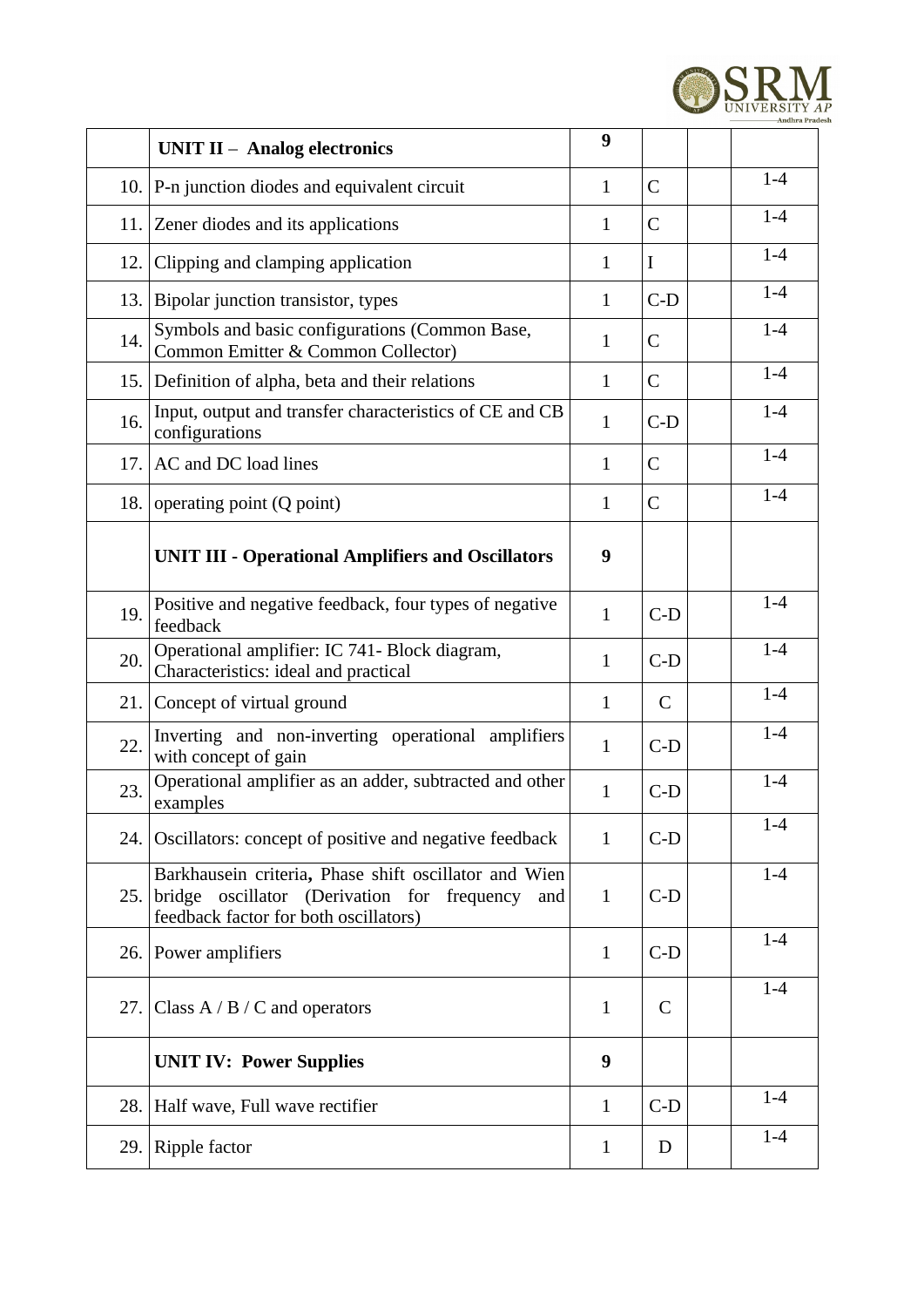

|     | 30. Bridge rectifier                                                                                          | $\mathbf{1}$                 | D            | $1 - 4$ |
|-----|---------------------------------------------------------------------------------------------------------------|------------------------------|--------------|---------|
| 31. | Capacitor filter                                                                                              | 1                            | D            | $1 - 4$ |
| 32. | Difference between regulated and unregulated power<br>supply                                                  | $\mathbf{1}$                 | $D-I$        | $1-4$   |
|     | 33. Definition of Line and Load regulation                                                                    | 1                            | D            | $1 - 4$ |
| 34. | Series and Shunt regulators- Block diagram and circuit<br>of regulated power supply using discrete components | $\mathbf{1}$                 | $D-I$        | $1-4$   |
| 35. | Simple current limiting circuit                                                                               | $\mathbf{1}$                 | $D-I$        | $1-4$   |
| 36. | Design of a regulated DC power supply                                                                         |                              | $D-I$        | $1 - 4$ |
|     | <b>UNIT V: Digital Electronics</b>                                                                            | 9                            |              |         |
| 37. | Number systems: Binary, Binary coded decimal<br>(BCD), Octal, Hexadecimal                                     | $\mathbf{1}$                 | $C-D$        | $1 - 4$ |
| 38. | Addition and subtraction of binary numbers and binary<br>fractions                                            | $\mathbf{1}$                 | $C-D$        | $1-4$   |
|     | 39. Basic logic gates: OR, AND, NOT                                                                           | $\mathbf{1}$                 | $C-D$        | $1-4$   |
| 40. | Derived gates: NOR, NAND, EXOR, EXNOR with<br>symbols and truth tables                                        | $\mathbf{1}$                 | $C-D$        | $1 - 4$ |
| 41. | Boolean algebra                                                                                               | $\mathbf{1}$                 | $C-D$        | $1-4$   |
| 42. | <b>Boolean Equations</b>                                                                                      | $\mathbf{1}$                 | $C-D$        | $1-4$   |
| 43. | De Morgan's theorems and its verification                                                                     | $\mathbf{1}$                 | D            | $1 - 4$ |
|     | 44. Introduction to ROM, RAM, and PROM                                                                        | $\mathbf{1}$                 | $\mathsf{C}$ | $1-4$   |
|     | 45. Introduction to EPROM, and EEPROM                                                                         | $\mathsf{C}$<br>$\mathbf{1}$ |              | $1 - 4$ |
|     | <b>Total contact hours</b>                                                                                    | 45                           |              |         |

| <b>LEARNING RESOURCES</b>                                                                                         |
|-------------------------------------------------------------------------------------------------------------------|
| <b>TEXT BOOKS/REFERENCE BOOKS/OTHER READING MATERIAL</b>                                                          |
| Electronic Devices and Circuit Theory: Robert L. Boylestad and Louis Nashelsky (2015)<br>11th Edition, Pearson    |
| Digital Principles and Applications, D. Leach, A. Malvino and G Saha (2010) 7th Edition<br>Tata Mc-Graw Hills Pub |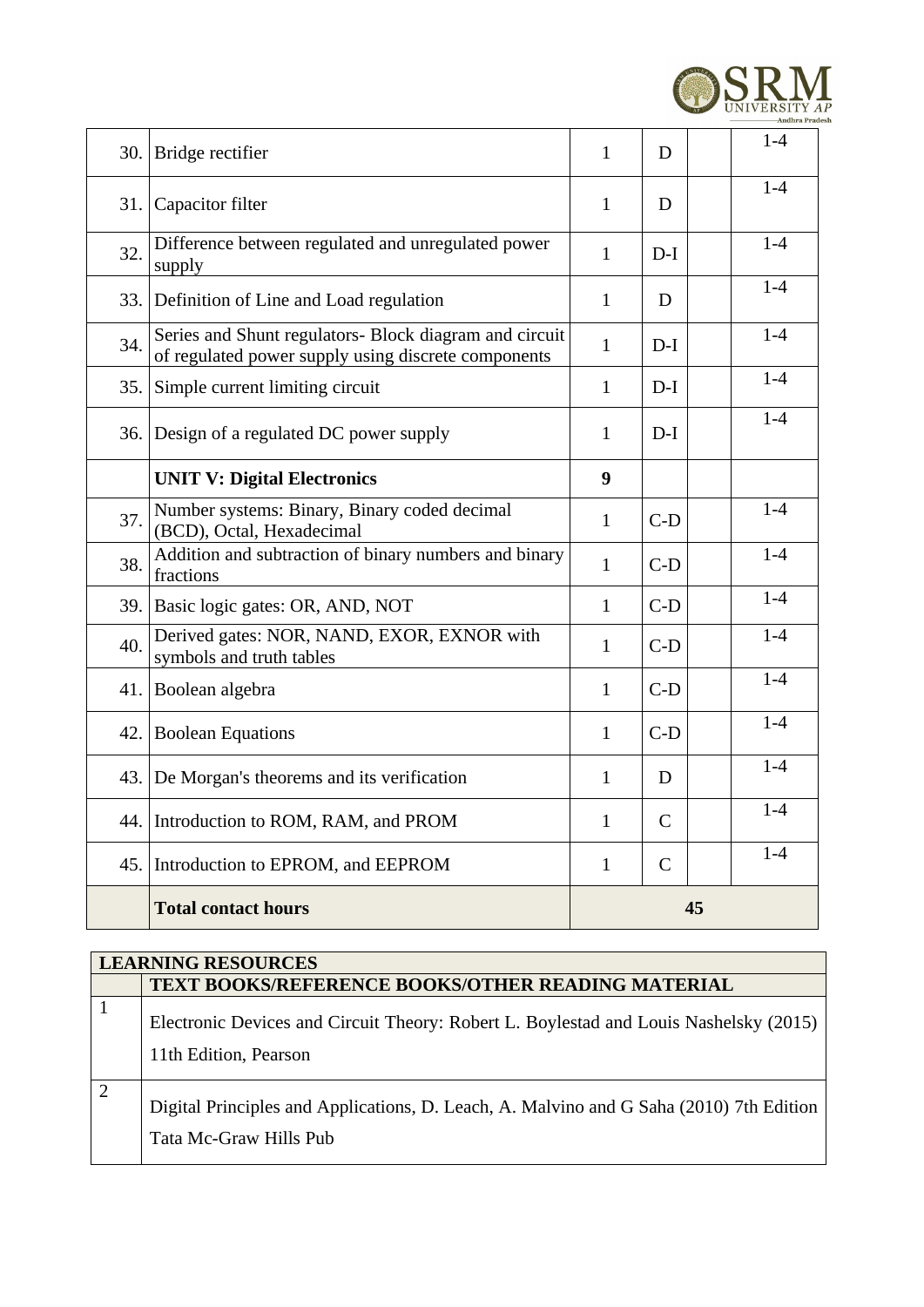

| Electronic Principles: A. Malvino and D. Bates (2006) 7th edition, Mc- Graw-Hill                        |
|---------------------------------------------------------------------------------------------------------|
| The Art of Electronics: P. Horwitz and W. Hill (1989) 2nd edition, Cambridge<br><b>University Press</b> |

| <b>Theory</b><br>Course nature             |                   |              |            |            |                   |              |  |  |
|--------------------------------------------|-------------------|--------------|------------|------------|-------------------|--------------|--|--|
| <b>Assessment Method (Weightage 100%)</b>  |                   |              |            |            |                   |              |  |  |
| In-<br>semester                            | <b>Assessment</b> | Cycle test I | Cycle test | Assignment | <b>Class Test</b> | <b>Total</b> |  |  |
|                                            | tool              |              |            |            |                   |              |  |  |
|                                            | Weightage         | 15%          | 15%        | 10%        | 10%               | 50%          |  |  |
| <b>End semester examination Weightage:</b> |                   |              |            |            |                   |              |  |  |

| <b>PHY 212L</b>                             | <b>Laboratory: Basic Electronics</b>    |                |  |                  | P        |   |  |
|---------------------------------------------|-----------------------------------------|----------------|--|------------------|----------|---|--|
|                                             |                                         |                |  | $\boldsymbol{0}$ | $\bf{0}$ | 4 |  |
| Co-requisite:                               |                                         | <b>PHY 212</b> |  |                  |          |   |  |
| Prerequisite:                               | <b>NIL</b>                              |                |  |                  |          |   |  |
| Data Book /                                 |                                         | NIL.           |  |                  |          |   |  |
| Codes/Standards                             |                                         |                |  |                  |          |   |  |
| Course Category                             | <b>Basic Electronics</b><br><b>CORE</b> |                |  |                  |          |   |  |
| Course designed by<br>Department of Physics |                                         |                |  |                  |          |   |  |
| Approval                                    | -- Academic Council Meeting --, 2018    |                |  |                  |          |   |  |

**PURPOSE** The purpose of this course is to train students about design and utilization as well understanding of several basic and advanced electronics devices using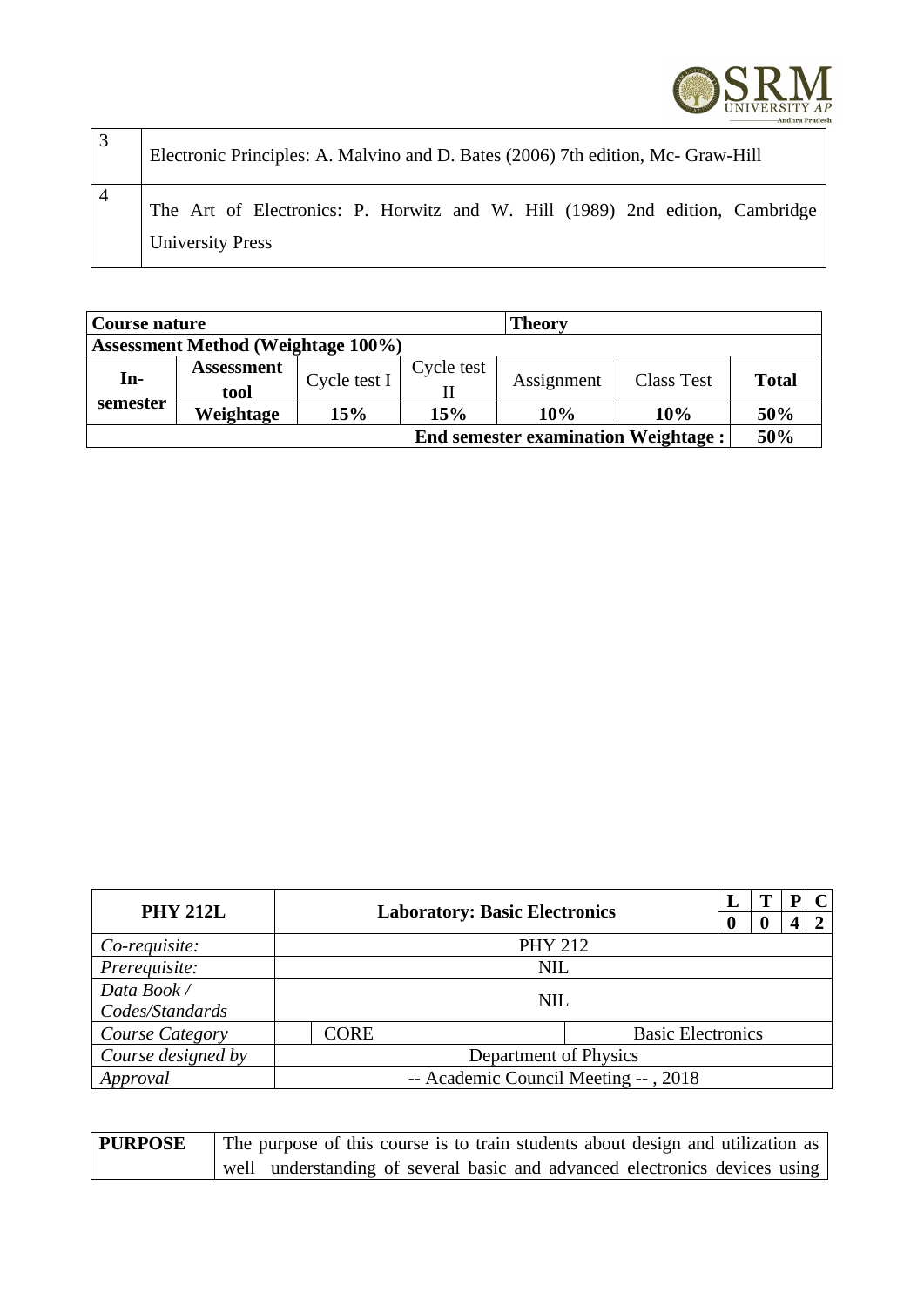

|    | both analogue and digital electronics circuit elements.               |                                   |  |  |  |  |  |
|----|-----------------------------------------------------------------------|-----------------------------------|--|--|--|--|--|
|    | <b>LEARNING OBJECTIVES</b>                                            | <b>STUDENT</b><br><b>OUTCOMES</b> |  |  |  |  |  |
|    | At the end of the course, student will be able to                     |                                   |  |  |  |  |  |
| 1. | Use various electronic circuit elements and electronics 'bread board' |                                   |  |  |  |  |  |
|    | to construct various electronics devices.                             |                                   |  |  |  |  |  |
| 2. | design and use and understand circuit characteristics of various      |                                   |  |  |  |  |  |
|    | analogue electronics devices like diodes, transistor, rectifier, CE & |                                   |  |  |  |  |  |
|    | Operational amplifier.                                                |                                   |  |  |  |  |  |
| 3. | design and verify various digital electronics logic gates (i.e. AND,  |                                   |  |  |  |  |  |
|    | NOT, OR, NOR etc.).                                                   |                                   |  |  |  |  |  |
|    |                                                                       |                                   |  |  |  |  |  |

| Sl. No. | <b>Description of experiments</b>                                                                                                                                                                                                                           | <b>Contact</b><br>hours | $C-$<br>$D-I-$<br>$\mathbf{O}$ | <b>IOs</b> | Referenc<br>e |
|---------|-------------------------------------------------------------------------------------------------------------------------------------------------------------------------------------------------------------------------------------------------------------|-------------------------|--------------------------------|------------|---------------|
| 1.      | To determine the forward and reverse characteristics<br>of p-n junction<br>To determine the Load line of junction diode                                                                                                                                     | $\overline{2}$          | I, O                           |            | 1,2           |
| 2.      | To study the characteristics of a Zener Diode and to<br>study its use as a Voltage Regulator                                                                                                                                                                | $\overline{2}$          | I, O                           |            | 1,2           |
| 3.      | To understand the theory of operation of the clipping<br>and clamping diode circuits<br>To design wave shapes that meet different circuit's<br>needs                                                                                                        | $\overline{2}$          | I, O                           |            | 1,2           |
| 4.      | To study Half-wave Rectifier and investigate the<br>effect of C, L and $\pi$ filters<br>To study Full-wave Bridge Rectifier and investigate<br>the effect of C, L and $\pi$ filters                                                                         | $\overline{4}$          | I, O                           |            | 1,2           |
| 5.      | study the various Transistor<br>To<br><b>Biasing</b><br>a)<br>configurations<br>a) To study the CE Characteristics of a Transistor and<br>finding load line and Q-factor                                                                                    | $\overline{4}$          | I, O                           |            | 1,2           |
| 6.      | a) To design a CE Amplifier of a given gain (mid-<br>gain) using Voltage Divider Bias<br>b) To study Amplitude Modulation using Transistor.                                                                                                                 | $\overline{4}$          | I, O                           |            | 1,2           |
| 7.      | To study the working of op- amp as adder, sub tractor<br>and comparator, To investigate the use of an op-amp<br>as an Integrator and Differentiator. Design an analog<br>circuit to simulate the solution of a first/second order<br>differential equation. | $\overline{4}$          | I, O                           |            | 1,2           |
| 8.      | To design an Inverting and Non-Inverting Amplifier<br>of given gain using Op-amp 741 and to study its<br>Frequency Response.                                                                                                                                | $\overline{2}$          | I, O                           |            | 1,2           |
| 9.      | design and study a precision Differential<br>To<br>Amplifier of given I/O specification using Op-amp<br>741.                                                                                                                                                | $\overline{2}$          | I, O                           |            | 1,2           |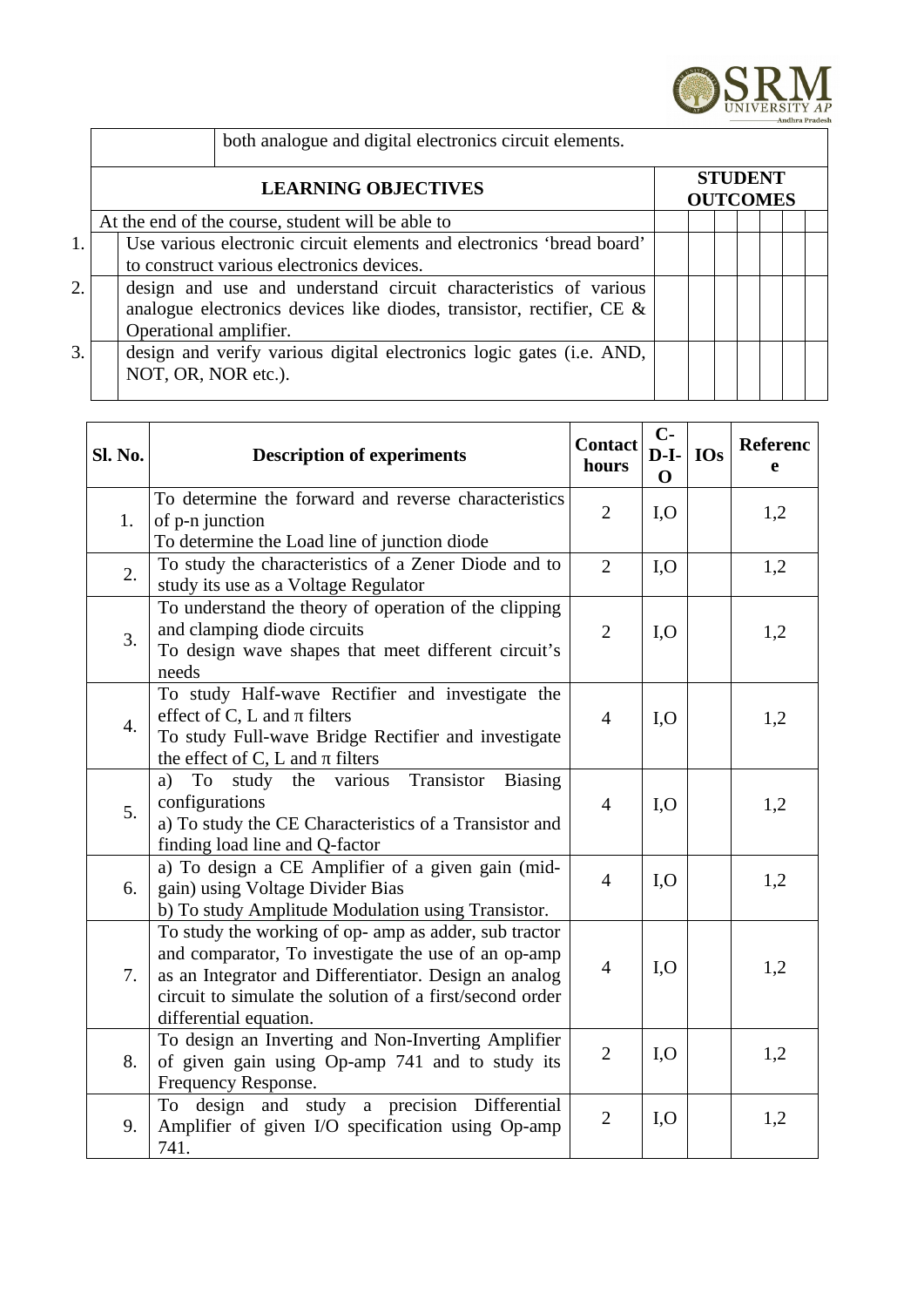

| 10. | To design an oscillator of given specifications using<br>Op-amp 741                                                   | $\mathcal{L}$ | I, O | 1,2 |  |
|-----|-----------------------------------------------------------------------------------------------------------------------|---------------|------|-----|--|
|     | To design a DC power supply with a given voltage<br>11. and current output characteristic and define its load<br>line | 2             | I, O | 1,2 |  |
| 12. | Verify and design AND, OR, NOT and XOR gates<br>truth tables with diode and Transistors.                              | $\mathcal{L}$ | I, O | 1,2 |  |
| 13. | To verify and design AND, OR, NOT and XOR gates<br>using NAND gate ICs                                                | $\mathcal{L}$ | I, O | 1,2 |  |
| 14. | To design a combinational logic system for a<br>specified Truth Table                                                 | $\mathcal{L}$ | I, O | 1,2 |  |
| 15. | design an astable multivibrator of<br>given<br>To<br>specifications using IC-555 Timer                                | $\mathcal{P}$ | I, O | 1,2 |  |
|     | Total contact hours (Experiments +Demo + Extra<br>class)                                                              | 38            |      |     |  |

|               | <b>LEARNING RESOURCES</b>                                                         |  |  |  |  |  |
|---------------|-----------------------------------------------------------------------------------|--|--|--|--|--|
|               | <b>TEXT BOOKS/REFERENCE BOOKS/OTHER READING MATERIAL</b>                          |  |  |  |  |  |
|               | Robert L. Boylestad and Louis Nashelsky "Electronic Devices and Circuit Theory"   |  |  |  |  |  |
|               | (2015) 11th Edition, Pearson                                                      |  |  |  |  |  |
| $\mathcal{L}$ | D. Leach, A. Malvino and G Saha "Digital Principles and Applications", (2010) 7th |  |  |  |  |  |
|               | <b>Edition Tata Mc-Graw Hills Pub</b>                                             |  |  |  |  |  |
| 3             | P. Horwitz and W. Hill "The Art of Electronics" (1989) 2nd edition, Cambridge     |  |  |  |  |  |
|               | <b>University Press</b>                                                           |  |  |  |  |  |

| <b>Theory</b><br>Course nature             |                   |             |                         |                   |       |  |  |
|--------------------------------------------|-------------------|-------------|-------------------------|-------------------|-------|--|--|
| <b>Assessment Method (Weightage 100%)</b>  |                   |             |                         |                   |       |  |  |
| In-<br>semester                            | <b>Assessment</b> | Experiments | Record/                 | Viva Voce +       | Total |  |  |
|                                            | tool              |             | <b>Observation Note</b> | Model examination |       |  |  |
|                                            | Weightage         | 20%         | 10%                     | 20%               | 50%   |  |  |
| <b>End semester examination Weightage:</b> |                   |             |                         |                   |       |  |  |

| <b>PHY 213</b>         | <b>QUANTUM MECHANICS</b>     |                                      |             |  | T | P | $\mathbf C$    |
|------------------------|------------------------------|--------------------------------------|-------------|--|---|---|----------------|
|                        |                              |                                      |             |  |   |   | $\overline{4}$ |
| Co-requisite:          | <b>NIL</b>                   |                                      |             |  |   |   |                |
| Prerequisite:          |                              | <b>NIL</b>                           |             |  |   |   |                |
| Data Book /            |                              | <b>NIL</b>                           |             |  |   |   |                |
| Codes/Standards        |                              |                                      |             |  |   |   |                |
| <b>Course Category</b> |                              | <b>CORE</b>                          | <b>SLAB</b> |  |   |   |                |
| Course designed by     | <b>Department of Physics</b> |                                      |             |  |   |   |                |
| Approval               |                              | -- Academic Council Meeting --, 2018 |             |  |   |   |                |

| <b>PURPOSE</b> | The purpose of this course is to introduce the origin of quantum mechanics,    |
|----------------|--------------------------------------------------------------------------------|
|                | Schrodinger's wave equations and their physical significances and applications |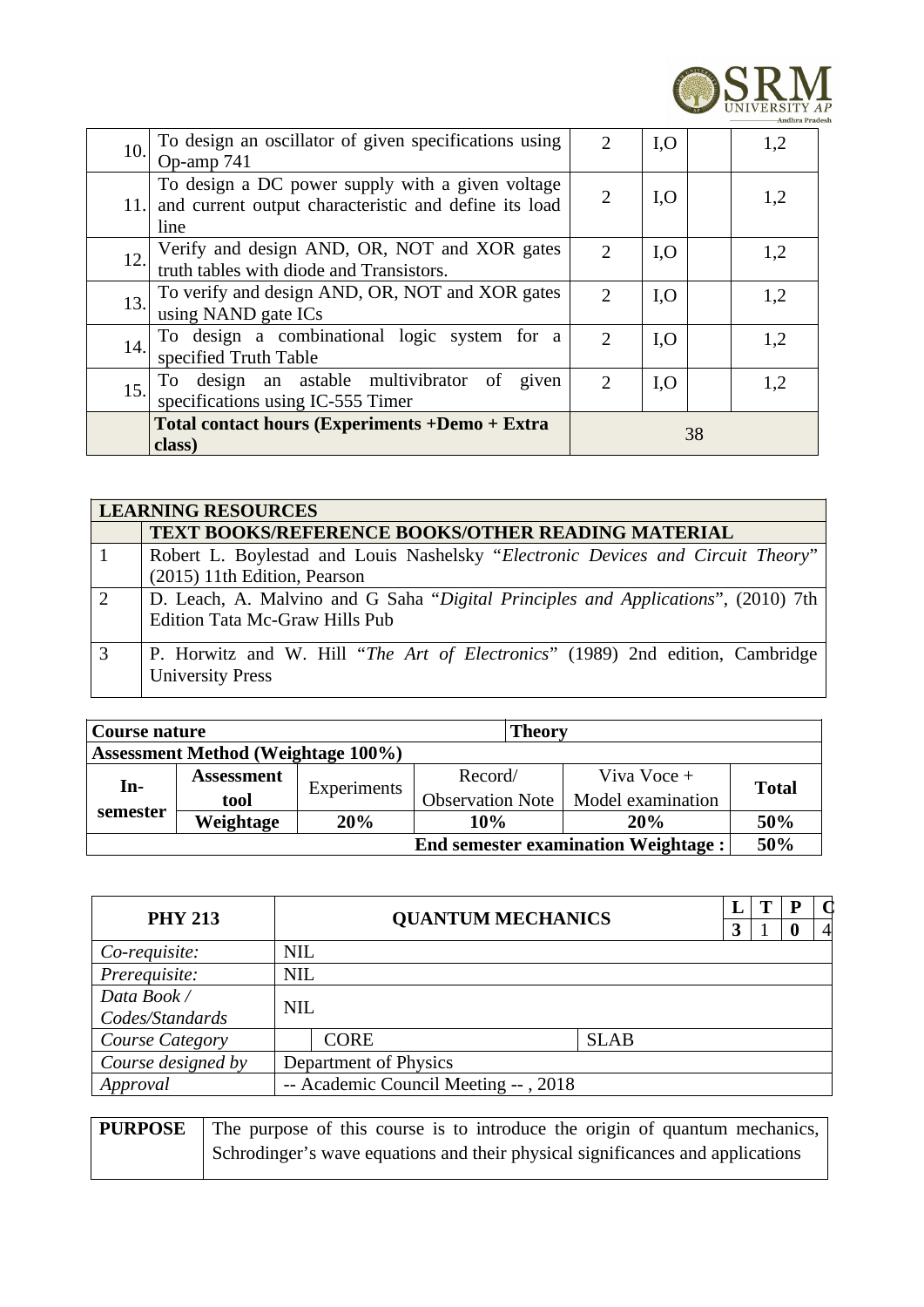

|              | <b>LEARNING OBJECTIVES</b><br><b>STUDENT</b><br><b>OUTCOMES</b> |  |  |  |  |  |  |  |  |
|--------------|-----------------------------------------------------------------|--|--|--|--|--|--|--|--|
|              | Understand why "quantum mechanics"                              |  |  |  |  |  |  |  |  |
| 2.           | Know the concept Schrodinger's wave equation                    |  |  |  |  |  |  |  |  |
| $\mathbf{3}$ | Solve different problems using Schrodinger's wave equation      |  |  |  |  |  |  |  |  |
|              | Know various operators in quantum mechanics                     |  |  |  |  |  |  |  |  |

| <b>Session</b> | <b>Description of Topic</b>                                                                | <b>Contact</b><br>hours | $C-$<br>$D-I-$<br>$\mathbf 0$ | <b>IOs</b> | Referenc<br>e |
|----------------|--------------------------------------------------------------------------------------------|-------------------------|-------------------------------|------------|---------------|
|                | <b>UNIT I - Black body Radiation</b>                                                       | 9                       |                               |            |               |
| 1.             | Detection of thermal radiation                                                             | 1                       | $\mathsf{C}$                  |            | $1-5$         |
| 2.             | Emissive power of different bodies                                                         | $\mathbf{1}$            | $\mathsf{C}$                  |            | $1 - 5$       |
| 3.             | Absorptive power of different bodies                                                       | $\mathbf{1}$            | $\mathsf{C}$                  |            | $1-5$         |
| 4.             | Prevost's theory                                                                           | 1                       | $\mathsf{C}$                  |            | $1-5$         |
| 5.             | <b>Black body radiation</b>                                                                | 1                       | $\mathsf{C}$                  |            | $1-5$         |
| 6.             | Kirchhoff's law                                                                            | 1                       | $\mathsf{C}$                  |            | $1-5$         |
| 7.             | Pressure of radiation                                                                      | $\mathbf{1}$            | $\mathsf{C}$                  |            | $1-5$         |
| 8.             | Stefan-Boltzmann law and its experimental<br>verification                                  | $\mathbf{1}$            | $C-$<br>D                     |            | $1-5$         |
| 9.             | Nernst heat theorem                                                                        | $\mathbf{1}$            | D                             |            | $1 - 5$       |
|                | UNIT II - Origin of Quantum Mechanics                                                      | 9                       |                               |            |               |
| 10.            | Historical Background - Review of Black body<br>radiation, Review of photoelectric effects | $\mathbf{1}$            | $\mathsf{C}$                  |            | $1-5$         |
| 11.            | Wave particle duality                                                                      | $\mathbf{1}$            | $\mathsf{C}$                  |            | $1 - 5$       |
| 12.            | Matter waves, De Broglie hypothesis                                                        | $\mathbf{1}$            | $\mathsf{C}$                  |            | $1 - 5$       |
| 13.            | Davisson and Germer experiment                                                             | $\mathbf{1}$            | $\mathbf I$                   |            | $1 - 5$       |
| 14.            | Concept of wave packet                                                                     | $\mathbf{1}$            | $\mathsf{C}$                  |            | $1 - 5$       |
| 15.            | Phase velocity, group velocity and relation between<br>them                                | $\mathbf{1}$            | $\mathsf{C}$                  |            | $1 - 5$       |
| 16.            | Heisenberg's uncertainty principle with thought<br>experiment                              | $\mathbf{1}$            | $\mathsf{C}$                  |            | $1-5$         |
| 17.            | Electron diffraction experiment                                                            | $\mathbf{1}$            | $\bf{I}$                      |            | $1 - 5$       |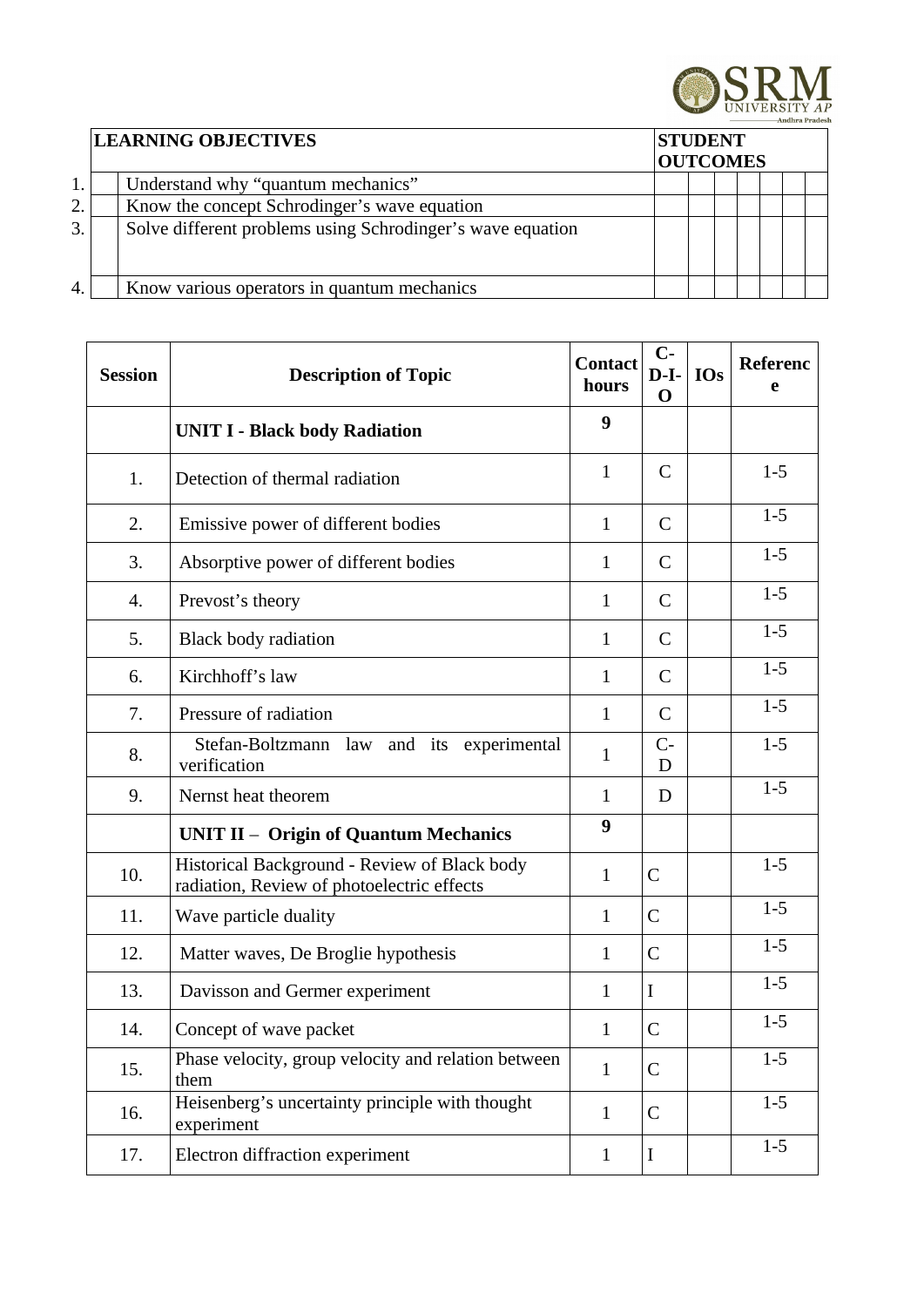

| 18. | Different forms of uncertainty                                                                     | $\mathbf{1}$ | $\mathsf{C}$ | $1-5$   |
|-----|----------------------------------------------------------------------------------------------------|--------------|--------------|---------|
|     | <b>UNIT III - The Schrodinger equation</b>                                                         | 9            |              |         |
| 19. | Wave function and its physical interpretation                                                      | $\mathbf{1}$ | $\mathsf{C}$ | $1-5$   |
| 20. | Schrodinger time independent equation (Steady<br>state equation)                                   | $\mathbf{1}$ | $\mathsf{C}$ | $1 - 5$ |
| 21. | Properties of a wave function                                                                      | $\mathbf{1}$ | C            | $1 - 5$ |
| 22. | Probability current density                                                                        | $\mathbf{1}$ | $\mathsf{C}$ | $1 - 5$ |
| 23. | Equation of continuity and its physical significance                                               | $\mathbf{1}$ | $\mathsf{C}$ | $1-5$   |
| 24. | Definition of an operator in Quantum mechanics                                                     | $\mathbf{1}$ | $\mathsf{C}$ | $1 - 5$ |
| 25. | Eigen function and Eigen values                                                                    | $\mathbf{1}$ | $C-D$        | $1-5$   |
| 26. | <b>Expectation value</b>                                                                           | $\mathbf{1}$ | $C-D$        | $1-5$   |
| 27. | Ehrenfest's theorem                                                                                | $\mathbf{1}$ | D            | $1 - 5$ |
|     | <b>UNIT IV: Applications of Schrodinger Steady</b><br>state equation                               | 9            |              |         |
| 28. | Free particle, Particle in infinitely deep potential<br>well (one $-$ dimensional)                 | $\mathbf{1}$ | $\mathsf{C}$ | $1-5$   |
| 29. | Particle in a three dimensional rigid box                                                          | $\mathbf{1}$ | D            | $1-5$   |
| 30. | Step potential, potential barrier (Qualitative<br>discussion)                                      | $\mathbf{1}$ | D            | $1 - 5$ |
| 31. | Barrier penetration and tunneling effect                                                           | 1            | D            | $1-5$   |
| 32. | Harmonic oscillator (one-dimension)                                                                | $\mathbf{1}$ | D            | $1-5$   |
| 33. | Correspondence principle                                                                           | $\mathbf{1}$ | C            | $1 - 5$ |
| 34. | Hydrogen atom: Qualitative discussion on the radial<br>and angular parts of the bound state energy | $\mathbf{1}$ | D            | $1-5$   |
| 35. | <b>Energy state functions</b>                                                                      | $\mathbf{1}$ | $\mathsf{C}$ | $1-5$   |
| 36. | Quantum numbers $n, l, m_l, m_s$ - Degeneracy                                                      | $\mathbf{1}$ | $D-I$        | $1-5$   |
|     | <b>UNIT V: Operators in Quantum Mechanics</b>                                                      | 9            |              |         |
| 37. | Position, Momentum operator                                                                        | $\mathbf{1}$ | $\mathsf{C}$ | $1 - 5$ |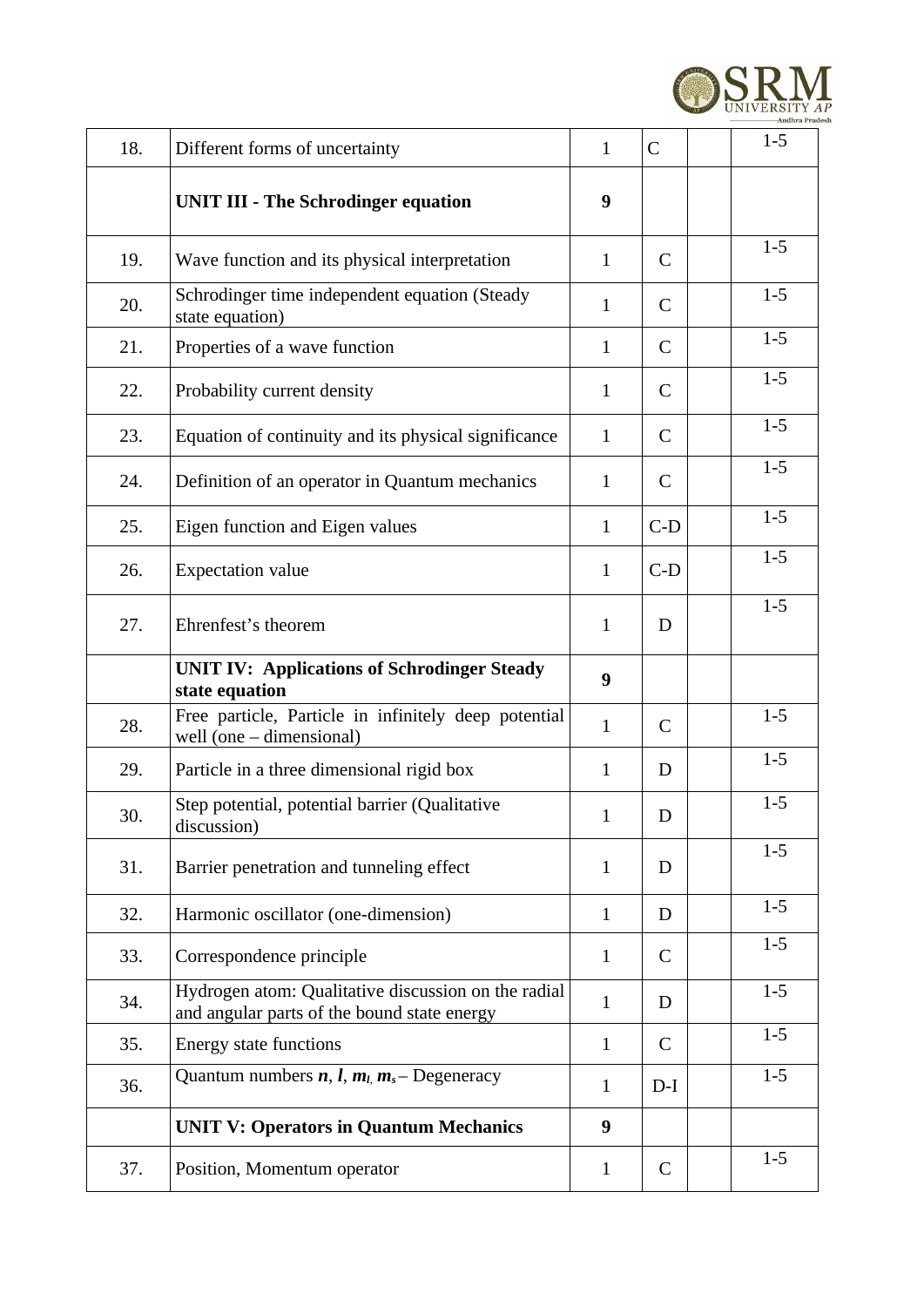

| 38. | Angular momentum operator                                  | 1            | C            |  | $1-5$   |
|-----|------------------------------------------------------------|--------------|--------------|--|---------|
| 39. | Total energy operator (Hamiltonian)                        | $\mathbf{1}$ | C            |  | $1-5$   |
| 40. | Commutator brackets- Simultaneous Eigen<br>functions       | 1            | C            |  | $1-5$   |
| 41. | Commutator algebra                                         | 1            | $\mathsf{C}$ |  | $1-5$   |
| 42. | Commutator brackets using position                         | 1            | $\mathsf{C}$ |  | $1-5$   |
| 43. | Momentum and angular momentum operator                     | 1            | $\mathsf{C}$ |  | $1 - 5$ |
| 44. | Raising and lowering angular momentum operator             | $\mathbf{1}$ | $\mathsf{C}$ |  | $1 - 5$ |
| 45. | Concept of parity, parity operator and its Eigen<br>values | 1            |              |  | $1-5$   |
|     | <b>Total contact hours</b>                                 | 45           |              |  |         |

|                | <b>LEARNING RESOURCES</b>                                                                                              |
|----------------|------------------------------------------------------------------------------------------------------------------------|
|                | <b>TEXT BOOKS/REFERENCE BOOKS/OTHER READING MATERIAL</b>                                                               |
| $\mathbf{1}$   | Quantum Physics of Atoms, Molecules, Solids, Nuclei and Particles, R. Eisberg and R.<br>Resnik 2ed Edison, 2006, Wiley |
| $\overline{2}$ | Introduction to Quantum Mechanics, D. Griffiths 2 edition, 2004, Pearson                                               |
| 3              | A Textbook of Quantum Mechanics K Venkatesan, P M Mathews 2nd Edition, 2010,<br>Mcgraw Higher Ed.                      |
| $\overline{4}$ | Concepts of Modern physics, Arthur Besier, S. Rai Choudhury, Shobhit Mahajan, 7th<br>Edition, 2015, Mcgraw Higher Ed   |
| 5              | Quantum Mechanics: Theory and Applications, Ajoy Ghatak, S. Lokanathan, 1 <sup>st</sup> Edition,<br>2004, Mc. Millan.  |

| Course nature                              |                   |              |            | <b>Theory</b> |                   |              |
|--------------------------------------------|-------------------|--------------|------------|---------------|-------------------|--------------|
| <b>Assessment Method (Weightage 100%)</b>  |                   |              |            |               |                   |              |
| In-                                        | <b>Assessment</b> | Cycle test I | Cycle test |               | <b>Class Test</b> | <b>Total</b> |
|                                            | tool              |              |            | Assignment    |                   |              |
| semester                                   | Weightage         | 15%          | 15%        | 10%           | 10%               | 50%          |
| <b>End semester examination Weightage:</b> |                   |              |            |               |                   |              |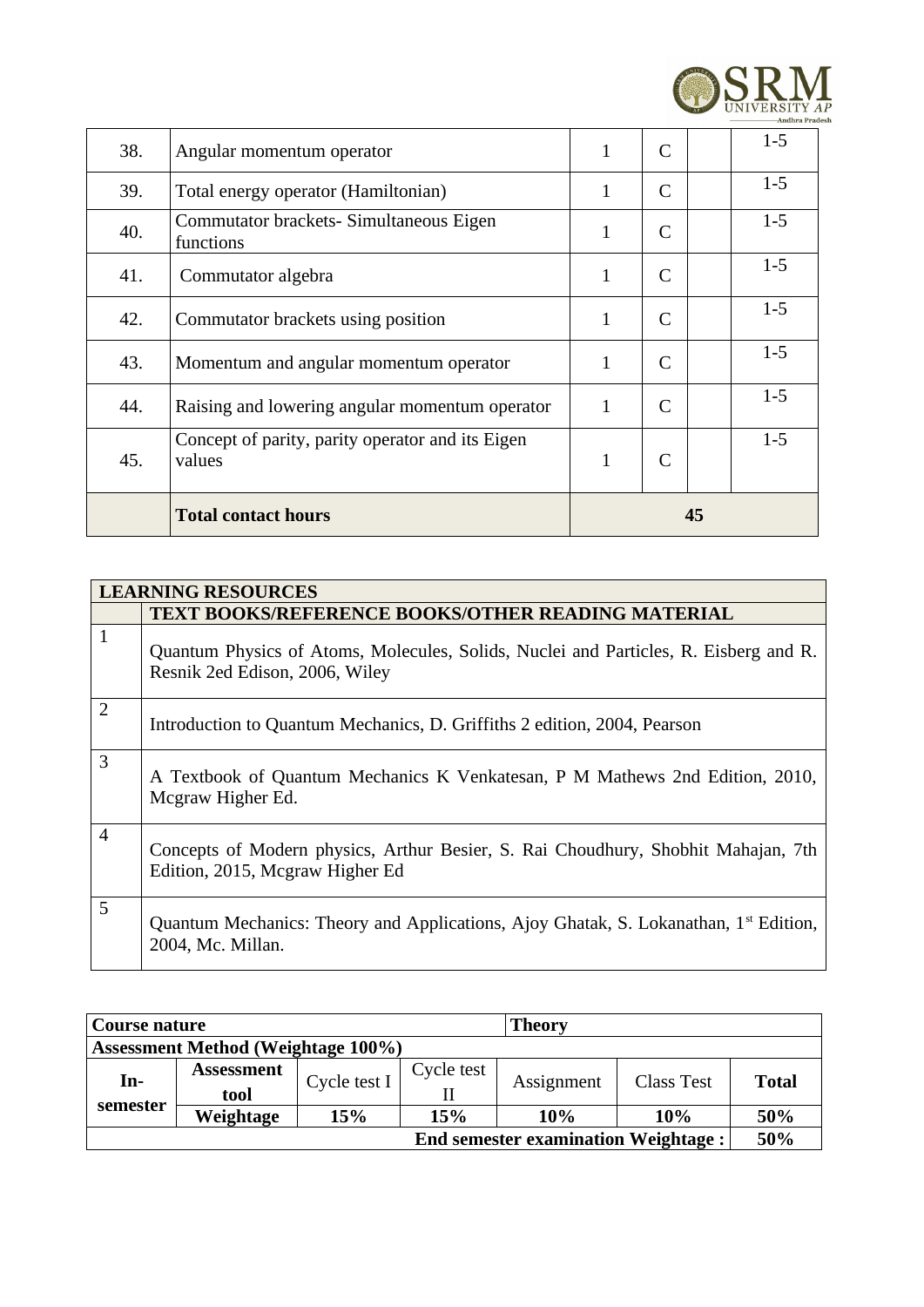

| <b>Mathematics</b>                                | Mathematics 2/Biology-2/ |
|---------------------------------------------------|--------------------------|
| $2/Biology-2/Economics-2$                         | Economics-2              |
| Chemistry 2 / Computer 2 Chemistry 2 / Computer 2 |                          |

## **Allied Subjects: Chemistry-II**

| <b>CHE112</b>      |            | <b>Principles of Chemistry-Ib</b> |                          |   |  |  |  |
|--------------------|------------|-----------------------------------|--------------------------|---|--|--|--|
|                    |            |                                   |                          | 3 |  |  |  |
| Co-requisite:      | <b>NIL</b> |                                   |                          |   |  |  |  |
| Prerequisite:      | <b>NIL</b> |                                   |                          |   |  |  |  |
| Data Book /        | <b>NIL</b> |                                   |                          |   |  |  |  |
| Codes/Standards    |            |                                   |                          |   |  |  |  |
| Course Category    | D          | PROFESSIONAL CORE                 | <b>GENERAL CHEMISTRY</b> |   |  |  |  |
| Course designed by |            | Department of Chemistry           |                          |   |  |  |  |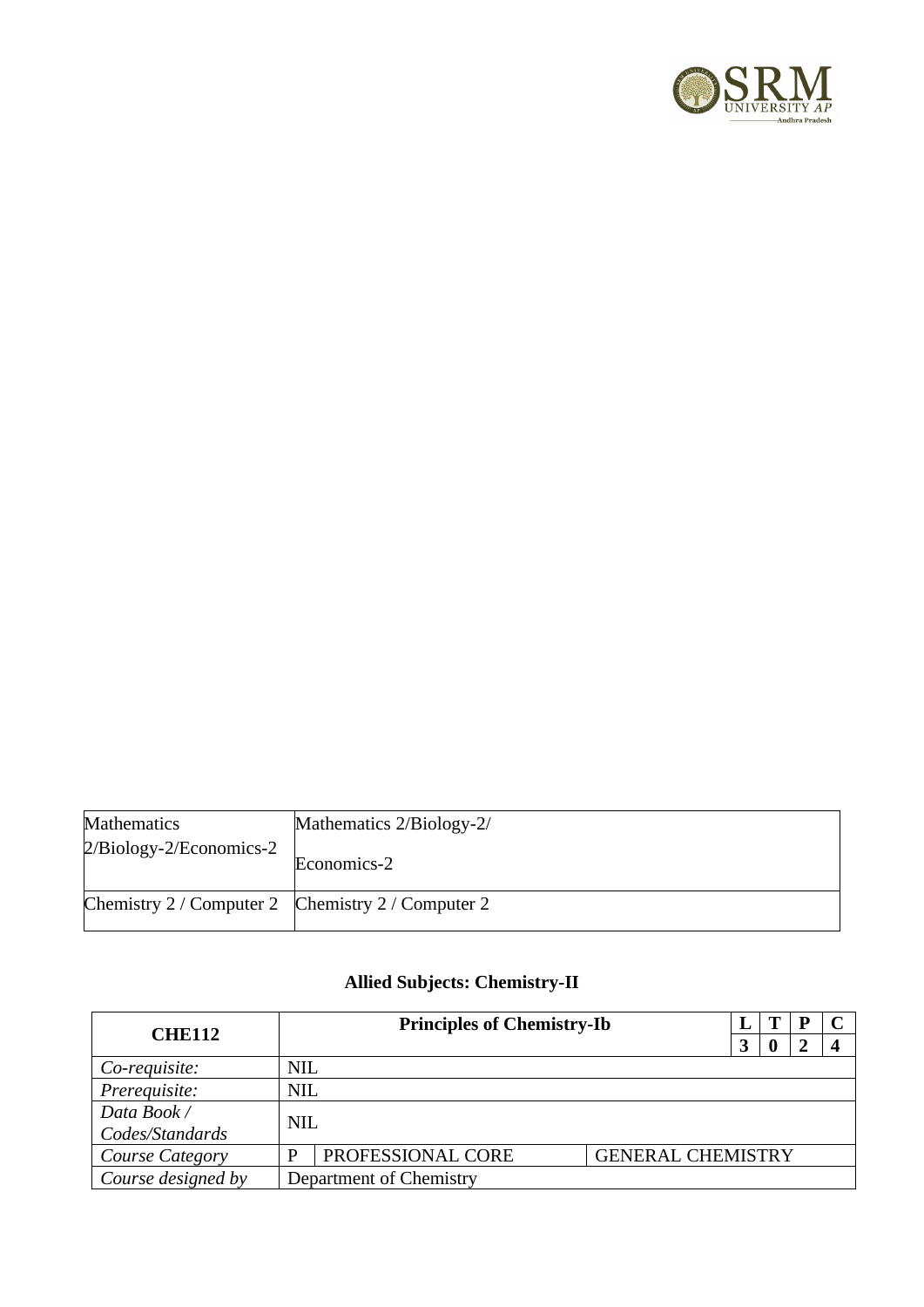

|  | Approval | -- Board of Studies Meeting --, 2018 |
|--|----------|--------------------------------------|
|--|----------|--------------------------------------|

|    | <b>PURPOSE</b><br>The course provides an over view of general organic chemistry and will discuss<br>the proprieties varies organic molecules carbohydrates, amino acids, peptides and<br>proteins. The course will give detailed accounts of different kinds of spectroscopy<br>techniques for analysis of organic molecules. Electronic spectra and<br>Electroanalytical methods will be covered briefly. The fundamental concepts could<br>be illustrated by the recent examples along with the contemporary knowledge |                                   |                                                                                                                                    |  |  |  |  |  |
|----|--------------------------------------------------------------------------------------------------------------------------------------------------------------------------------------------------------------------------------------------------------------------------------------------------------------------------------------------------------------------------------------------------------------------------------------------------------------------------------------------------------------------------|-----------------------------------|------------------------------------------------------------------------------------------------------------------------------------|--|--|--|--|--|
|    | <b>LEARNING OBJECTIVES</b>                                                                                                                                                                                                                                                                                                                                                                                                                                                                                               | <b>STUDENT</b><br><b>OUTCOMES</b> |                                                                                                                                    |  |  |  |  |  |
|    |                                                                                                                                                                                                                                                                                                                                                                                                                                                                                                                          |                                   | At the end of the course, student will be able to                                                                                  |  |  |  |  |  |
| 1. |                                                                                                                                                                                                                                                                                                                                                                                                                                                                                                                          |                                   | Address the different properties of organic molecules                                                                              |  |  |  |  |  |
| 2. |                                                                                                                                                                                                                                                                                                                                                                                                                                                                                                                          | proteins.                         | Know which are the carbohydrates, amino acids, peptides and                                                                        |  |  |  |  |  |
| 3. |                                                                                                                                                                                                                                                                                                                                                                                                                                                                                                                          |                                   | Develop a deep knowledge about the different kind spectroscopy<br>techniques involved in the organic molecules characterization.   |  |  |  |  |  |
| 4. |                                                                                                                                                                                                                                                                                                                                                                                                                                                                                                                          |                                   | Learners should be able to provide physical explanation in key<br>concepts of Electronic spectra and electroanalytical techniques. |  |  |  |  |  |

| <b>Sessio</b><br>$\mathbf n$ | <b>Description of Topic</b>                                                              | <b>Contact</b><br>hours | $C-$<br>$D-I-$<br>$\mathbf 0$ |              | IOs   Reference |
|------------------------------|------------------------------------------------------------------------------------------|-------------------------|-------------------------------|--------------|-----------------|
|                              | <b>UNIT-I: INTRODUCTION TO ORGANIC</b><br><b>CHEMISTRY</b>                               | 12                      |                               |              |                 |
| 1.                           | Electronic structure and bonding                                                         | $\mathbf{1}$            | $\mathsf{C}$                  | $1 - 4$      | 1,2             |
| 2.                           | Physical Effects: Boiling points, van der Waals<br>forces, Dipole-Dipole Interactions    | $\mathbf{1}$            | $\mathsf{C}$                  | $\mathbf{1}$ | 1,2             |
| 3.                           | Inductive<br>Electronic<br>Displacements:<br>Effect,<br><b>Electromeric Effect</b>       | $\overline{2}$          | $\mathsf{C}$                  | $\mathbf{1}$ | 1,2             |
| 4.                           | Cleavage of Bonds: Homolysis and Heterolysis                                             | $\mathbf{1}$            | C, D                          | $\mathbf{1}$ | 1,2             |
| 5.                           | Structure, shape and reactivity of organic molecules:<br>Nucleophiles and electrophiles. | $\overline{2}$          | C                             | $\mathbf{1}$ | 1,2             |
| 6.                           | Reactive Intermediates: Carbocations, Carbanions                                         | $\mathbf{1}$            | $\mathsf{C}$                  | $\mathbf{1}$ | 1,2             |
| 7.                           | Free radicals and carbenes                                                               | $\mathbf{1}$            | C                             | $\mathbf{1}$ | 1,2             |
| 8.                           | Strength of organic acids and bases: Definition of<br>pKa, HSAB principle                | $\overline{2}$          | C                             | $\mathbf{1}$ | 1,2             |
| 9.                           | Aromaticity: Benzenoids and Hückel's rule                                                | $\mathbf{1}$            | $\mathsf{C}$                  | 1,3          | 1,2             |
|                              | UNIT-II: CARBOHYDRATES, AMINO ACIDS,<br>PEPTIDES AND PROTEINS                            | 9                       |                               |              |                 |
| 10.                          | Classification of carbohydrates, reducing and non-<br>reducing sugars.                   | $\mathbf{1}$            | C                             | 2,3          | 1,2             |
| 11.                          | General Properties of Glucose and Fructose, their open<br>chain structure                | $\mathbf{1}$            | $\mathsf{C}$                  | 2,3          | 1,2             |
| 12.                          | of fructose.<br>Cyclic structure<br>between $ 1$<br>Linkage                              |                         | $\overline{C}$                | $1,2,3$ 1,2  |                 |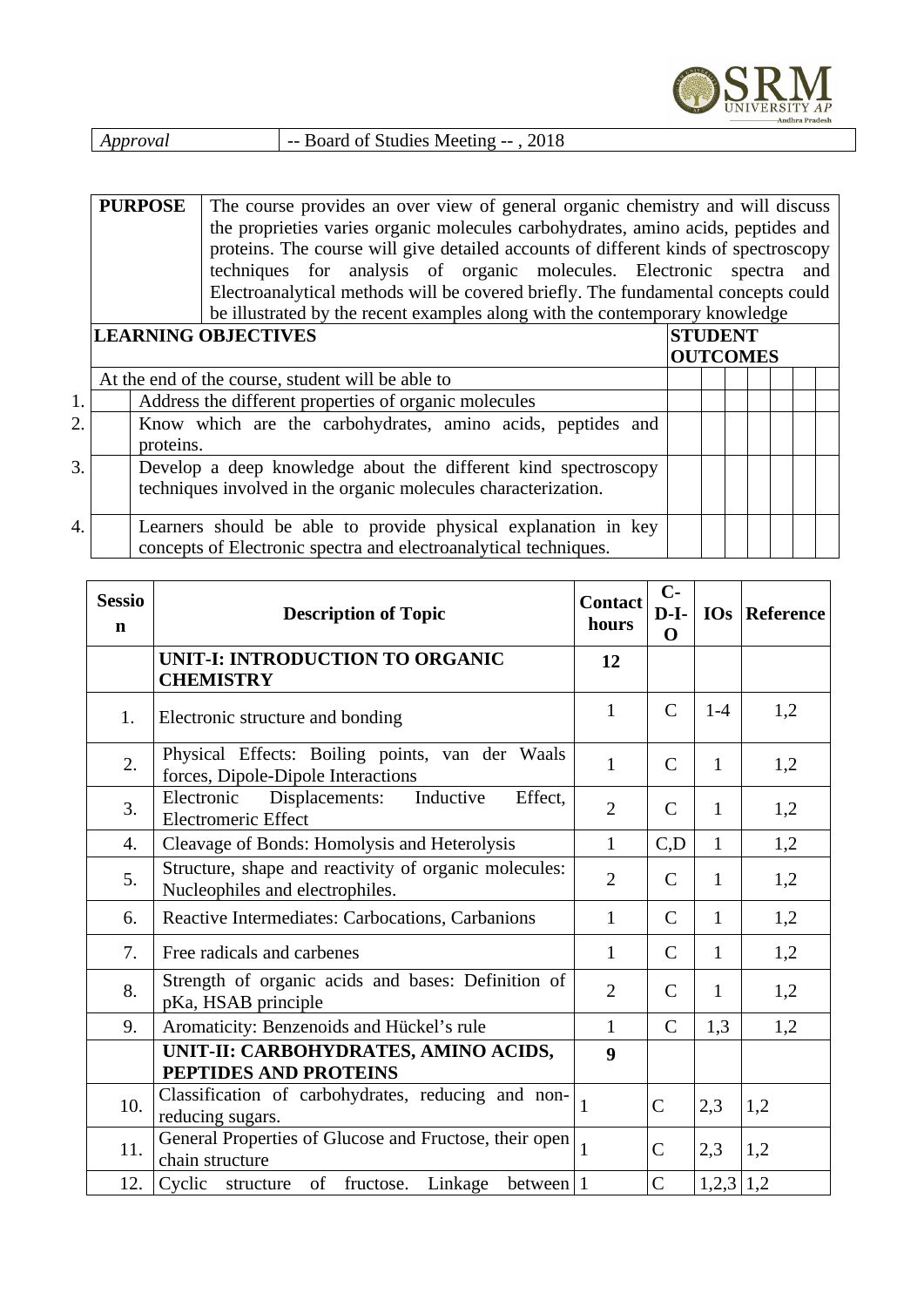

|     | monosachharides, structure of disacharrides                                                                     |                |              |                |     |
|-----|-----------------------------------------------------------------------------------------------------------------|----------------|--------------|----------------|-----|
| 13. | Classification of Amino Acids, Strecker synthesis<br>using Gabriel's phthalimide synthesis.                     | $\mathbf{1}$   | C            | 2,3            | 1,2 |
| 14. | Zwitterion structure and Isoelectric point.                                                                     | $\mathbf{1}$   | C            | 1,2            | 1,2 |
| 15. | Overview of Primary, Secondary, Tertiary<br>and<br>Quaternary structure of proteins                             | $\mathbf{1}$   | C            | 2              | 1,2 |
| 16. | Determination of primary structure of peptides                                                                  | $\mathbf{1}$   | C            | 2              | 1,2 |
| 17. | Determination of N-terminal amino acid (by DNFB<br>and Edman method)                                            | $\mathbf{1}$   | $\mathsf C$  | $\overline{2}$ | 1,2 |
| 18. | C-terminal amino acid (by thiohydantoin and with<br>carboxypeptidase enzyme).                                   | $\mathbf{1}$   | $\mathsf C$  | 2,3            | 1,2 |
|     | UNIT-III: INFRARED<br><b>AND</b><br><b>VIBRATIONAL</b><br><b>SPECTROSCOPIES</b>                                 | 9              |              |                |     |
| 19. | Vibrational spectra, selection rules                                                                            | $\mathbf{1}$   | $\mathsf C$  | 3              | 1,2 |
| 20. | vibrational spectra of polyatomic molecules                                                                     | $\mathbf{1}$   | $\mathsf C$  | 3              | 1,2 |
| 21. | Normal modes and anharmonicity                                                                                  | $\mathbf{1}$   | $\mathsf C$  | 3              | 1,2 |
| 22. | Interpretation of hydroxyl, carbonyl functional group                                                           | $\overline{2}$ | $\mathsf C$  | 3              | 1,2 |
| 23. | Amino, and aromatic functional group                                                                            | $\mathbf{1}$   | $\mathsf C$  | 3              | 1,2 |
| 24. | Qualitative prediction of IR spectra                                                                            | $\mathbf{1}$   | $\mathsf C$  | 3              | 1,2 |
| 25. | Introduction to Raman spectroscopy                                                                              | $\mathbf{1}$   | $\mathsf C$  | 3              | 1,2 |
| 26. | Interpretation of infrared spectra of some organic and<br>inorganic compounds.                                  | $\mathbf{1}$   | $\mathsf{C}$ | 3              | 1,2 |
|     | UNIT-IV: ELECTRONIC SPECTROSCOPY                                                                                | 9              |              |                | 3,4 |
| 27. | electronic<br>Transition<br>assignment<br><sub>of</sub><br>moments,<br>transitions in organic molecular systems | $\mathbf{1}$   | C            | $\overline{2}$ | 3,4 |
| 28. | Fluorescence and phosphorescence                                                                                | $\mathbf{1}$   | C            | $\overline{2}$ | 3,4 |
| 29. | Interpretation of absorption and emission spectra of<br>small organic molecules and inorganic complexes.        | $\overline{2}$ | C            | 3              | 3,4 |
| 30. | X-ray photoelectron spectroscopy                                                                                | $\mathbf{1}$   | $\mathsf C$  | 3              | 3,4 |
| 31. | Photoelectron spectroscopy                                                                                      | $\mathbf{1}$   | $\mathsf C$  | 3              | 3,4 |
| 32. | Usefulness XPES and PES spectra                                                                                 | $\mathbf{1}$   | C            | 3              | 3,4 |
| 33. | Interpretation of spectra using organic and inorganic                                                           | $\overline{2}$ | C            | 3              | 3,4 |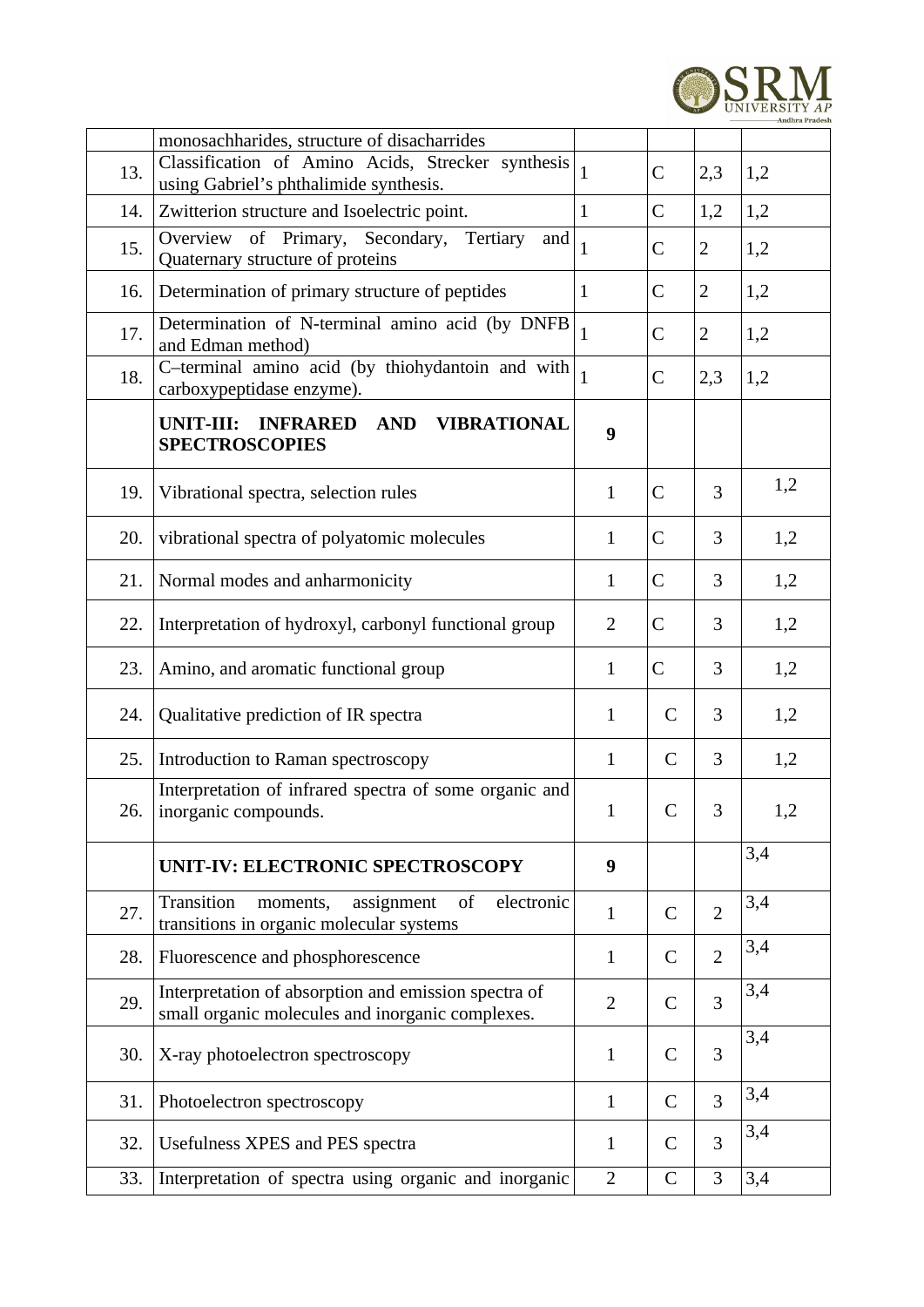

|     | compounds                                                      |              |   |                       |     |
|-----|----------------------------------------------------------------|--------------|---|-----------------------|-----|
|     | UNIT-V: ELECTROANALYTICAL METHODS                              | 6            |   |                       | 3,4 |
| 34. | Classification of electroanalytical methods                    | 1            | C | $\boldsymbol{\Delta}$ | 3,4 |
| 35. | Basic principle of pH metric                                   | 1            |   | $\overline{4}$        | 3,4 |
| 36. | Potentiometric and conductometric titrations                   | 2            |   |                       | 3,4 |
| 37. | Techniques used for the determination of equivalence<br>points | $\mathbf{1}$ | C | $\overline{4}$        | 3,4 |
| 38. | Techniques used for the determination of pKa values.           | 1            |   | $\overline{4}$        | 3,4 |
|     | <b>Total contact hours</b>                                     | 45           |   |                       |     |

|   | <b>LEARNING RESOURCES</b>                                                         |  |  |  |  |  |
|---|-----------------------------------------------------------------------------------|--|--|--|--|--|
|   | <b>TEXT BOOKS/REFERENCE BOOKS/OTHER READING MATERIAL</b>                          |  |  |  |  |  |
|   | Clayden, J.; Greeves, N.; Warren, S.; Wothers, P.; Organic Chemistry, Oxford      |  |  |  |  |  |
|   | <b>University Press.</b>                                                          |  |  |  |  |  |
|   | • Finar, I. L. Organic Chemistry (Volume 1), Dorling Kindersley (India) Pvt. Ltd. |  |  |  |  |  |
|   | (Pearson Education).                                                              |  |  |  |  |  |
| З | William Kemp, Organic Spectroscopy, MacMillon.                                    |  |  |  |  |  |
|   | Banwell, C. N. & McCash, E. M. Fundamentals of Molecular Spectroscopy 4 th        |  |  |  |  |  |
|   | Ed. Tata McGraw-Hill: New Delhi (2006).                                           |  |  |  |  |  |

| <b>Theory</b><br>Course nature |                                                   |        |         |                   |             |      |       |
|--------------------------------|---------------------------------------------------|--------|---------|-------------------|-------------|------|-------|
|                                | <b>Assessment Method (Weightage 100%)</b>         |        |         |                   |             |      |       |
| In-                            | <b>Assessment</b>                                 | Cycle  | Cycle   | <b>Cycle Test</b> | Surprise    | Ouiz | Total |
|                                | tool                                              | test I | test II | Ш                 | <b>Test</b> |      |       |
| semester                       | Weightage                                         | 10%    | 15%     | 15%               | 5%          | 5%   | 50%   |
|                                | <b>End semester examination Weightage:</b><br>50% |        |         |                   |             |      |       |

## **Allied Subjects: Computer-II**

| <b>Subject Code</b> | <b>Subject Name</b>                     | Core/ Elective L-T-P Credits |    |  |
|---------------------|-----------------------------------------|------------------------------|----|--|
| <b>CSEC</b>         | <b>Object Oriented Programming with</b> | $3-0-2$                      | 04 |  |
|                     | Java                                    |                              |    |  |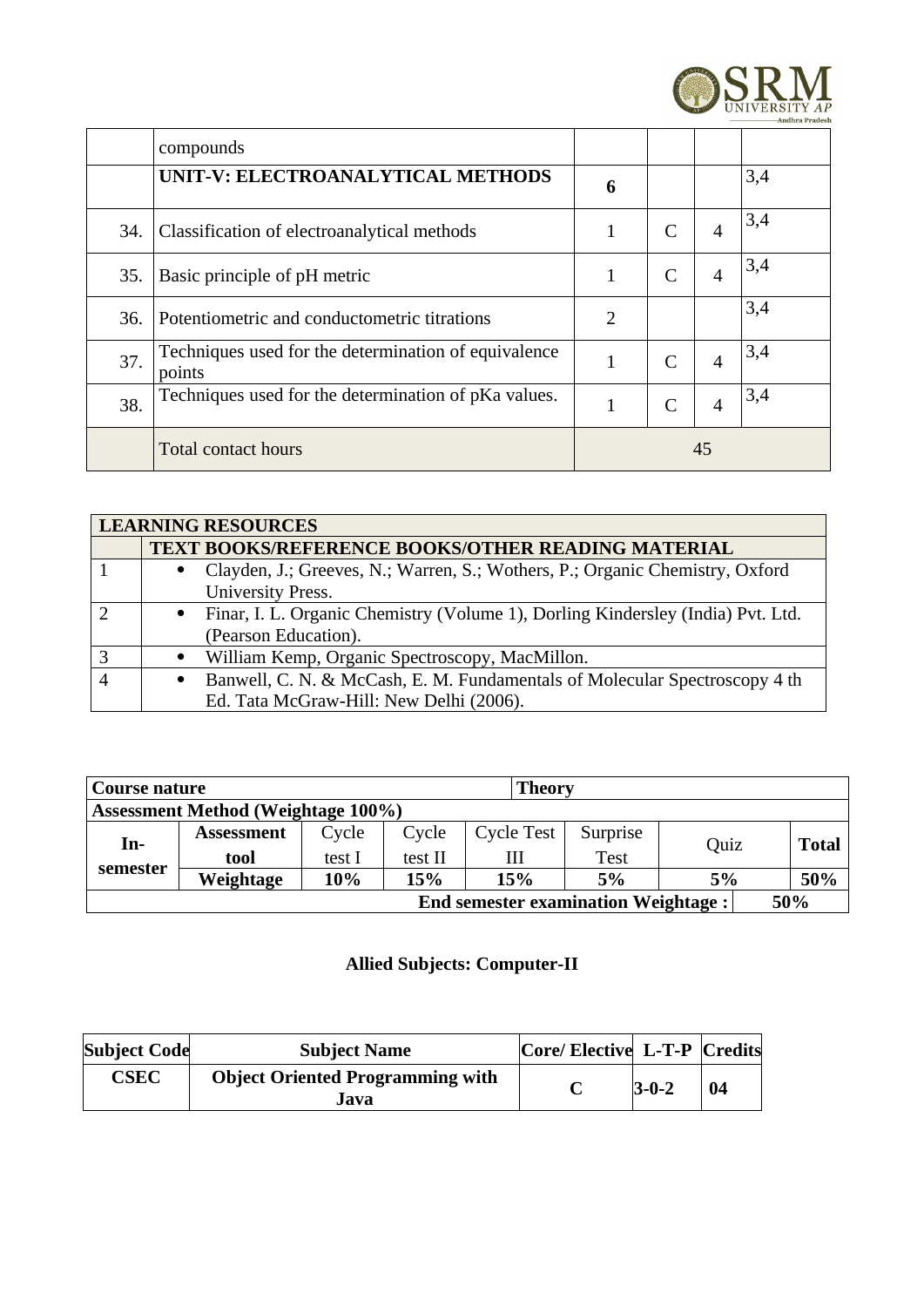

# **SEMESTER-V**

| <b>PHY 300R</b>    |                       | <b>Research Project 1</b>            |                     |  |  | $\overline{2}$ |
|--------------------|-----------------------|--------------------------------------|---------------------|--|--|----------------|
| Co-requisite:      | <b>NIL</b>            |                                      |                     |  |  |                |
| Prerequisite:      |                       | ALL PHYSICS CORE COURSES             |                     |  |  |                |
| Data Book /        |                       | <b>NIL</b>                           |                     |  |  |                |
| Codes/Standards    |                       |                                      |                     |  |  |                |
| Course Category    |                       | <b>CORE</b>                          | <b>Dissertation</b> |  |  |                |
| Course designed by | Department of Physics |                                      |                     |  |  |                |
| Approval           |                       | -- Academic Council Meeting --, 2018 |                     |  |  |                |

| <b>PURPOSE</b> | The project provides students with the opportunity to explore a particular          |
|----------------|-------------------------------------------------------------------------------------|
|                | problem of interest and address it through focused study and applied research       |
|                | under the direction of a faculty member. The Dissertation demonstrates the          |
|                | student's ability to synthesize and apply the knowledge and skills acquired in his/ |
|                | her academic program to real problems. This Dissertation affirms students'          |
|                | ability to think critically and creatively, to solve practical problems, to make    |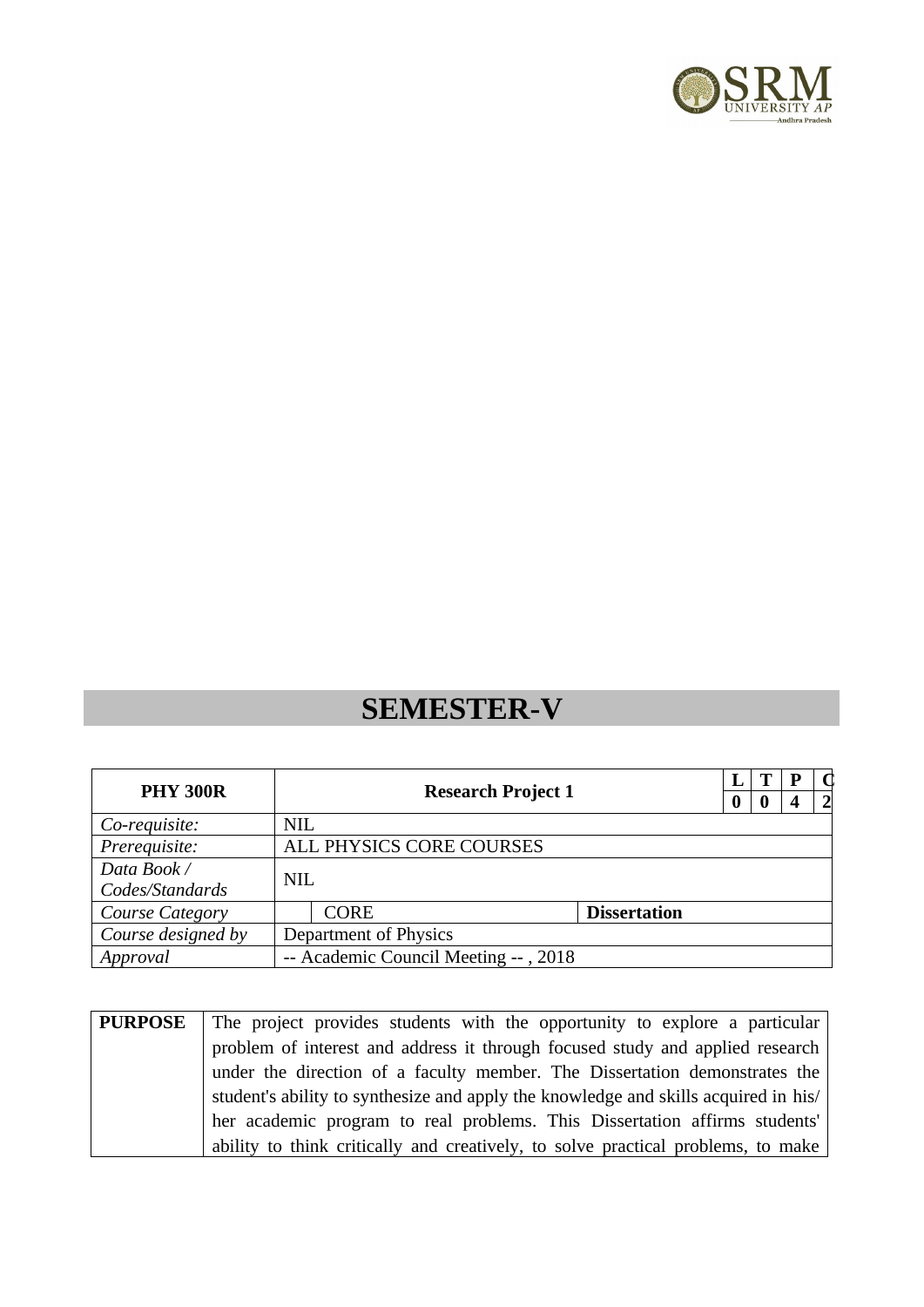

|    | ethical and wise decisions, and to communicate effectively            |                 |  |  |  |  |  |
|----|-----------------------------------------------------------------------|-----------------|--|--|--|--|--|
|    | <b>LEARNING OBJECTIVES</b>                                            | <b>STUDENT</b>  |  |  |  |  |  |
|    |                                                                       | <b>OUTCOMES</b> |  |  |  |  |  |
|    |                                                                       |                 |  |  |  |  |  |
|    | At the end of the course, student will be able to                     |                 |  |  |  |  |  |
| 1. | To provide students with the opportunity to apply the knowledge       |                 |  |  |  |  |  |
|    | and skills acquired in their courses to a specific problem or issue.  |                 |  |  |  |  |  |
| 2. | To allow students to extend their academic experience into areas of   |                 |  |  |  |  |  |
|    | personal interest, working with new ideas, issues, organizations,     |                 |  |  |  |  |  |
|    | and individuals.                                                      |                 |  |  |  |  |  |
| 3. | To encourage students to think critically and creatively about        |                 |  |  |  |  |  |
|    | academic, professional, or social issues and to further develop their |                 |  |  |  |  |  |
|    | analytical and ethical leadership skills necessary to address and     |                 |  |  |  |  |  |
|    | help solve these issues.                                              |                 |  |  |  |  |  |
| 4. | To provide students with the opportunity to refine research skills    |                 |  |  |  |  |  |
|    | and demonstrate their proficiency in written and/or oral              |                 |  |  |  |  |  |
|    | communication skills.                                                 |                 |  |  |  |  |  |

| <b>Session</b> | <b>Description of Topic</b>                                                                                                                                                                                                          | <b>Contact</b><br>hours | $C-$<br>$D-I-$<br>$\mathbf 0$ | <b>IOs</b> | <b>Referenc</b><br>e |
|----------------|--------------------------------------------------------------------------------------------------------------------------------------------------------------------------------------------------------------------------------------|-------------------------|-------------------------------|------------|----------------------|
| 1.             | The project is a major component of our Physics<br>curriculum: it is the culmination of the program of<br>study enabling the students to showcase the<br>knowledge and the skills they have acquired during<br>the last three years  |                         |                               |            |                      |
| 2.             | Each student must register to the Dissertation<br>course                                                                                                                                                                             |                         |                               |            |                      |
| 3.             | Dissertation course consists of one semester and<br>allow to be registered only during the final year of<br>study.                                                                                                                   |                         |                               |            |                      |
| 4.             | Students enrolled in Dissertation course<br>are<br>grouped with a maximum of 3 students in one<br>group.                                                                                                                             |                         |                               |            |                      |
| 5.             | Each Dissertation topic is assigned a faculty, who<br>will act as the supervisor.                                                                                                                                                    |                         |                               |            |                      |
| 6.             | Each group must document and implement a<br>management structure.                                                                                                                                                                    |                         |                               |            |                      |
| 7.             | Each group is expected to maintain a log book that<br>would normally be used to serve as a record of the<br>way in which the project progressed during the<br>course of the session.                                                 |                         |                               |            |                      |
| 8.             | Salient points discussed at meetings with the<br>supervisor (i.e., suggestions for further meetings,<br>changes to experimental procedures) should be<br>recorded by the student in order to provide a basis<br>for subsequent work. |                         |                               |            |                      |
| 9.             | The contribution of each individual student in a                                                                                                                                                                                     |                         |                               |            |                      |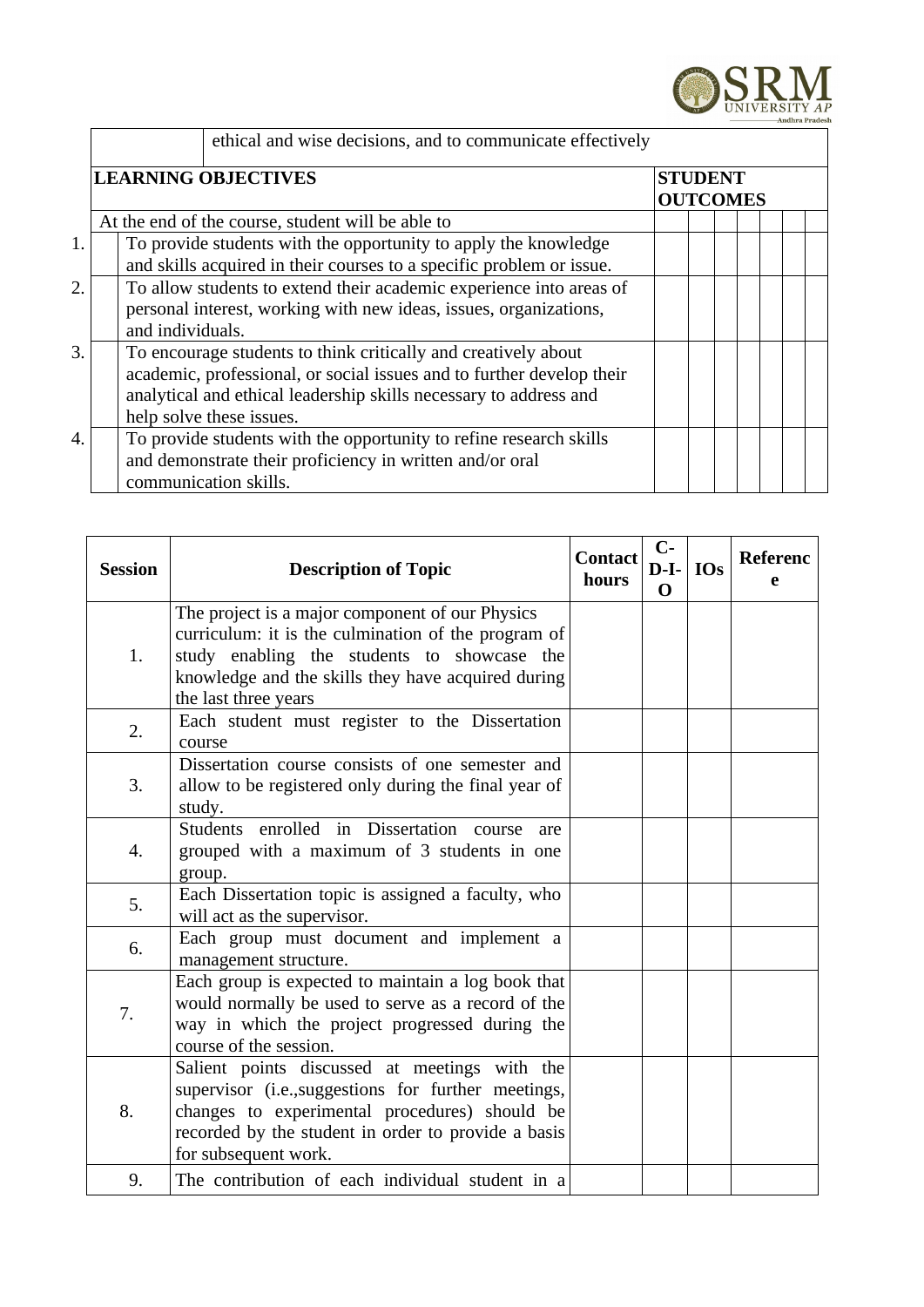

|     | group will be clearly identified and the weightage<br>of this component will be explicitly considered |  |  |
|-----|-------------------------------------------------------------------------------------------------------|--|--|
|     | while assessing the work done.                                                                        |  |  |
| 10. | A project report is to be submitted on the topic                                                      |  |  |
|     | which will be evaluated during the final review.                                                      |  |  |
| 11. | Assessment components will be as spelt out in the                                                     |  |  |
|     | regulations.                                                                                          |  |  |
|     | The Dissertation report must possess substantial                                                      |  |  |
| 12. | technical depth and require the students to exercise                                                  |  |  |
|     | analytical, evaluation and design skills at the                                                       |  |  |
|     | appropriate level,                                                                                    |  |  |

| <b>PHY 301</b>     |                                                    |                                      |  |  |  | р | $\Omega$        |  |  |
|--------------------|----------------------------------------------------|--------------------------------------|--|--|--|---|-----------------|--|--|
|                    |                                                    | <b>Atomic and Molecular Physics</b>  |  |  |  |   | $\vert 3 \vert$ |  |  |
| Co-requisite:      | PHY 303, PHY 301L                                  |                                      |  |  |  |   |                 |  |  |
| Prerequisite:      |                                                    | <b>PHY 213</b>                       |  |  |  |   |                 |  |  |
| Data Book /        |                                                    |                                      |  |  |  |   |                 |  |  |
| Codes/Standards    | <b>NIL</b>                                         |                                      |  |  |  |   |                 |  |  |
| Course Category    | <b>Atomic and Molecular Physics</b><br><b>CORE</b> |                                      |  |  |  |   |                 |  |  |
| Course designed by |                                                    | Department of Physics                |  |  |  |   |                 |  |  |
| Approval           |                                                    | -- Academic Council Meeting --, 2018 |  |  |  |   |                 |  |  |

| <b>PURPOSE</b> | The purpose of this course is to introduce students about the atomic structure,  |
|----------------|----------------------------------------------------------------------------------|
|                | Vector atom model, valence electron systems, different spectroscopy and laser to |
|                | understand about atomic and molecular physics and its application.               |

|  | <b>LEARNING OBJECTIVES</b>                                           | <b>STUDENT</b>  |  |  |  |  |  |  |
|--|----------------------------------------------------------------------|-----------------|--|--|--|--|--|--|
|  |                                                                      | <b>OUTCOMES</b> |  |  |  |  |  |  |
|  | At the end of the course, student will be able to                    |                 |  |  |  |  |  |  |
|  | Understand about the atomic structure, Rutherford model, Bohr atom,  |                 |  |  |  |  |  |  |
|  | Energy levels and spectra, and magnetic moments of atoms,            |                 |  |  |  |  |  |  |
|  | Learn the electron configuration, quantum states, spectral notations |                 |  |  |  |  |  |  |
|  | of quantum, States, spin orbit interaction, and Zeeman effect        |                 |  |  |  |  |  |  |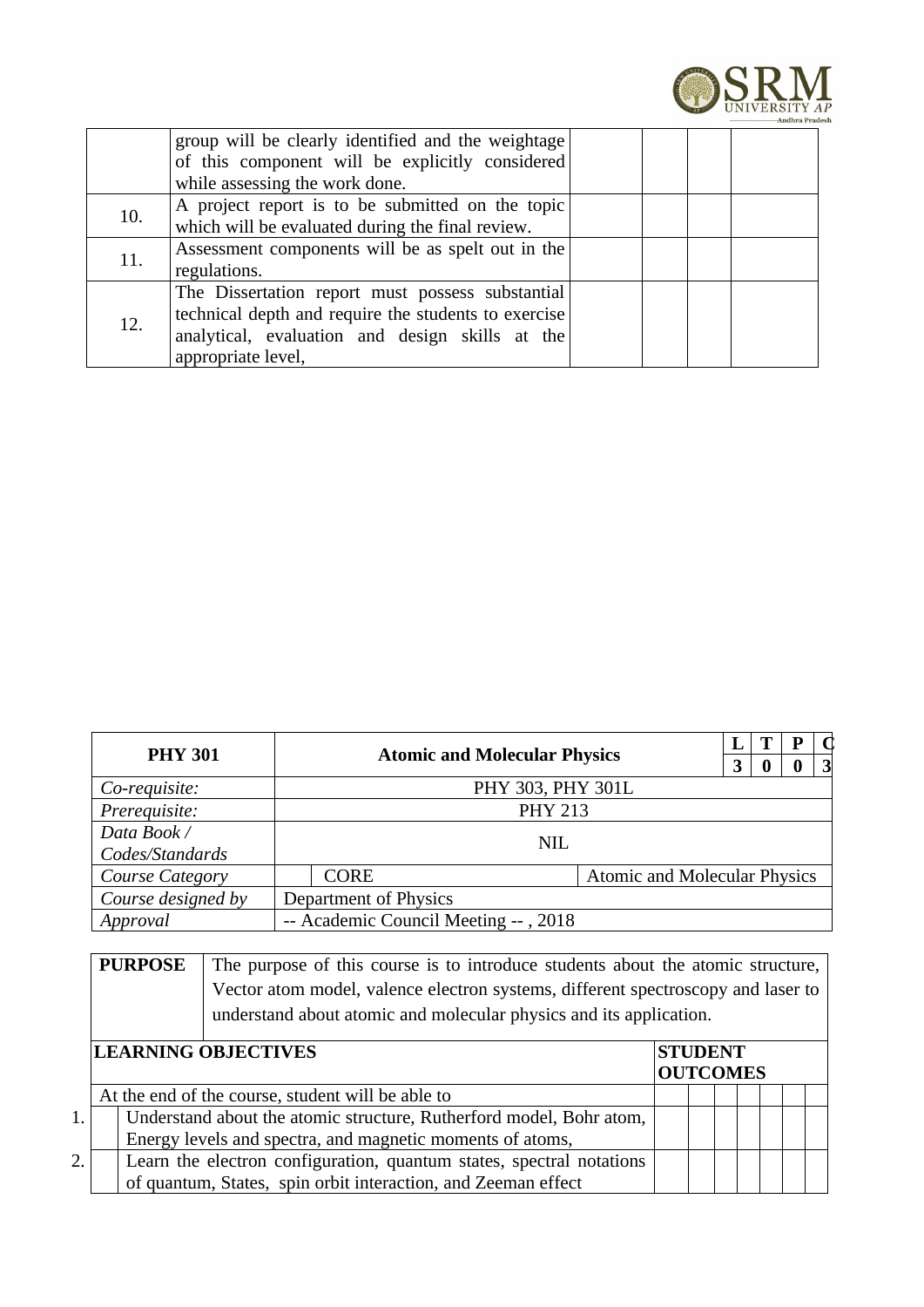

| 3.               | Familiarize with various atomic models and atomic spectra      |  |  |  |  |
|------------------|----------------------------------------------------------------|--|--|--|--|
| $\overline{4}$ . | To prepare students with knowledge in LASER and its techniques |  |  |  |  |

| <b>Session</b> | <b>Description of Topic</b>                                          | <b>Contact</b><br>hours | $C-D-$<br>$I-O$ | <b>IOs</b> | Referenc<br>e |
|----------------|----------------------------------------------------------------------|-------------------------|-----------------|------------|---------------|
|                | <b>UNIT I - Atomic structure</b>                                     | 9                       |                 |            |               |
| 1.             | Rutherford model of atom                                             | $\mathbf{1}$            | $\mathsf{C}$    |            | 1,2           |
| 2.             | Rutherford Model numerical                                           | $\mathbf{1}$            | $\mathsf C$     |            | 1,2           |
| 3.             | Electron orbits                                                      | $\mathbf{1}$            | $\mathsf{C}$    |            | 1,2           |
| 4.             | Bohr atom                                                            | $\mathbf{1}$            | $C-D$           |            | 1,2           |
| 5.             | Energy levels and spectra                                            | $\mathbf{1}$            | $\mathsf{C}$    |            | 1,2           |
| 6.             | Numerical on energy level and spectra                                | $\mathbf{1}$            | $\mathbf I$     |            | 1,2           |
| 7.             | Sommerfield's elliptic orbits                                        | $\mathbf{1}$            | $C-D$           |            | 1,2           |
| 8.             | Numerical on Somerfield's theory                                     | $\mathbf{1}$            | $\mathbf I$     |            | 1,2           |
| 9.             | Relativistic Corrections of Sommerfield's Theory                     | $\mathbf{1}$            | $\mathsf{C}$    |            | 1,2           |
|                | <b>UNIT II - Vector atom model</b>                                   | 9                       |                 |            |               |
| 10.            | Vector atom model                                                    | $\mathbf{1}$            | $\mathsf C$     |            | 1,2           |
| 11.            | Concept of space                                                     | $\mathbf 1$             | $\overline{C}$  |            | 1,2           |
| 12.            | Concept of quantization                                              | $\mathbf{1}$            | $\mathsf C$     |            | 1,2           |
| 13.            | Electron spin                                                        | $\mathbf{1}$            | $\overline{C}$  |            | 1,2           |
| 14.            | Magnetic moments of atoms                                            | $\mathbf{1}$            | $C-D$           |            | 1,2           |
| 15.            | Numerical on quantization                                            | $\mathbf{1}$            | $\mathbf I$     |            | 1,2           |
| 16.            | Stern-Gerlach experiment                                             | $\mathbf{1}$            | $\overline{O}$  |            | 1,2           |
| 17.            | Atomic excitation and atomic spectra                                 | $\mathbf{1}$            | $\overline{C}$  |            | 1,2           |
| 18.            | Numericals on atomic excitation and atomic spectra                   | $\mathbf{1}$            | I               |            | 1,2           |
|                | <b>UNIT III - One and two valence electron systems</b>               | $\boldsymbol{9}$        |                 |            |               |
| 19.            | Pauli Exclusion Principle                                            | $\mathbf{1}$            | $\mathsf{C}$    |            | 2,3           |
| 20.            | Electron configuration                                               | $\mathbf{1}$            | $\mathsf C$     |            | 2,3           |
| 21.            | Quantum states, Electron spin                                        | $\mathbf{1}$            | $\mathsf C$     |            | 2,3           |
| 22.            | Spin-Orbit Interaction, Energy levels of Na atom                     | $\mathbf{1}$            | C               |            | 2,3           |
| 23.            | Sodium Doublet, Spectral terms of two electron<br>atoms              | $\mathbf{1}$            | C               |            | 2,3           |
| 24.            | Terms for equivalent electrons, L-S and J-J<br>coupling schemes      | $\mathbf{1}$            | $\mathsf{C}$    |            | 2,3           |
| 25.            | Singlet-Triplet separation for interaction energy of<br>L-S coupling | $\mathbf{1}$            | C               |            | 2,3           |
| 26.            | Landé g-factor Landé Interval rule                                   | $\mathbf{1}$            | $\mathsf{C}$    |            | 2,3           |
| 27.            | Spectra of Helium atom, Zeeman Effect                                | $\mathbf{1}$            | $\mathsf{C}$    |            | 2,3           |
|                | <b>UNIT IV: Atomic and Molecular spectroscopy</b>                    | $\boldsymbol{9}$        |                 |            |               |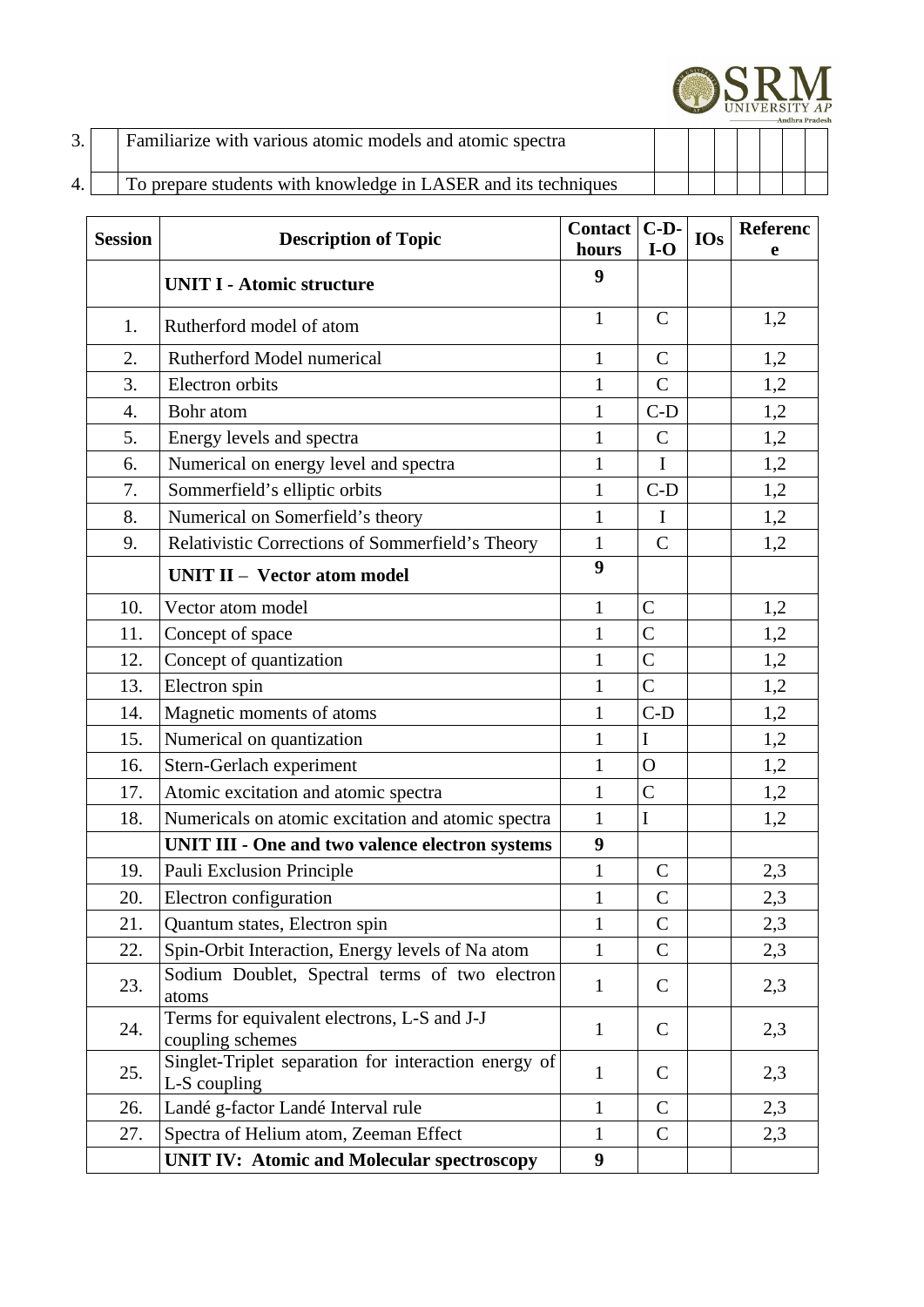

| 28. | EM spectrum, X-ray                            | $\mathbf 1$  | $\mathsf{C}$ | 3,4,5 |
|-----|-----------------------------------------------|--------------|--------------|-------|
| 29. | Daune and Hunt's Rule                         | $\mathbf 1$  | C            | 3,4,5 |
| 30. | X-ray emission spectra                        | $\mathbf 1$  | $\mathsf{C}$ | 3,4,5 |
| 31. | Bremsstrahlung effect                         | $\mathbf 1$  | $\mathsf{C}$ | 3,4,5 |
| 32. | Mosley's law and its applications             | $\mathbf 1$  | $C-I$        | 3,4,5 |
| 33. | Auger effect, Electronic spectra of molecules | $\mathbf{1}$ | $\mathsf{C}$ | 3,4,5 |
| 34. | Rotational spectra of diatomic molecules      | $\mathbf 1$  | $\mathsf{C}$ | 3,4,5 |
| 35. | Raman Effect                                  | $\mathbf 1$  | C            | 3,4,5 |
| 36. | <b>Molecular Polarizability</b>               | $\mathbf{1}$ | $\mathsf{C}$ | 3,4,5 |
|     | <b>UNIT V: Lasers</b>                         | 9            |              |       |
| 37. | Optical absorption and emission               | $\mathbf{1}$ | $\mathsf{C}$ | 3,4,5 |
| 38. | Einstein coefficients                         | $\mathbf{1}$ | $\mathsf{C}$ | 3,4,5 |
| 39. | Optical pumping                               | $\mathbf{1}$ | $C-D$        | 3,4,5 |
| 40. | Masers principles                             | $\mathbf{1}$ | $C-D$        | 3,4,5 |
| 41. | Lasers principles                             | $\mathbf{1}$ | $C-D$        | 3,4,5 |
| 42. | <b>Numerical of Lasers</b>                    | $\mathbf{1}$ | $\mathbf I$  | 3,4,5 |
| 43. | <b>Ruby Laser principles</b>                  | $\mathbf{1}$ | $\mathsf{C}$ | 3,4,5 |
| 44. | He-Ne Laser Principles                        | 1            | $\mathsf{C}$ | 3,4,5 |
| 45. | Solid state and semiconductor lasers          | $\mathbf{1}$ | $C-D$        | 3,4,5 |
|     | <b>Total contact hours</b>                    |              | 45           |       |

|                | <b>LEARNING RESOURCES</b>                                                                                              |
|----------------|------------------------------------------------------------------------------------------------------------------------|
|                | <b>TEXT BOOKS</b>                                                                                                      |
| 1              | Quantum Physics of Atoms, Molecules, Solids, Nuclei and Particles, R. Eisberg and R.<br>Resnik 2nd Edison, 2006, Wiley |
| $\mathcal{L}$  | Concepts of Modern physics, Arthur Besier, S. Rai Choudhury, Shobhit Mahajan, 7th<br>Edition, 2015, Mcgraw Higher Ed   |
| 3              | Atomic Physics, J. M. Rajam, Revised Edition, 2010, S Chand Publication                                                |
|                | <b>REFERENCE BOOKS/OTHER READING MATERIAL</b>                                                                          |
| $\overline{4}$ | The Fundamentals of Atomic and Molecular Physics, Brooks, Robert L. 1 Edition, 2013,<br>Springer-Verlag New York       |
| .5             | Physics of Atoms and Molecules, B. H. Bransden, C. J. Joachain, 2 Edition, Pearson<br><b>Education India</b>           |

| <b>Theory</b><br>  Course nature   |                   |                       |  |            |                   |              |
|------------------------------------|-------------------|-----------------------|--|------------|-------------------|--------------|
| Assessment Method (Weightage 100%) |                   |                       |  |            |                   |              |
| In-                                | <b>Assessment</b> | Mid Term I   Mid Term |  | Assignment | <b>Class Test</b> | <b>Total</b> |
| semester                           | tool              |                       |  |            | and Quiz          |              |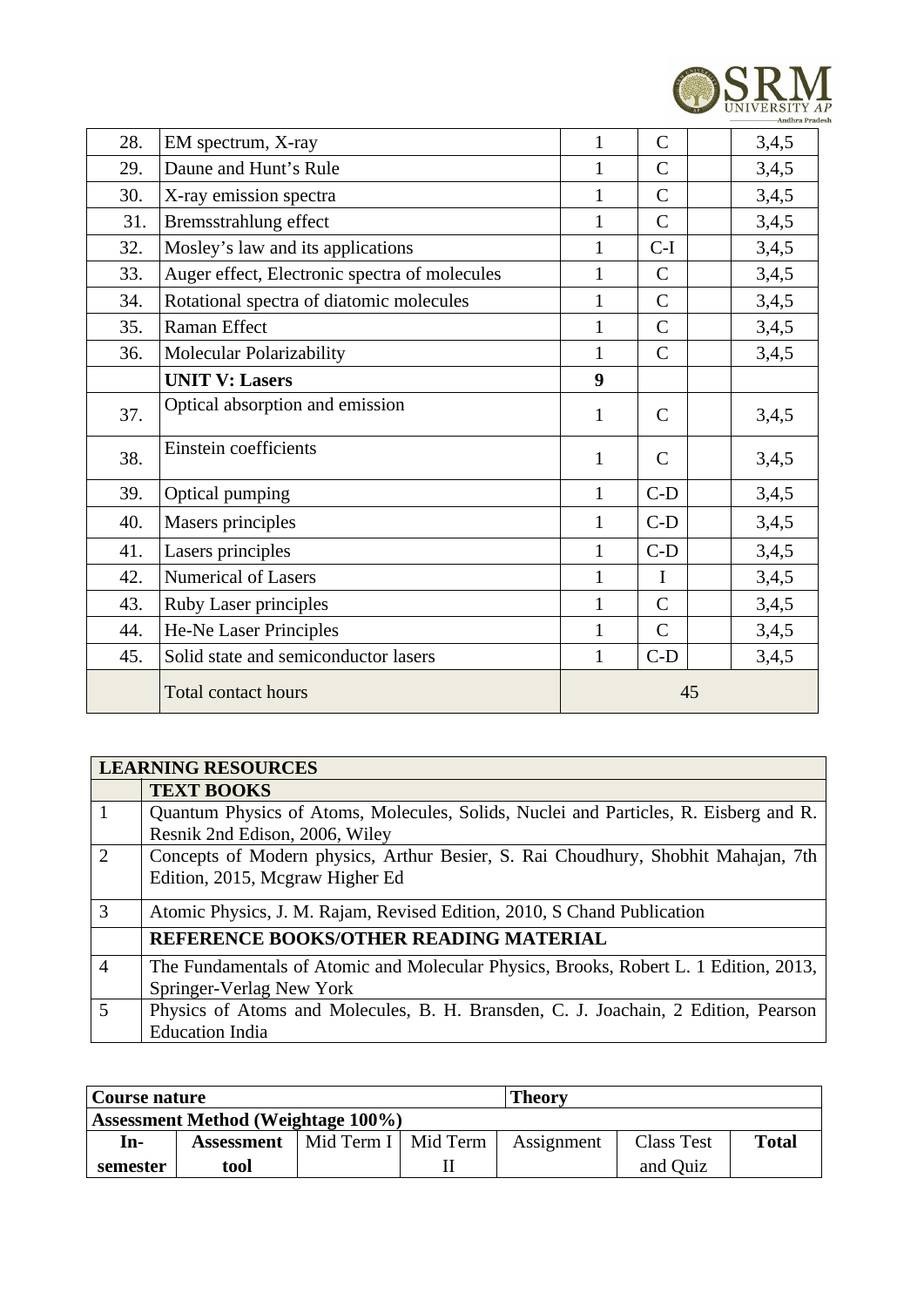

| Weightage | 15% | 5% | 10%                                 | 10% | 50% |
|-----------|-----|----|-------------------------------------|-----|-----|
|           |     |    | End semester examination Weightage: |     | 50% |

| <b>PHY 302</b>         |  |                                      | <b>Electrodynamics</b> |                        |  | T | P | $\bigcap$       |
|------------------------|--|--------------------------------------|------------------------|------------------------|--|---|---|-----------------|
|                        |  |                                      |                        |                        |  |   |   | $\vert 3 \vert$ |
| Co-requisite:          |  |                                      | PHY 303, PHY 302L      |                        |  |   |   |                 |
| Prerequisite:          |  | <b>PHY 115</b>                       |                        |                        |  |   |   |                 |
| Data Book /            |  |                                      |                        |                        |  |   |   |                 |
| Codes/Standards        |  | <b>NIL</b>                           |                        |                        |  |   |   |                 |
| <b>Course Category</b> |  | <b>CORE</b>                          |                        | <b>Electrodynamics</b> |  |   |   |                 |
| Course designed by     |  | <b>Department of Physics</b>         |                        |                        |  |   |   |                 |
| Approval               |  | -- Academic Council Meeting --, 2018 |                        |                        |  |   |   |                 |

|    | <b>PURPOSE</b> | The purpose of this course is to introduce students about the electromagnetic<br>wave, magnetic properties and electrodynamics. |                                   |  |  |
|----|----------------|---------------------------------------------------------------------------------------------------------------------------------|-----------------------------------|--|--|
|    |                | <b>LEARNING OBJECTIVES</b>                                                                                                      | <b>STUDENT</b><br><b>OUTCOMES</b> |  |  |
|    |                | At the end of the course, student will be able to                                                                               |                                   |  |  |
| 1. |                | To understand the general concepts in Magnetostatics                                                                            |                                   |  |  |
| 2. |                | To learn the fundamentals of electromagnetic wave theory                                                                        |                                   |  |  |
| 3. |                | To develop problem solving skills in Electromagnetism                                                                           |                                   |  |  |
| 4. |                | To explore the field of electricity and magnetism                                                                               |                                   |  |  |

|--|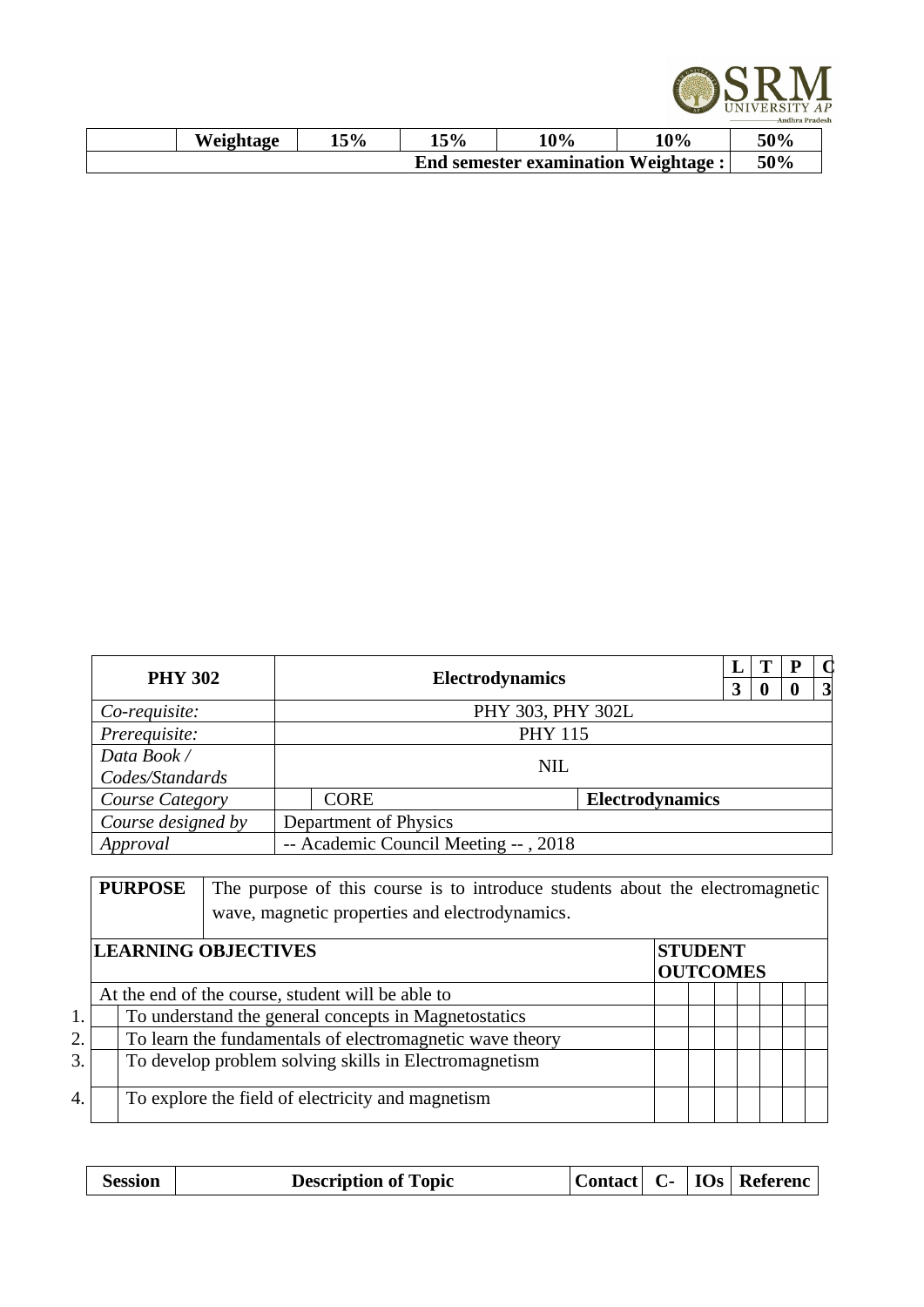

|     |                                                                                                                                            | hours        | $D-I-$<br>$\mathbf 0$ | e   |
|-----|--------------------------------------------------------------------------------------------------------------------------------------------|--------------|-----------------------|-----|
|     | <b>UNIT I - Magnetostatics</b>                                                                                                             | 9            |                       |     |
| 1.  | Concept of magnetic field intensity (B) and flux,<br>Definition and properties of magnetic field                                           | $\mathbf{1}$ | $\mathsf{C}$          | 1,2 |
| 2.  | Definition of B and H, Calculation of divergence<br>and curl of B with boundary conditions                                                 | $\mathbf{1}$ | $\mathsf{C}$          | 1,2 |
| 3.  | Lorentz Force law, motion of charged particles in<br>electric and magnetic field, Cyclotron frequency                                      | $\mathbf{1}$ | $\mathsf{C}$          | 1,2 |
| 4.  | Biot - Savart's law, Illustration with long straight<br>conductor, current carrying circular loop on the<br>axis                           | $\mathbf{1}$ | $C -$<br>D            | 1,2 |
| 5.  | Calculation of field on the Axis and in plane of a<br>circular current-carrying Coil, Helmholtz Coils                                      | $\mathbf{1}$ | $C-$<br>D             | 1,2 |
| 6.  | Magnetic moment of a current carrying loop                                                                                                 | $\mathbf{1}$ | D                     | 1,2 |
| 7.  | The Permeability of Free Space, Ampère's Law -<br>worked examples                                                                          | $\mathbf{1}$ | $D-I$                 | 1,2 |
| 8.  | Force Between Two Current-carrying Wires                                                                                                   | $\mathbf{1}$ | $\mathsf{C}$          | 1,2 |
| 9.  | Problems<br>based<br>magnetic<br>field<br>on<br>and<br>Magnetostatics                                                                      | $\mathbf{1}$ | $\mathbf I$           | 1,2 |
|     | <b>UNIT II - Magnetism and Magnetic</b>                                                                                                    | 9            |                       |     |
| 10. | properties                                                                                                                                 | $\mathbf{1}$ | $\mathsf{C}$          |     |
|     | Magnetic Materials - An Overview                                                                                                           |              |                       | 1,2 |
| 11. | Magnetic moment, Bohr magneton                                                                                                             | $\mathbf{1}$ | $\mathsf C$           | 1,2 |
| 12. | Magnetisation (M), Magnetic Intensity (H) and<br>magnetic induction $(B)$ – their mathematical<br>relations                                | $\mathbf{1}$ | $\mathsf C$           | 1,2 |
| 13. | Magnetisation and Susceptibility and magnetic<br>permeability of magnetic materials                                                        | $\mathbf{1}$ | C                     | 1,2 |
| 14. | Magnetic field of magnetized objects and bound<br>currents                                                                                 | $\mathbf{1}$ | $\mathsf C$           | 1,2 |
| 15. | Magnetic field due to a uniformly magnetized<br>sphere                                                                                     | $\mathbf{1}$ | $\mathsf C$           | 1,2 |
| 16. | Diamagnetic, paramagnetic and ferromagnetic                                                                                                | $\mathbf{1}$ | $\mathsf C$           | 1,2 |
| 17. | Explanation of Diamagnetic, paramagnetic and<br>ferromagnetic with the help of susceptibility and<br>permeability Hysteresis and B-H Loops | $\mathbf{1}$ | C                     | 1,2 |
| 18. | Problems on magnetism and its properties                                                                                                   | $\mathbf{1}$ | $\mathbf I$           | 1,2 |
|     | <b>UNIT III - Electromagnetic Induction</b>                                                                                                | 9            |                       |     |
| 19. | Time varying fields: Faradays law of induction,<br>worked examples                                                                         | $\mathbf{1}$ | $C-I$                 | 1,2 |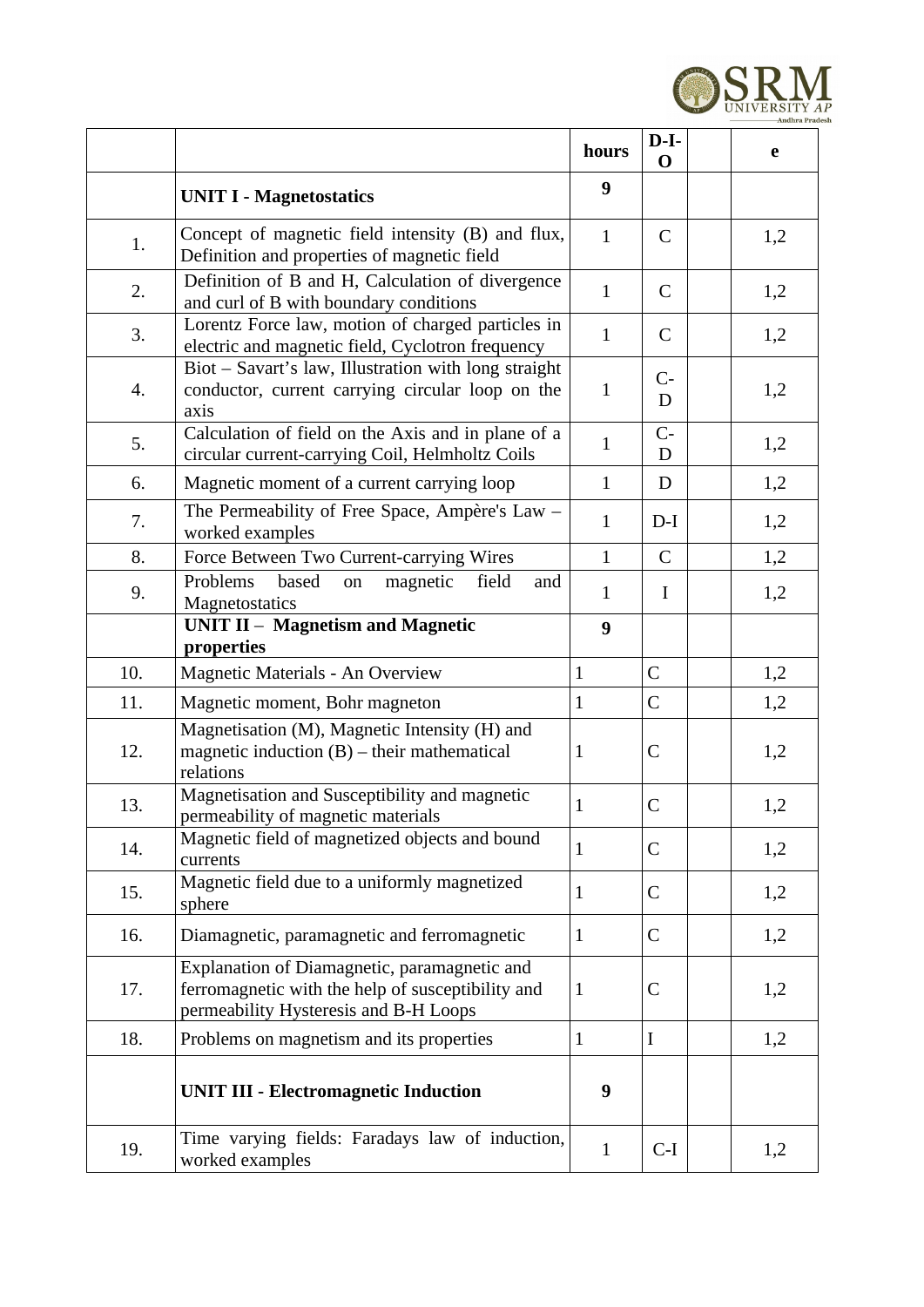

| 20. | Mutual inductance, coupled circuits and coefficient<br>of coupling                      | $\mathbf{1}$ | $C-D$        | 1,2   |
|-----|-----------------------------------------------------------------------------------------|--------------|--------------|-------|
| 21. | Leakage inductance, impedance matching                                                  | $\mathbf{1}$ | $C-D$        | 1,2   |
| 22. | Transformer circuit                                                                     | $\mathbf{1}$ | $\mathsf{C}$ | 1,2   |
| 23. | Reflected impedance transformation, equivalent<br>circuit of a transformer              | $\mathbf{1}$ | $\mathsf{C}$ | 1,2   |
| 24. | Lenz's Law, Worked examples                                                             | $\mathbf{1}$ | $C-D$        | 1,2   |
| 25. | Ballistic Galvanometer and the Measurement of<br><b>Magnetic Field</b>                  | $\mathbf{1}$ | $\mathsf{C}$ | 1,2   |
| 26. | AC<br>Generator, AC Power,0 Linear<br><b>Motors</b><br><b>Generators, Rotary Motors</b> | $\mathbf{1}$ | $C-D$        | 1,2   |
| 27. | Generators, Rotary Motors                                                               | $\mathbf{1}$ | $\mathsf{C}$ | 1,2   |
|     | <b>UNIT IV: Electrodynamics</b>                                                         | 9            |              |       |
| 28. | Generalization of Amperes' law                                                          | $\mathbf{1}$ | $\mathsf{C}$ | 3,4,5 |
| 29. | Problems on Amperes' law – worked examples                                              | $\mathbf{1}$ | $\mathbf I$  | 3,4,5 |
| 30. | Maxwell's equation                                                                      | $\mathbf{1}$ | C            | 3,4,5 |
| 31. | Maxwell's equation - Differential form                                                  | $\mathbf{1}$ | $\mathsf{C}$ | 3,4,5 |
| 32. | Maxwell's equation - Integral form                                                      | $\mathbf{1}$ | $\mathsf{C}$ | 3,4,5 |
| 33. | Problems on Maxwell's equation                                                          | $\mathbf{1}$ | Ι            | 3,4,5 |
| 34. | <b>Magnetic Vector potentials</b>                                                       | $\mathbf{1}$ | $\mathsf{C}$ | 3,4,5 |
| 35. | Retarded potential                                                                      | $\mathbf{1}$ | $\mathsf{C}$ | 3,4,5 |
| 36. | Problems on Magnetic potentials                                                         | $\mathbf{1}$ | $\bf{I}$     | 3,4,5 |
|     | <b>UNIT V: Electromagnetic waves</b>                                                    | 9            |              |       |
| 37. | Wave equation and plane waves in free space                                             | $\mathbf{1}$ | $\mathsf{C}$ | 3,4,5 |
| 38. | Poynting theorem                                                                        | $\mathbf{1}$ | $\mathsf{C}$ | 3,4,5 |
| 39. | Polarizations of plane wave                                                             | $\mathbf{1}$ | $\mathsf{C}$ | 3,4,5 |
| 40. | Plane monochromatic waves in conducting media                                           | $\mathbf{1}$ | $C-I$        | 3,4,5 |
| 41. | Reflection from a conducting plane                                                      | $\mathbf{1}$ | $C-I$        | 3,4,5 |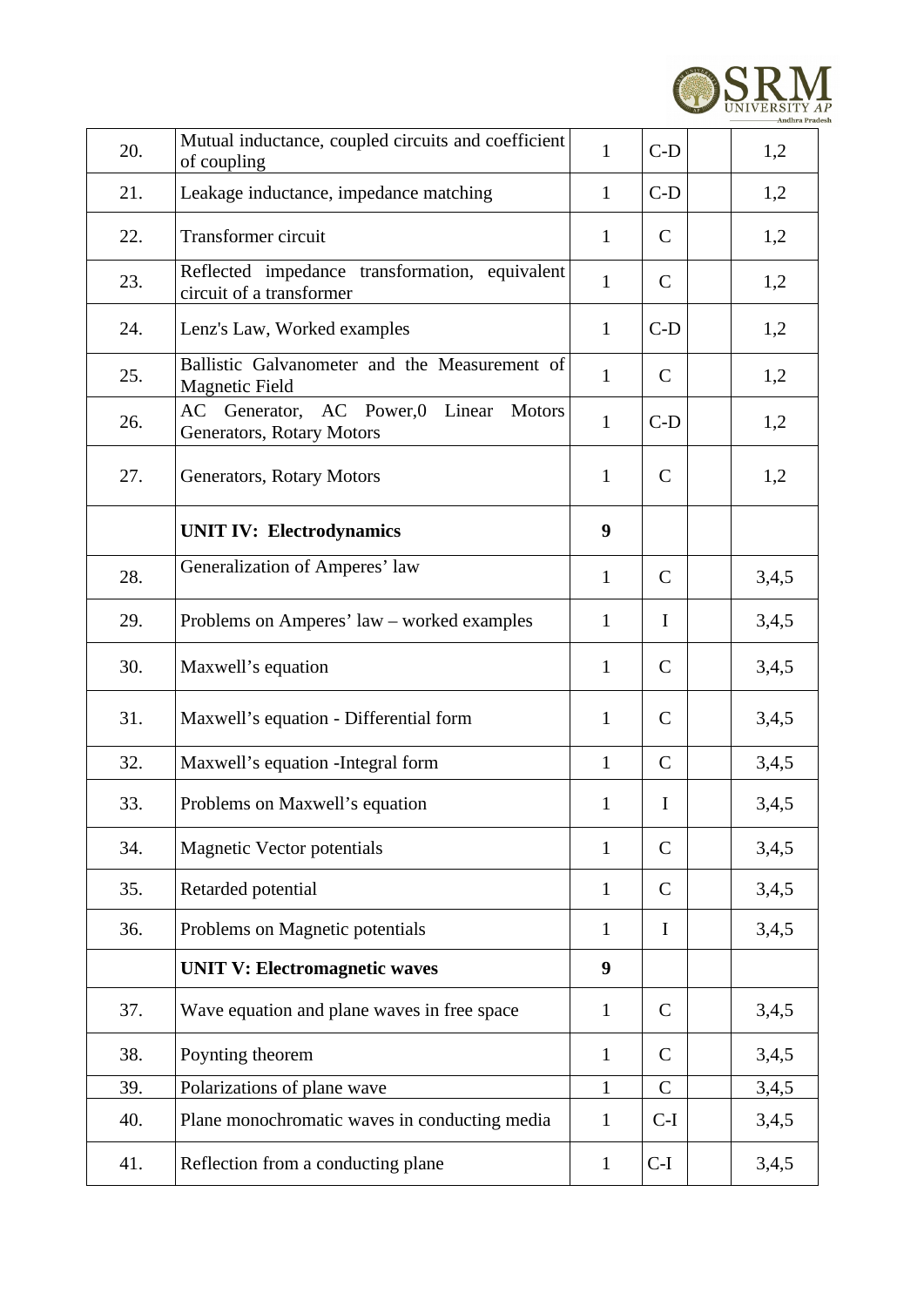

| 42. | Skin effect , Absorption and scattering                | $C-I$ |    | 3,4,5 |
|-----|--------------------------------------------------------|-------|----|-------|
| 43. | Absorption and scattering of electromagnetic<br>waves  |       |    | 3,4,5 |
| 44. | Anomalous dispersion                                   | $C-I$ |    | 3,4,5 |
| 45. | Problems on electromagnetic waves - worked<br>examples | $C-I$ |    | 3,4,5 |
|     | <b>Total contact hours</b>                             |       | 45 |       |

| <b>LEARNING RESOURCES</b> |                                                                                                                            |  |  |  |  |  |
|---------------------------|----------------------------------------------------------------------------------------------------------------------------|--|--|--|--|--|
|                           | <b>TEXT BOOKS</b>                                                                                                          |  |  |  |  |  |
| $\mathbf{1}$              | University Physics with Modern Physics, Hugh D. Young, Roger A. Freedman, A Lewis<br>Ford, 13 Edition, 2013, Pearson India |  |  |  |  |  |
| 2                         | Electricity and Magnetism (In Si Units): Berkeley Physics Course - Vol.2 Edward<br>Purcell 2017, McGraw Hill Education     |  |  |  |  |  |
| $\mathbf{3}$              | Introduction to Electrodynamics, David J. Griffiths, 4/e Edition, 2015, Pearson<br>Publication                             |  |  |  |  |  |
|                           | REFERENCE BOOKS/OTHER READING MATERIAL                                                                                     |  |  |  |  |  |
| $\overline{4}$            | Classical Electrodynamics, John David Jackson, 3 Edition 2007, Wiley                                                       |  |  |  |  |  |
| 5                         | Physics, Volume 2 David Halliday, Robert Resnick, Kenneth S. Krane, 5 Edition, 2001,<br>John Wiley & Sons                  |  |  |  |  |  |

| Course nature                              |                   |            |          | <b>Theory</b> |            |              |  |  |  |  |
|--------------------------------------------|-------------------|------------|----------|---------------|------------|--------------|--|--|--|--|
| <b>Assessment Method (Weightage 100%)</b>  |                   |            |          |               |            |              |  |  |  |  |
| In-<br>semester                            | <b>Assessment</b> | Mid Term I | Mid Term | Assignment    | Class Test |              |  |  |  |  |
|                                            | tool              |            |          |               |            | <b>Total</b> |  |  |  |  |
|                                            | Weightage         | 15%        | 15%      | 10%           | 10%        | 50%          |  |  |  |  |
| <b>End semester examination Weightage:</b> |                   |            |          |               |            |              |  |  |  |  |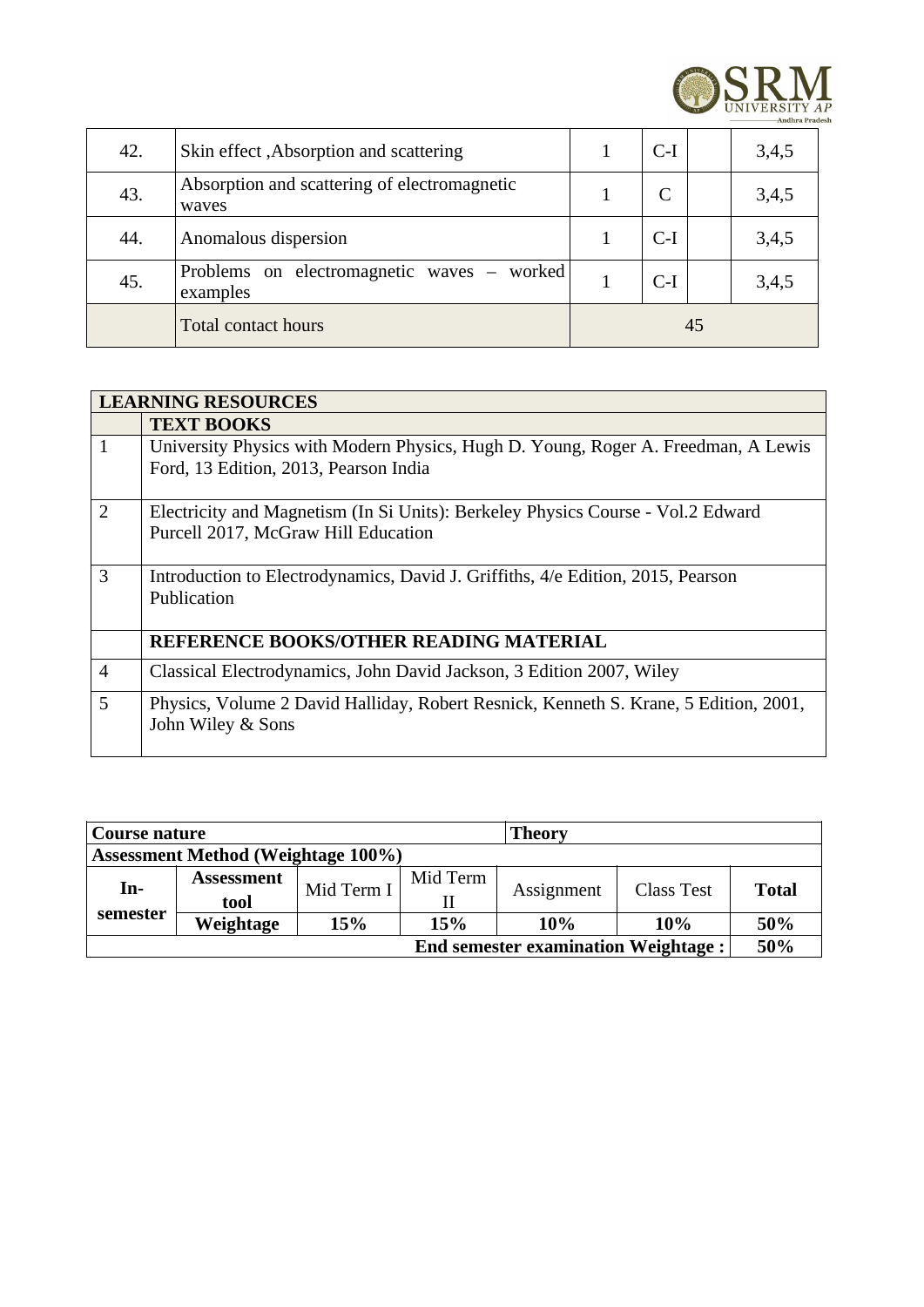

| <b>PHY 303</b><br><b>Solid State Physics</b> |            |                                      | T                          | P | $\mathbf \Omega$ |  |                 |
|----------------------------------------------|------------|--------------------------------------|----------------------------|---|------------------|--|-----------------|
|                                              |            |                                      |                            | 3 | 0                |  | $\vert 3 \vert$ |
| Co-requisite:                                |            | PHY 301, PHY 302, PHY 303L           |                            |   |                  |  |                 |
| Prerequisite:                                |            | <b>PHY 213</b>                       |                            |   |                  |  |                 |
| Data Book /                                  |            |                                      |                            |   |                  |  |                 |
| Codes/Standards                              | <b>NIL</b> |                                      |                            |   |                  |  |                 |
| Course Category                              |            | <b>CORE</b>                          | <b>Solid State Physics</b> |   |                  |  |                 |
| Course designed by                           |            | Department of Physics                |                            |   |                  |  |                 |
| Approval                                     |            | -- Academic Council Meeting --, 2018 |                            |   |                  |  |                 |

**PURPOSE** The purpose of this course is to introduce students about the crystal structure and crystal system, free electron theory of metsl, band theory, electrical and thermal conductivity.

|    | <b>LEARNING OBJECTIVES</b>                                          | <b>STUDENT</b><br><b>OUTCOMES</b> |  |  |  |  |  |  |  |  |
|----|---------------------------------------------------------------------|-----------------------------------|--|--|--|--|--|--|--|--|
|    | At the end of the course, student will be able to                   |                                   |  |  |  |  |  |  |  |  |
| 1. | To understand the basic knowledge on crystal structures and crystal |                                   |  |  |  |  |  |  |  |  |
|    | systems                                                             |                                   |  |  |  |  |  |  |  |  |
| 2. | To acquire the knowledge of bonding in solids                       |                                   |  |  |  |  |  |  |  |  |
| 3. | To acquire knowledge on lattice vibrations, thermal properties and  |                                   |  |  |  |  |  |  |  |  |
|    | electric conductivity of solids                                     |                                   |  |  |  |  |  |  |  |  |
|    |                                                                     |                                   |  |  |  |  |  |  |  |  |
| 4. | To comprehend the concepts of dielectric properties of solids and   |                                   |  |  |  |  |  |  |  |  |
|    | superconductivity                                                   |                                   |  |  |  |  |  |  |  |  |

|         | <b>Description of Topic</b> | Contact   C-D-   IO |       | $^{\mathrm{+}}$ Referenc $_{\mathrm{+}}$ |
|---------|-----------------------------|---------------------|-------|------------------------------------------|
| Session |                             | hours               | $I-O$ |                                          |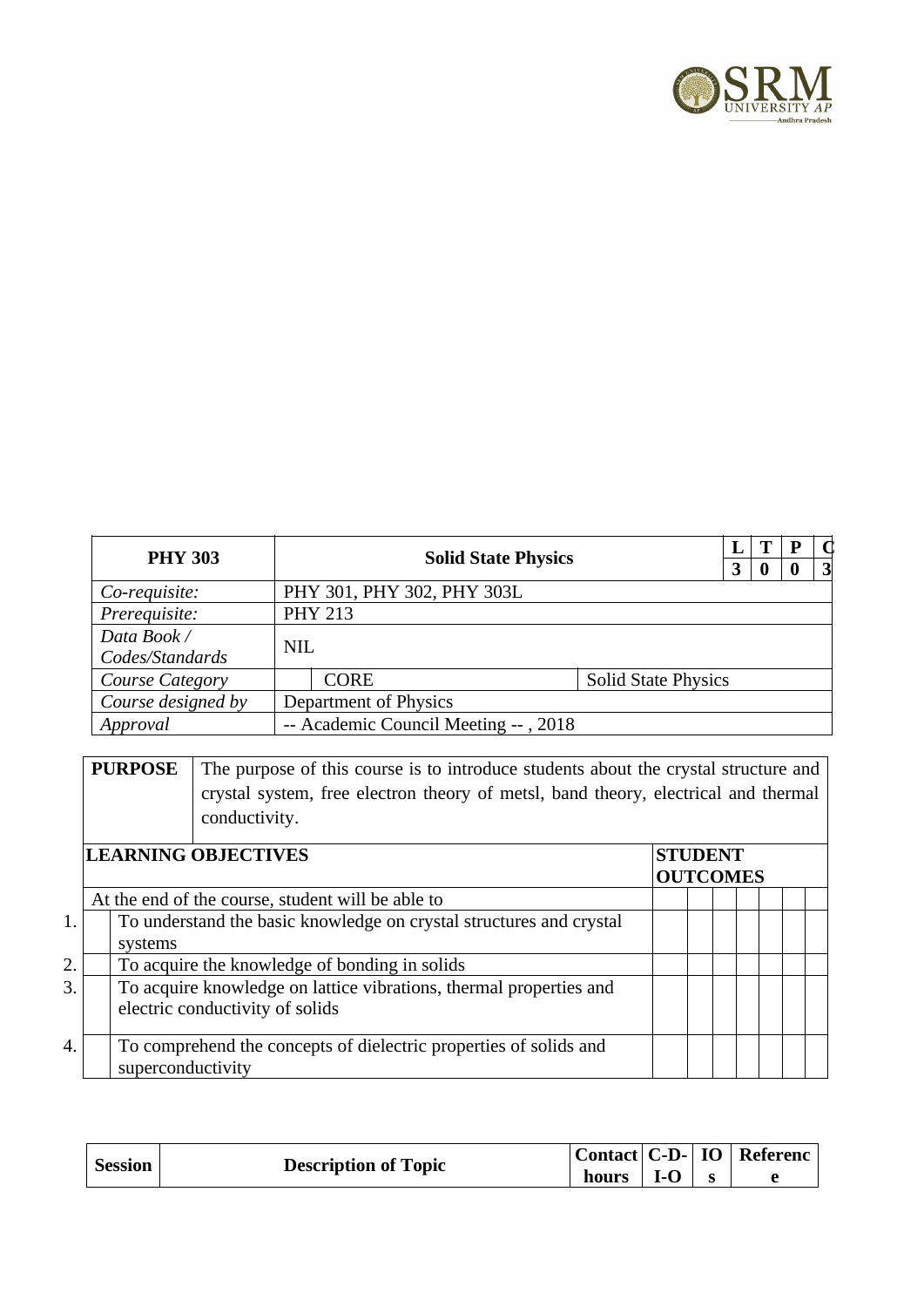

|     | <b>UNIT I - Crystallography</b>                                                                                                          | 9            |              |     |
|-----|------------------------------------------------------------------------------------------------------------------------------------------|--------------|--------------|-----|
| 1.  | Crystalline and amorphous solids, Lattice, Basis,<br>Translational vectors, Primitive unit cell.                                         | $\mathbf{1}$ | $\mathsf{C}$ | 1,2 |
| 2.  | Symmetry operations, Different types of lattices-2D<br>and 3D (Bravais lattices)                                                         | $\mathbf{1}$ | $\mathsf{C}$ | 1,2 |
| 3.  | Miller indices, Inter-planer distances, SC, BCC and<br>FCC structures, Packing fraction                                                  | $\mathbf{1}$ | $\mathsf{C}$ | 1,2 |
| 4.  | Crystal structures- NaCl, diamond, CsCl, ZnS,                                                                                            | $\mathbf{1}$ | $\mathsf{C}$ | 1,2 |
| 5.  | Concept of reciprocal lattice and its properties with<br>proof. Ionic, covalent, molecular and metallic<br>binding in crystalline solids | $\mathbf{1}$ | $\mathsf{C}$ | 1,2 |
| 6.  | Cohesive energies of ionic and metallic crystals.                                                                                        | $\mathbf{1}$ | $\mathsf{C}$ | 1,2 |
| 7.  | Anisotropy of physical properties of a single crystal,<br>defects in crystal structures Crystal as a grating                             | $\mathbf{1}$ | $\mathsf{C}$ | 1,2 |
| 8.  | Bragg's law and Bragg's Diffraction condition in<br>direct and reciprocal lattice Ewald's construction                                   | $\mathbf{1}$ | C,D          | 1,2 |
| 9.  | Debye Schrrerer method                                                                                                                   | $\mathbf{1}$ | $D-I$        | 1,2 |
|     | UNIT II - Lattice Vibrations and specific heat of<br>solids                                                                              | 9            |              |     |
| 10. | Specific heats of solids                                                                                                                 | $\mathbf{1}$ | $\mathsf{C}$ | 1,2 |
| 11. | Normal mode of frequencies coupled vibrations of<br>atoms                                                                                | $\mathbf{1}$ | $\mathsf{C}$ | 1,2 |
| 12. | Breakdown of classical theory                                                                                                            | $\mathbf{1}$ | $C-D$        | 1,2 |
| 13. | Linear chain frequency distribution function                                                                                             | $\mathbf{1}$ | $C-D$        | 1,2 |
| 14. | Quantization of harmonic vibrations                                                                                                      | $\mathbf{1}$ | $C-D$        | 1,2 |
| 15. | Phonons                                                                                                                                  | $\mathbf{1}$ | $\mathsf{C}$ | 1,2 |
| 16. | Debye theories of specific heat of solids                                                                                                | 1            | $C-D$        | 1,2 |
| 17. | Einstein theories of specific heats of solids                                                                                            | $\mathbf{1}$ | $D-I$        | 1,2 |
| 18. | Phonon vibration of diatomic linear lattice                                                                                              | $\mathbf{1}$ | $D-I$        | 1,2 |
|     | <b>UNIT III - Free electron theory of metals</b>                                                                                         | 9            |              |     |
| 19. | Free Electron model                                                                                                                      | $\mathbf{1}$ | $\mathsf{C}$ | 3,4 |
| 20. | Energy levels and Density of orbital in 1D and 3D                                                                                        | $\mathbf{1}$ | $C-D$        | 3,4 |
| 21. | <b>Bloch function</b>                                                                                                                    | $\mathbf{1}$ | $C-D$        | 3,4 |
| 22. | Nearly free electron model (NFE model)                                                                                                   | $\mathbf{1}$ | $\mathsf{C}$ | 3,4 |
| 23. | energy, Application of the Fermi-Dirac<br>Fermi                                                                                          | $\mathbf{1}$ | $C-D$        | 3,4 |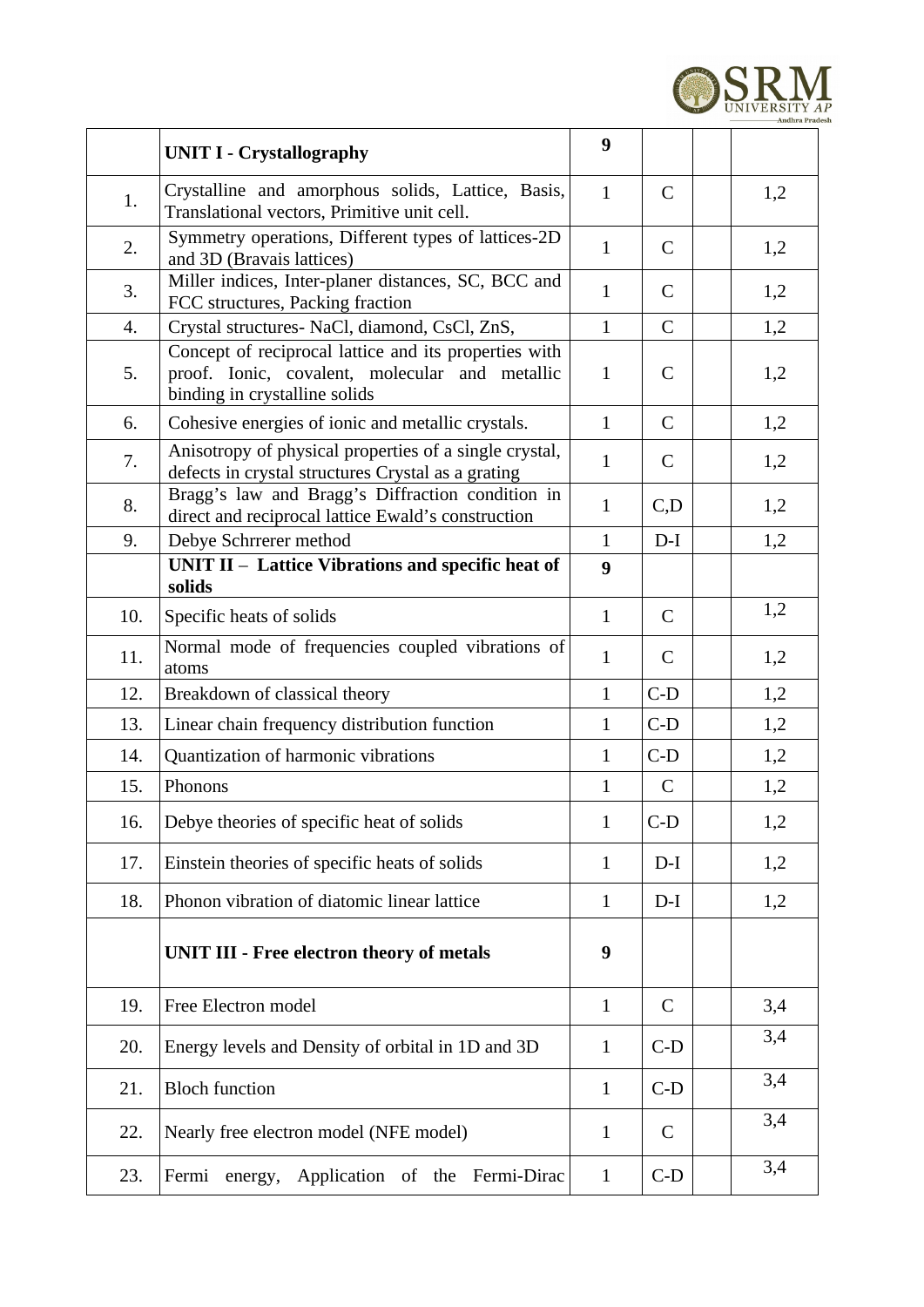

|     | distribution                                                           |              |              |     |
|-----|------------------------------------------------------------------------|--------------|--------------|-----|
| 24. | Specific heat due to conduction electron                               | $\mathbf{1}$ | $C-D$        | 3,4 |
| 25. | Para-magnetism, thermionic emission,                                   | $\mathbf{1}$ | $\mathsf{C}$ | 3,4 |
| 26. | Photoelectric effect of metals,                                        | $\mathbf{1}$ | C            | 3,4 |
| 27. | Origin of contact potentials between metals                            | $\mathbf{1}$ | $\mathsf{C}$ | 3,4 |
|     | UNIT IV: Band theory of solids, electrical and<br>thermal conductivity | 9            |              |     |
| 28. | Band theory of solids                                                  | $\mathbf{1}$ | $C-D$        | 5,6 |
| 29. | <b>Band formation</b>                                                  | $\mathbf{1}$ | C            | 5,6 |
| 30. | Fermi-sphere, example of simple cubic lattice                          | $\mathbf{1}$ | $\mathsf{C}$ | 5,6 |
| 31. | Idea of Brillouin zone                                                 | $\mathbf{1}$ | $D-I$        | 5,6 |
| 32. | Density of states                                                      | $\mathbf{1}$ | $D-I$        | 5,6 |
| 33. | overlapping on energy bands                                            | $\mathbf{1}$ | D            | 5,6 |
| 34. | Effective mass of electron (with derivation)                           | $\mathbf{1}$ | $C-D$        | 5,6 |
| 35. | Concept of hole                                                        | $\mathbf{1}$ | $C-D$        | 5,6 |
| 36. | Distinction between metal, semiconductor and<br>insulator              | $\mathbf{1}$ | C            | 5,6 |
|     | UNIT V: Electrical and thermal conductivity in<br>solids               | 9            |              |     |
| 37. | Simple theories of electrical and thermal conductivity                 | $\mathbf{1}$ | C            | 5,6 |
| 38. | The Wiedemann-Franz law                                                | $\mathbf{1}$ | $C-D$        | 5,6 |
| 39. | Boltzmann transport equation                                           | $\mathbf{1}$ | $C-D$        | 5,6 |
| 40. | Sommerfeld theory of electrical conductivity                           | $\mathbf{1}$ | $\mathsf{C}$ | 5,6 |
| 41. | Mean free path of electrons                                            | $\mathbf{1}$ | $C-D$        | 5,6 |
| 42. | Temperature dependent resistivity of metals                            | $\mathbf{1}$ | $D-I$        | 5,6 |
| 43. | Temperature dependent resistivity of semiconductors,<br>and insulators | $\mathbf{1}$ | $D-I$        | 5,6 |
| 44. | Hall Effect in metals                                                  | $\mathbf{1}$ | $\mathbf I$  | 5,6 |
| 45. | Hall Effect in semiconductors                                          | $\mathbf{1}$ | $\bf{I}$     | 5,6 |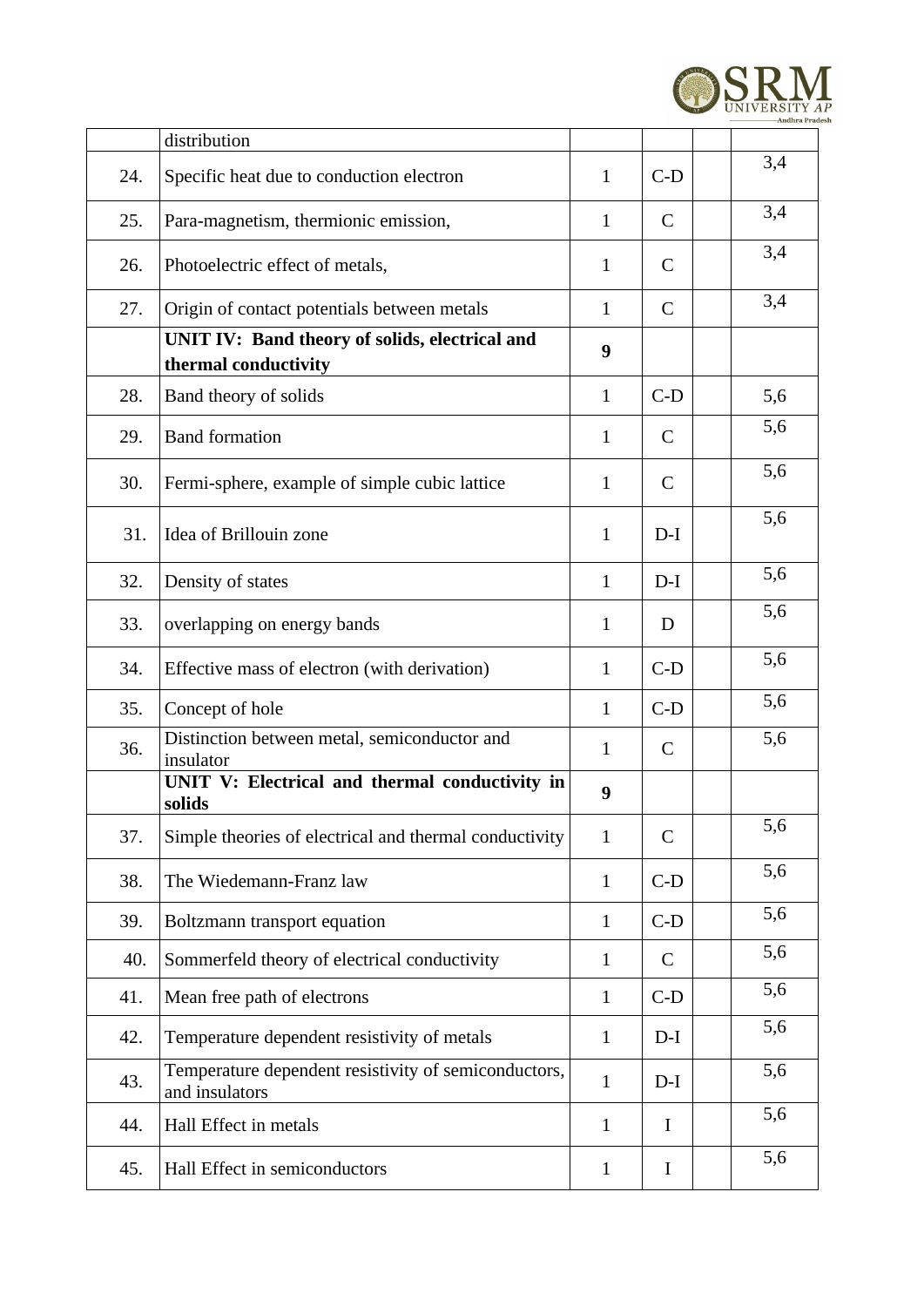

|                | <b>LEARNING RESOURCES</b>                                                                 |  |  |  |  |  |  |  |
|----------------|-------------------------------------------------------------------------------------------|--|--|--|--|--|--|--|
|                | <b>TEXT BOOKS</b>                                                                         |  |  |  |  |  |  |  |
|                | Elementary Solid-State Physics, M Ali Omar, Revised Edition, 2015, Pearson                |  |  |  |  |  |  |  |
| 2              | Introduction to Solid State Physics, Charles Kittel, 8th edition, 2004, John Wiley & Sons |  |  |  |  |  |  |  |
| $\overline{3}$ | Solid State Physics Puri R.K., Babbar V.K $-1$ Edition, 2010 S Chand Publication          |  |  |  |  |  |  |  |
| $\overline{4}$ | Solid State Physics, S O Pillai, 18 <sup>th</sup> edition 2018, New Age International     |  |  |  |  |  |  |  |
|                | <b>REFERENCE BOOKS</b>                                                                    |  |  |  |  |  |  |  |
| 5              | Solid State Physics, Neil W. Ashcroft, N. Mermin Reprint Edition, Brooks/Cole 1976        |  |  |  |  |  |  |  |
| 6              | Solid State Physics, A. J. Dekker, 2008, Laxmi Publication/Prentice Hall                  |  |  |  |  |  |  |  |

| Course nature                             |                                            |     |                          | <b>Theory</b> |            |       |  |
|-------------------------------------------|--------------------------------------------|-----|--------------------------|---------------|------------|-------|--|
| <b>Assessment Method (Weightage 100%)</b> |                                            |     |                          |               |            |       |  |
| In-                                       | <b>Assessment</b><br>tool                  |     | Mid term I   Mid term II | Assignment    | Class Test | Total |  |
| semester                                  | Weightage                                  | 15% | 15%                      | 10%           | 10%        | 50%   |  |
|                                           | <b>End semester examination Weightage:</b> |     |                          |               |            |       |  |

| <b>PHY304</b>      |            | <b>Advanced Optics</b>               |                                     |  | T | P | $\mathbf \Omega$ |
|--------------------|------------|--------------------------------------|-------------------------------------|--|---|---|------------------|
|                    |            |                                      |                                     |  | 0 |   | $\vert 3 \vert$  |
| Co-requisite:      |            | PHY 301, PHY 304L                    |                                     |  |   |   |                  |
| Prerequisite:      |            | PHY 213, PHY 201                     |                                     |  |   |   |                  |
| Data Book /        | <b>NIL</b> |                                      |                                     |  |   |   |                  |
| Codes/Standards    |            |                                      |                                     |  |   |   |                  |
| Course Category    |            | <b>CORE</b>                          | <b>Atomic and Molecular Physics</b> |  |   |   |                  |
| Course designed by |            | Department of Physics                |                                     |  |   |   |                  |
| Approval           |            | -- Academic Council Meeting --, 2018 |                                     |  |   |   |                  |

|    | <b>PURPOSE</b> | The purpose of this course is to introduce students about the physical optics,<br>interference and diffraction of light, polarization and fiber optics. |  |                 |  |  |  |  |  |
|----|----------------|---------------------------------------------------------------------------------------------------------------------------------------------------------|--|-----------------|--|--|--|--|--|
|    |                | <b>LEARNING OBJECTIVES</b>                                                                                                                              |  | <b>STUDENT</b>  |  |  |  |  |  |
|    |                |                                                                                                                                                         |  | <b>OUTCOMES</b> |  |  |  |  |  |
|    |                | At the end of the course, student will be able to                                                                                                       |  |                 |  |  |  |  |  |
| 1. |                | Understand the concept of basic optics                                                                                                                  |  |                 |  |  |  |  |  |
| 2. |                | Understand the concept of Interference                                                                                                                  |  |                 |  |  |  |  |  |
| 3. |                | Study the fundamentals of diffraction                                                                                                                   |  |                 |  |  |  |  |  |
|    |                |                                                                                                                                                         |  |                 |  |  |  |  |  |
| 4. |                | Apply the concept of optics in holography and fiber optics                                                                                              |  |                 |  |  |  |  |  |

|         |                             |       |                              | $ $ Contact $ $ C-D- $ $ IO $ $ Referenc |
|---------|-----------------------------|-------|------------------------------|------------------------------------------|
| Session | <b>Description of Topic</b> | hours | $\overline{\phantom{a}}$ I-O |                                          |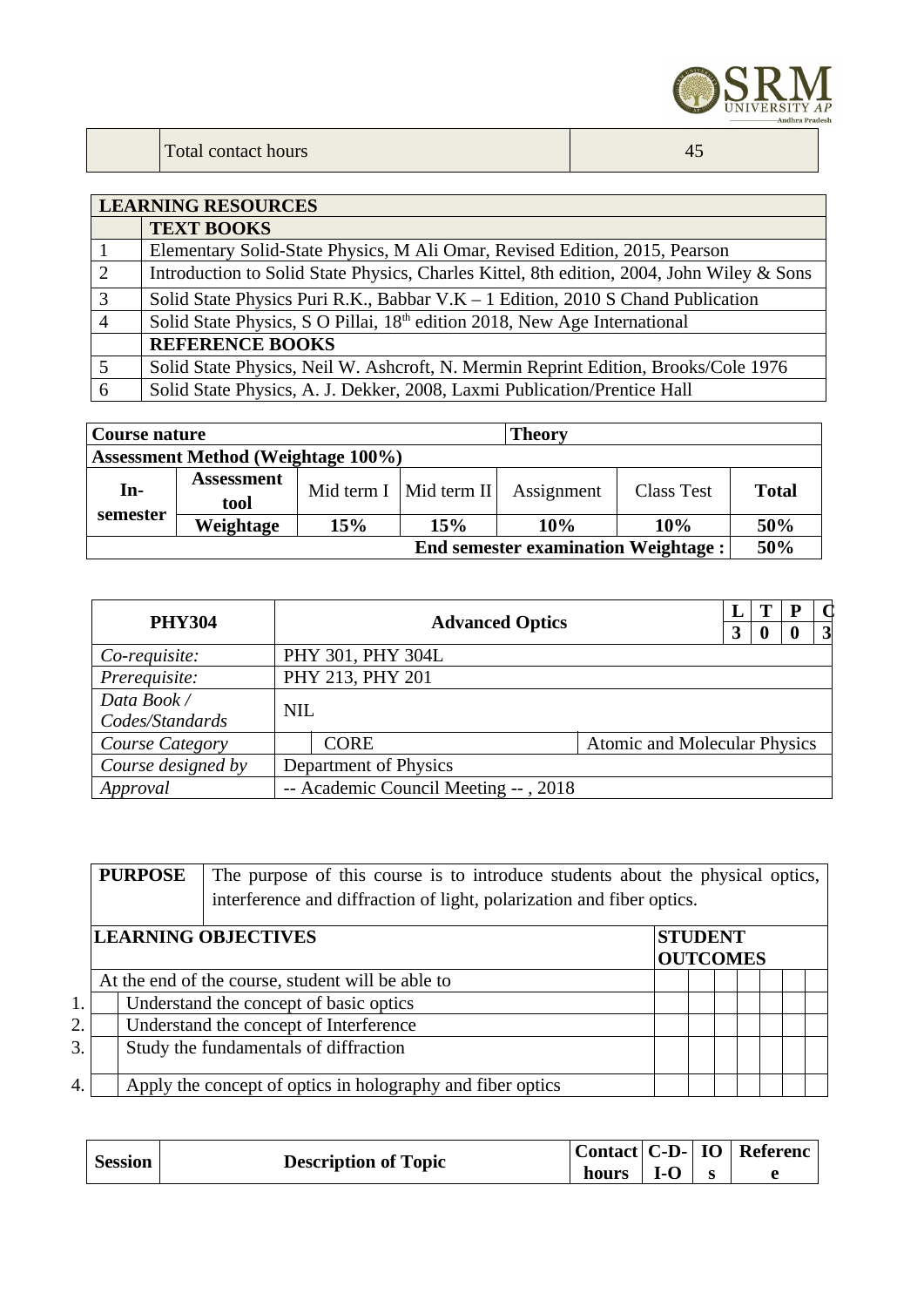

|     | <b>UNIT I - Physical Optics</b>                                                                 | 9            |              |     |
|-----|-------------------------------------------------------------------------------------------------|--------------|--------------|-----|
| 1.  | History of optics                                                                               | $\mathbf{1}$ | $\mathsf{C}$ | 1,2 |
| 2.  | what is light?                                                                                  | $\mathbf{1}$ | $\mathsf{C}$ | 1,2 |
| 3.  | Huygen's principle                                                                              | $\mathbf{1}$ | C            | 1,2 |
| 4.  | Huygen's principle applications,                                                                | $\mathbf{1}$ | $\mathsf{C}$ | 1,2 |
| 5.  | Derivation of the laws of reflection                                                            | $\mathbf{1}$ | D,I          | 1,2 |
| 6.  | Derivation of the laws of refraction                                                            | $\mathbf{1}$ | D,I          | 1,2 |
| 7.  | Superposition of waves                                                                          | $\mathbf{1}$ | C, D         | 1,2 |
| 8.  | Coherence                                                                                       | $\mathbf{1}$ | $\mathsf{C}$ | 1,2 |
| 9.  | Problems                                                                                        | $\mathbf{1}$ | $\mathbf I$  | 1,2 |
|     | UNIT $II$ – Interference of light                                                               | 9            |              | 1,2 |
| 10. | Two beam interference by division of wave front                                                 | $\mathbf{1}$ | $\mathsf C$  | 2,3 |
| 11. | Interference by division of amplitude                                                           | $\mathbf{1}$ | $\mathsf{C}$ | 2,3 |
| 12. | Classification of interference of thin films                                                    | $\mathbf{1}$ | C, D         | 2,3 |
| 13. | Interference by wedge shaped film: Interference due<br>to reflected light and transmitted light | $\mathbf{1}$ | $\mathsf{C}$ | 2,3 |
| 14. | Fringes of equal inclination                                                                    | $\mathbf{1}$ | $\mathsf{C}$ | 2,3 |
| 15. | Equal thickness and Equal chromatic order (FECO<br>fringes)                                     | $\mathbf{1}$ | C            | 2,3 |
| 16. | Colours of thin films                                                                           | $\mathbf{1}$ | C            | 3,4 |
| 17. | Michelson's interferometer                                                                      | $\mathbf{1}$ | I            | 3,4 |
| 18. | Fabry-Perot interferometer                                                                      | $\mathbf{1}$ | Ι            | 3,4 |
|     | <b>UNIT III - Diffraction of Light</b>                                                          | 9            |              | 3,4 |
| 19. | Fraunhoffer diffraction due to a (i) single slit, and                                           | $\mathbf{1}$ | C, D         | 3,4 |
| 20. | (ii) double slit, N silts                                                                       | $\mathbf{1}$ | I            | 3,4 |
| 21. | (iii) plane transmission grating and their analytical<br>treatments                             | $\mathbf{1}$ | I            | 3,4 |
| 22. | Plane diffraction grating                                                                       | $\mathbf{1}$ | C,I          | 3,4 |
| 23. | Rayleigh's criteria for resolution                                                              | $\mathbf{1}$ | $\mathsf{C}$ | 3,4 |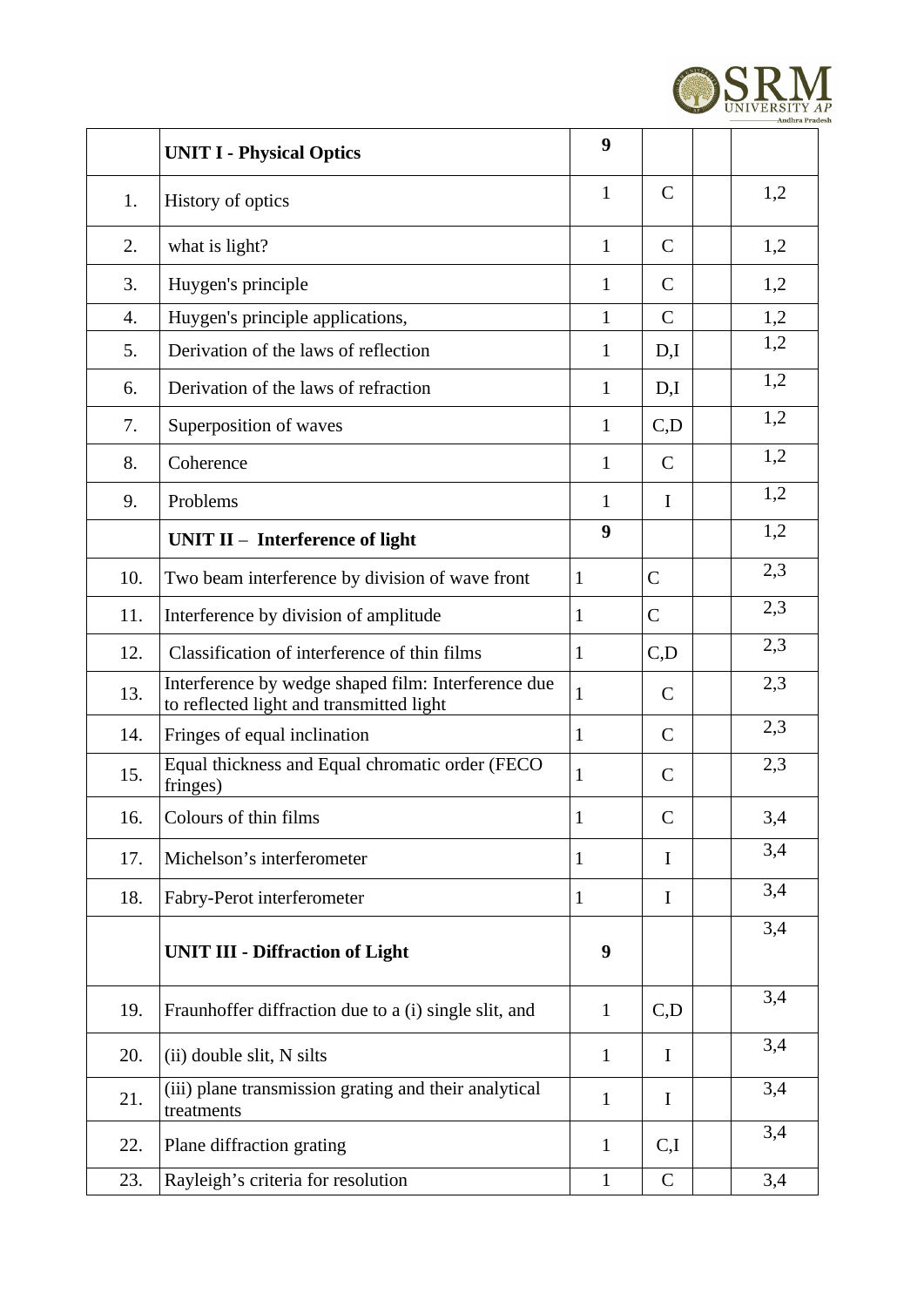

| 24. | Resolving power of a grating                         | $\mathbf{1}$ | $\mathsf{C}$ | 3,4 |
|-----|------------------------------------------------------|--------------|--------------|-----|
| 25. | Fraunhoffer's diffraction                            | $\mathbf{1}$ | $\mathsf{C}$ | 3,4 |
| 26. | Fresenel's diffraction                               | $\mathbf{1}$ | $\mathsf{C}$ | 3,4 |
| 27. | Problems                                             | $\mathbf{1}$ | I            | 3,4 |
|     | <b>UNIT IV: Polarization of light</b>                | 9            |              | 3,4 |
| 28. | Introduction to polarization                         | $\mathbf{1}$ | $\mathsf{C}$ | 3,4 |
| 29. | Types of polarization- plane, circular, elliptical   | $\mathbf{1}$ | C,I          | 3,4 |
| 30. | Polarization by reflection of light,                 | $\mathbf{1}$ | $\mathsf{C}$ | 3,4 |
| 31. | Brewster's law,                                      | $\mathbf{1}$ | $\mathsf{C}$ | 3,4 |
| 32. | Law of Malus                                         | $\mathbf{1}$ | $\mathsf{C}$ | 3,4 |
| 33. | Polarisation by double refracting uniaxial crystals, | $\mathbf{1}$ | $\mathsf{C}$ | 3,4 |
| 34. | Ordinary and extraordinary light                     | $\mathbf{1}$ | $\mathsf{C}$ | 4,5 |
| 35. | Linear polarizer (Polaroid)                          | $\mathbf{1}$ | $\mathsf{C}$ | 4,5 |
| 36. | Fabrication of linear polarizer by Nicol prism       | $\mathbf{1}$ | D,I          | 4,5 |
|     | <b>UNIT V: Fiber optics and Holography</b>           | 9            |              | 4,5 |
| 37. | Optical fiber basics using ray optics                | $\mathbf{1}$ | $\mathsf{C}$ | 4,5 |
| 38. | Basic waveguide theory                               | $\mathbf{1}$ | $\mathsf{C}$ | 4,5 |
| 39. | Concept of modes                                     | $\mathbf{1}$ | $\mathsf{C}$ | 4,5 |
| 40. | Single-mode                                          | $\mathbf{1}$ | $\mathsf{C}$ | 4,5 |
| 41. | Multimode fiber                                      | $\mathbf{1}$ | $\mathsf{C}$ | 4,5 |
| 42. | Optical fiber communication (discussion only)        | $\mathbf{1}$ | $\mathsf{C}$ | 4,5 |
| 43. | Introduction to holography techniques                | $\mathbf{1}$ | $\mathsf{C}$ | 4,5 |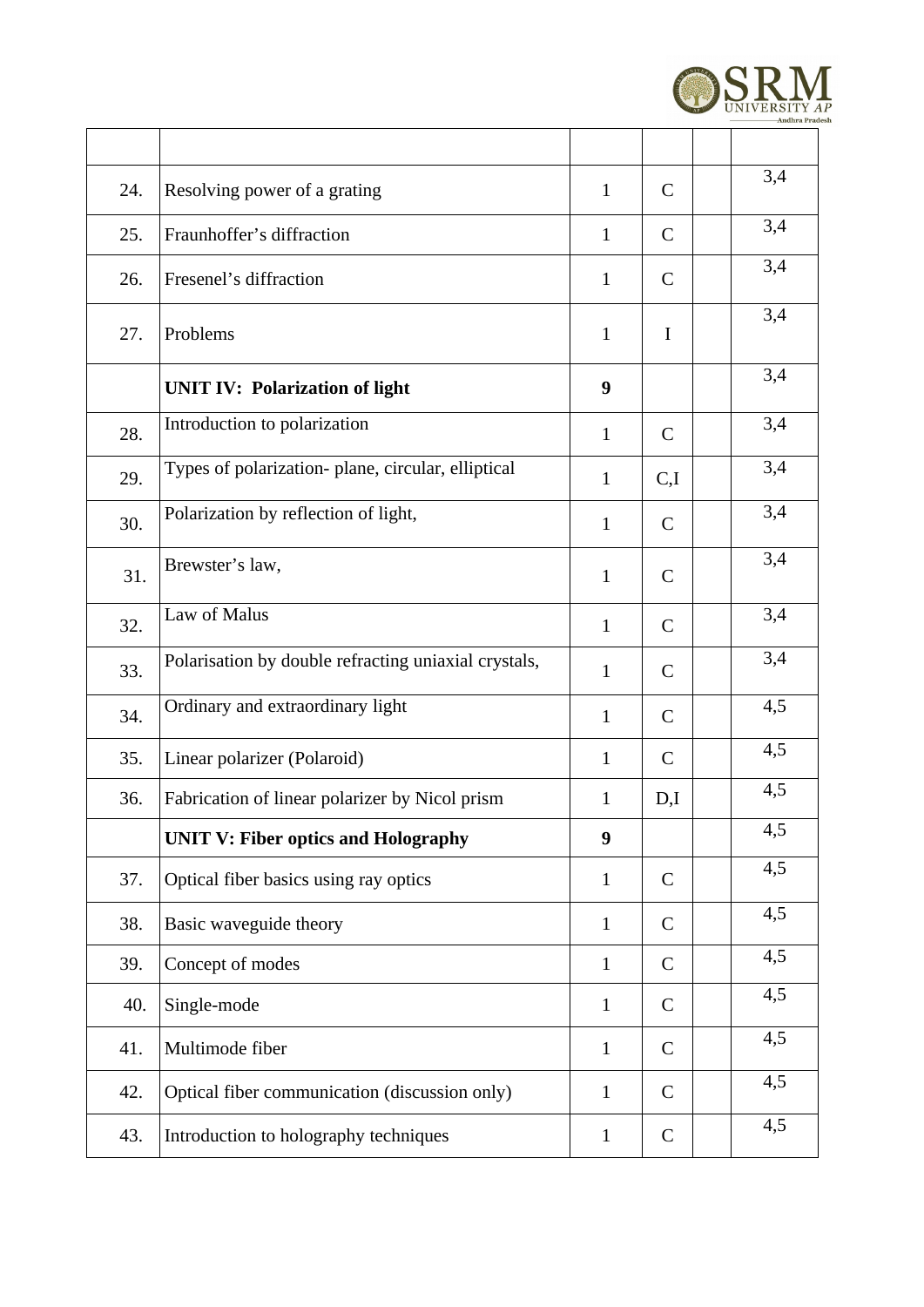

| 44. | Applications of Holography |    |  |  | 4,5 |  |
|-----|----------------------------|----|--|--|-----|--|
| 45. | Problems                   |    |  |  | 4,5 |  |
|     | Total contact hours        | 45 |  |  |     |  |

|                | <b>LEARNING RESOURCES</b>                                                                            |
|----------------|------------------------------------------------------------------------------------------------------|
|                | <b>TEXT BOOKS/REFERENCE BOOKS/OTHER READING MATERIAL</b>                                             |
|                | Optics, Eugune Hecht, A. R. Ganesan, 4 Edition, 2008, Pearson Education                              |
| $\mathcal{L}$  | Introduction to Optics, Frank L Pedrotti, 1 Edition, 2014, Pearson Education                         |
| 3              | Optics, Ajoy Ghatak, 5 Edition, 2012, McGraw Hill Education                                          |
| $\overline{4}$ | Geometrical and Physical Optics, R.S. Longhurst, 3rd Revised edition, 19974, Longman                 |
| 5              | Optics, Miles V. Klein, Thomas Elton Furtak, Wiley series in pure and applied optics,<br>1986, Wiley |

| Course nature                              |                   |            | <b>Theory</b> |            |            |              |  |  |
|--------------------------------------------|-------------------|------------|---------------|------------|------------|--------------|--|--|
| <b>Assessment Method (Weightage 100%)</b>  |                   |            |               |            |            |              |  |  |
| In-                                        | <b>Assessment</b> |            | Mid-term      |            |            | <b>Total</b> |  |  |
|                                            | tool              | Mid-term I |               | Assignment | Class Test |              |  |  |
| semester                                   | Weightage         | 15%        | 15%           | 10%        | 10%        | 50%          |  |  |
| <b>End semester examination Weightage:</b> |                   |            |               |            |            |              |  |  |

| <b>PHY 301L</b> | <b>Laboratory: Atomic and Molecular Physics</b> |                                     |  |  |  |
|-----------------|-------------------------------------------------|-------------------------------------|--|--|--|
|                 |                                                 |                                     |  |  |  |
| Co-requisite:   | <b>PHY 301</b>                                  |                                     |  |  |  |
| Prerequisite:   | PHY 203, PHY 211                                |                                     |  |  |  |
| Data Book /     | <b>NIL</b>                                      |                                     |  |  |  |
| Codes/Standards |                                                 |                                     |  |  |  |
| Course Category | CORE.                                           | <b>Atomic and Molecular Physics</b> |  |  |  |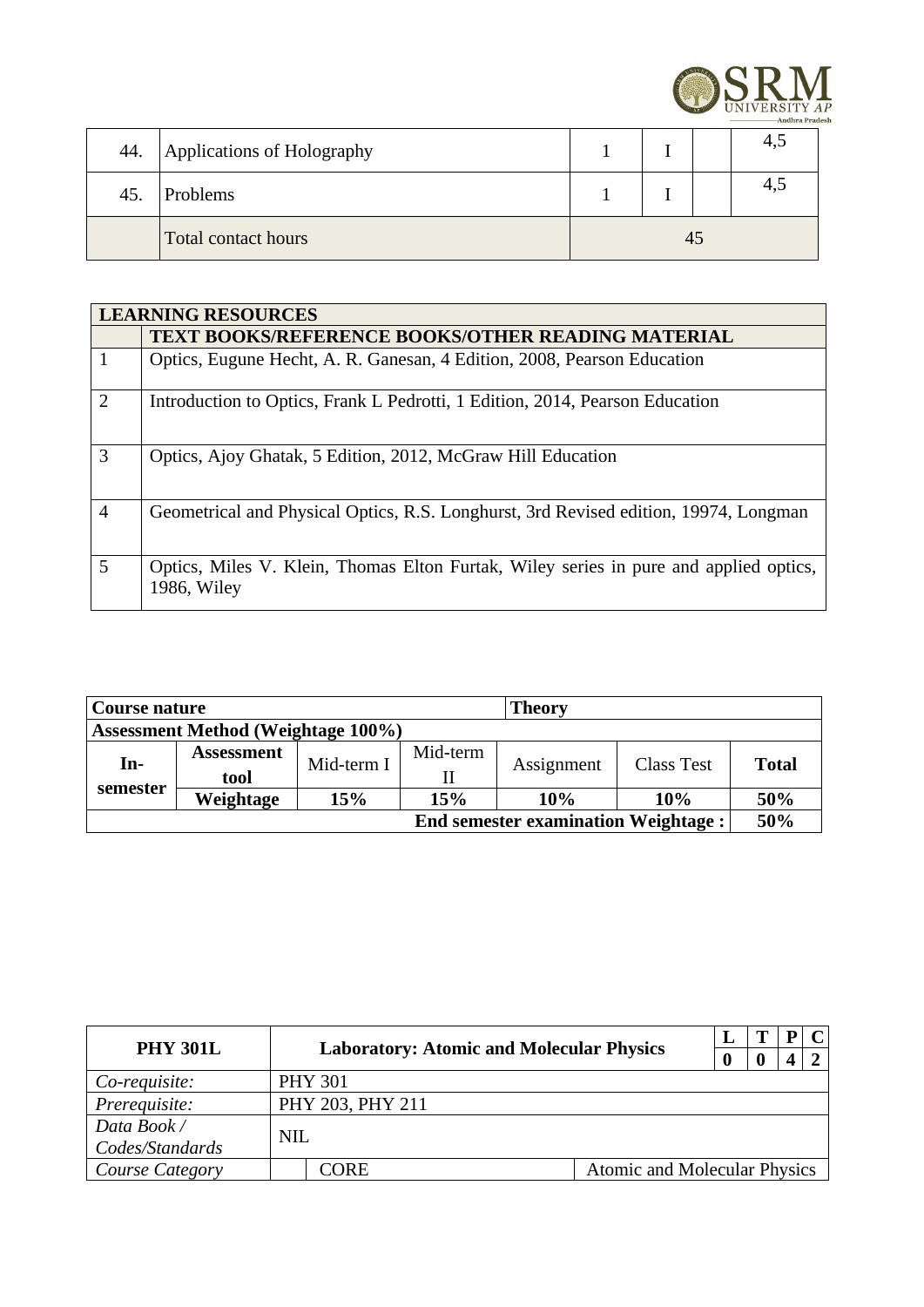

| Course designed by | Department of Physics                |
|--------------------|--------------------------------------|
| Approval           | -- Academic Council Meeting --, 2018 |

## **PURPOSE** The purpose of this course is to introduce students about how the fundamental atomic, molecular physics and basic Laser characteristics aid in the advanced technology through properly designed experiments.

|    | <b>LEARNING OBJECTIVES</b><br>Correlate Atomic and Molecular physics theories with real life                                   |  |  |  | <b>STUDENT</b><br><b>OUTCOMES</b> |  |
|----|--------------------------------------------------------------------------------------------------------------------------------|--|--|--|-----------------------------------|--|
|    | At the end of the course, student will be able to                                                                              |  |  |  |                                   |  |
|    | examples                                                                                                                       |  |  |  |                                   |  |
| 2. | Realize the profound importance of atomic and molecular<br>spectroscopy in the basic and inter disciplinary science.           |  |  |  |                                   |  |
| 3. | Handle up to class 3 Lasers and realize the importance of safety,<br>scientific and industrial applications of various Lasers. |  |  |  |                                   |  |

| Sl. No. | <b>Description of experiments</b>                                                                                                                        | <b>Contact</b><br>hours | $C-$<br>$D-I-$<br>O | <b>IOs</b> | <b>Referenc</b><br>e |
|---------|----------------------------------------------------------------------------------------------------------------------------------------------------------|-------------------------|---------------------|------------|----------------------|
| 1.      | To record the Franck-Hertz characteristic curve for<br>neon emission                                                                                     | $\overline{4}$          | I, O                |            | 1,2                  |
| 2.      | a) To determine the wavelengths of Balmer series in<br>the visible region from atomic emission<br>b) To determine the Rydberg constant                   | $\overline{4}$          | I, O                |            | 1,2                  |
| 3.      | To determine Planck's Constant by Cs Photocell                                                                                                           | $\overline{4}$          | I, O                |            | 1,2                  |
| 4.      | To observe the Zeeman splitting of the green<br>(546.1nm) mercury line using Fabry-Perot etalon for<br>normal transverse and longitudinal configuration. | $\overline{4}$          | I, O                |            | 1,2                  |
| 5.      | Measuring the speed of sound, by measuring the<br>Bragg angle using an acousto-optics modulator and<br>laser diffraction.                                | 6                       | I, O                |            | 1,2                  |
| 6.      | To determine beam divergence and M-parameter of a<br>He-Ne laser beam and compare it with commercial<br>laser pointer beam.                              | 6                       | I, O                |            | 1,2                  |
| 7.      | To determine beam divergence and M-parameter of a<br>commercial laser pointer beam                                                                       | $\overline{4}$          | I, O                |            | 1,2                  |
|         | Total contact hours (Experiments +Demo + Extra<br>class)                                                                                                 | 32                      |                     |            |                      |

**LEARNING RESOURCES TEXT BOOKS/REFERENCE BOOKS/OTHER READING MATERIAL**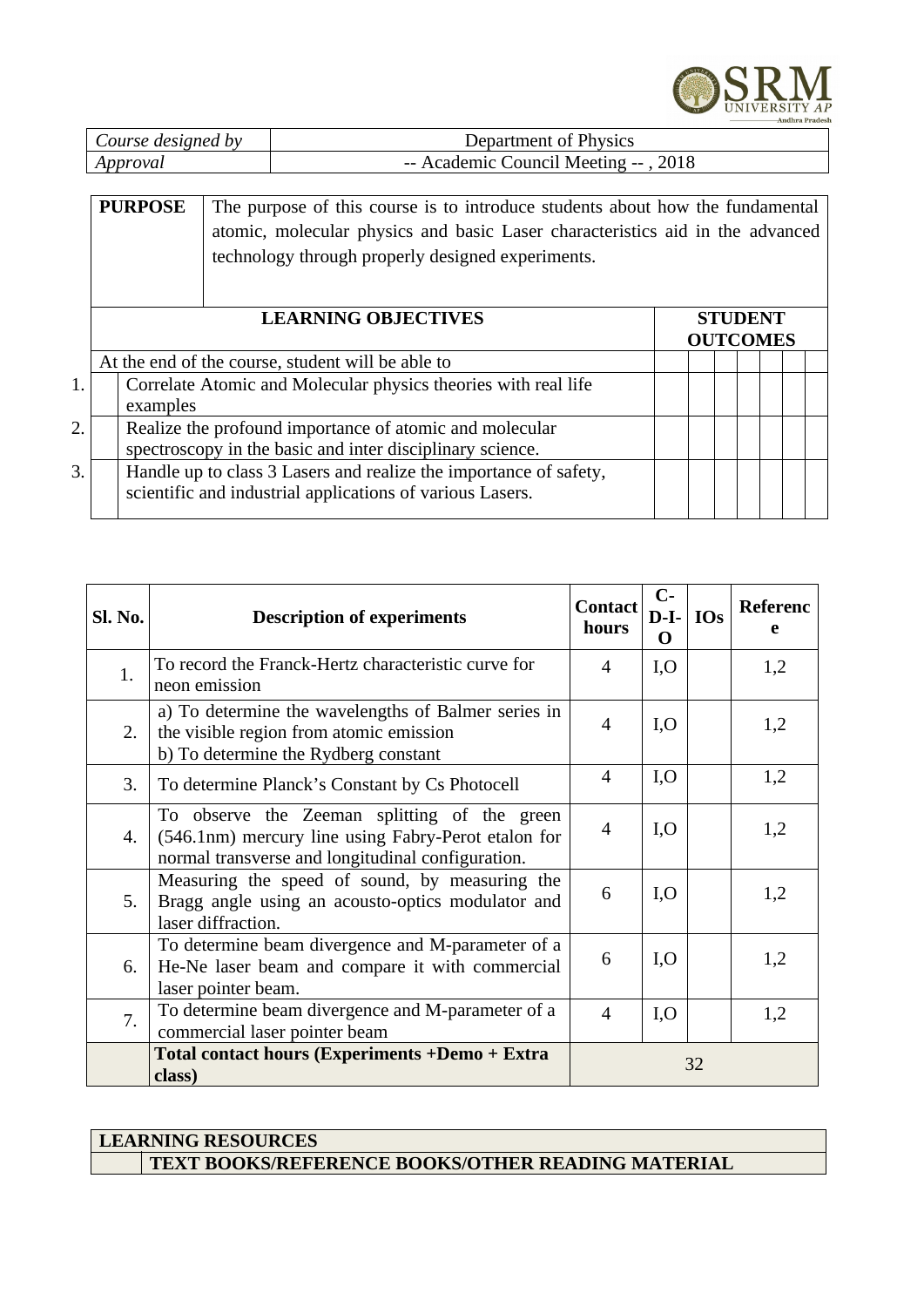

|   | K.G. Mazumdar and B. Ghosh, "Advanced Practical Physics" Sreedhar Publishers,                                                                  |
|---|------------------------------------------------------------------------------------------------------------------------------------------------|
|   | Revised edition Jan 2004                                                                                                                       |
|   | R.K. Shukla and Anchal Srivastava, "Practical Physics" New Age international (P)<br>limited Publishers, 2006 [ISBN(13) - 978-81-224-2482-9]    |
| 3 | http://www.atomic.physics.lu.se/education/mandatory-courses/fystc11-atomic-and-<br>molecular-physics-for-science-faculty/laboratory-exercises/ |

| Course nature<br><b>Theory</b>             |                                           |            |                  |                   |       |  |  |  |
|--------------------------------------------|-------------------------------------------|------------|------------------|-------------------|-------|--|--|--|
|                                            | <b>Assessment Method (Weightage 100%)</b> |            |                  |                   |       |  |  |  |
| In-                                        | <b>Assessment</b>                         | Experiment | Record/          | Viva Voce +       |       |  |  |  |
|                                            | tool                                      |            | Observation note | Model examination | Total |  |  |  |
| semester                                   | Weightage                                 | 20%        | <b>10%</b>       | <b>20%</b>        | 50%   |  |  |  |
| <b>End semester examination Weightage:</b> |                                           |            |                  |                   |       |  |  |  |

| <b>PHY 302L</b>                 |                                      |                           |                 |  | т | Р | C            |  |  |  |
|---------------------------------|--------------------------------------|---------------------------|-----------------|--|---|---|--------------|--|--|--|
|                                 | <b>Laboratory: Electrodynamics</b>   |                           |                 |  |   |   | $\mathbf{D}$ |  |  |  |
| Co-requisite:<br><b>PHY 302</b> |                                      |                           |                 |  |   |   |              |  |  |  |
| Prerequisite:                   |                                      | PHY 115, PHY115L, PHY 213 |                 |  |   |   |              |  |  |  |
| Data Book /                     |                                      | <b>NIL</b>                |                 |  |   |   |              |  |  |  |
| Codes/Standards                 |                                      |                           |                 |  |   |   |              |  |  |  |
| <b>Course Category</b>          |                                      | <b>CORE</b>               | Electrodynamics |  |   |   |              |  |  |  |
| Course designed by              | Department of Physics                |                           |                 |  |   |   |              |  |  |  |
| Approval                        | -- Academic Council Meeting --, 2018 |                           |                 |  |   |   |              |  |  |  |

**PURPOSE** The purpose of this course is to introduce students about how the fundamental properties of magnetic materials and its importance in the everyday life technological applications. Correlate the impact of fundamental electromagnetic principles to the advanced technology.

|                  | <b>LEARNING OBJECTIVES</b>                                                                                                                                                     | <b>OUTCOMES</b> |  | <b>STUDENT</b> |  |
|------------------|--------------------------------------------------------------------------------------------------------------------------------------------------------------------------------|-----------------|--|----------------|--|
|                  | At the end of the course, student will be able to                                                                                                                              |                 |  |                |  |
| 1.               | Realize the importance of fundamental Maxwell electromagnetic<br>equations and be able to develop numerous applications using<br>electronic and magnetic properties of matter. |                 |  |                |  |
| $\overline{2}$ . | Realize the necessity of time varying electric, magnetic fields in<br>energy and power sectors.                                                                                |                 |  |                |  |
| 3.               | Handle high current and voltage power supplies.                                                                                                                                |                 |  |                |  |

| <sup>1</sup> Sl. No. | <b>Description of experiments</b> |       |                  | $ $ Contact $ C -  IOs $ Referenc |
|----------------------|-----------------------------------|-------|------------------|-----------------------------------|
|                      |                                   | hours | $\mathbf{D}$ -I- |                                   |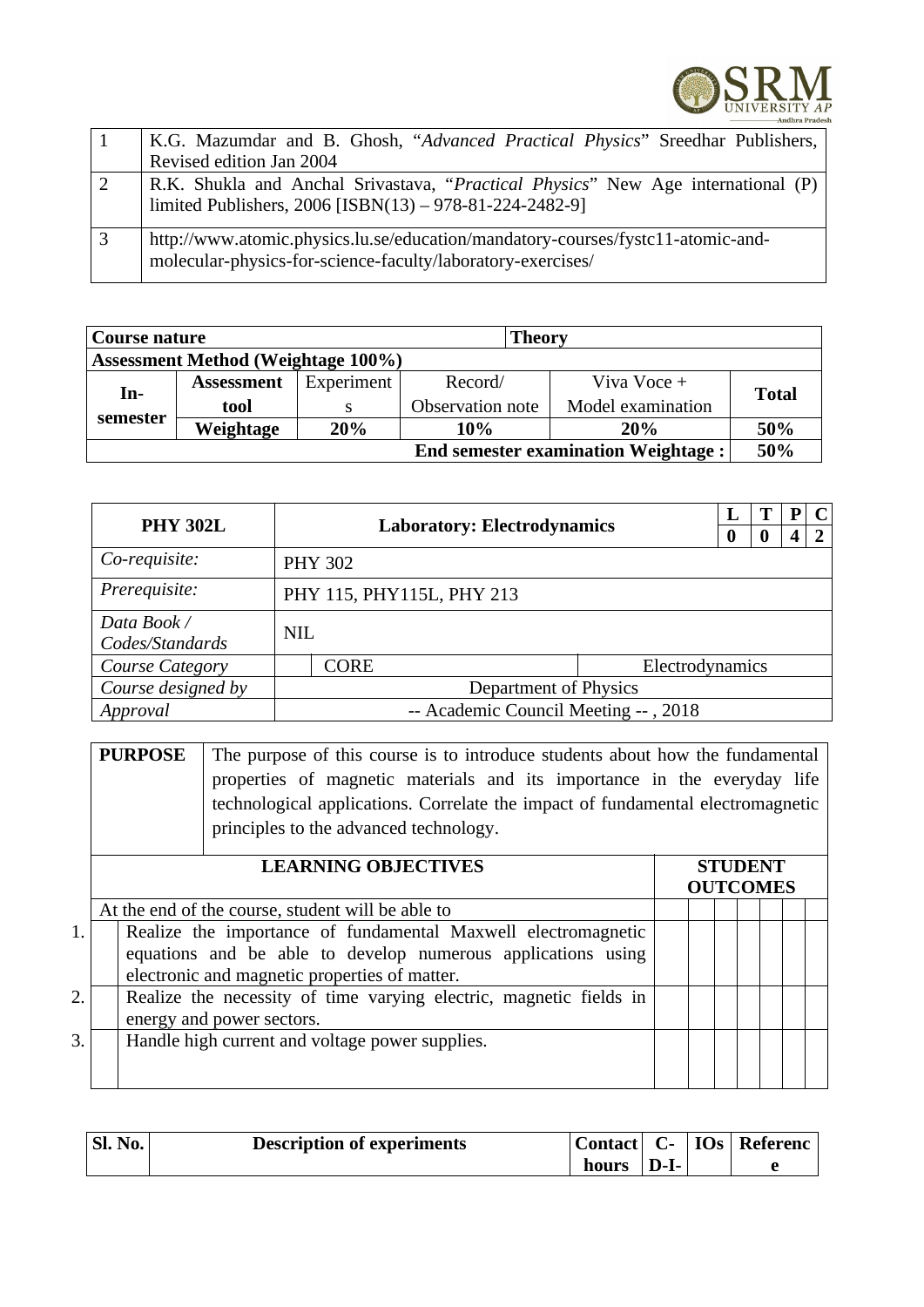

|    |                                                                                                                                                                                                   |    | O    |  |     |
|----|---------------------------------------------------------------------------------------------------------------------------------------------------------------------------------------------------|----|------|--|-----|
| 1. | To study the magnetic field along the axis of a current<br>carrying circular loop and study the dependency of<br>magnetic field on the diameter of coil                                           | 6  | I, O |  | 1,2 |
| 2. | To calculate the magnetic flux induced by the falling<br>magnet as a function of the velocity of the magnet<br>and measure induced voltage impulse as a function of<br>the velocity of the magnet | 6  | I, O |  | 1,2 |
| 3. | To investigate the spatial distribution of magnetic<br>field between coils and determine the spacing for<br>uniform magnetic field                                                                | 6  | I, O |  | 1,2 |
| 4. | To demonstrate Dia-Para-Ferro magnetism in a given<br>material using an inhomogeneous magnetic field                                                                                              | 6  | I, O |  | 1,2 |
| 5. | To study permeability curve of a given material.                                                                                                                                                  | 6  | I, O |  | 1,2 |
| 6. | To determine susceptibility of paramagnetic sample<br>by using Quinck's tube method.                                                                                                              | 6  | I, O |  | 1,2 |
|    | Total contact hours (Experiments +Demo + Extra<br>class)                                                                                                                                          | 36 |      |  |     |

| <b>LEARNING RESOURCES</b>                                                                                  |  |  |  |  |  |
|------------------------------------------------------------------------------------------------------------|--|--|--|--|--|
| <b>TEXT BOOKS/REFERENCE BOOKS/OTHER READING MATERIAL</b>                                                   |  |  |  |  |  |
| K.G. Mazumdar and B. Ghosh, "Advanced Practical Physics" Sreedhar Publishers,                              |  |  |  |  |  |
| Revised edition Jan 2004                                                                                   |  |  |  |  |  |
| R.K. Shukla and Anchal Srivastava, "Practical Physics" New Age international (P)                           |  |  |  |  |  |
| limited Publishers, 2006 [ISBN(13) - 978-81-224-2482-9]                                                    |  |  |  |  |  |
| Michael Coey, "Magnetism and Magnetic Materials" Cambridge University Press, 2010<br>[ISBN: 9780511845000] |  |  |  |  |  |

| <b>Theory</b><br>Course nature             |                                           |            |                  |                   |       |  |  |
|--------------------------------------------|-------------------------------------------|------------|------------------|-------------------|-------|--|--|
|                                            | <b>Assessment Method (Weightage 100%)</b> |            |                  |                   |       |  |  |
| In-                                        | <b>Assessment</b>                         | Experiment | Record/          | Viva Voce +       |       |  |  |
|                                            | tool                                      |            | Observation note | Model examination | Total |  |  |
| semester                                   | Weightage                                 | 20%        | 10%              | 20%               | 50%   |  |  |
| <b>End semester examination Weightage:</b> |                                           |            |                  |                   | 50%   |  |  |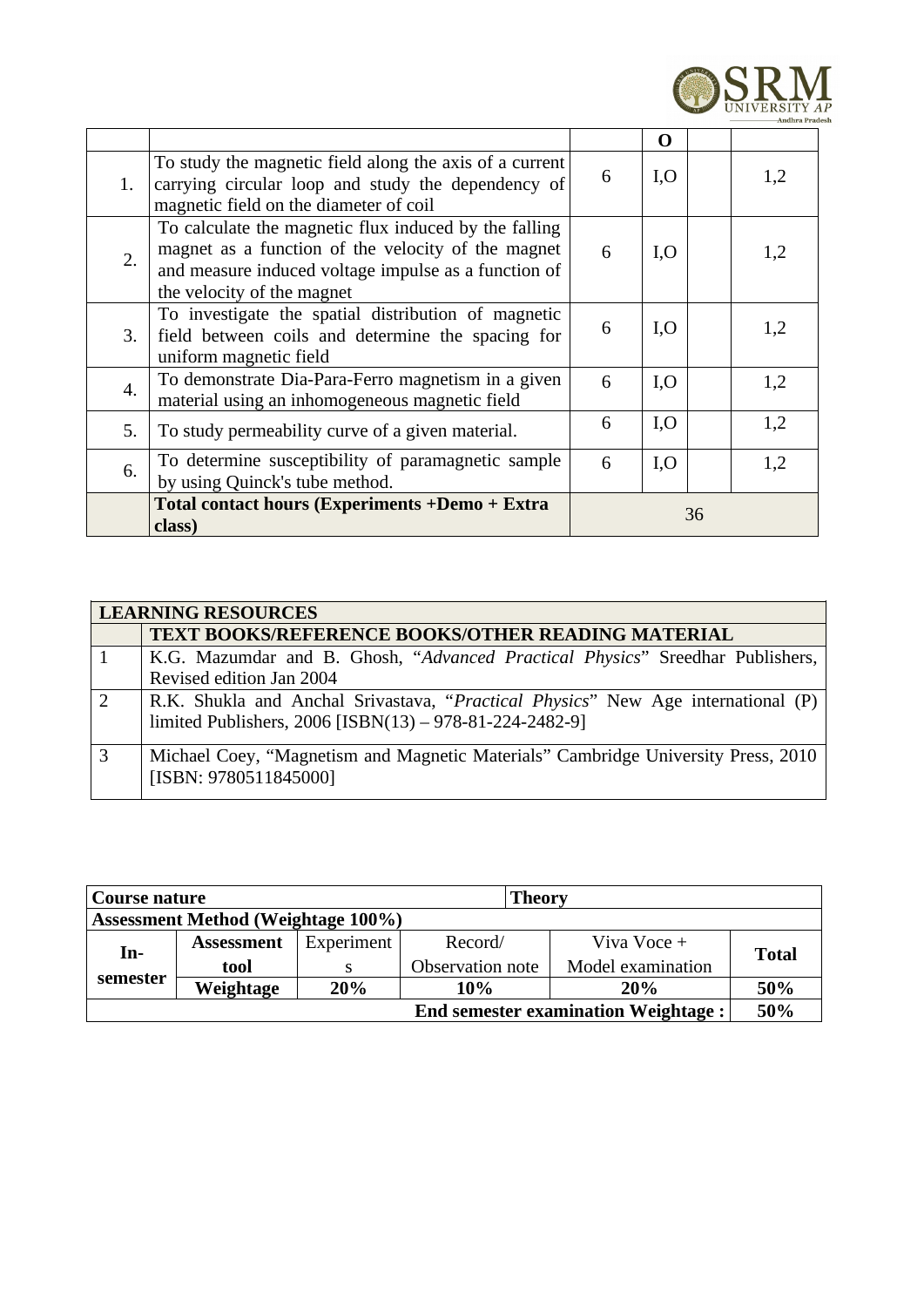

| <b>PHY 303L</b>    | <b>Laboratory: Solid State Physics</b> |                  |                     |  | т | р |               |
|--------------------|----------------------------------------|------------------|---------------------|--|---|---|---------------|
|                    |                                        |                  |                     |  |   |   | $\mathcal{P}$ |
| Co-requisite:      |                                        | PHY 301, PHY 302 |                     |  |   |   |               |
| Prerequisite:      | PHY 213,                               |                  |                     |  |   |   |               |
| Data Book /        |                                        |                  |                     |  |   |   |               |
| Codes/Standards    |                                        | <b>NIL</b>       |                     |  |   |   |               |
| Course Category    | CORE                                   |                  | Solid state physics |  |   |   |               |
| Course designed by | Department of Physics                  |                  |                     |  |   |   |               |
| Approval           | -- Academic Council Meeting --, 2018   |                  |                     |  |   |   |               |

|    | <b>PURPOSE</b> | The purpose is to introduce the sophisticated and best experimental             |                 |
|----|----------------|---------------------------------------------------------------------------------|-----------------|
|    |                | characterization tools to obtain the basic attributes of solids, such as,       |                 |
|    |                | crystallinity, optical, electronic, magnetic, plasmonic, nano form of matter.   |                 |
|    |                | Introduce to the current state-of-the art research facilities to carry research |                 |
|    |                | projects. Demonstrate the power of century old basic fundamental laws existence |                 |
|    |                | in the present technology.                                                      |                 |
|    |                |                                                                                 |                 |
|    |                |                                                                                 |                 |
|    |                | <b>LEARNING OBJECTIVES</b>                                                      | <b>STUDENT</b>  |
|    |                |                                                                                 | <b>OUTCOMES</b> |
|    |                | At the end of the course, student will be able to                               |                 |
| 1. |                | Measure the lattice parameter, lattice crystal structure, electronic            |                 |
|    |                | properties, bandgap, plasmonic, carrier densities of any kind of state          |                 |
|    |                | of matter. Which are all the fundamental and basic attributed of any            |                 |
|    | matter.        |                                                                                 |                 |

|    |                                                                       | mauch.                                                         |  |  |  |  |  |
|----|-----------------------------------------------------------------------|----------------------------------------------------------------|--|--|--|--|--|
| 2. |                                                                       | Develop new characterization tools and techniques for advanced |  |  |  |  |  |
|    |                                                                       | materials.                                                     |  |  |  |  |  |
| 3. | Can handle state-of-the-art instruments and appreciate the importance |                                                                |  |  |  |  |  |
|    |                                                                       | of research and development in the everyday life.              |  |  |  |  |  |

| Sl. No. | <b>Description of experiments</b>                                                                             | <b>Contact</b><br>hours | $D-I$ - $\log$ | Referenc<br>е |
|---------|---------------------------------------------------------------------------------------------------------------|-------------------------|----------------|---------------|
|         | Measurement of resistivity of a semiconductor by<br>Four-probe method and determination of Energy Band<br>Gap | 6                       | I, O           | 1,2           |
|         | To determine the type of charge carrier, carrier density and Hall coefficient of a given semiconductor        | 6                       | I, O           | 1,2           |
|         | a) To measure the photo-current as a function of the                                                          | 6                       | 1,0            | 1,2           |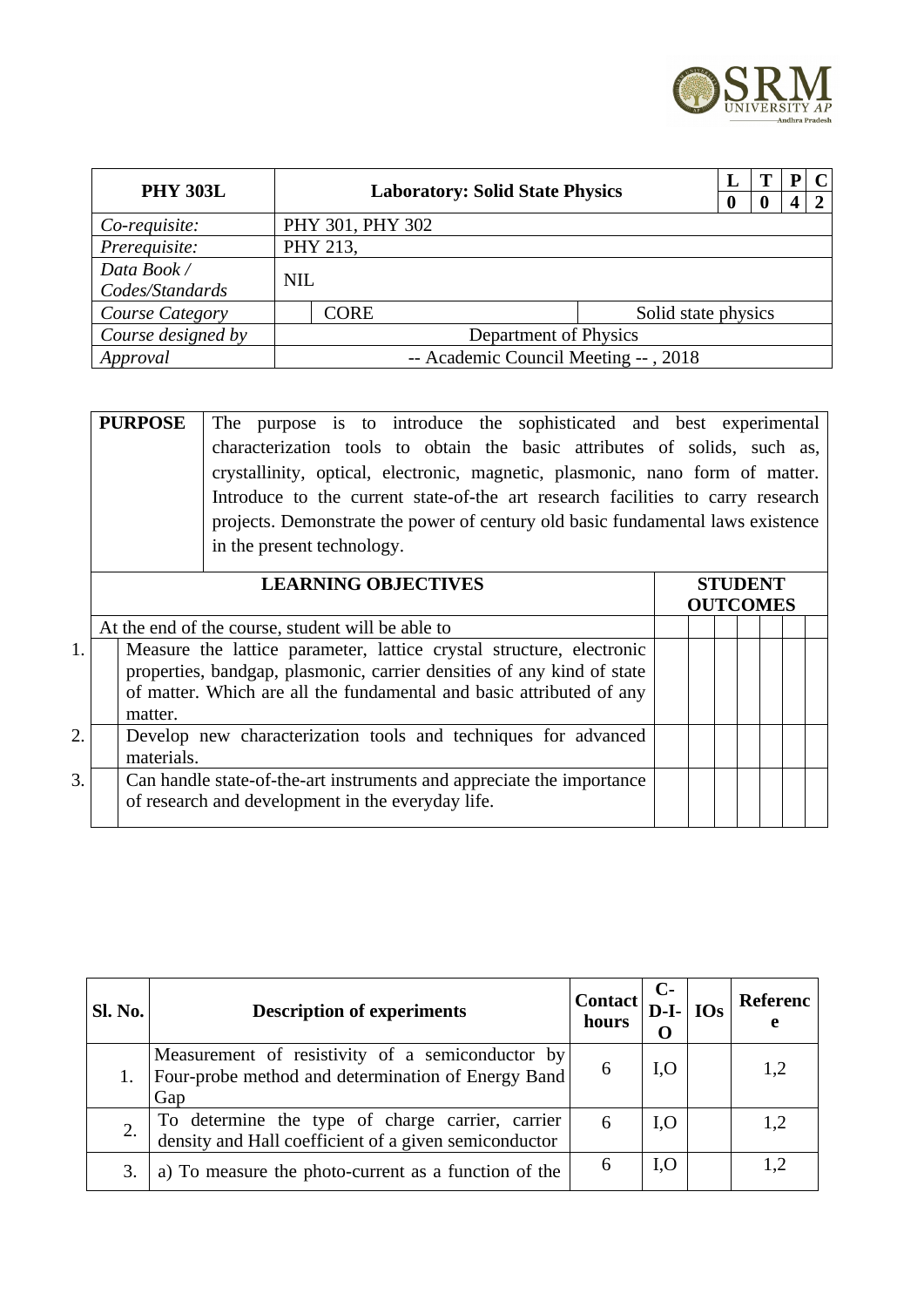

|                           | irradiance at constant voltage                         |   |      |  |     |  |
|---------------------------|--------------------------------------------------------|---|------|--|-----|--|
|                           | b) Current-voltage and current-load characteristics of |   |      |  |     |  |
|                           | a solar cell as a function of the irradiance           |   |      |  |     |  |
| 4.                        | Study optical absorption of liquid samples using UV-   | 6 | I, O |  | 1,2 |  |
|                           | VIS spectrometer                                       |   |      |  |     |  |
| 5.                        | To study optical absorption of different nanoparticles | 6 | I, O |  | 1,2 |  |
|                           | and obtain their plasmonic peaks                       |   |      |  |     |  |
| 6.                        | Determine lattice parameter of crystals using X-ray    | 6 | I, O |  | 1,2 |  |
|                           | diffractometer                                         |   |      |  |     |  |
|                           | Total contact hours (Experiments +Demo + Extra         |   |      |  |     |  |
| 36<br>class)              |                                                        |   |      |  |     |  |
| <b>LEARNING RESOURCES</b> |                                                        |   |      |  |     |  |
|                           |                                                        |   |      |  |     |  |
|                           | TEXT BOOKS/REFERENCE BOOKS/OTHER READING MATERIAL      |   |      |  |     |  |

|   | C. Suryanarayana, M. Grant Norton, "X-Ray Diffraction, A Practical Approach"<br>Springer US, 1998 [ISBN: 978-1-4899-0148-4]               |
|---|-------------------------------------------------------------------------------------------------------------------------------------------|
|   | Trügler, Andreas, "Optical Properties of Metallic Nanoparticles", Springer Series in<br>Materials Science, 2016 [ISBN: 978-3-319-25074-8] |
| 3 | John Singleton, "Band Theory and Electronic Properties of Solids" Oxford University<br>Press UK, 2014 [ISBN: 978-0198506447]              |

| <b>Theory</b><br>Course nature             |                                           |            |                  |                   |       |  |  |
|--------------------------------------------|-------------------------------------------|------------|------------------|-------------------|-------|--|--|
|                                            | <b>Assessment Method (Weightage 100%)</b> |            |                  |                   |       |  |  |
| In-                                        | <b>Assessment</b>                         | Experiment | Record/          | Viva Voce +       |       |  |  |
|                                            | tool                                      |            | Observation note | Model examination | Total |  |  |
| semester                                   | Weightage                                 | 20%        | 10%              | <b>20%</b>        | 50%   |  |  |
| <b>End semester examination Weightage:</b> |                                           |            |                  |                   | 50%   |  |  |

| <b>PHY 304L</b>                             |                                      |                                    |                        |  |              | P | C |
|---------------------------------------------|--------------------------------------|------------------------------------|------------------------|--|--------------|---|---|
|                                             |                                      | <b>Laboratory: Advanced Optics</b> |                        |  | $\mathbf{0}$ | 4 | റ |
| Co-requisite:                               |                                      | <b>PHY 304</b>                     |                        |  |              |   |   |
| Prerequisite:<br>PHY 201, PHY 201L, PHY 213 |                                      |                                    |                        |  |              |   |   |
| Data Book /                                 |                                      |                                    |                        |  |              |   |   |
| Codes/Standards                             |                                      | <b>NIL</b>                         |                        |  |              |   |   |
| <b>Course Category</b>                      |                                      | <b>CORE</b>                        | <b>Advanced Optics</b> |  |              |   |   |
| Course designed by                          | Department of Physics                |                                    |                        |  |              |   |   |
| Approval                                    | -- Academic Council Meeting --, 2018 |                                    |                        |  |              |   |   |

| <b>PURPOSE</b> | The purpose of this course is to introduce the student into a realm world of optics |
|----------------|-------------------------------------------------------------------------------------|
|                | where each and every principle of optics end up in using various spectrometries     |
|                | and also in real time optoelectronic technologies. Train and promote students to    |
|                | develop new optical techniques and applications for next generation scientific      |
|                | and technological challenges.                                                       |
|                |                                                                                     |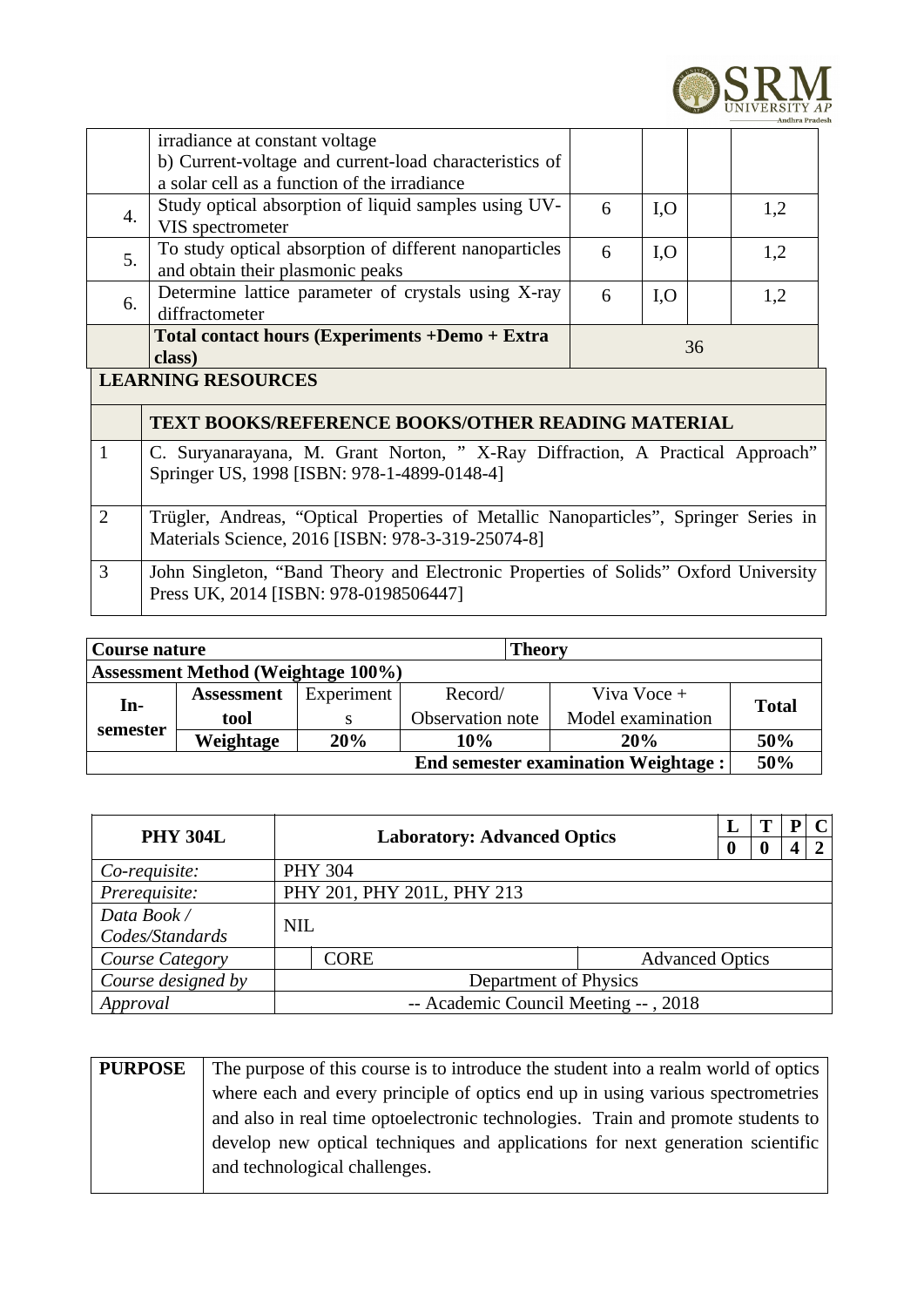

|    | <b>LEARNING OBJECTIVES</b>                                                       | <b>STUDENT</b><br><b>OUTCOMES</b> |  |  |
|----|----------------------------------------------------------------------------------|-----------------------------------|--|--|
|    | At the end of the course, student will be able to                                |                                   |  |  |
|    | Measure the wavelength, refractive index, TE and TM losses of<br>optical fibers. |                                   |  |  |
| 2. | Develop new techniques to detect light, polarization of light.                   |                                   |  |  |
| 3. | Can handle optical fibers.                                                       |                                   |  |  |
|    |                                                                                  |                                   |  |  |

| Sl. No. | <b>Description of experiments</b>                                                                                                                                                                                                                          | <b>Contact</b><br>hours | $C -$<br>$D-I-$<br>$\Omega$ | <b>IOs</b> | <b>Referenc</b><br>e |
|---------|------------------------------------------------------------------------------------------------------------------------------------------------------------------------------------------------------------------------------------------------------------|-------------------------|-----------------------------|------------|----------------------|
| 1.      | difference<br>a) Determination of<br>phase<br>and<br>wavelength<br>using Michelson's interferometer<br>b) Determination of Refractive index of glass<br>plate<br>using Michelson's interferometer                                                          | $\overline{4}$          | I, O                        |            | 1,2                  |
| 2.      | To observe the diffraction patterns by holes/single slit<br>double slit with He-Ne laser source                                                                                                                                                            | $\overline{4}$          | I, O                        |            | 1,2                  |
| 3.      | To observe the diffraction patterns by grating and<br>obtain resolving power of the grating                                                                                                                                                                | $\overline{4}$          | I, O                        |            | 1,2                  |
| 4.      | To measure the light intensity of plane polarized light<br>as a function of the analyzer position and verify<br><b>Malus</b><br>law (inverse square law)                                                                                                   | $\overline{4}$          | I, O                        |            | 1,2                  |
| 5.      | Experimental verification of Fresnel's equations for<br>reflection of electromagnetic waves                                                                                                                                                                | $\overline{4}$          | I, O                        |            | 1,2                  |
| 6.      | To determine the specific rotation of cane sugar<br>solution using Polarimeter                                                                                                                                                                             | $\overline{4}$          | I, O                        |            | 1,2                  |
| 7.      | To measure the light intensity as a function of voltage<br>across the Kerr cell using photo detector                                                                                                                                                       | $\overline{4}$          | I, O                        |            | 1,2                  |
| 8.      | Calculate the numerical aperture and study the<br>a)<br>losses that occur in optical fiber cable<br>b) To study losses at FIBER junctions<br>To measure losses in dB of two optical FIBER<br>$\mathsf{C}$<br>patchcords and the coefficient of attenuation | $\overline{4}$          | I, O                        |            | 1,2                  |
|         | Total contact hours (Experiments +Demo + Extra<br>class)                                                                                                                                                                                                   |                         |                             | 32         |                      |

| <b>LEARNING RESOURCES</b>                                                            |  |  |  |  |  |  |  |  |
|--------------------------------------------------------------------------------------|--|--|--|--|--|--|--|--|
| <b>TEXT BOOKS/REFERENCE BOOKS/OTHER READING MATERIAL</b>                             |  |  |  |  |  |  |  |  |
| Grant R. Fowles, "Introduction to modern optics" Dover Publications, Inc., New York, |  |  |  |  |  |  |  |  |
| 1968 [ISBN: 978-0-4861-3492-5]                                                       |  |  |  |  |  |  |  |  |
| Ajoy Ghatak, K. Thyagarajan, "An Introduction to Fiber Optics", Cambridge University |  |  |  |  |  |  |  |  |
| Press, 1998 [ISBN: 9781139174770]                                                    |  |  |  |  |  |  |  |  |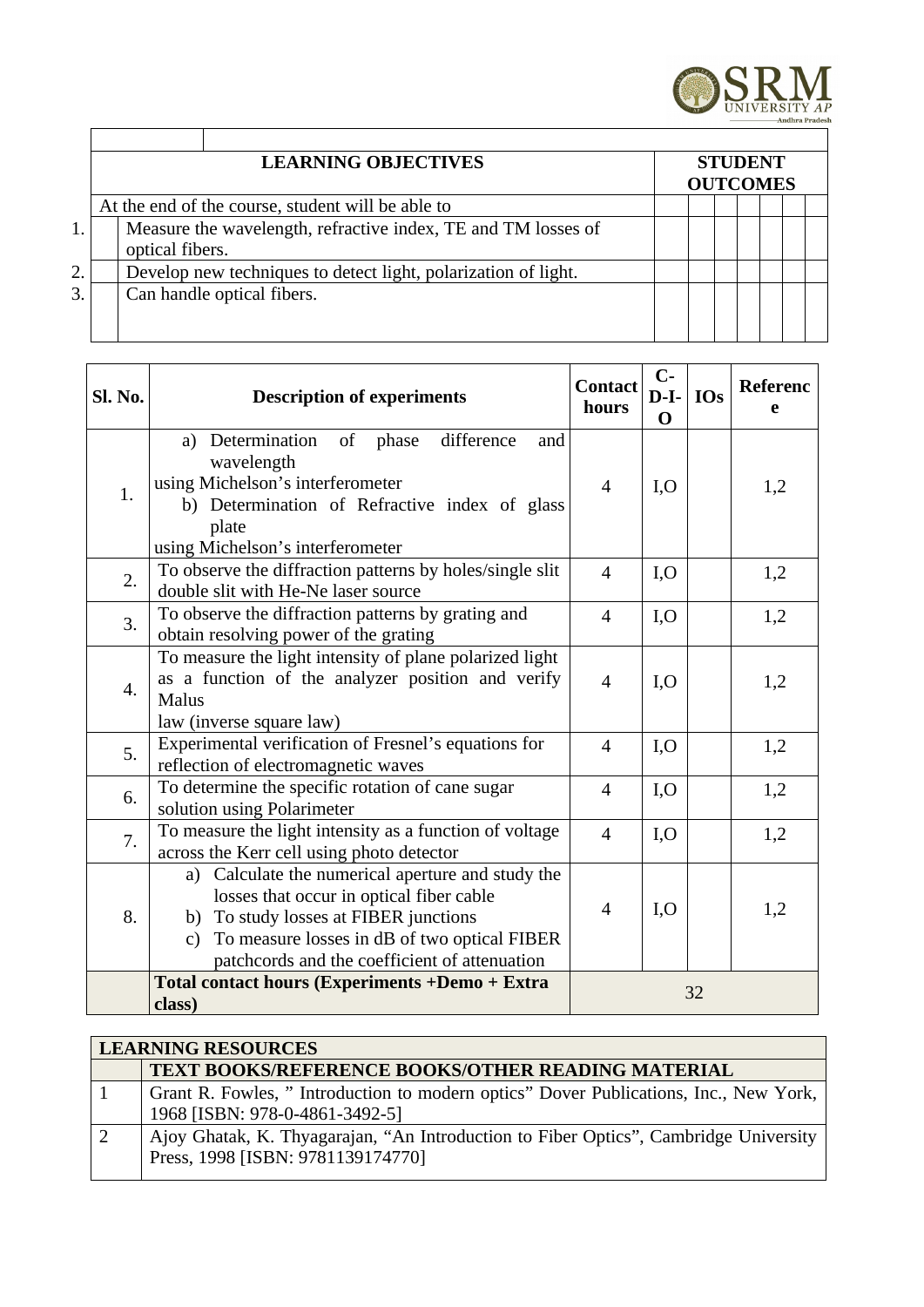

| Course nature<br><b>Theory</b> |                                           |            |         |  |                                            |     |                  |  |                   |              |
|--------------------------------|-------------------------------------------|------------|---------|--|--------------------------------------------|-----|------------------|--|-------------------|--------------|
|                                | <b>Assessment Method (Weightage 100%)</b> |            |         |  |                                            |     |                  |  |                   |              |
| $In-$                          | <b>Assessment</b>                         | Experiment | Record/ |  | Viva Voce +                                |     |                  |  |                   |              |
|                                | tool<br>S                                 |            |         |  |                                            |     | Observation note |  | Model examination | <b>Total</b> |
| semester                       | Weightage                                 | 20%        | 10%     |  | <b>20%</b>                                 | 50% |                  |  |                   |              |
|                                |                                           |            |         |  | <b>End semester examination Weightage:</b> | 50% |                  |  |                   |              |
| <b>SEMESTER-VI</b>             |                                           |            |         |  |                                            |     |                  |  |                   |              |

| <b>PHY 310R</b>    | <b>Research Project 2</b>            |                                    |                     |   | T | P  | d                |
|--------------------|--------------------------------------|------------------------------------|---------------------|---|---|----|------------------|
|                    |                                      |                                    |                     | 0 | 0 | -8 | $\boldsymbol{4}$ |
| Co-requisite:      | <b>NIL</b>                           |                                    |                     |   |   |    |                  |
| Prerequisite:      |                                      | PHY 300R, ALL CORE PHYSICS COURSES |                     |   |   |    |                  |
| Data Book /        | <b>NIL</b>                           |                                    |                     |   |   |    |                  |
| Codes/Standards    |                                      |                                    |                     |   |   |    |                  |
| Course Category    |                                      | <b>CORE</b>                        | <b>Dissertation</b> |   |   |    |                  |
| Course designed by |                                      | Department of Physics              |                     |   |   |    |                  |
| Approval           | -- Academic Council Meeting --, 2018 |                                    |                     |   |   |    |                  |

|    | <b>PURPOSE</b>   | The project provides students with the opportunity to explore a particular          |                 |  |  |  |
|----|------------------|-------------------------------------------------------------------------------------|-----------------|--|--|--|
|    |                  | problem of interest and address it through focused study and applied research       |                 |  |  |  |
|    |                  | under the direction of a faculty member. The Dissertation demonstrates the          |                 |  |  |  |
|    |                  | student's ability to synthesize and apply the knowledge and skills acquired in his/ |                 |  |  |  |
|    |                  | her academic program to real problems. This Dissertation affirms students'          |                 |  |  |  |
|    |                  | ability to think critically and creatively, to solve practical problems, to make    |                 |  |  |  |
|    |                  | ethical and wise decisions, and to communicate effectively                          |                 |  |  |  |
|    |                  |                                                                                     |                 |  |  |  |
|    |                  | <b>LEARNING OBJECTIVES</b>                                                          | <b>STUDENT</b>  |  |  |  |
|    |                  |                                                                                     | <b>OUTCOMES</b> |  |  |  |
|    |                  | At the end of the course, student will be able to                                   |                 |  |  |  |
| 1. |                  | To provide students with the opportunity to apply the knowledge                     |                 |  |  |  |
|    |                  | and skills acquired in their courses to a specific problem or issue.                |                 |  |  |  |
| 2. |                  | To allow students to extend their academic experience into areas of                 |                 |  |  |  |
|    |                  | personal interest, working with new ideas, issues, organizations,                   |                 |  |  |  |
|    | and individuals. |                                                                                     |                 |  |  |  |
| 3. |                  | To encourage students to think critically and creatively about                      |                 |  |  |  |
|    |                  | academic, professional, or social issues and to further develop their               |                 |  |  |  |
|    |                  | analytical and ethical leadership skills necessary to address and                   |                 |  |  |  |
|    |                  | help solve these issues.                                                            |                 |  |  |  |
| 4. |                  | To provide students with the opportunity to refine research skills                  |                 |  |  |  |
|    |                  | and demonstrate their proficiency in written and/or oral                            |                 |  |  |  |
|    |                  | communication skills.                                                               |                 |  |  |  |
|    |                  |                                                                                     |                 |  |  |  |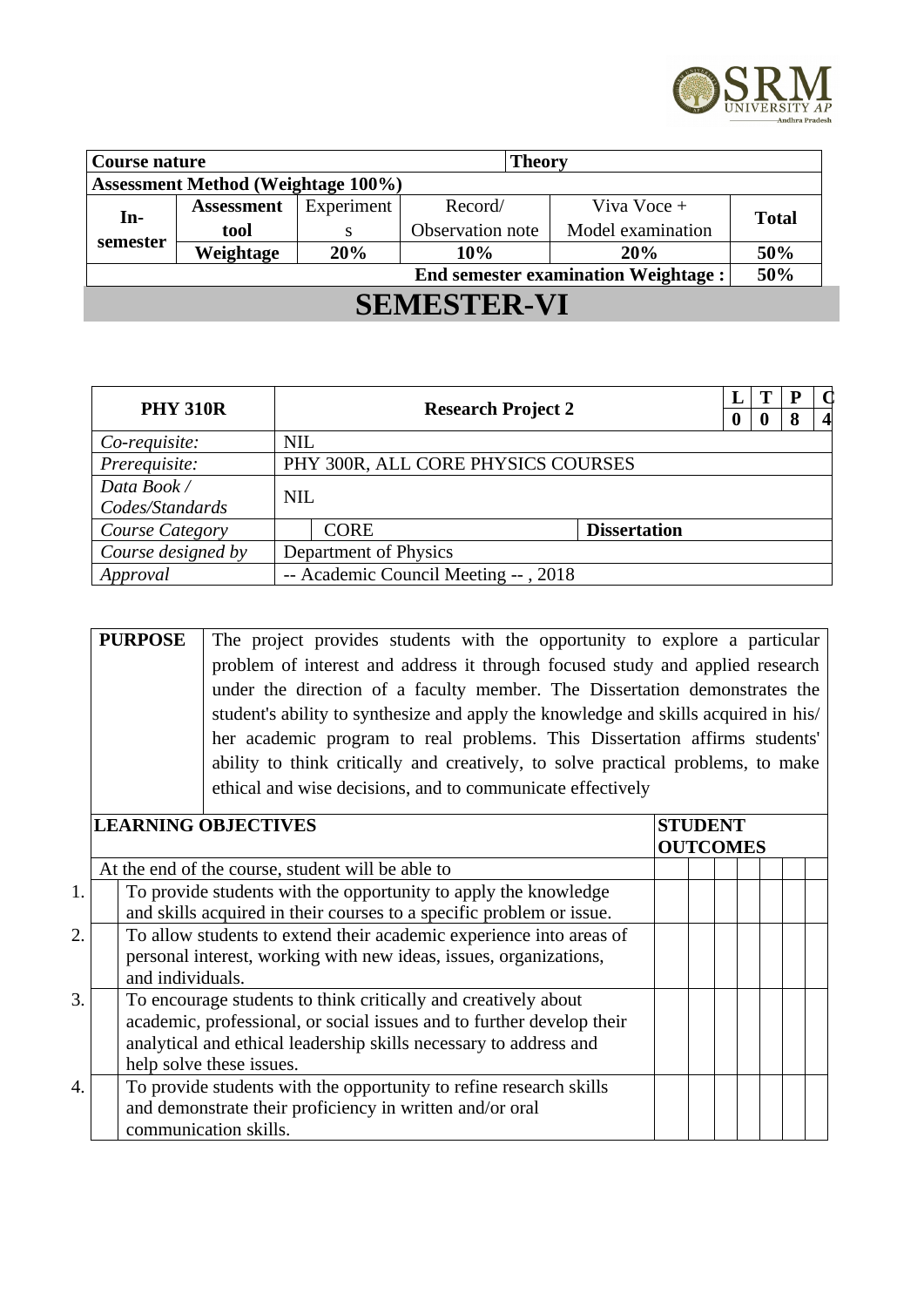

| <b>Session</b> | <b>Description of Topic</b>                                                                                                                                                                                                            | <b>Contact</b><br>hours | $C-$<br>$D-I-$<br>$\mathbf 0$ | <b>IOs</b> | Referenc<br>e |
|----------------|----------------------------------------------------------------------------------------------------------------------------------------------------------------------------------------------------------------------------------------|-------------------------|-------------------------------|------------|---------------|
| 13.            | The project is a major component of our Physics<br>curriculum: it is the culmination of the program of<br>study<br>enabling the students to showcase the knowledge<br>and the skills they have acquired during the last<br>three years |                         |                               |            |               |
| 14.            | Each student must register to the Dissertation<br>course                                                                                                                                                                               |                         |                               |            |               |
| 15.            | Dissertation course consists of one semester and<br>allow to be registered only during the final year of<br>study.                                                                                                                     |                         |                               |            |               |
| 16.            | Students enrolled in Dissertation course are<br>grouped with a maximum of 3 students in one<br>group.                                                                                                                                  |                         |                               |            |               |
| 17.            | Each Dissertation topic is assigned a faculty, who<br>will act as the supervisor.                                                                                                                                                      |                         |                               |            |               |
| 18.            | Each group must document and implement a<br>management<br>structure.                                                                                                                                                                   |                         |                               |            |               |
| 19.            | Each group is expected to maintain a log book that<br>would<br>normally be used to serve as a record of the way in<br>which the project progressed during the course of<br>the session.                                                |                         |                               |            |               |
| 20.            | Salient points discussed at meetings with the<br>supervisor (i.e., suggestions for further meetings,<br>changes to experimental procedures) should be<br>recorded by the student in order to provide a basis<br>for subsequent work.   |                         |                               |            |               |
| 21.            | The contribution of each individual student in a<br>group will be clearly identified and the weightage<br>of this component will be explicitly considered<br>while assessing the work done.                                            |                         |                               |            |               |
| 22.            | A project report is to be submitted on the topic<br>which will be evaluated during the final review.                                                                                                                                   |                         |                               |            |               |
| 23.            | Assessment components will be as spelt out in the<br>regulations.                                                                                                                                                                      |                         |                               |            |               |
| 24.            | The Dissertation report must possess substantial<br>technical depth and require the students to exercise<br>analytical, evaluation and design skills at the<br>appropriate level,                                                      |                         |                               |            |               |

| DLIV 911   |                            |   | -- |  |
|------------|----------------------------|---|----|--|
| <u>UII</u> | <b>Statistical Physics</b> | ັ |    |  |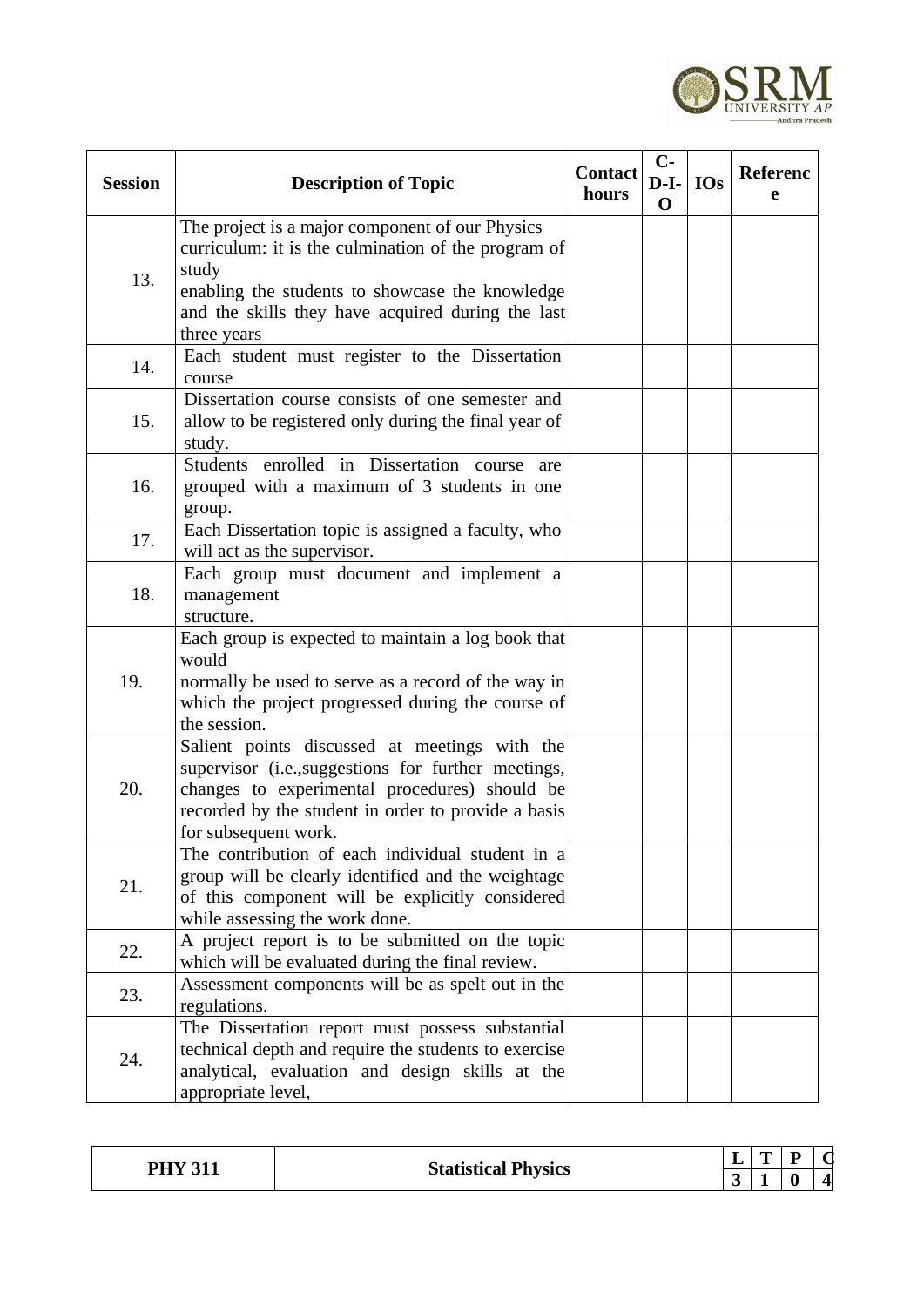

| Co-requisite:      | NIL                                  |                            |
|--------------------|--------------------------------------|----------------------------|
| Prerequisite:      | PHY 202, PHY 213                     |                            |
| Data Book /        | NIL.                                 |                            |
| Codes/Standards    |                                      |                            |
| Course Category    | <b>CORE</b>                          | <b>Statistical Physics</b> |
| Course designed by | Department of Physics                |                            |
| Approval           | -- Academic Council Meeting --, 2018 |                            |

|    | <b>PURPOSE</b> | The purpose of this course is to introduce students about elementary as well<br>advanced concepts of statistical physics using elements of classical and quantum<br>statistics. |                                   |  |  |
|----|----------------|---------------------------------------------------------------------------------------------------------------------------------------------------------------------------------|-----------------------------------|--|--|
|    |                | <b>LEARNING OBJECTIVES</b>                                                                                                                                                      | <b>STUDENT</b><br><b>OUTCOMES</b> |  |  |
|    |                | At the end of the course, student will be able to                                                                                                                               |                                   |  |  |
| 1. |                | <b>Understand Elementary statistical concepts</b>                                                                                                                               |                                   |  |  |
| 2. |                | Learn statistical descriptions of system of particles                                                                                                                           |                                   |  |  |
| 3. |                | Learn Statistical properties of Macroscopic systems                                                                                                                             |                                   |  |  |
| 4. |                | Learn micro-canonical, canonical and grand-canonical systems and<br><b>Equipartition theorem</b>                                                                                |                                   |  |  |
| 5. |                | <b>Fundamental concepts of Quantum Statistics</b>                                                                                                                               |                                   |  |  |

| <b>Session</b> | <b>Description of Topic</b>                                     | <b>Contact</b><br>hours | $C-$<br>$D-I-$<br>O | <b>IOs</b> | <b>Referenc</b><br>e |
|----------------|-----------------------------------------------------------------|-------------------------|---------------------|------------|----------------------|
|                | <b>UNIT I - Elementary statistical concepts and</b><br>examples | 9                       |                     |            |                      |
| 1.             | The simple random walk problem in one dimension                 | $\mathbf{1}$            | $\mathsf{C}$        |            | 1,2                  |
| 2.             | Random walk problem in two dimensions                           | $\mathbf{1}$            | $\mathsf{C}$        |            | 1,2                  |
| 3.             | Problem and Review of Random walks                              | $\mathbf{1}$            | $\mathsf{C}$        |            | 1,2                  |
| 4.             | Examples of Brownian motion                                     | $\mathbf{1}$            | $\mathsf{C}$        |            | 1,2                  |
| 5.             | Calculation of mean values                                      | $\mathbf{1}$            | $\mathsf{C}$        |            | 1,2                  |
| 6.             | Binomial distribution – theory and examples                     | $\mathbf{1}$            | $\mathsf{C}$        |            | 1,2                  |
| 7.             | Continuous probability distribution                             | $\mathbf{1}$            | $\mathsf{C}$        |            | 1,2                  |
| 8.             | Gaussian probability distribution                               | $\mathbf{1}$            | $\mathsf{C}$        |            | 1,2                  |
| 9.             | Review and problems on probability distributions                | 1                       | $\mathsf{C}$        |            | 1,2                  |
|                | UNIT II $-$ Statistical descriptions of system of               | 9                       |                     |            |                      |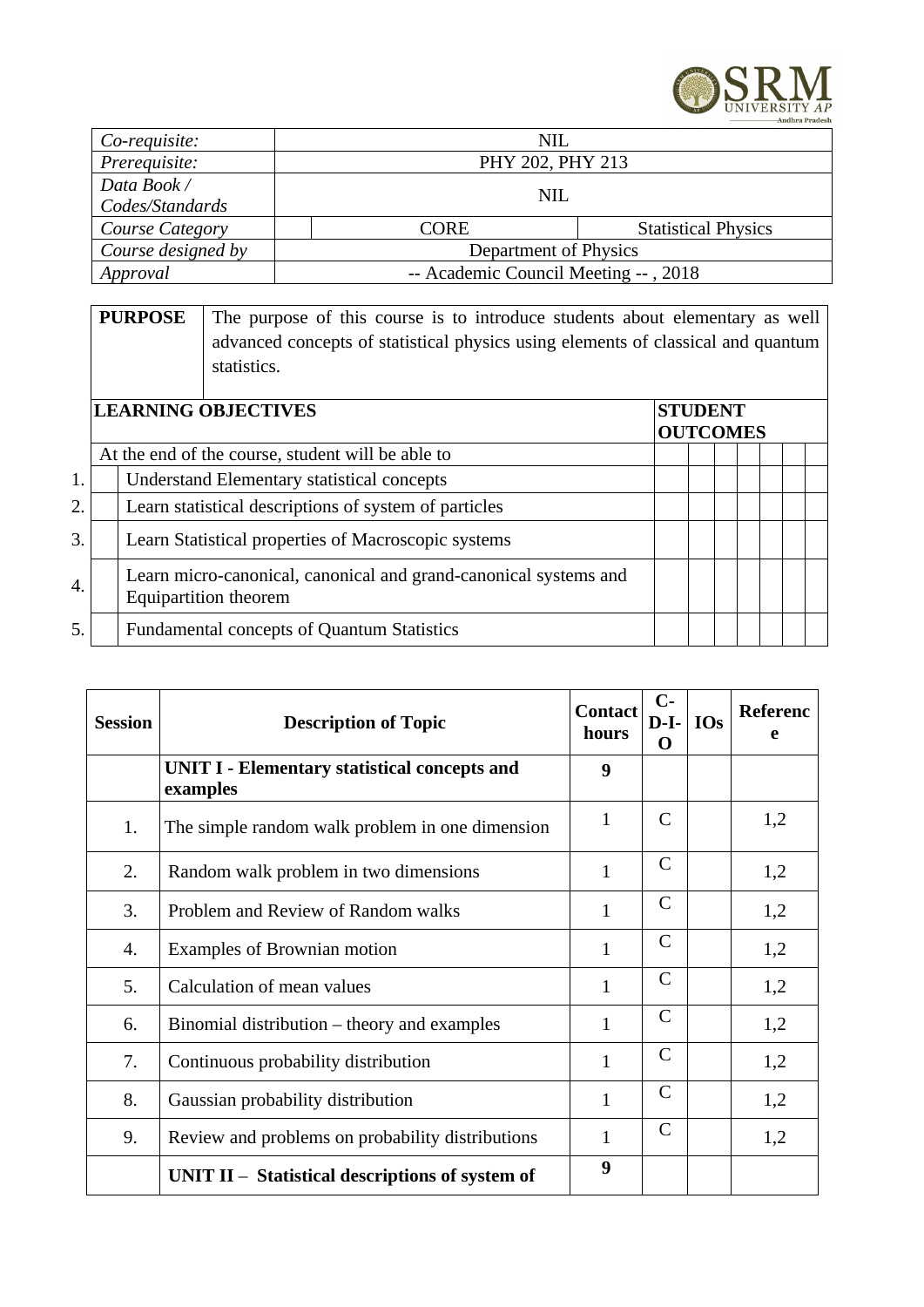

|     | particles                                                                                                                                                                                               |              |              |     |
|-----|---------------------------------------------------------------------------------------------------------------------------------------------------------------------------------------------------------|--------------|--------------|-----|
| 10. | Specification of the state of a statistical system                                                                                                                                                      | $\mathbf{1}$ | $\mathsf{C}$ | 1,2 |
| 11. | statistical ensemble - basic postulates and probability<br>calculations                                                                                                                                 | $\mathbf{1}$ | $\mathsf{C}$ | 1,2 |
| 12. | Review and problems on statistical ensembles                                                                                                                                                            | $\mathbf{1}$ | $\mathsf{C}$ | 1,2 |
| 13. | Density of states of statistical ensembles                                                                                                                                                              | $\mathbf{1}$ | $\mathsf{C}$ | 1,2 |
| 14. | Problems on density of states                                                                                                                                                                           | $\mathbf{1}$ | I            | 1,2 |
| 15. | mechanical<br>Thermal<br>and<br>interaction<br>between<br>macroscopic systems.                                                                                                                          | $\mathbf{1}$ | $\mathsf{C}$ | 1,2 |
| 16. | Discussion on constraints of thermal and mechanical<br>interaction between macroscopic systems.                                                                                                         | $\mathbf{1}$ | C, D         | 1,2 |
| 17. | equilibrium,<br>non-equilibrium,<br>Discussion<br>on<br>reversibility and irreversibility in thermodynamic<br>systems                                                                                   | $\mathbf{1}$ | C, D         | 1,2 |
| 18. | Review and problems on thermal and mechanical<br>interaction, its constraints and Problems & examples<br>on Equilibrium/non-equilibrium and reversibility<br>/irreversibility of thermodynamic systems. | $\mathbf{1}$ | C, D         | 1,2 |
|     | <b>UNIT III - Statistics of Macroscopic systems</b>                                                                                                                                                     | 9            |              |     |
| 19. | Distribution of energy between macroscopic systems                                                                                                                                                      | $\mathbf{1}$ | $\mathsf{C}$ | 1,2 |
| 20. | Discussion on the approach to thermal equilibrium                                                                                                                                                       | $\mathbf{1}$ | $\mathsf{C}$ | 1,2 |
| 21. | Examples and problems on thermal equilibrium                                                                                                                                                            | $\mathbf{1}$ | $\mathsf{C}$ | 1,2 |
| 22. | Temperature, mean energy and mean pressure of an<br>ideal gas                                                                                                                                           | $\mathbf{1}$ | $\mathsf C$  | 1,2 |
| 23. | Introduction of the concept of entropy & discussion<br>of second and third law of thermodynamics involving<br>entropy.                                                                                  | $\mathbf{1}$ | $\mathsf{C}$ | 1,2 |
| 24. | Review of all thermodynamic laws and basic<br>statistical relations & related problems                                                                                                                  | $\mathbf{1}$ | $\mathsf{C}$ | 1,2 |
| 25. | The partition function and its properties $-$ relevant<br>problems                                                                                                                                      | $\mathbf{1}$ | $\mathsf{C}$ | 1,2 |
| 26. | Calculation of thermodynamic quantities for an ideal<br>monatomic gas - relevant problems.                                                                                                              | $\mathbf{1}$ | D,I          | 1,2 |
| 27. | Discussion of the Gibbs paradox involving relevant<br>examples                                                                                                                                          | $\mathbf{1}$ | $\mathsf{C}$ | 1,2 |
|     | <b>UNIT IV: Equipartition theorem</b>                                                                                                                                                                   | 9            |              |     |
| 28. | Introduction various thermodynamics systems<br>Isolated, adiabatic, Isobaric, Isochoric etc.                                                                                                            | $\mathbf{1}$ | $\mathsf{C}$ | 1,2 |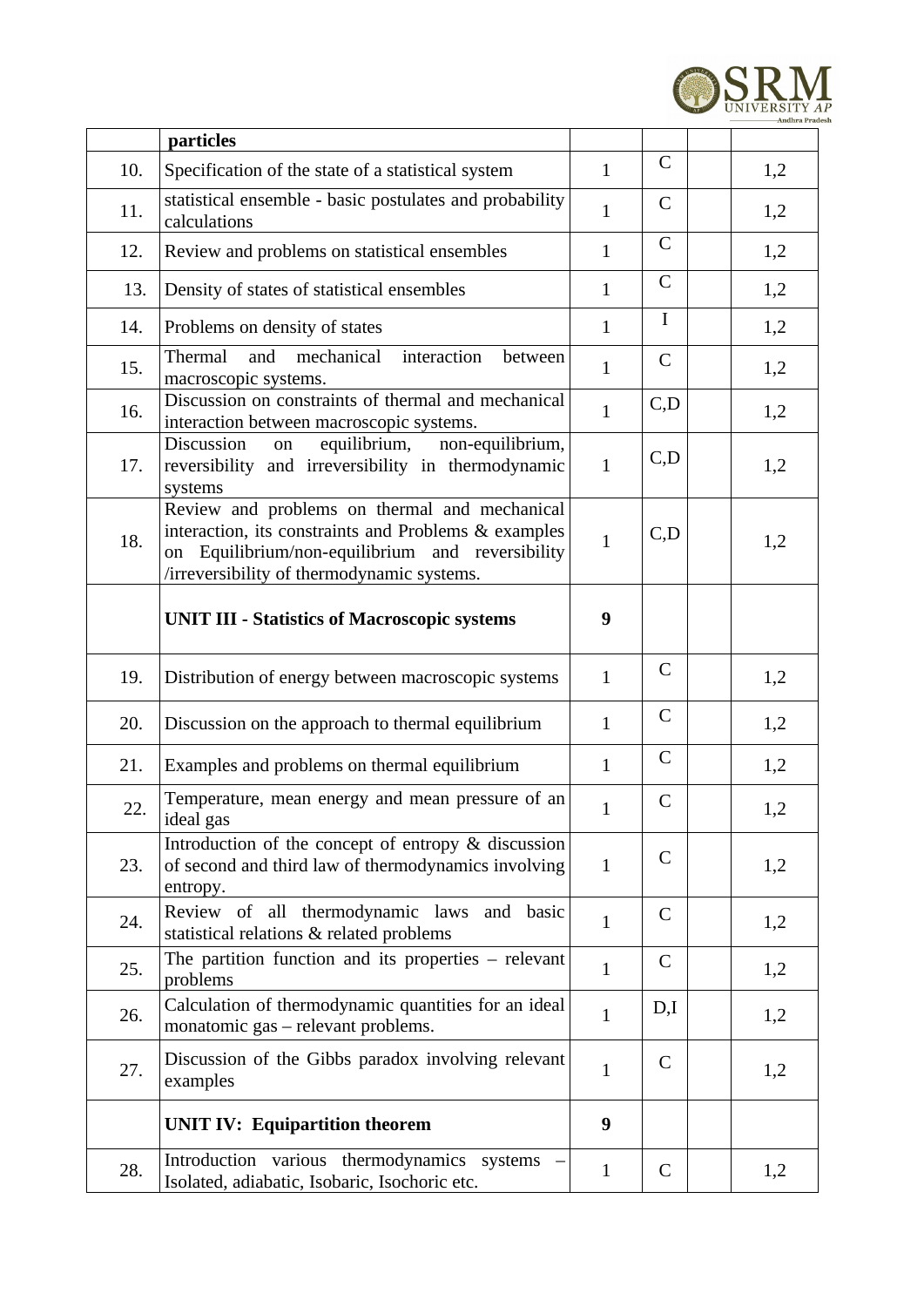

| 29.            | Examples and problems on important thermodynamic<br>systems.                                                                                | $\mathbf{1}$<br>$\mathbf I$<br>1,2 |              |    |     |  |  |  |
|----------------|---------------------------------------------------------------------------------------------------------------------------------------------|------------------------------------|--------------|----|-----|--|--|--|
| 30.            | Discussion on Canonical ensemble - comparison<br>with micro-canonical ensemble                                                              | $\mathbf{1}$                       | $\mathsf{C}$ |    | 1,2 |  |  |  |
| 31.            | Applications, examples and problems<br>the<br>on<br>canonical ensemble                                                                      | $\mathbf{1}$                       | $\bf{I}$     |    | 1,2 |  |  |  |
| 32.            | Maxwell distribution and the Equipartition theorem                                                                                          | $\mathbf{1}$                       | $\mathsf{C}$ |    | 1,2 |  |  |  |
| 33.            | Simple applications of the Equipartition theorem                                                                                            | $\mathbf{1}$                       | $\mathbf I$  |    | 1,2 |  |  |  |
| 34.            | The grand canonical ensemble $-$ comparison with<br>micro-canonical and canonical ensemble                                                  | $\mathbf{1}$                       | $\mathsf{C}$ |    | 1,2 |  |  |  |
| 35.            | Introduction of the chemical potential                                                                                                      | $\mathbf{1}$                       | C            |    | 1,2 |  |  |  |
| 36.            | Review and problems on Equipartition theorem and<br>canonical and grand-canonical ensemble                                                  | $\mathbf{1}$                       | D,I          |    | 1,2 |  |  |  |
|                | <b>UNIT V: Quantum statistics</b>                                                                                                           | 9                                  |              |    |     |  |  |  |
|                | Introduction of concept of Identical particles and<br>37.<br>symmetry requirements                                                          |                                    | $\mathsf{C}$ |    | 1,2 |  |  |  |
| 38.            | Discussion on quantum states of a single particle                                                                                           |                                    | $\mathsf{C}$ |    | 1,2 |  |  |  |
| 39.            | Introduction of Maxwell-Boltzmann, Bose-Einstein<br>and Fermi-Dirac statistics                                                              |                                    | $\mathsf{C}$ |    | 1,2 |  |  |  |
| 40.            | Equation of states for Bose and Fermi gases                                                                                                 | $\mathbf{1}$                       | C            |    | 1,2 |  |  |  |
| 41.            | $PV = (2/3) E$ – the ideal gas in the classical limit                                                                                       | $\mathbf{1}$                       | $\mathsf{C}$ |    | 1,2 |  |  |  |
| 42.            | Evaluation of the partition function                                                                                                        | $\mathbf{1}$                       | $\mathbf I$  |    | 1,2 |  |  |  |
| 43.            | partition function of ideal monatomic Boltzmann gas                                                                                         | $\mathbf{1}$                       | $\bf{I}$     |    | 1,2 |  |  |  |
| 44.            | Simple ideas for Bose- Einstein condensation and<br>recent observations                                                                     | $\mathbf{1}$                       | $\mathsf{C}$ |    | 1,2 |  |  |  |
| 45.            | Problems and examples on Maxwell-Boltzmann,<br>Bose-Einstein and Fermi-Dirac statistics & partition<br>function                             | $\mathbf{1}$                       | D,I          |    | 1,2 |  |  |  |
|                | <b>Total contact hours</b>                                                                                                                  |                                    |              | 45 |     |  |  |  |
|                | <b>LEARNING RESOURCES</b>                                                                                                                   |                                    |              |    |     |  |  |  |
| $\mathbf{1}$   | TEXT BOOKS/REFERENCE BOOKS/OTHER READING MATERIAL<br>Statistical Physics (In Si Units): Berkeley Physics Course - Vol.5, F Reif, 1 edition, |                                    |              |    |     |  |  |  |
|                | 2017, McGraw Hill Education                                                                                                                 |                                    |              |    |     |  |  |  |
| $\overline{2}$ | Statistical Physics F. Mandl, 2nd Edition, 2003, Wiley                                                                                      |                                    |              |    |     |  |  |  |

| Course nature                             | <b>Theory</b> |
|-------------------------------------------|---------------|
| <b>Assessment Method (Weightage 100%)</b> |               |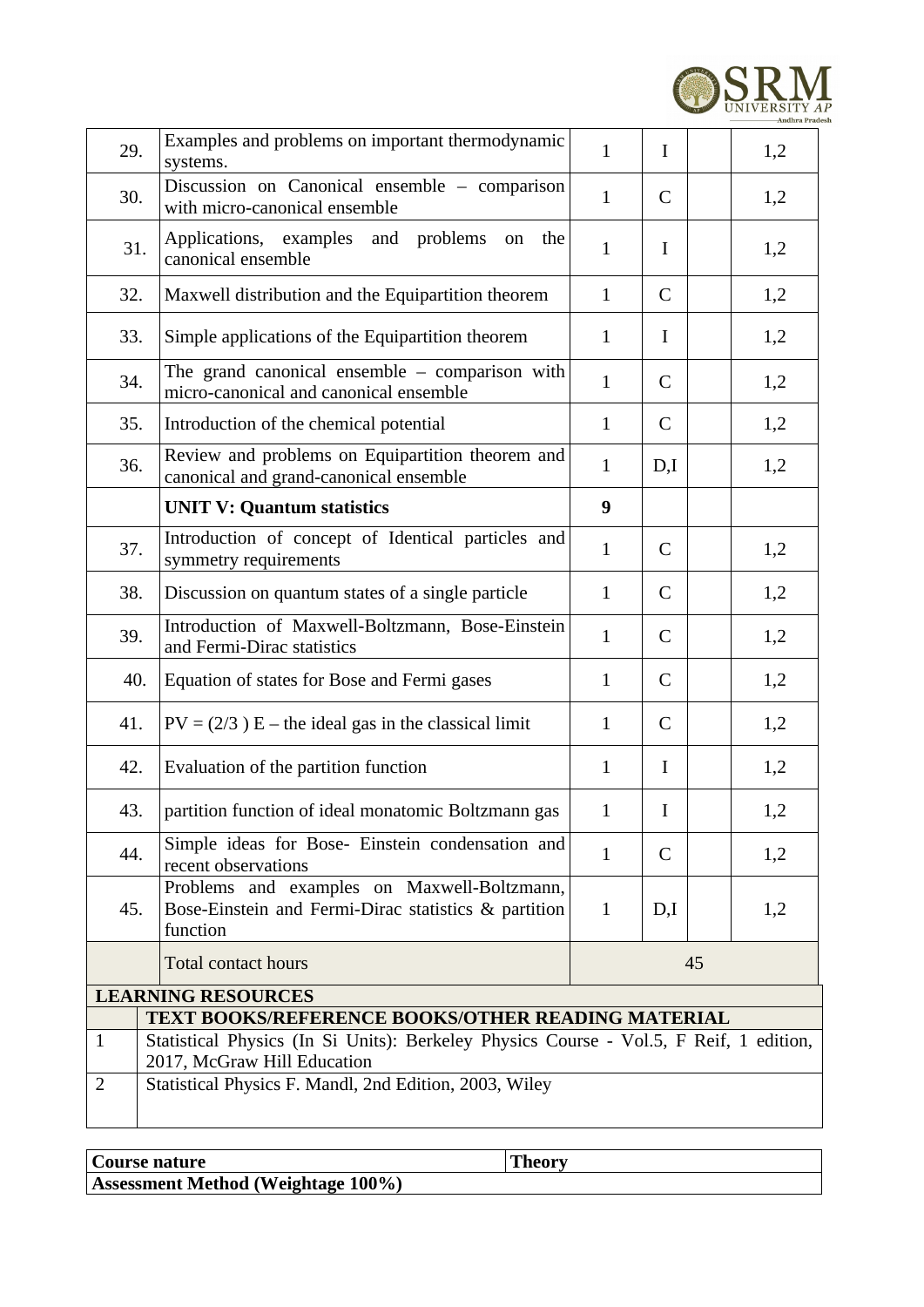

| In-                                        | Assessment | Cycle test I | Cycle test | Assignment | <b>Class Test</b> | <b>Total</b> |  |
|--------------------------------------------|------------|--------------|------------|------------|-------------------|--------------|--|
| semester                                   | tool       |              |            |            |                   |              |  |
|                                            | Weightage  | 15%          | 15%        | 10%        | 10%               | 50%          |  |
| <b>End semester examination Weightage:</b> |            |              |            |            |                   |              |  |

| <b>PHY 312</b>                  | <b>NUCLEAR AND PARTICLE PHYSICS</b>  |                                     |   |   |  | $\mathsf{C}$ |  |  |
|---------------------------------|--------------------------------------|-------------------------------------|---|---|--|--------------|--|--|
|                                 |                                      |                                     | 3 | 0 |  | 3            |  |  |
| Co-requisite:                   | <b>PHY 312L</b>                      |                                     |   |   |  |              |  |  |
| Prerequisite:<br><b>PHY 213</b> |                                      |                                     |   |   |  |              |  |  |
| Data Book /                     |                                      |                                     |   |   |  |              |  |  |
| Codes/Standards                 | <b>NIL</b>                           |                                     |   |   |  |              |  |  |
| Course Category                 | <b>CORE</b>                          | <b>Nuclear and Particle Physics</b> |   |   |  |              |  |  |
| Course designed by              | Department of Physics                |                                     |   |   |  |              |  |  |
| Approval                        | -- Academic Council Meeting --, 2018 |                                     |   |   |  |              |  |  |

|    | <b>PURPOSE</b>             | The purpose of this course is to introduce students about the nuclear and particle<br>physics, radioactivity, nuclear reactors and particle detectors. |  |  |                                   |  |  |  |  |  |
|----|----------------------------|--------------------------------------------------------------------------------------------------------------------------------------------------------|--|--|-----------------------------------|--|--|--|--|--|
|    | <b>LEARNING OBJECTIVES</b> |                                                                                                                                                        |  |  | <b>STUDENT</b><br><b>OUTCOMES</b> |  |  |  |  |  |
|    |                            | At the end of the course, student will be able to                                                                                                      |  |  |                                   |  |  |  |  |  |
| 1. |                            | To address the basic properties of nucleus and associated models                                                                                       |  |  |                                   |  |  |  |  |  |
| 2. |                            | To provide detailed knowledge of radioactivity                                                                                                         |  |  |                                   |  |  |  |  |  |
| 3. |                            | To discuss the elementary particles.                                                                                                                   |  |  |                                   |  |  |  |  |  |
| 4. | and accelerators           | To familiarize the learners to the nuclear reactors, particle detectors                                                                                |  |  |                                   |  |  |  |  |  |

| <b>Session</b> | <b>Description of Topic</b>                                                 | <b>Contact</b><br>hours | $C-$<br>$D-I-$<br>0 | <b>IOs</b> | Referenc<br>e |
|----------------|-----------------------------------------------------------------------------|-------------------------|---------------------|------------|---------------|
|                | <b>UNIT I - Basic Properties of Nucleus</b>                                 | 9                       |                     |            |               |
| 1.             | Composition, charge, size, density of nucleus                               | 1                       | C                   |            | 1,2           |
| 2.             | Shell<br>Models,<br>Nuclear<br>Model:<br>Assumptions,<br>Evidences,         |                         | C                   |            | 1,2           |
| 3.             | Spin and Parity limitations                                                 | 1                       | C                   |            | 1,2           |
| 4.             | Liquid drop model: Assumptions, semi-empirical<br>mass formula, limitations | $\mathbf{1}$            | C                   |            | 1,2           |
| 5.             | Mass defect and Binding energy, packing fraction                            | 1                       |                     |            | 1,2           |
| 6.             | Classification of nuclei, stability of nuclei (N Vs Z)<br>Curve)            | $\mathbf{1}$            | C                   |            | 1,2           |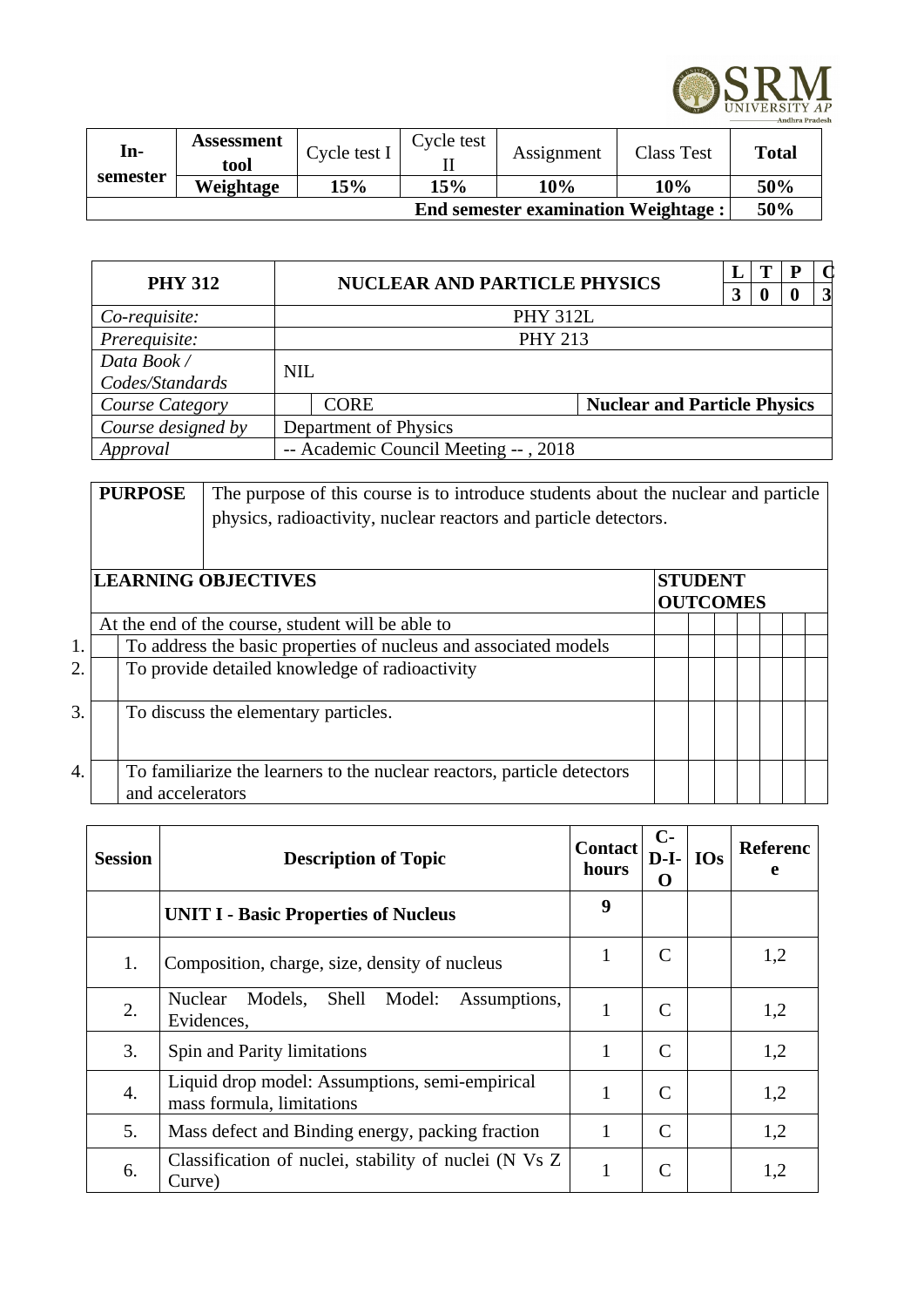

| 7.  | Nuclear Angular momentum, nuclear magnetic<br>dipole moment                              | $\mathbf{1}$   | $\mathsf{C}$ | 1,2 |
|-----|------------------------------------------------------------------------------------------|----------------|--------------|-----|
| 8.  | Electric quadrupole moment                                                               | $\mathbf{1}$   | $\mathsf{C}$ | 1,2 |
| 9.  | Parity and symmetry                                                                      | $\mathbf{1}$   | $\mathsf{C}$ | 1,2 |
|     | <b>UNIT II - Radioactivity</b>                                                           | 9              |              |     |
| 10. | Radioactivity disintegration, natural and artificial<br>radioactivity                    | $\mathbf{1}$   | $\mathsf{C}$ | 1,2 |
| 11. | Alpha decay, measurement of velocity and energy of<br>alpha particles, Geiger-Nuttal law | $\mathbf{1}$   | $\mathsf{C}$ | 1,2 |
| 12. | Alpha particle spectra, nuclear energy levels,<br>qualitative theory of alpha decay      | $\mathbf{1}$   | $\mathsf C$  | 1,2 |
| 13. | Beta decay: velocity and energy of beta particles,<br>beta spectra,                      | $\mathbf{1}$   | C            | 1,2 |
| 14. | internal conversion, position emission and orbital<br>electron capture, the neutrino     | $\mathbf{1}$   | $\mathsf{C}$ | 1,2 |
| 15. | Gamma rays: measurement of gamma energies,<br>absorption by matter and pair production,  | $\mathbf{1}$   | C,I          | 1,2 |
| 16. | nuclear levels and gamma spectra, internal<br>conversion.                                | $\mathbf{1}$   | D,I          | 1,2 |
| 17. | Discovery of the neutron, mass and life time of the<br>neutron                           |                | $\mathsf{C}$ | 1,2 |
| 18. | Application of radioactivity (Agricultural, Medical,<br>Industrial, Archaeological)      | $\mathbf{1}$   | D,I          | 1,2 |
|     | <b>UNIT III - Nuclear forces and Elementary</b><br>particles                             | 9              |              |     |
| 19. | Meson theory of nuclear forces,                                                          | 2              | $\mathsf{C}$ | 1,2 |
| 20. | Properties of nuclear forces                                                             | $\overline{2}$ | $\mathsf{C}$ | 1,2 |
| 21. | Properties of deuteron system                                                            | $\mathbf{1}$   | $\mathsf{C}$ | 1,2 |
| 22. | <b>Elementary particles</b>                                                              | 2              | C            | 1,2 |
| 23. | Quarks model for elementary particles                                                    | 2              | C            | 1,2 |
|     | <b>UNIT IV - Nuclear Reactions and Energy</b>                                            | 9              |              |     |
| 24. | <b>Introduction to Nuclear reactions</b>                                                 | $\mathbf{1}$   | $\mathsf{C}$ | 1,2 |
| 25. | compound nuclear Q-value equation                                                        | $\mathbf{1}$   | C            | 1,2 |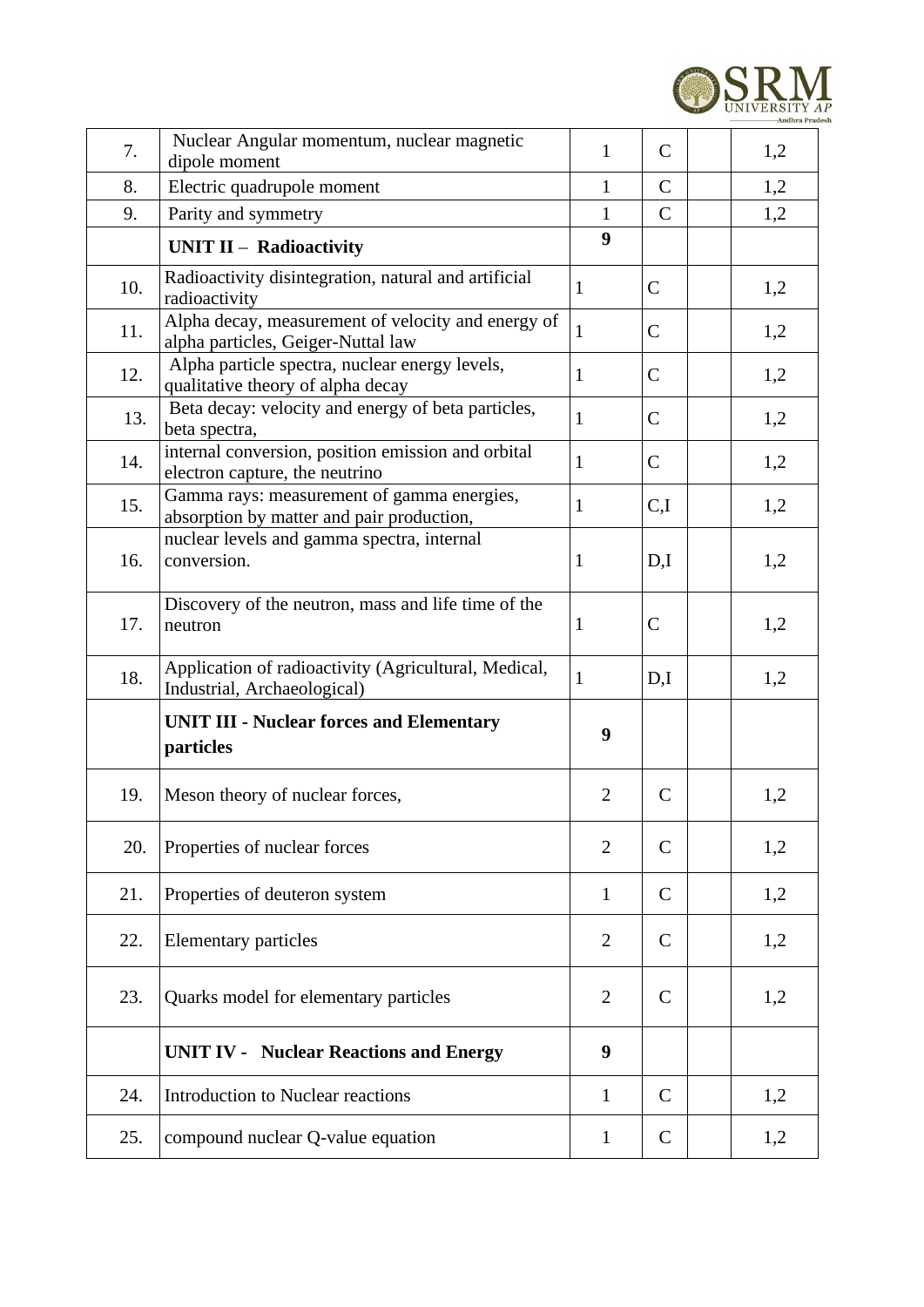

| 26. | Exothermic and Endothermic, reaction Threshold<br>energy                                | $\mathbf{1}$   | $\mathsf{C}$ | 1,2 |
|-----|-----------------------------------------------------------------------------------------|----------------|--------------|-----|
| 27. | Conservation laws, nuclear cross-section.                                               | $\mathbf{1}$   | C            | 1,2 |
| 28. | Nuclear fission, chain reaction and critical mass                                       | $\mathbf{1}$   | $\mathsf{C}$ | 1,2 |
| 29. | Nuclear reactor and its basic components                                                | 1              | $\mathsf{C}$ | 1,2 |
| 30. | Homogeneous and heterogeneous reactors.                                                 | $\mathbf{1}$   | $\mathsf{C}$ | 1,2 |
| 31. | Power reactor, fast breeders                                                            | $\mathbf{1}$   | $\mathsf{C}$ | 1,2 |
| 32. | Nuclear fusion, stellar energy                                                          |                | C            | 1,2 |
|     | <b>UNIT V - Particle Detectors and Accelerator</b>                                      | 9              |              |     |
| 33. | Gas filled Detectors (G. M. counter)                                                    | 2              | C,D          | 1,2 |
| 34. | Solid-state detectors (scintillation counter)                                           | $\overline{2}$ | C,D          | 1,2 |
| 35. | <b>Classification of Nuclear Detector</b>                                               | $\mathbf{1}$   | D,I          | 1,2 |
| 36. | Introduction to particle Accelerators - Linear<br>(electron/proton Linear accelerators) | 2              | C,D          | 1,2 |
| 37. | Cyclic (Cyclotron) particle Accelerators                                                | $\overline{2}$ | C,D          | 1,2 |
|     | <b>Total contact hours</b>                                                              | 45             |              |     |

|   | <b>LEARNING RESOURCES</b>                                                   |  |  |  |  |  |  |  |  |
|---|-----------------------------------------------------------------------------|--|--|--|--|--|--|--|--|
|   | <b>TEXT BOOKS/REFERENCE BOOKS/OTHER READING MATERIAL</b>                    |  |  |  |  |  |  |  |  |
|   | The Atomic Nucleus, R. D. Evans, Reprint Edition, 1995 Tata McGraw Hill co. |  |  |  |  |  |  |  |  |
| 2 | Nuclear Physics, I Kaplan Reprint 4th Edition, 2002 Narosa Publishing House |  |  |  |  |  |  |  |  |

| Course nature                              |                   |              | <b>Theory</b> |            |                   |              |  |  |  |
|--------------------------------------------|-------------------|--------------|---------------|------------|-------------------|--------------|--|--|--|
| <b>Assessment Method (Weightage 100%)</b>  |                   |              |               |            |                   |              |  |  |  |
| In-<br>semester                            | <b>Assessment</b> | Cycle test I | Cycle test    | Assignment | <b>Class Test</b> | <b>Total</b> |  |  |  |
|                                            | tool              |              |               |            |                   |              |  |  |  |
|                                            | Weightage         | 15%          | 15%           | 10%        | 10%               | 50%          |  |  |  |
| <b>End semester examination Weightage:</b> |                   |              |               |            |                   |              |  |  |  |

|  |  | : Nuclear and Particle Physics<br>. .aboratory: ´ |  |  |  |  |
|--|--|---------------------------------------------------|--|--|--|--|
|--|--|---------------------------------------------------|--|--|--|--|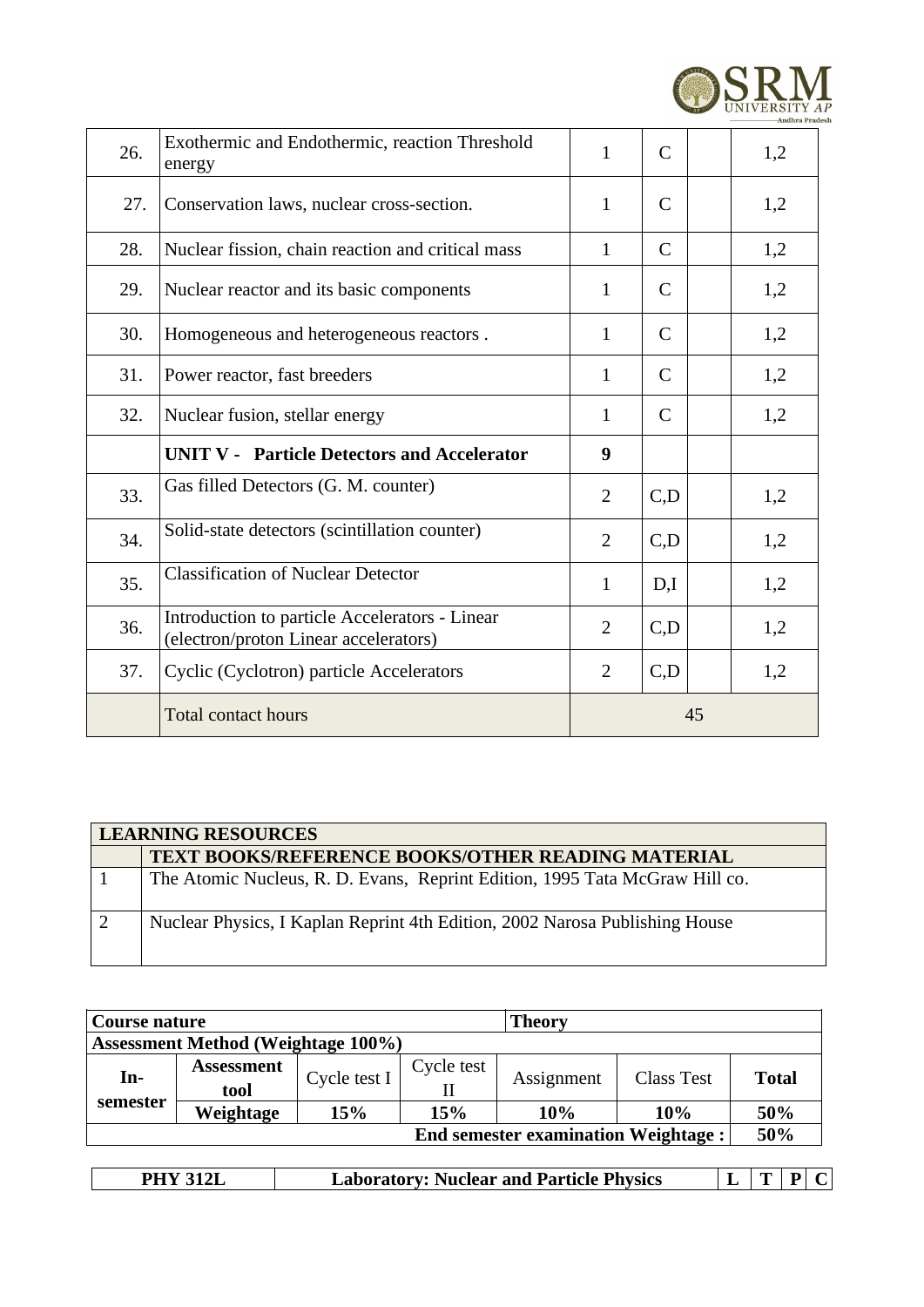

|                        |                                      |                    |                                     | 0 |  |  |  |
|------------------------|--------------------------------------|--------------------|-------------------------------------|---|--|--|--|
| Co-requisite:          |                                      | <b>PHY 312</b>     |                                     |   |  |  |  |
| Prerequisite:          |                                      | PHY 213, PHY 303L, |                                     |   |  |  |  |
| Data Book /            | <b>NIL</b>                           |                    |                                     |   |  |  |  |
| Codes/Standards        |                                      |                    |                                     |   |  |  |  |
| <b>Course Category</b> |                                      | CORE               | <b>Nuclear and Particle Physics</b> |   |  |  |  |
| Course designed by     | Department of Physics                |                    |                                     |   |  |  |  |
| Approval               | -- Academic Council Meeting --, 2018 |                    |                                     |   |  |  |  |

|    |                                                                  | <b>PURPOSE</b> | The purpose of this course is to introduce the nuclear physics applications and<br>instrumentation of particle counters and understand the importance of<br>tomography. |  |  |                                   |  |  |  |  |
|----|------------------------------------------------------------------|----------------|-------------------------------------------------------------------------------------------------------------------------------------------------------------------------|--|--|-----------------------------------|--|--|--|--|
|    | <b>LEARNING OBJECTIVES</b>                                       |                |                                                                                                                                                                         |  |  | <b>STUDENT</b><br><b>OUTCOMES</b> |  |  |  |  |
|    |                                                                  |                | At the end of the course, student will be able to                                                                                                                       |  |  |                                   |  |  |  |  |
| 1. | Measure the radiation background, magnetic moment of protons and |                |                                                                                                                                                                         |  |  |                                   |  |  |  |  |
|    |                                                                  | electrons.     |                                                                                                                                                                         |  |  |                                   |  |  |  |  |
| 2. |                                                                  |                | Develop new techniques to detect background radiation.                                                                                                                  |  |  |                                   |  |  |  |  |

| Sl. No. | <b>Description of experiments</b>                                                                                         | <b>Contact</b><br>hours | $C-$<br>$D-I-$<br>O | <b>IOs</b> | <b>Referenc</b><br>e |  |
|---------|---------------------------------------------------------------------------------------------------------------------------|-------------------------|---------------------|------------|----------------------|--|
| 1.      | To observe Brownian movement in charged oil<br>droplets and determine the quantum nature of<br>charge                     | 6                       | I, O                |            | 1,2                  |  |
| 2.      | To determine magnetic moment and electron g factor<br>6<br>1,2<br>I, O<br>of an electron                                  |                         |                     |            |                      |  |
| 3.      | Resonance Absorption of a high frequency oscillating<br>circuit and variation of resonance frequency on<br>magnetic field | 6                       | I, O                |            | 1,2                  |  |
| 4.      | To determine magnetic moment of a proton and<br>nucleus                                                                   | 6                       | I, O                |            | 1,2                  |  |
| 5.      | Determination of nuclear g-factor and carry out<br>Nuclear Spin tomography                                                | 6                       | I, O                |            | 1,2                  |  |
| 6.      | Plotting a Geiger Plateau characteristics curve and to<br>study the background radiation                                  | 6                       | I, O                |            | 1,2                  |  |
|         | Total contact hours (Experiments +Demo + Extra<br>class)                                                                  |                         |                     | 36         |                      |  |